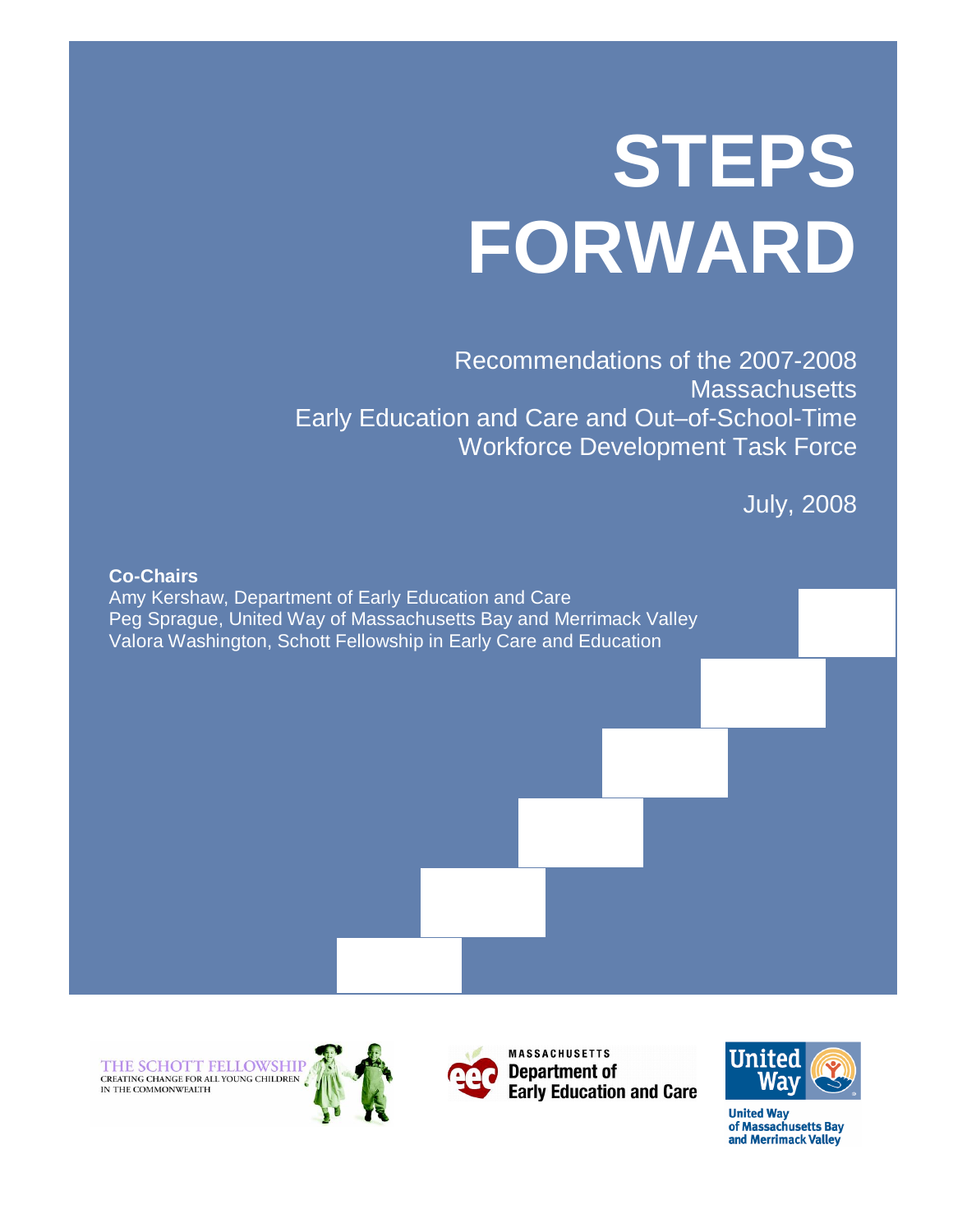July 14, 2008

Dear Task Force Members,

We have accomplished a lot in the past twelve months. We owe this to your talent, commitment, and in some instances, endurance for this work. You signed on for a task that was ambitious in its scope and goals. Your participation required you to work in new and different ways, to expand your knowledge and understanding of the topic through multiple lenses, to develop new relationships, to problem solve and negotiate - all while maintaining a discipline and focus that enabled us to produce a tangible and high quality product.

As we stated at the first meeting of the Task Force,"The time is now", and "If not us, then who?"

You ably rose to this charge and delivered. The Task Force has produced a solid set of recommendations in four key areas: Core Competencies, Orientation, Credentialing and Career Lattice, and Transfer/Articulation and Credit for Prior Learning. While much has been accomplished we know much more still needs to be done. The work is iterative and will benefit from continued refinement and input from the field, as well as a continued focus on aligning and integrating these four areas to enable the creation of a workforce development system that is accessible, coordinated and endorsed by the field.

The Task Force provided a model for cross-sector, cross-agency collaboration among public and private entities. This approach bodes well for how we can continue to work together moving forward.

We are at a point in a broad continuum of change. It is as important to pause and celebrate what has been accomplished as it is to look forward to the next milestone to be achieved.

The work will continue, we hope with your continued support. We thank you for your great commitment, your time and your work. We hope you will take pride in your efforts as you read the attached report. We also hope you will find ways to share the insights you have gained, apply the results of this work, and continue to be champions for change in building a strong, viable system to support the professional development of the early education and care and out-of-school-time workforce. Who better than all of you can drive that work forward!

Amy Kershaw, Acting Commissioner, Massachusetts Department of Early Education and Care Peg Sprague, Vice President, United Way of Massachusetts Bay and Merrimack Valley Valora Washington, Executive Director, The Schott Fellowship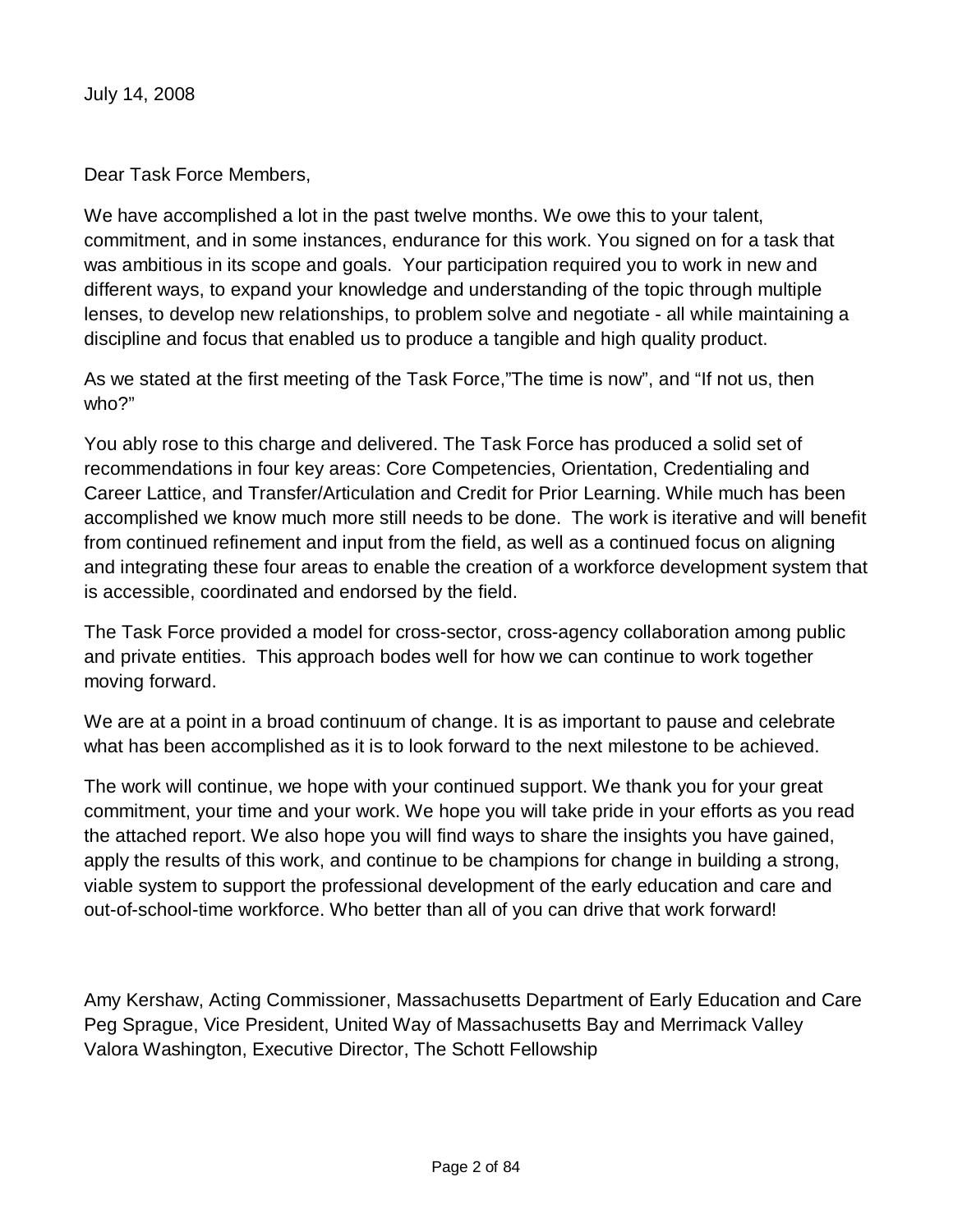# **Task Force Membership**

| Phil      | Baimas*               | Associate Commissioner for<br>Workforce Development          | Massachusetts Department of Early<br><b>Education and Care</b>                                                                            |  |
|-----------|-----------------------|--------------------------------------------------------------|-------------------------------------------------------------------------------------------------------------------------------------------|--|
| Mo        | <b>Barbosa</b>        | Assistant Director, Training and<br>Capacity Building        | The Medical Foundation                                                                                                                    |  |
| Bob       | <b>Bickerton</b>      | Senior Associate<br><b>Commissioner of Education</b>         | Massachusetts Department of Elementary<br>and Secondary Education                                                                         |  |
| Mario     | Borunda, Ed.D*.       | Dean, School of Education                                    | <b>Lesley University</b>                                                                                                                  |  |
| Mary Lou  | <b>Breitborde</b>     | Associate Dean of Education                                  | Salem State College                                                                                                                       |  |
| Tania     | <b>Buck-Ruffen</b>    | Director of Child Care Services                              | <b>YMCA's of Massachusetts</b>                                                                                                            |  |
| Gary      | Calhoun               | Director of Training                                         | <b>Children's Trust Fund</b>                                                                                                              |  |
| Candy     | Center                | Dean of e-Learning and Non<br><b>Traditional Programs</b>    | Mass Colleges Online                                                                                                                      |  |
| Maryellen | Coffey*               | <b>Executive Director</b>                                    | <b>BOSTnet</b>                                                                                                                            |  |
| Evelyn    | Dalembert             | Family Child Care Provider                                   | <b>SEIU Kids First</b>                                                                                                                    |  |
| Arlene    | Damon                 | <b>Workforce Project Specialist</b>                          | Massachusetts Executive Office of Labor<br>and Workforce Development                                                                      |  |
| Melissa   | de Sousa              | <b>Chief Fiscal Officer Little</b><br>People's College, Inc. | Massachusetts Independent Child Care<br>Organization                                                                                      |  |
| Linda     | <b>Edmonds Turner</b> | President                                                    | Urban College of Boston                                                                                                                   |  |
| Marcia    | Farris                | <b>Executive Director</b>                                    | Massachusetts Association for the<br>Education of Young Children                                                                          |  |
| David     | Fernie                | Professor, Early Childhood<br><b>Education Department</b>    | <b>Wheelock College</b>                                                                                                                   |  |
| Maureen   | Ferris                | Research and Legislative<br>Director                         | Joint Committee on Children, Families and<br>Persons with Disabilities,<br>Office of State Representative Coakley-<br>Rivera, House Chair |  |
| Jody      | Figuerido             | Director                                                     | Institute for Education and Professional<br>Development                                                                                   |  |
| Kate      | Finnegan*             | Interim Associate Dean of<br><b>Behavioral Sciences</b>      | <b>Greenfield Community College</b>                                                                                                       |  |
| Sally     | Fuller                | <b>Project Director</b>                                      | Irene E. & George A. Davis Foundation                                                                                                     |  |
| Kathy     | Gallo                 | <b>CPC Professional</b><br>Development Coordinator           | North Shore Community College                                                                                                             |  |
| Ellen     | Gannett               | Director                                                     | National Institute on Out-of-School Time<br>and Achieve Boston                                                                            |  |
| Christie  | Getto Young, *        | Senior Director                                              | United Way of Massachusetts Bay and<br>Merrimack Valley                                                                                   |  |
| Joanne    | Gravell               | Program Director                                             | <b>Child Care Connection</b>                                                                                                              |  |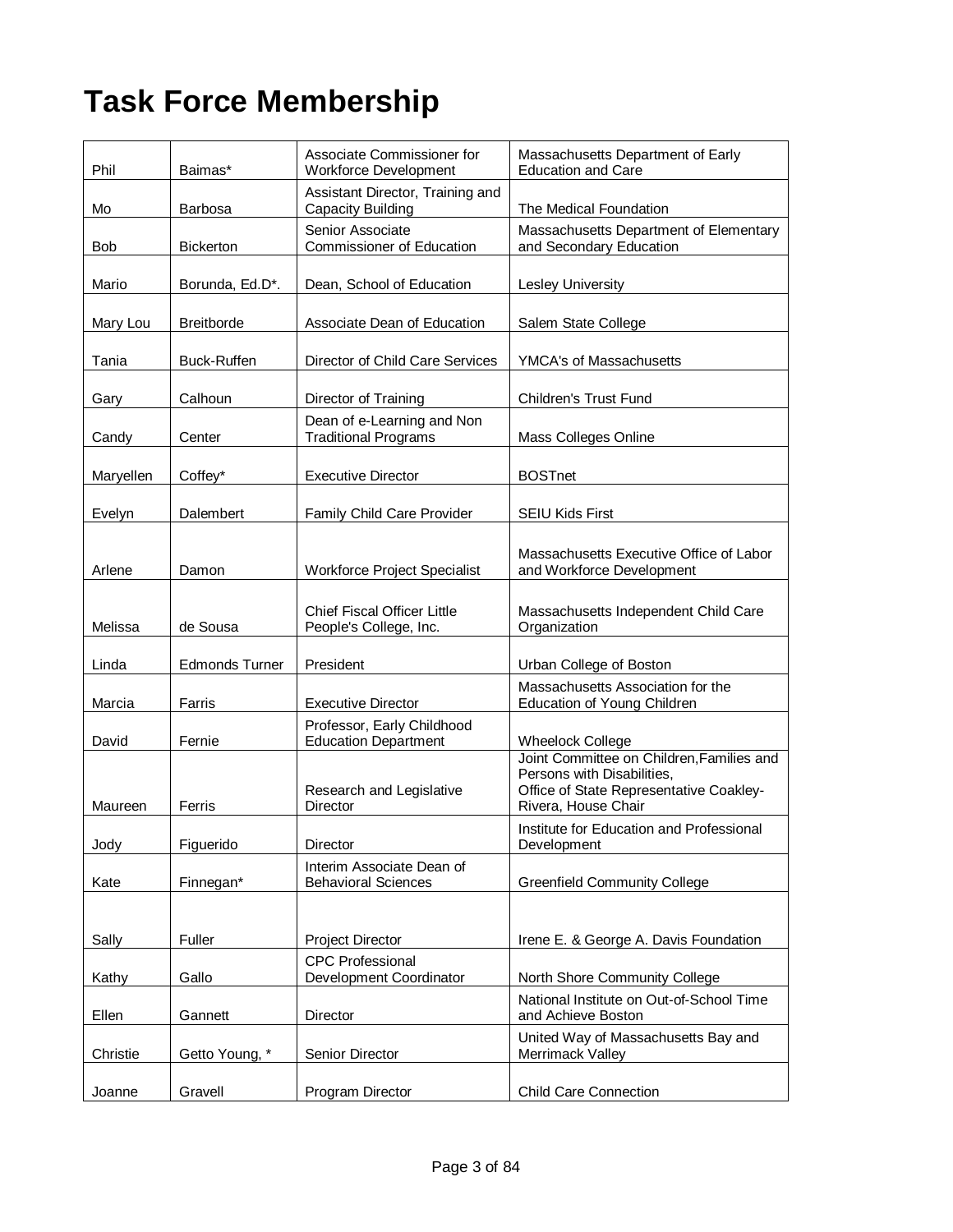| Rachel         | Green         | Program Coordinator                                                                         | Boston Public Schools- Department of<br>Extended Learning Time, Afterschool<br>Services      |  |
|----------------|---------------|---------------------------------------------------------------------------------------------|----------------------------------------------------------------------------------------------|--|
| Jennifer       | James         | Undersecretary of Workforce<br>Development                                                  | Massachusetts Executive Office of Labor<br>and Workforce Development                         |  |
| Joan           | Kagan*        | President & CEO, Square One<br>(formerly Springfield Day<br>Nursery)                        | Massachusetts Association of Day Care<br>Agencies                                            |  |
| Amy            | Kershaw*      | <b>Acting Commissioner</b>                                                                  | Massachusetts Department of Early<br><b>Education and Care</b>                               |  |
| Susan          | Leger Ferraro | Founder & CEO                                                                               | <b>Little Sprouts</b>                                                                        |  |
| Mishy          | Lesser        | Independent Educational<br>Consultant                                                       | Consulting Services for Peaceable and<br><b>Prosperous Communities</b>                       |  |
| Michele        | Lisio         | Research Analyst                                                                            | Joint Committee on Education,<br>Office of Representative Patricia A.<br>Haddad, House Chair |  |
| Liz            | Losee         | Acting Director, Educator<br><b>Preparation and Quality</b>                                 | Massachusetts Department of Elementary<br>and Secondary Education                            |  |
| Berna          | Mann          | <b>Executive Director</b>                                                                   | Parents Alliance for Catholic Education                                                      |  |
| Charlene       | Mara*         | Program Coordinator of Early<br><b>Childhood Education</b>                                  | Quinsigamond Community College                                                               |  |
| Joan           | Matsalia      | <b>Assistant Director</b>                                                                   | Harvard Achievement Support Initiative                                                       |  |
| Maureen        | McDonald      | Early Learning & Literacy<br>Specialist                                                     | Head Start Quality Initiative                                                                |  |
| Khari          | Milner        | Director, Cambridge Public<br>School & Afterschool<br>Partnership                           | Massachusetts Afterschool Partnership                                                        |  |
| Gwen           | Morgan        | Senior Early Childhood Policy<br>Fellow                                                     | <b>Wheelock College</b>                                                                      |  |
| Holly          | Newman*       | Early Intervention CSPD<br>Coordinator                                                      | Massachusetts Department of Public<br>Health                                                 |  |
| Joel           | Nitzberg      | Director, Institute for Lifelong<br>Learning and Community<br><b>Building</b>               | Cambridge College                                                                            |  |
| Gil            | Noam*         | Director, PEAR and Associate<br>Professor at Harvard Medical<br>School and McLean Hospital. | Harvard University and McLean Hospital                                                       |  |
| Susan          | O' Connor     | Network Coordinator                                                                         | WestMOST                                                                                     |  |
| Amy            | O' Leary*     | Campaign Director                                                                           | Strategies for Children/Early Education for<br>All                                           |  |
| Maureen        | Pasek         | Asst. CPC Coordinator                                                                       | Massachusetts Community Partnership<br>for Children                                          |  |
| <b>Beverly</b> | Prifti        | Family Childcare Program<br>Director                                                        | <b>Catholic Charities</b>                                                                    |  |
| Francesca      | Purcell*      | Director for Academic Policy                                                                | Massachusetts Board of Higher Education<br>Massachusetts Department of Early                 |  |
| Ann            | Reale*        | Former Commissioner                                                                         | <b>Education and Care</b><br>Massachusetts Department of Public                              |  |
| Kate           | Roper         | <b>MECCS Coordinator</b>                                                                    | Health                                                                                       |  |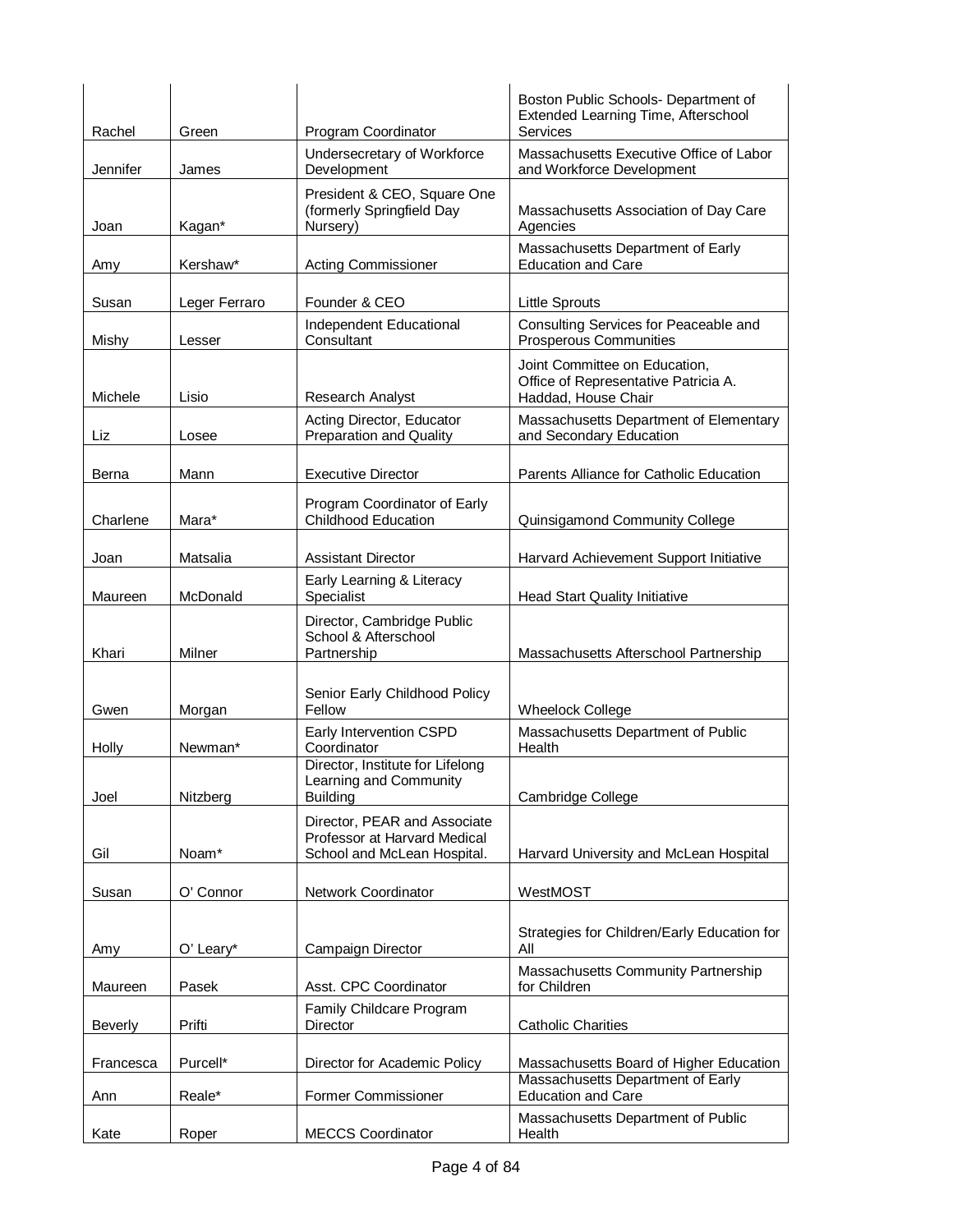| Julie<br>Salois* |         |                | Associate Executive Director of<br><b>Child &amp; Family Services</b> | Community Team Work, Inc.           |  |
|------------------|---------|----------------|-----------------------------------------------------------------------|-------------------------------------|--|
|                  |         |                |                                                                       |                                     |  |
|                  |         |                | Vice-President, Head Start and                                        | Action for Boston Community         |  |
|                  | Sharon  | Scott-Chandler | <b>Children's Services</b>                                            | Development                         |  |
|                  |         |                |                                                                       |                                     |  |
|                  | Nancy   | Snyder         | President                                                             | Commonwealth Corporation            |  |
|                  |         |                |                                                                       | United Way of Massachusetts Bay and |  |
|                  | Peg     | Sprague*       | Vice President                                                        | Merrimack Valley                    |  |
|                  |         |                | Senior Early Childhood                                                |                                     |  |
|                  | Lisa    | Van Thiel      | Specialist                                                            | Institute for Community Inclusion   |  |
|                  |         |                |                                                                       |                                     |  |
|                  | Vicki   | Van Zee        | <b>Executive Director</b>                                             | Preschool Enrichment Team           |  |
|                  |         |                | Professor, Social Sciences and                                        |                                     |  |
|                  | Phyllis | Walt           | <b>Professional Studies</b>                                           | Massachusetts Bay Community College |  |
|                  |         |                |                                                                       | Schott Fellowship in Early Care and |  |
|                  | Valora  | Washington*    | <b>Executive Director</b>                                             | Education                           |  |
|                  |         |                |                                                                       |                                     |  |
|                  | Pat     | Xavier         | Director                                                              | Boston Child Care Alliance          |  |

\* - **Steering Committee Member**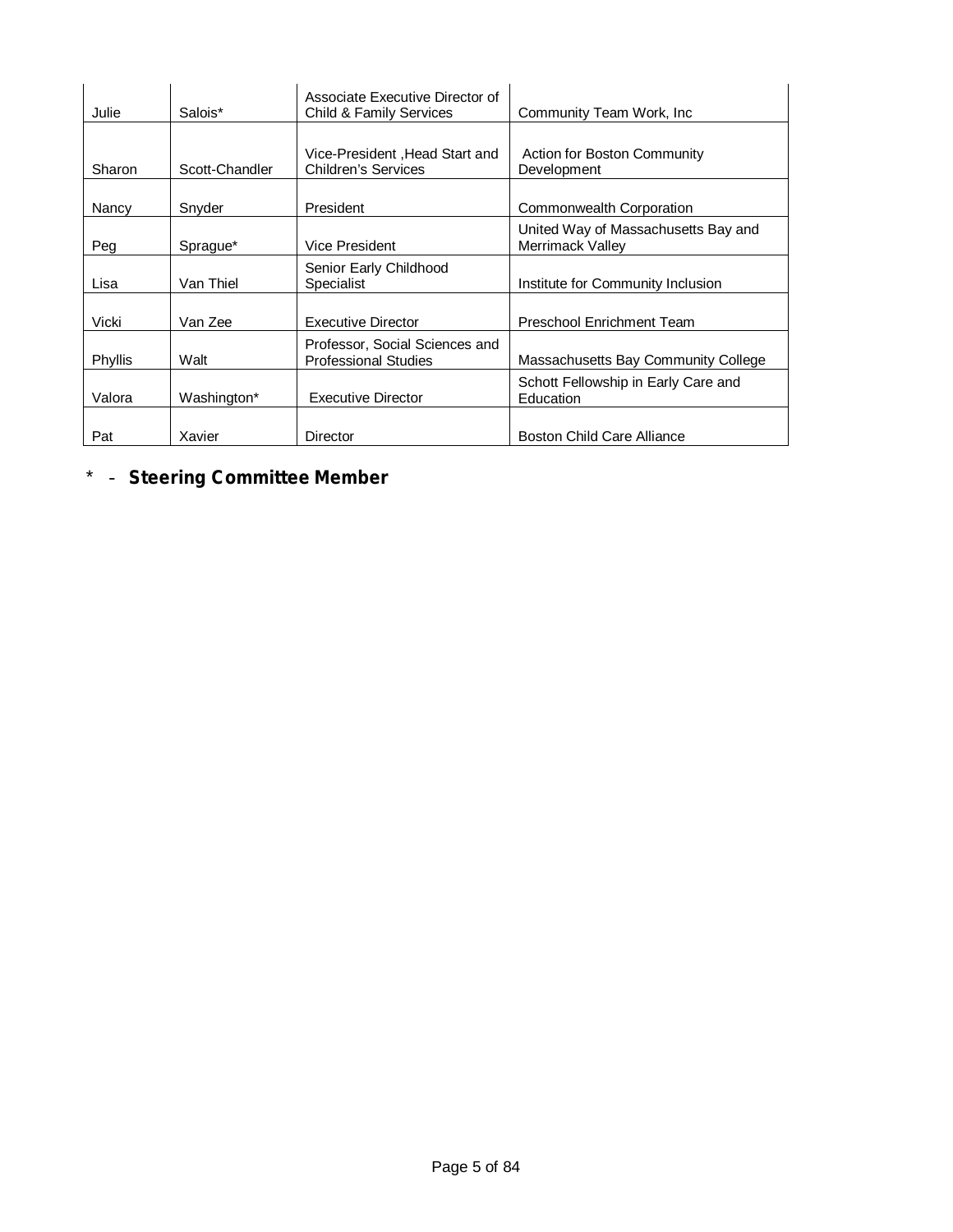# **Table of Contents**

|                                                                                                                                      | Page |
|--------------------------------------------------------------------------------------------------------------------------------------|------|
|                                                                                                                                      |      |
|                                                                                                                                      |      |
| <b>Core Competencies Committee</b>                                                                                                   |      |
|                                                                                                                                      |      |
|                                                                                                                                      |      |
|                                                                                                                                      |      |
|                                                                                                                                      |      |
|                                                                                                                                      |      |
| Recommendation for Preparing the Document for Release51<br>Recommendations on the process for review, revision,                      |      |
|                                                                                                                                      |      |
| <b>Orientation Committee</b>                                                                                                         |      |
|                                                                                                                                      |      |
|                                                                                                                                      |      |
| Recommendations                                                                                                                      |      |
|                                                                                                                                      |      |
| Time Requirements for Basic Core Orientation by Role and Setting 55<br>Content of Orientation Over the First Two Years of Employment |      |
|                                                                                                                                      |      |
|                                                                                                                                      |      |
|                                                                                                                                      |      |
| EEC Orientation and the Professional Development Registry 65                                                                         |      |
|                                                                                                                                      |      |
|                                                                                                                                      |      |
|                                                                                                                                      |      |
| <b>Credentialing and Career Lattice Committee</b>                                                                                    |      |
| Members                                                                                                                              |      |
|                                                                                                                                      |      |
|                                                                                                                                      |      |
|                                                                                                                                      |      |
|                                                                                                                                      |      |
| Recommendations for Further Development of the Lattice77                                                                             |      |
| <b>Transfer/Articulation and Credit for Prior Learning Committee</b>                                                                 |      |
|                                                                                                                                      |      |
|                                                                                                                                      |      |
| Page 6 of 84                                                                                                                         |      |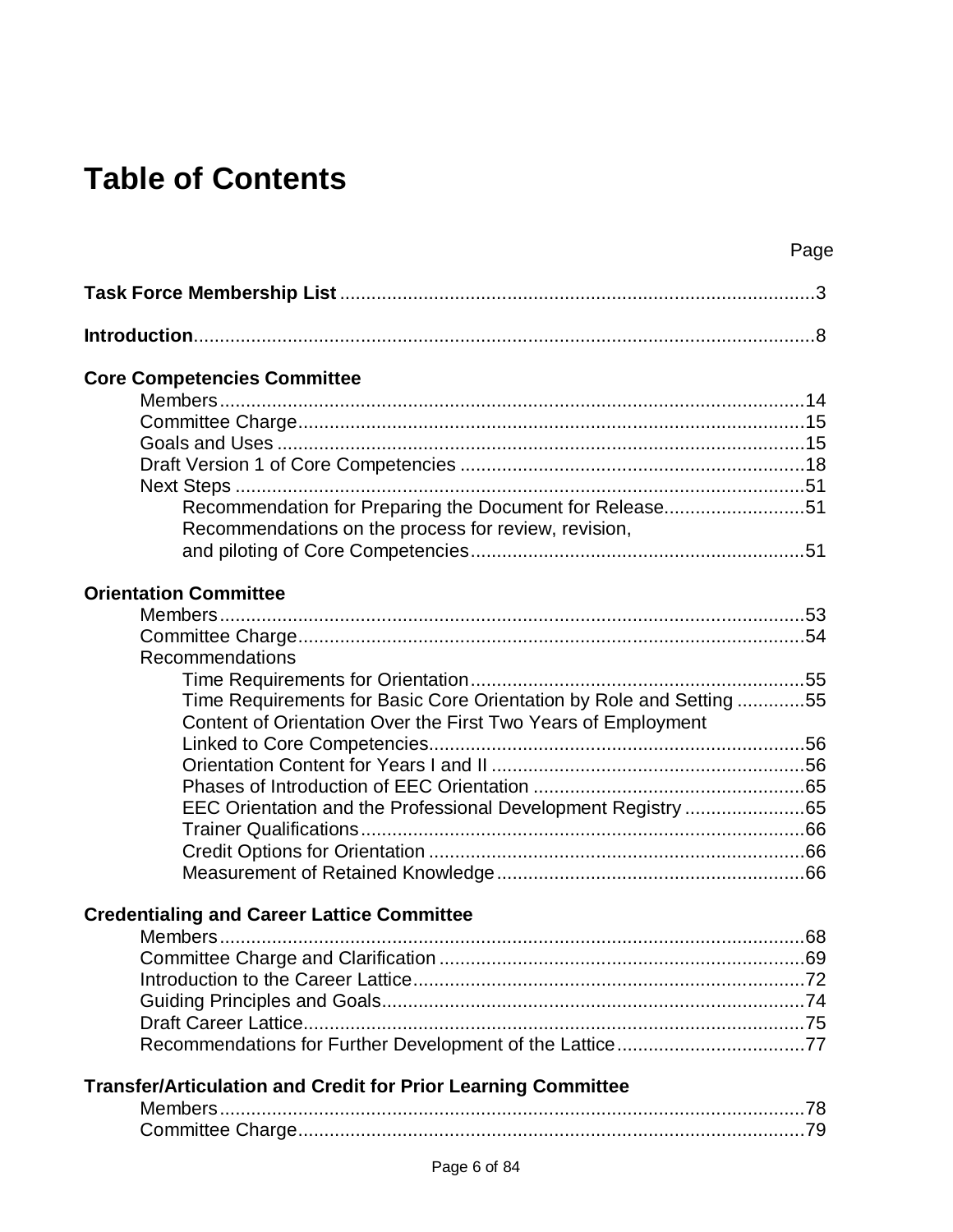| Recommendations                                                 |  |
|-----------------------------------------------------------------|--|
| Strengthen Current Statewide Transfer Policies and Practices 81 |  |
| Develop New Statewide Transfer and Credit for Prior Learning 81 |  |
|                                                                 |  |
|                                                                 |  |
|                                                                 |  |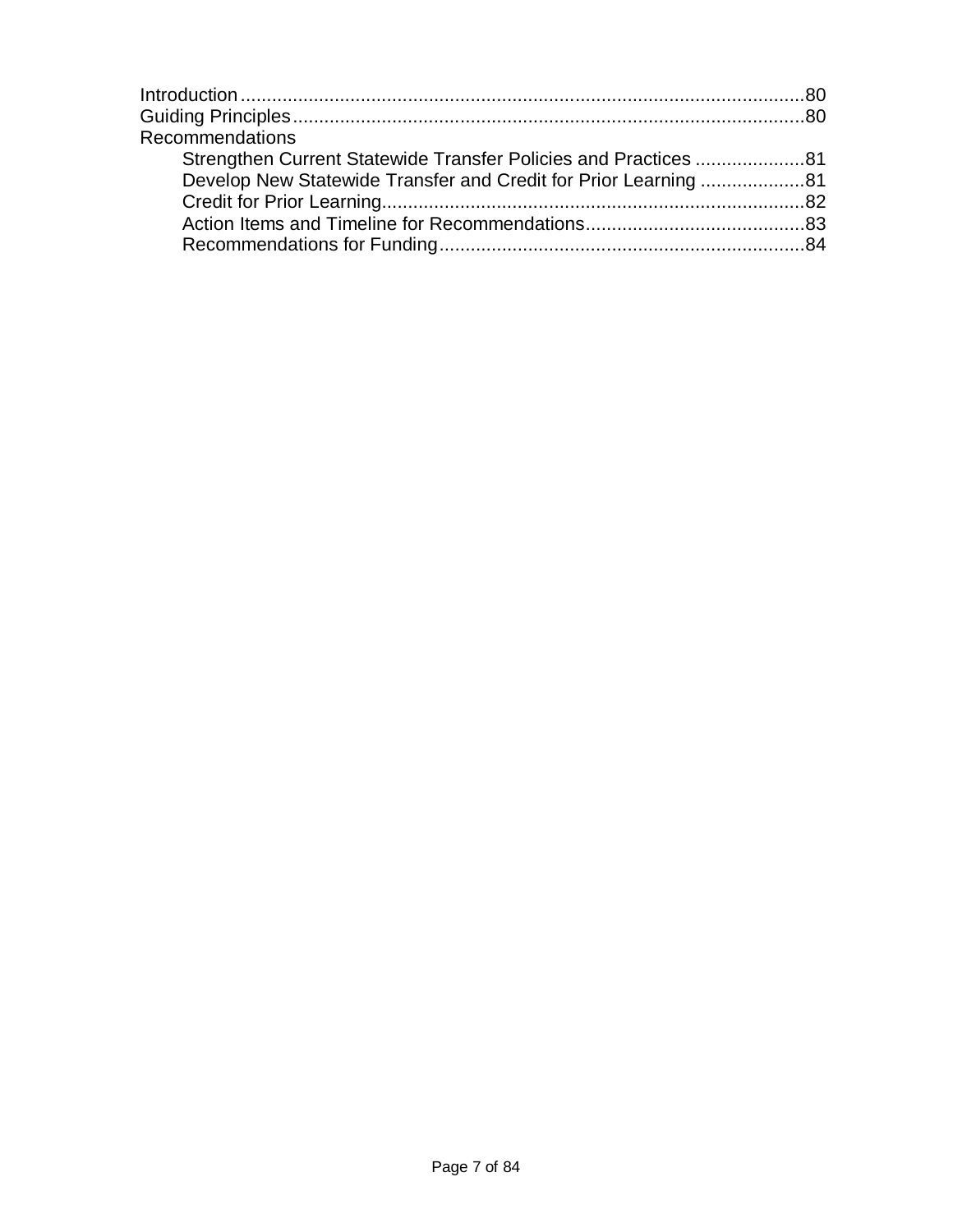# **Introduction**

*"Now is the time to build on our own previous successes, and to learn from the experiences of other states in building a long-term, comprehensive approach to professional development for the field*." 1

This was the consensus of "Making It Work", a series of discussions convened in 2005 by the United Way of Massachusetts Bay and the Schott Fellowship in Early Care and Education. The "now" which prompted that statement was the 2004 passage of the Early Education for All Act<sup>2</sup> (EEA) by the Massachusetts legislature. Section 5 of that law mandated that the MA Department of Early Education and Care (EEC), the new state agency created through this legislation, develop a statewide workforce development plan, to be updated annually.

"Our own previous successes" referred to innovative professional development concepts and systemic ideas that had originated in Massachusetts and have since been adapted and adopted in states across the nation. $^3$  There is now wide agreement that a systemic approach is needed to build the capacity of the early education and care and out-of-school-time workforce<sup>4</sup> including the alignment of existing efforts and the creation of an appropriate and effective infrastructure.

Since its establishment, EEC has begun work toward a comprehensive workforce development plan, providing initial ideas in the 2006 report to the legislature,<sup>5</sup> and outlining key system elements and next steps in its 2007 Workforce System Plan update.<sup>6</sup> To build greater momentum, in July 2007, EEC, partnering with the United Way of Massachusetts Bay and Merrimack Valley and the Schott Fellowship in Early Care and Education, convened **The Massachusetts Early Education and Care and Out Of School Time Workforce Development Task Force.** Four working committees of the Task Force were organized to correspond with EEC's 2007 Workforce Plan to create a comprehensive system for children from birth to age 14. A Steering Committee comprised of the three sponsors and all committee co-chairs—provided oversight to the charge of developing initial recommendations to advance the development of an effective workforce development plan within a 12-month period. *This report is the compilation of recommendations of the working committees: Core Competencies; Orientation; Credentialing and Career Lattice; and Articulation/Transfer Agreements and Credit for Prior Learning.*

i

<sup>1</sup> http://supportunitedway.org/children/making-it-work

<sup>&</sup>lt;sup>2</sup> http://www.mass.gov.legis/law/mgl/gl-15d-toc.htm

 $^3$  For many years, a number of states were experimenting with approaches to professional development that had originated in the Commonwealth at the National Institute for Out of School Time at Wellesley College and the former Center for Career Development at Wheelock College.

<sup>&</sup>lt;sup>4</sup> We intend for all content and recommendations of this report to apply to the workforce serving children birth through age 14. For consistency purposes, we use "early education and care and out-of-school-time professionals/workforce," and we often abbreviate "out-of-school-time" as "OST." We also intend youth workers and administrators to be included where appropriate.

<sup>&</sup>lt;sup>5</sup> http://www.eec.state.ma.us/docs/WorkforceDevelopmentPlan.pdf

<sup>6</sup> http://www.eec.state.ma.us/docs/2007WorkforceReport%206.6.07.pdf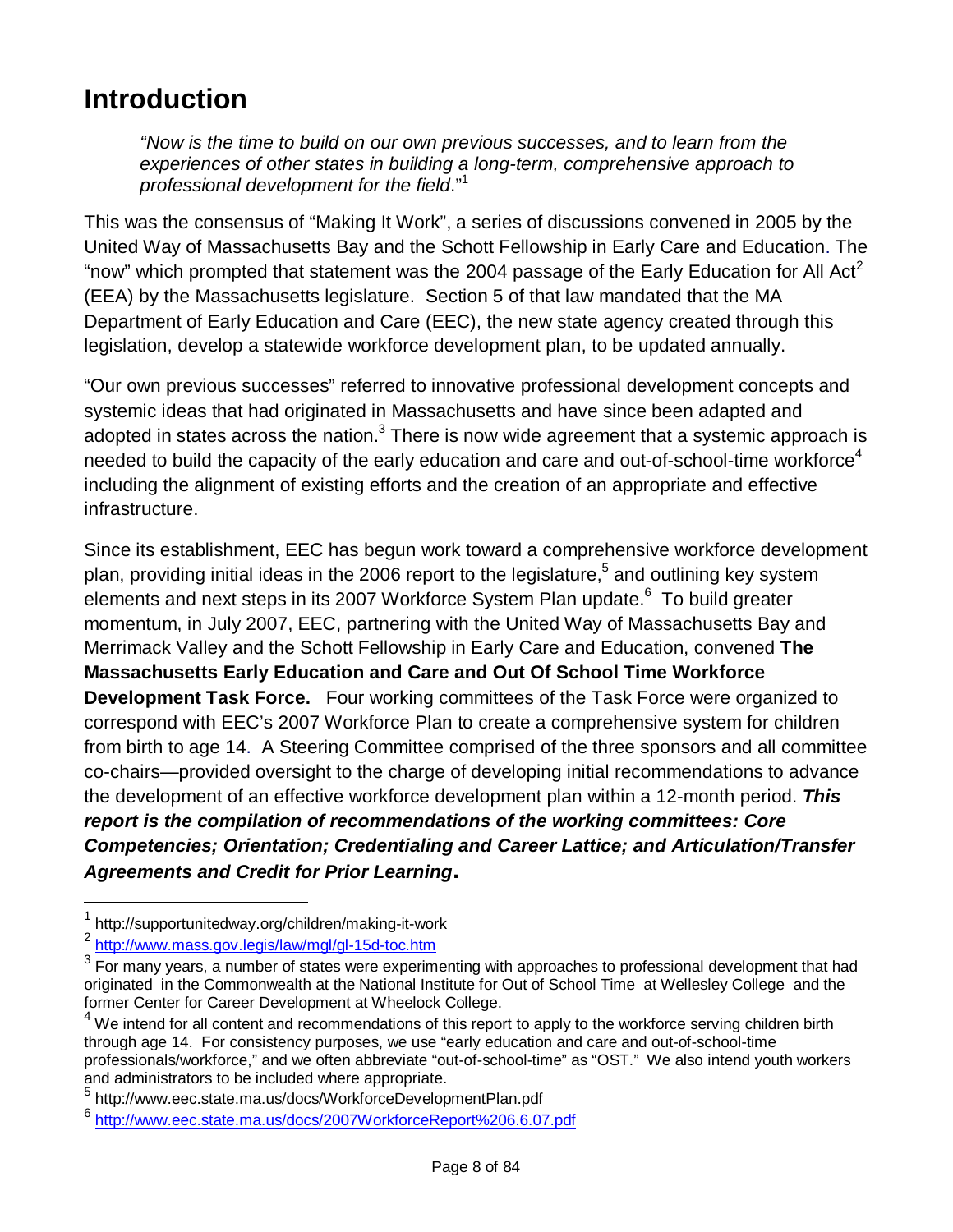# **Background**

With the creation of a its first-in-the nation Department of Early Education and Care and its broad, enabling legislation, Massachusetts has unreservedly committed to provide high quality early education and care services universally available, including out of school time, from birth to age 14. The foundation of this commitment is a strong workforce development system. Since 2004, several public initiatives --- including Governor Patrick's Readiness Project and the Massachusetts Special Commission on Out of School Time --- have continually reemphasized the critical value of constructing a system of workforce development and an infrastructure for its sustainability.<sup>7</sup>

Research has firmly established a strong connection between child outcomes and the knowledge, skill, and disposition of the adults who work with young children. Therefore, one of the key elements of effective early childhood policy is the recruitment, training and retention of a skilled workforce.<sup>8</sup> Five broad categories of effective professional development systems have been identified: core knowledge; access and outreach; qualifications, credentials and pathways, funding; and quality assurance.<sup>9</sup> The systems depend on an infrastructure for support including governance and financing.<sup>10</sup>

Building from the research and current state in Massachusetts, in its 2007 Workforce Plan EEC identified the following five key system elements necessary to build a thriving system of professional development:

- 1. State-wide Infrastructure Building, Leadership, and Strategic Planning;
- 2. Core Competencies;
- 3. Professional Development Data Management System;
- 4. Credentialing and Career Lattice (Career Pathways);
- 5. Professional Development Opportunities and Resources Aligned with Requirements and Workforce Needs

Massachusetts began its efforts to develop a system in a context of many years of exciting, yet fragmented, programmatic activities. With a number of policies, practices, and programs already in existence, many with significant histories and constituencies, Massachusetts needed a strong focus on issues of alignment and restructuring, as well as on the addition of new elements. Therefore, the creation of the **Massachusetts Early Education and Care and Out-Of-School-Time Workforce Development Task Force** provided the opportunity not only for broad based input on gaps but also on effective strategies for using existing system resources.

<sup>7</sup> http://www.massafterschoolcomm.org/downloads/MSC\_full\_report.pdf

<sup>8</sup> http://www.eec.state.ma.us/docs/jackshonkoffpresentation.pdf

<sup>9</sup> http://www.nccic.org/pubs/goodstart/index.html

 $10$  Note; In most states, financing for workforce development comes from a variety of funding streams, with the largest share from the Child Care and Development Block Grant.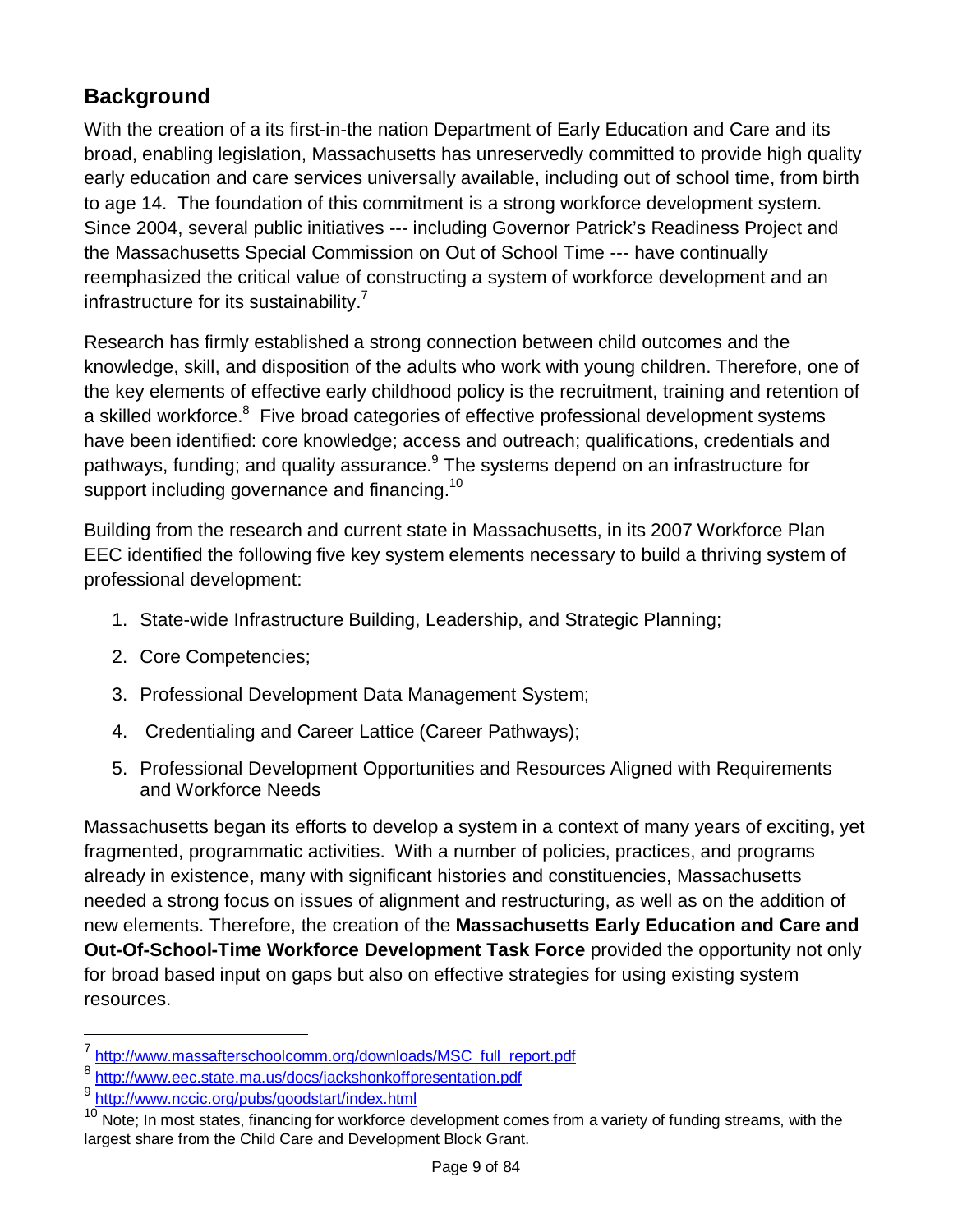# **Three Steps Forward**

The work of the Task Force has been important in helping Massachusetts to take three steps forward: initiating broad input, further defining key elements of a professional development system, and crafting next steps.

#### **1 st Step forward: The Task Force is Broadly Representative, Knowledgeable and Highly Skilled**

An initial success of the Task Force was the ability to convene a highly skilled and knowledgeable state-wide leadership team. The Task Force represents leaders and experts from many sectors including early education and care, out of school time, philanthropy, higher education, trainers, workforce development agencies, and private business partners. Representatives of multiple state agencies also served on the Task Force including EEC, ESE, BHE, DWD, DPH and the Commonwealth Corporation. Task Force members collectively contributed nearly 2400 volunteer hours to this deliberative process.

#### **2 nd Step forward: Filling in the Framework for a System in Massachusetts**

The committees prepared a number of recommendations which, when vetted further and incorporated into the annual plan to the legislature, will provide significant steps forward in the crafting of the Massachusetts early education and care and OST workforce development system.

#### *Core Competencies*

Eight core competency areas are recommended, each of which contains numerous indicators of key knowledge and skills that individual educators should be expected to achieve through education and training, or through experience. The 8 core areas are: Understanding the growth and development of children and youth; Guiding and interacting with children and youth; Partnering with families and communities; Health, safety and nutrition; Learning environments and curriculum; Observation, assessment and documentation; Program planning and development; and Professionalism and leadership.

#### *Orientation*

It is recommended that all entrants into the profession be required to engage in 40 hours of orientation in the first 2 years of employment (including 10 hours within the first 120 days for new staff). A blueprint for the development of the orientation and professional development curricula based on the core competencies is also recommended, along with recommendations about the qualifications of trainers providing orientation. EEC is currently developing a Professional Development Registry to (in time) enable all early education and care and out-of-school-time practitioners to be registered and to track and monitor their own professional development. The registry will also include information about qualified trainers.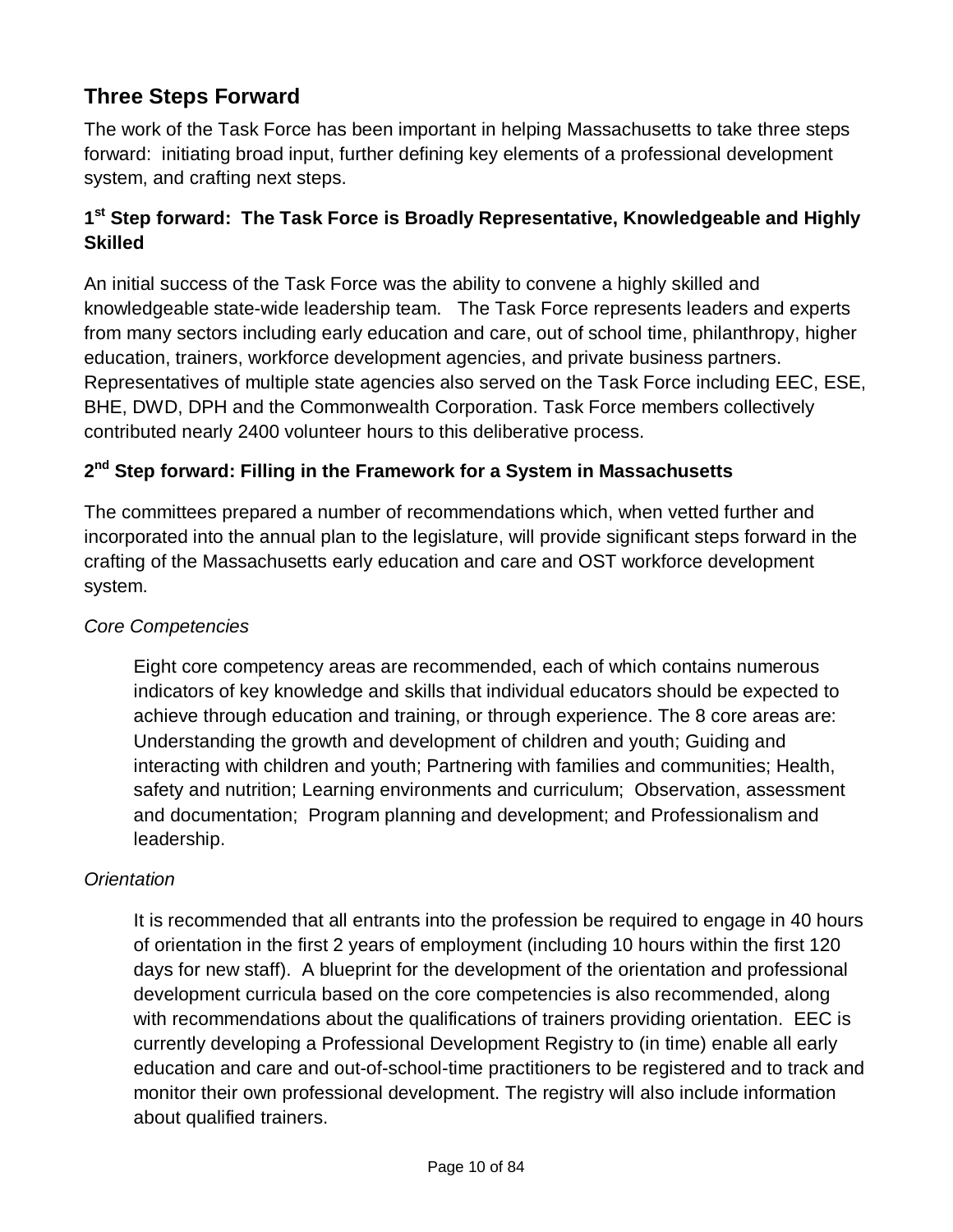#### *Career Lattice*

The development of career lattice would offer a clear path for recognition and success that meets the needs of all educators. The committee developed a preliminary draft of the lattice and provided recommendations for its further development. Core competencies and orientation should be embedded into the career lattice, the lattice should be tied to other related systems (such as Early Intervention, pre-Kindergarten, etc.) and the lattice should be tied to compensation.

#### *Higher Education Transfer and Credit for Prior Learning Policies*

It is recommended that Massachusetts strengthen its higher education transfer policies and practices and develop new statewide transfer and credit policies for prior learning. A directory of course-to-course equivalencies should be developed, including common course names and numbers, an electronic transcript delivery system and a statewide transfer website.

#### **3 rd Step forward: Crafting the Work Ahead**

Experience from other states clearly suggests that many years are required to design and implement a workforce development system; the interrelatedness of elements in a system always brings up the questions of missing pieces and unintended consequences. This Task Force is an early step in designing a system for Massachusetts; there is much more work to be done. The Task Force recommendations are best understood not as "final word" but as steps in an iterative process of change.

The Task Force recommends several next steps including

- 1. Vetting these preliminary recommendations with practitioner communities before adopting them into policy and regulatory modes,
- 2. Piloting and evaluating various innovative models,
- 3. Building the will and support of all stakeholders through clear, transparent communication, and
- 4. Ensuring that the Task Force model of multi-sector, multi-agency collaboration would continue.

The Task Force further highlighted two vital "big picture" issues that must be addressed if the results of its work are to remain meaningful:

- 1. Compensation must be integral to the professional development system design and be appropriately linked to specific recommendations.
- 2. Strong, informed and unified state agency and private sector leadership must continue to articulate a compelling vision for the Massachusetts early education and care and OST workforce. The vision must be backed up by comprehensive planning for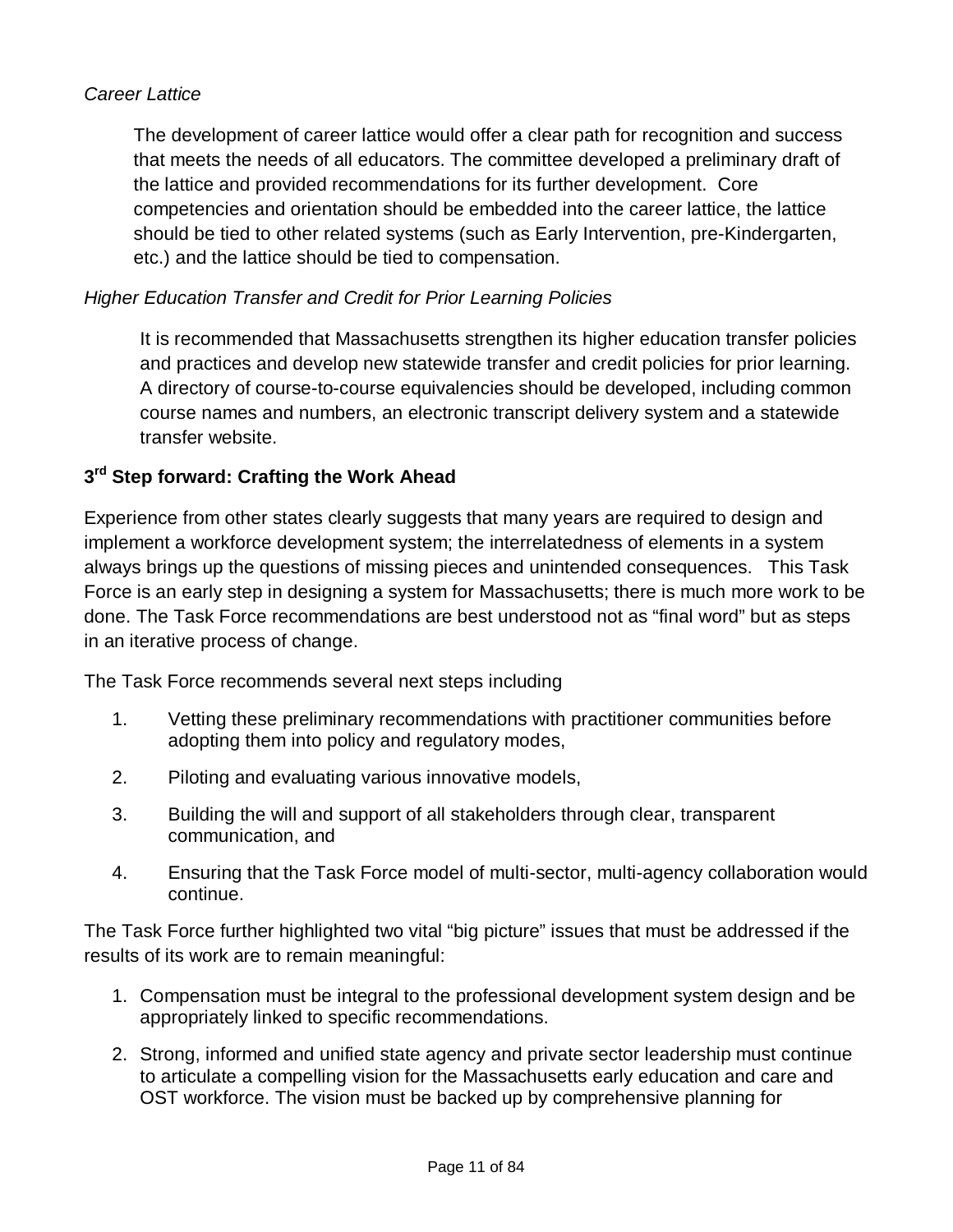implementation, supported with sufficient resources for the tasks, and carried out by skilled champions with adequate and diverse resources.

We three sponsors of this Task Force are grateful to the people who gave enormous energy and care to the work of the Task Force. The public-private partnership that has launched this work bodes well for a continued effort to leverage the resources that will be required to move this work forward. Our wish is that these recommendations continue to nurture the seeds that will ultimately create a professional development system of which we will all be proud.

July, 2008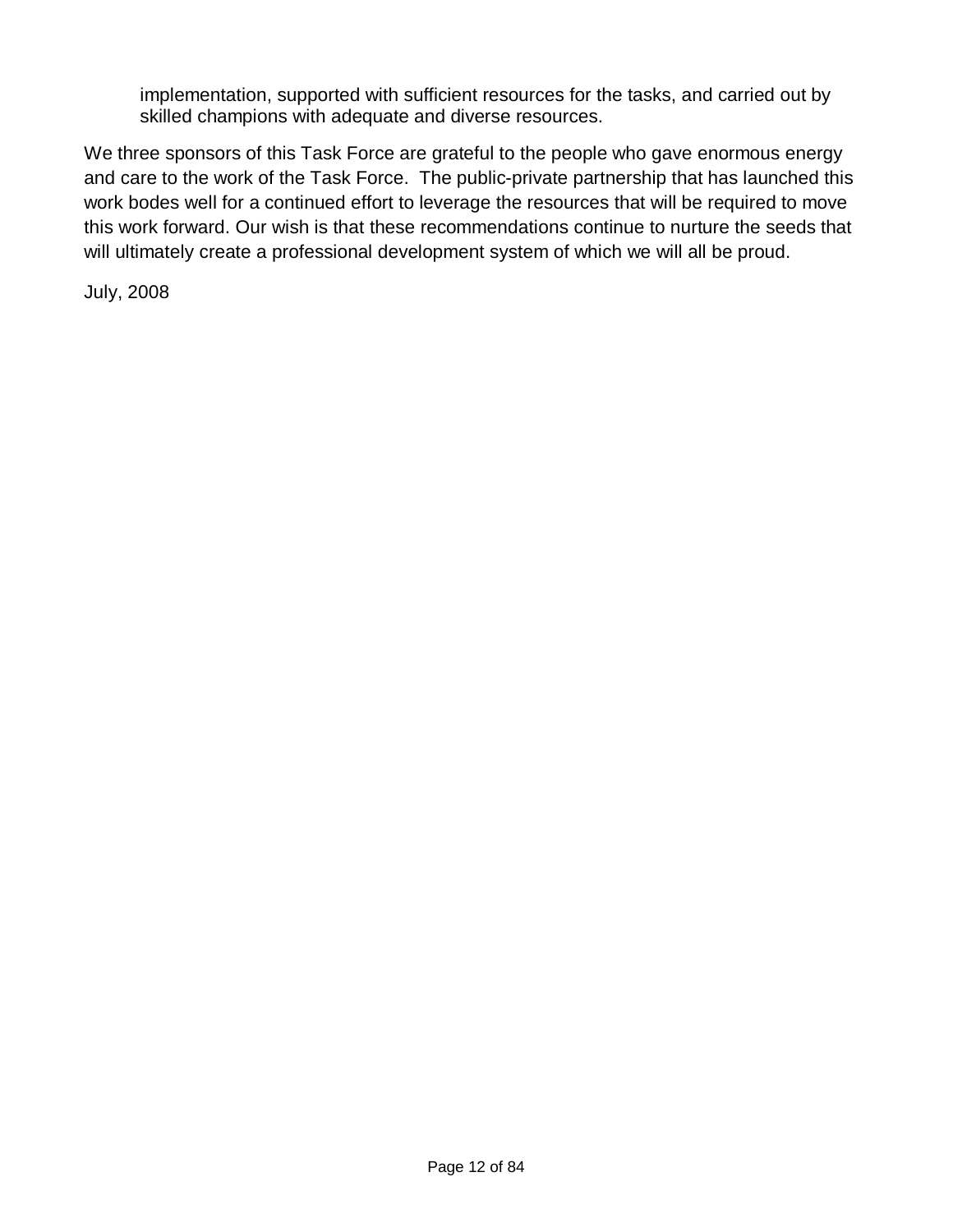# **Committee Timeline and Workflow**

# **Initiation of committees**

and building commitment<br>(September)

Phase 1 Data collection and<br>| analysis (October,<br>| November , December)

#### Phase 2

Design of models and Design of movers and<br>integration of committee<br>work (January, February,<br>March)

#### Phase 3

System and actionable<br>steps draft and report<br>(April, May, June)

| <b>Critical elements</b> | Subcommittee formation<br>and charging<br>Co-chairs taking charge                                          | Learning community<br>Identifying the right questions<br><b>Brainstorming of creative</b><br><i>implementation</i> tactics | Recommendations and actionable<br>steps<br>Steering committee deliberations<br>on phasing and prioritization of<br>goals<br>Intersection of committees | Development of concrete,<br>executable strategies<br><b>Community Forums</b><br>Celebration/public<br>communication<br>Dissemination of results                                              |
|--------------------------|------------------------------------------------------------------------------------------------------------|----------------------------------------------------------------------------------------------------------------------------|--------------------------------------------------------------------------------------------------------------------------------------------------------|----------------------------------------------------------------------------------------------------------------------------------------------------------------------------------------------|
| <b>Primary output</b>    | Define subcommittees<br>Recruit chairs<br>Chairs' orientation<br>Overall project plan<br>Meetings schedule | Minutes/Agreements<br>E-platform postings                                                                                  | Recommendations and plan<br>components<br>Interactive e-platform for<br>recommendations                                                                | Compilation of committee<br>recommendations<br>version1.1: PPT and final<br>document<br>Synthesis document<br>Dissemination toolkit<br>Presentation to the Board<br>and<br>Celebration event |

#### Page 13 of 84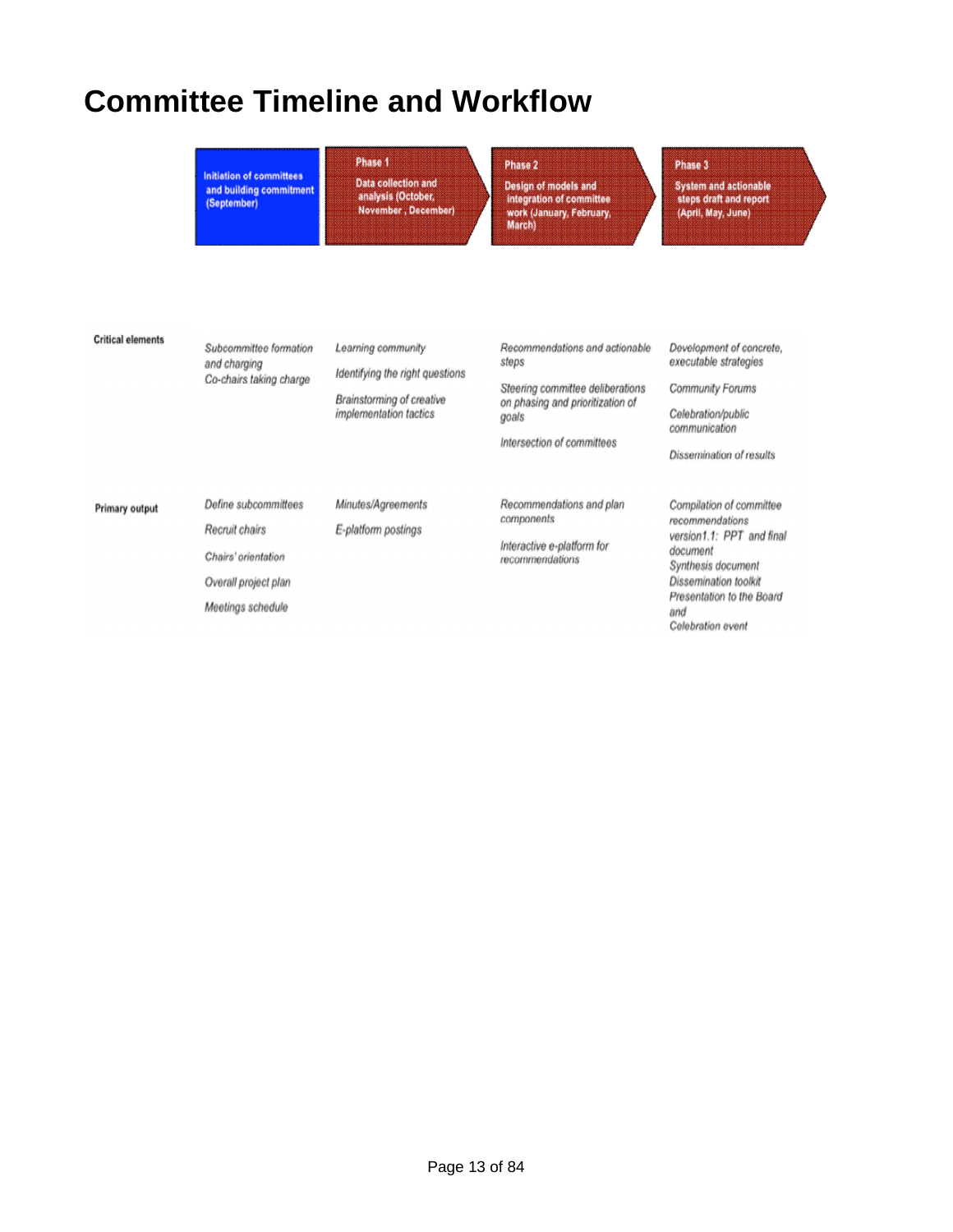# **Core Competencies Committee**

### **Members**

| <b>Phil Baimas</b>               |
|----------------------------------|
| Gary Calhoun                     |
| Maryellen Coffey, co-chair       |
| <b>Evelyne Dalembert</b>         |
| Gail DeRiggi (EEC)*              |
| Katie DeVita (EEC)*              |
| <b>Ellen Gannett</b>             |
| Joanne Gravel                    |
| Valerie Krajec (NCCIC resource)* |
| Charlene Mara, co-chair          |
| Joan Matsalia                    |
| Bryce McClamroch (DPH Resource)* |
| Carol Nolan (Schott Fellow)*     |
| Susan O'Connor                   |
| Kate Roper                       |
|                                  |

\* Participated as a member of the subcommittee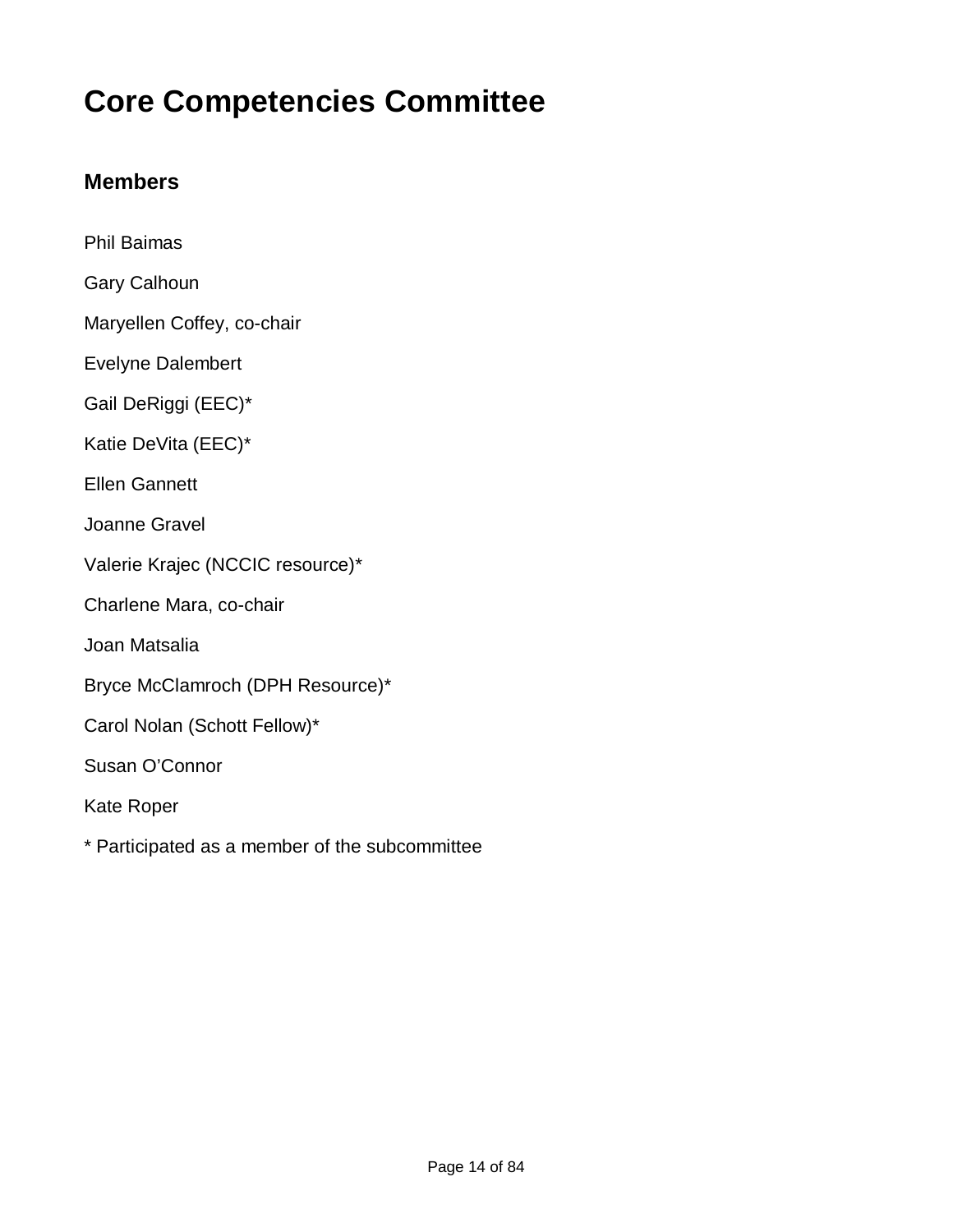# **Committee Charge**

Purpose:

- Review and validate competency areas.
- Review and validate competency indicators within each area.
- Consider how core competencies apply across different age groups and settings.
- Consider how core competencies are reflected in the qualifications that are currently required.
- Determine to what extent existing professional development resources align with competency areas to identify immediate gaps.

Outcomes:

- A clarified and simplified core competency frame.
- Alignment behind a set of competency areas.
- Alignment behind a set of competency indicators.
- Recommendations specific to entry level staff and leaders in the field.
- Propose an approach that designs professional development based on competency areas.
- Recommendations for knitting professional development offerings together into meaningful and transportable units.
- Identify resources needed to support initial recommendations.

### **Steps toward charge**

- Goals and Uses
- Principles
- Draft Version 1 of Core Competencies
- Recommendations for Piloting and Implementation

#### **Goals and Uses**

The Core Competencies Committee developed this set of Core Competencies and indicators in recognition that a professional development system in Massachusetts must be accessible, culturally competent, and based on a clearly articulated framework of demonstrated knowledge and skills. The committee's work was based on the belief that only a well-trained and wellcompensated workforce can create the quality programs that have a profound and lasting positive impact on our children.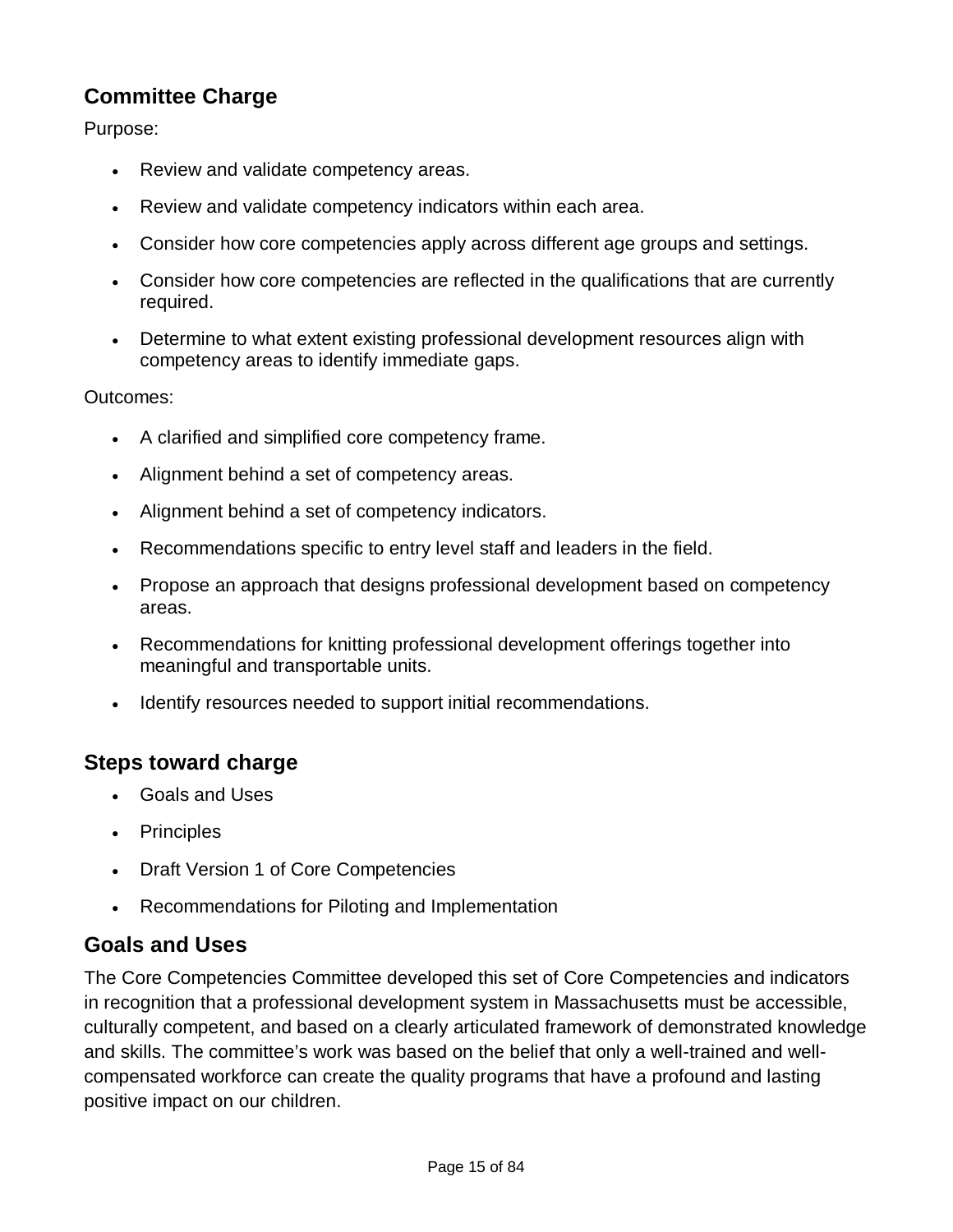The draft Core Competencies document is intended to cover the workforce of educators, youth workers, and administrators working with children from birth through age 14 in a variety of center-based and home-based settings. The draft has been compiled with full participation from Task Force members as well as assistance from technical support reviewers from the National Child Care Information Center (NCCIC). In developing this document, the committee relied on existing standards as well as on work already completed in other states. However, Massachusetts has taken an innovative approach to bridge the age range from birth through school age and youth in a single competencies document. This first edition is a work in progress that will be used to gather input from the field and to begin aligning professional development resources with competency areas. The core competency areas, subcategories and indicators will continue to evolve as the field gains experience with their use. Therefore, it is premature to codify this document in regulation or required qualifications at this point in its development.

The goals and uses of the Core Competencies include:

Goal 1: To create a set of shared expectations that is reflective of the knowledge, skills and dispositions necessary for all educators, youth workers, and administrators working in the early education and care and OST field.

Use: To provide a common framework and language for early education and care and out of *school time field professionals across the spectrum of roles and settings.*

Goal 2: To capture the breadth and depth of what educators, youth workers, and administrators in the field should know and be able to demonstrate *Use: To provide a basis for a credentialing system.*

Goal 3: To guide the development of an infrastructure of coursework and other professional development opportunities.

Use: To provide content for the development of coursework and other professional *development opportunities.*

Goal 4: To provide early education and care and OST educators, youth workers, and administrators with a framework for professional development.

Use: To serve as the foundation for the design and development of approved professional *development opportunities including aligning existing resources.*

Goal 5: To recognize professionalism and leadership in the early education and care and OST field.

*Use: To serve as a self-assessment tool for educators to identify their career path and to guide their ongoing professional development.*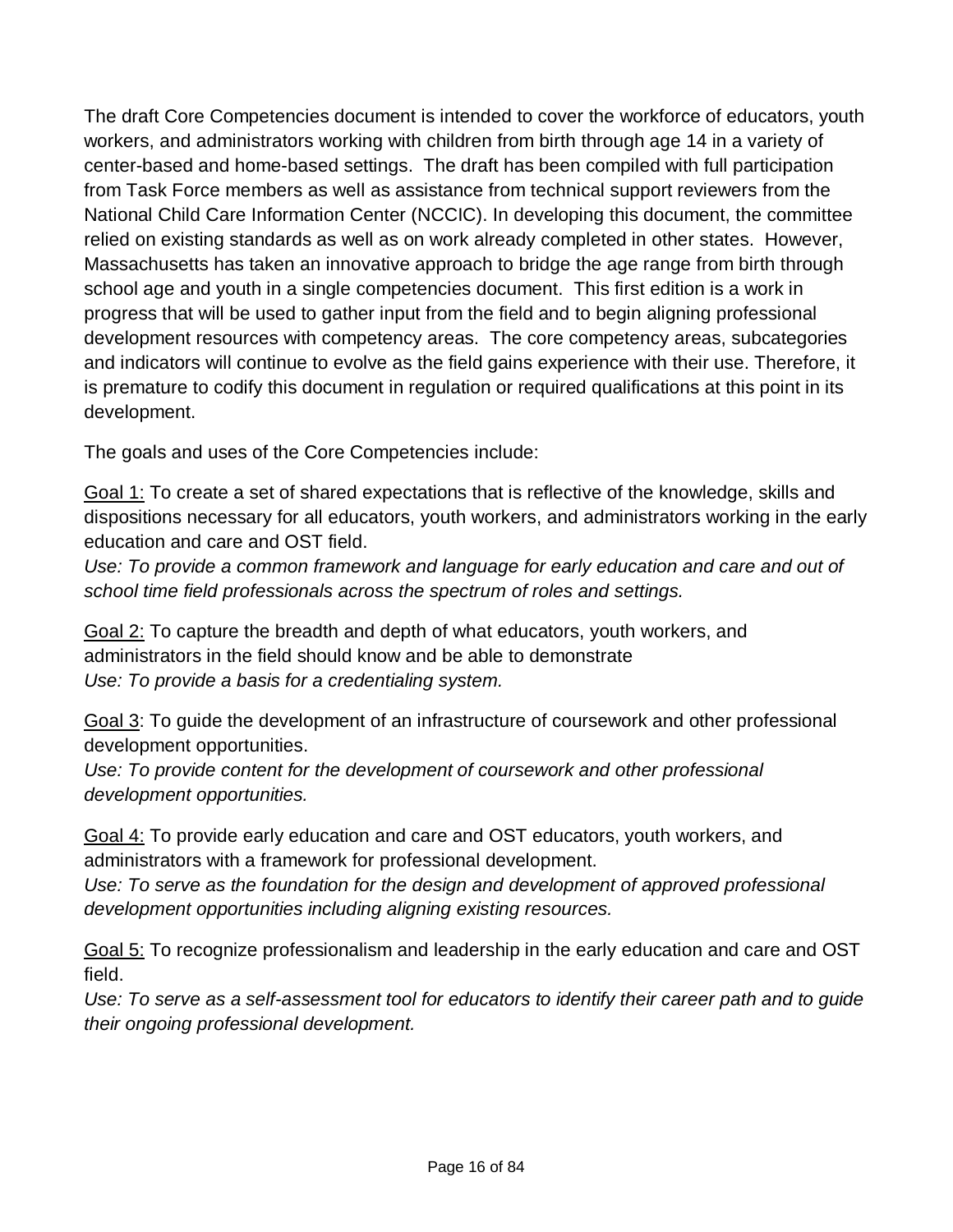Goal 6: To create a system for recognizing achievements in educational attainment, awarding credentials, and commensurate compensation in the early education and care and OST field.

*Use: To serve as a resource for administrators in ongoing evaluation of staff; to serve in assessing the professional development needs of individual staff and the overall program; to foster common goals to support cross sector coordination.*

Goal 7: To serve as a foundation to educate parents and guardians on the elements (knowledge, skills and disposition) of quality in educators, youth workers, and administrators. *Use: To serve as a resource for parents and guardians.*

# **Principles**

Core competencies reflect the core body of knowledge, observable skills and attitudes that early education and care and OST educators, youth workers, and administrators working with young children, youth, and families need to in order to facilitate child learning and development.

The core areas, subcategories, indicators and rationale are:

- Based on research
- Easily understood by the general public
- Succinct
- Useful to everyone who educates and cares for children and youth
- Focused on the identification of the most important key concepts
- Inclusive of children and youth with disabilities and special needs
- Culturally and linguistically sensitive
- Reflective of other states and national standards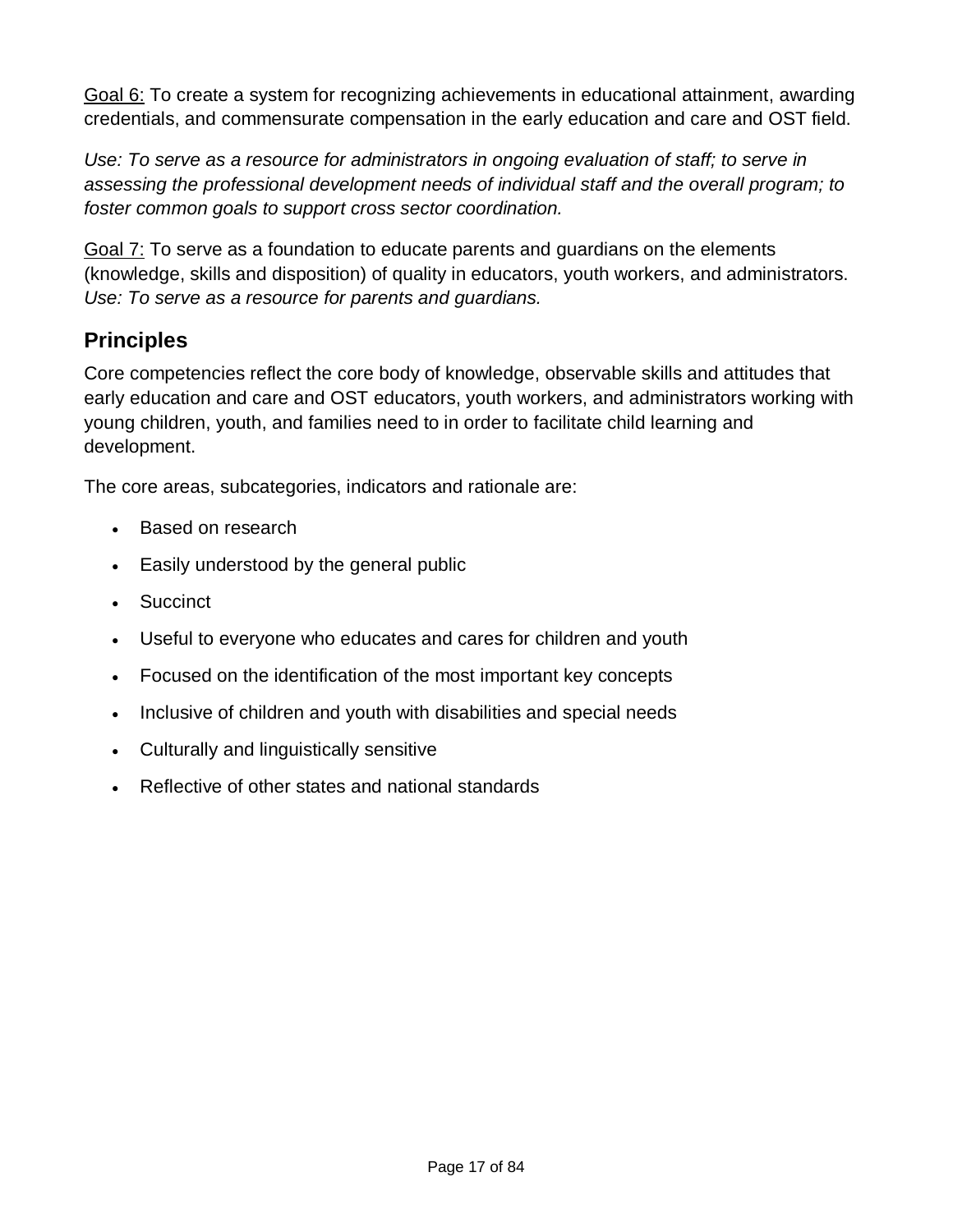# **Massachusetts** *Early Education and Care and Out-of-School Time Workforce Development Task Force* **CORE COMPETENCIES Continuum of Indicators for Early Education and Care and Out of School Time**

There are eight (8) core competency areas, each of which contains subcategories and numerous indicators of key knowledge and skills that individual educators, youth workers, and administrators should be expected to achieve through education and training and through experience. The core competency areas include:

- 1. Understanding the growth and development of children and youth
- 2. Guiding and interacting with children and youth
- 3. Partnering with families and communities
- 4. Health, safety, and nutrition
- 5. Learning environments and curriculum
- 6. Observation, assessment, and documentation
- 7. Program planning and development
- 8. Professionalism and leadership

As early education and care and out of school time educators, youth workers, and administrators gain education/training and experience, they will advance through various levels or stages of professional growth and achievement, from initial entry into the field, to a midlevel, to an advanced level. These levels of professional development are illustrated in the attached tables as a progression from initial to advanced, from left to right. The numbered indicators, listed vertically, do not necessarily reflect a hierarchy or progression of knowledge/skills that must be achieved in order, and many indicators may be achieved or worked on concurrently.

At each level or stage, the educator is expected to have successfully met the competencies of previous levels.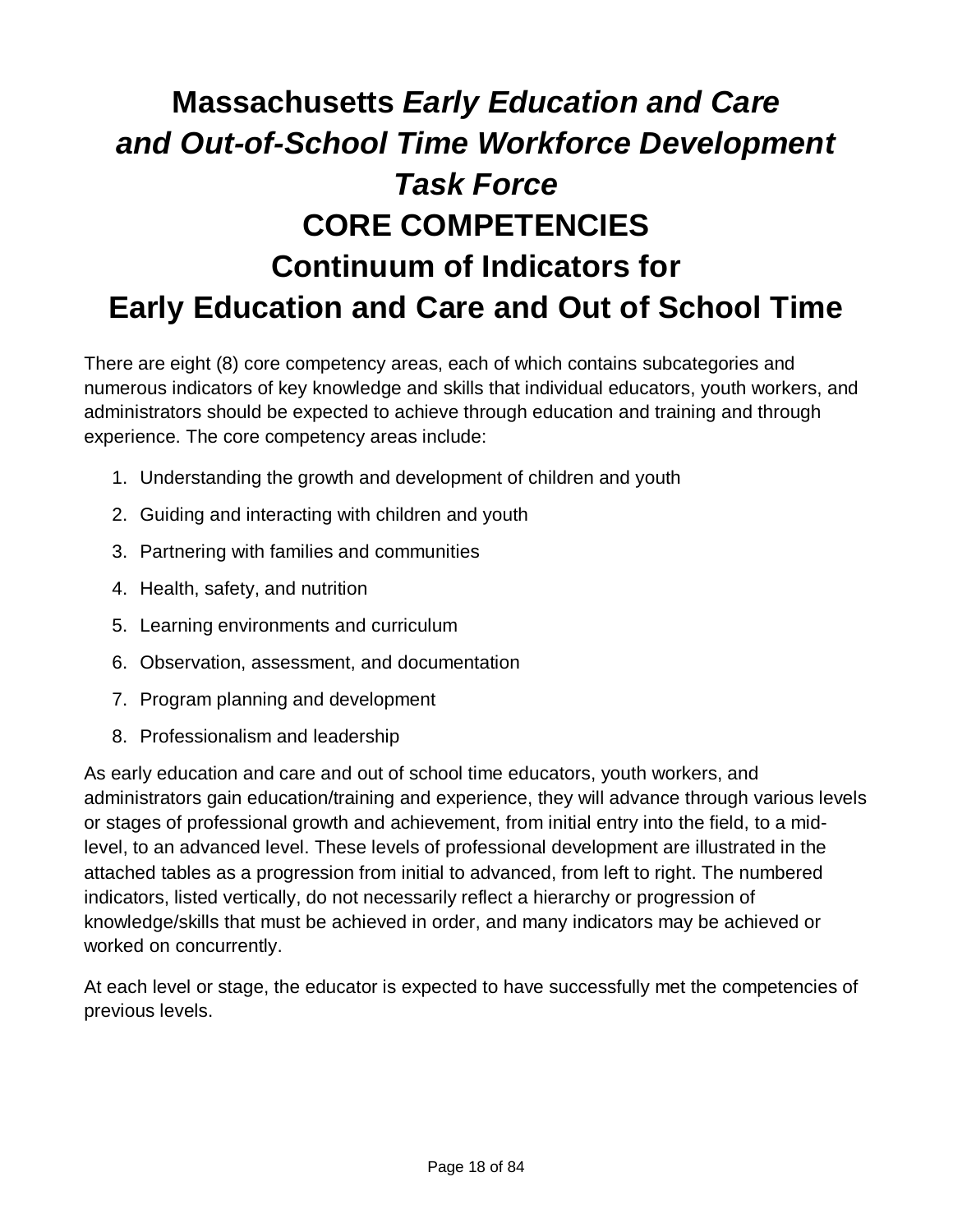#### **At each level, the educator is expected to have successfully met the competencies of previous levels.**

*Initial* = an educator working with children and youth in a supervised position/role, without administrative or supervisory responsibility. *Mid* = an educator working directly with children and youth, who may/may not have administrative/supervisory responsibilities. *Advanced* = an educator with an advanced level of knowledge/skill, working with children and youth and/or in an administrative, supervisory, mentoring, or training role

Understanding individual variations and potential special needs of developing children and the many factors that can influence their physical, cognitive, social and emotional growth is critical for early education and care and out-of-school-time professionals. Knowing and applying commonly accepted research and human development theories regarding child growth and development, the implications of early brain development, understanding how young children learn, and the adult's role in positively supporting each child's growth and development is imperative. Practitioners must know how to create a safe, challenging learning environment that encompasses developmentally appropriate programming, establishes foundations for future growth, and engages young people in building social skills and knowledge.

|              | Competency Area 1: Understanding the Growth and Development of Children and Youth                                                                                                                       |  |                                                                                                                                                                                                                                                                |  |                                                                                                                                                                                                                                                                                                                                            |  |
|--------------|---------------------------------------------------------------------------------------------------------------------------------------------------------------------------------------------------------|--|----------------------------------------------------------------------------------------------------------------------------------------------------------------------------------------------------------------------------------------------------------------|--|--------------------------------------------------------------------------------------------------------------------------------------------------------------------------------------------------------------------------------------------------------------------------------------------------------------------------------------------|--|
|              | <b>Initial</b>                                                                                                                                                                                          |  | <b>Mid</b>                                                                                                                                                                                                                                                     |  | <b>Advanced</b>                                                                                                                                                                                                                                                                                                                            |  |
|              | A. General principles of child development:                                                                                                                                                             |  |                                                                                                                                                                                                                                                                |  |                                                                                                                                                                                                                                                                                                                                            |  |
| 1            | Recognizes and is<br>able to explain stages<br>and milestones in<br>children's and youth's<br>physical, social,<br>emotional, and<br>cognitive development<br>from birth to 14 in a<br>progressive way. |  | <b>Understands the</b><br>theories of child and<br>adolescent<br>development and<br>recognizes that<br>development can be<br>uneven across<br>domains for children<br>and youth.                                                                               |  | Guides staff in<br>evaluating the<br>effectiveness of<br>activities and<br>learning<br>environments to<br>promote all<br>children's and<br>youth's optimal<br>development and<br>recommend<br>changes as needed.                                                                                                                           |  |
| $\mathbf{2}$ | Recognizes that<br>various factors such<br>as culture, nutrition,<br>parenting styles<br>influence child and<br>youth growth and<br>development.                                                        |  | Identifies various<br>influences on child<br>and adolescent<br>growth and<br>development,<br>including cultural<br>practices and<br>expectations, family<br>interaction patterns,<br>gender roles, birth<br>order, temperament,<br>child abuse and<br>neglect. |  | Documents<br>children's and<br>youth's individual<br>development in all<br>domains along with<br>variations in skills<br>and abilities. Applies<br>knowledge of<br>biological,<br>environmental,<br>cultural, and social<br>factors that affect<br>children's and<br>youth's growth and<br>development from<br>prenatal to<br>adolescence. |  |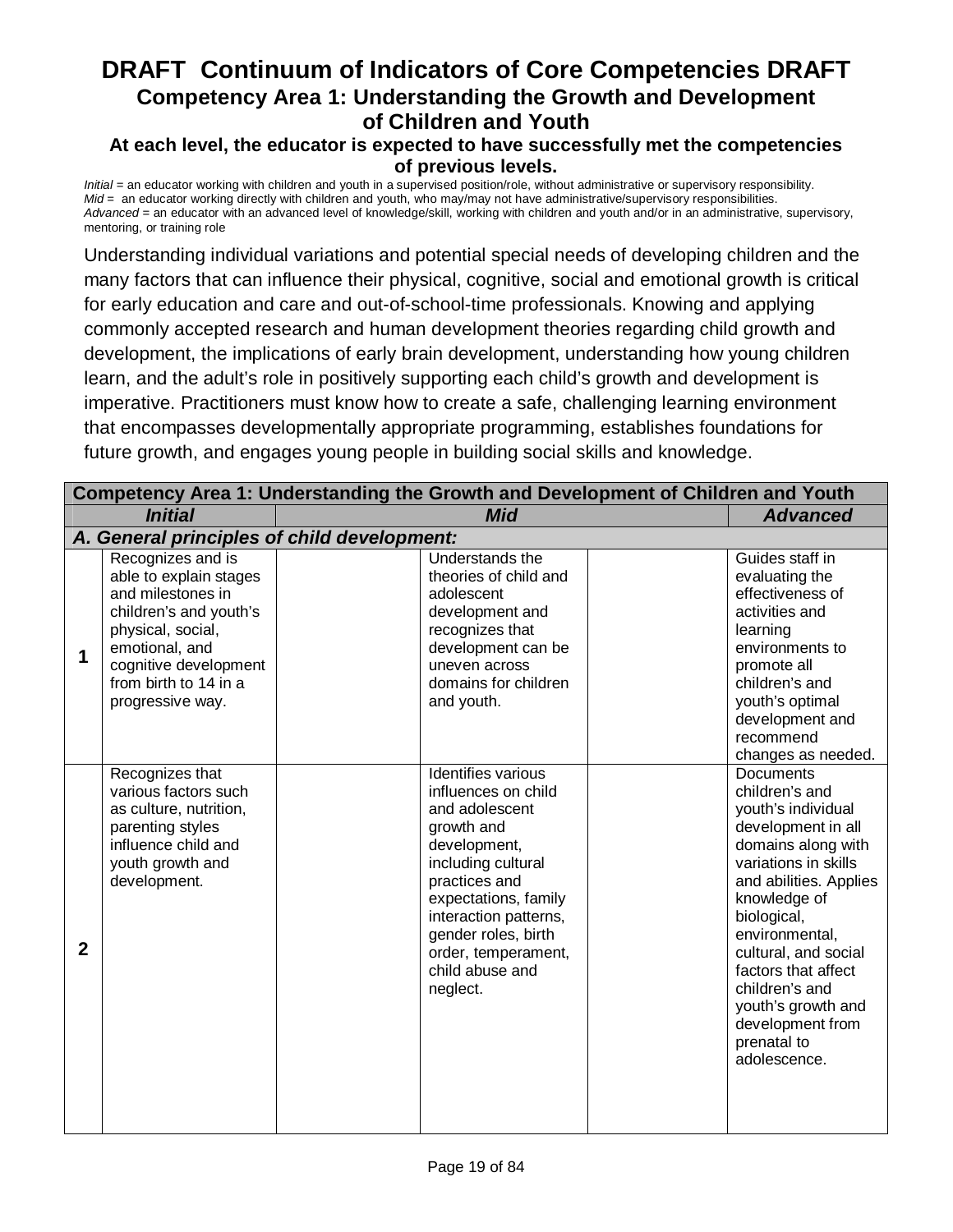#### **At each level, the educator is expected to have successfully met the competencies of previous levels.**

| Competency Area 1: Understanding the Growth and Development of Children and Youth |                                                                                                                                                                                                   |                                                                                                                                                                                                                                        |                                                                                                                                                                                                                                                                                                                                                                      |  |  |  |
|-----------------------------------------------------------------------------------|---------------------------------------------------------------------------------------------------------------------------------------------------------------------------------------------------|----------------------------------------------------------------------------------------------------------------------------------------------------------------------------------------------------------------------------------------|----------------------------------------------------------------------------------------------------------------------------------------------------------------------------------------------------------------------------------------------------------------------------------------------------------------------------------------------------------------------|--|--|--|
|                                                                                   | <b>Initial</b><br><b>Mid</b><br><b>Advanced</b>                                                                                                                                                   |                                                                                                                                                                                                                                        |                                                                                                                                                                                                                                                                                                                                                                      |  |  |  |
|                                                                                   | <b>B. Physical development</b>                                                                                                                                                                    |                                                                                                                                                                                                                                        |                                                                                                                                                                                                                                                                                                                                                                      |  |  |  |
| 3                                                                                 | Recognizes and is<br>able to explain<br>developmental<br>milestones and<br>variations in gross<br>motor and fine motor<br>development.                                                            | Applies knowledge of<br>developmental<br>milestones and<br>developmental<br>variations in gross<br>motor and fine motor<br>development to<br>engage children in<br>learning experiences<br>that encourage each<br>child's development. | Guides staff in the<br>development of<br>learning<br>experiences that<br>encourage each<br>child's gross motor<br>and fine motor<br>development.<br>Develops and<br>creates a plan for<br>the implementation<br>of learning activities<br>and environmental<br>adaptations to<br>support children<br>and youth with<br>special physical<br>needs.<br>Guides staff in |  |  |  |
| $\overline{\mathbf{4}}$                                                           | Recognizes the<br>importance of<br>encouraging all<br>children's participation<br>in gross and fine motor<br>activities and physical<br>fitness according to<br>their interests and<br>abilities. | Makes adaptations in<br>learning activities,<br>materials, or<br>equipment to<br>accommodate each<br>child's unique<br>physical development<br>needs and allow all<br>children to<br>participate.                                      | creation and<br>implementation of<br>plans and learning<br>activities that<br>accommodate the<br>unique physical<br>developmental<br>needs of each<br>child.                                                                                                                                                                                                         |  |  |  |
|                                                                                   | <b>C. Sensory development</b>                                                                                                                                                                     |                                                                                                                                                                                                                                        |                                                                                                                                                                                                                                                                                                                                                                      |  |  |  |
| 5                                                                                 | Recognizes and is<br>able to explain<br>developmental<br>milestones and<br>variations in sensory<br>development.                                                                                  | Applies knowledge of<br>developmental<br>milestones and<br>variations and is able<br>to create learning<br>activities that<br>stimulate sensory<br>development.                                                                        | Guides staff in the<br>development of<br>learning activities<br>that stimulate<br>children through all<br>learning modes<br>including sight,<br>hearing, touch,<br>taste, and smell.                                                                                                                                                                                 |  |  |  |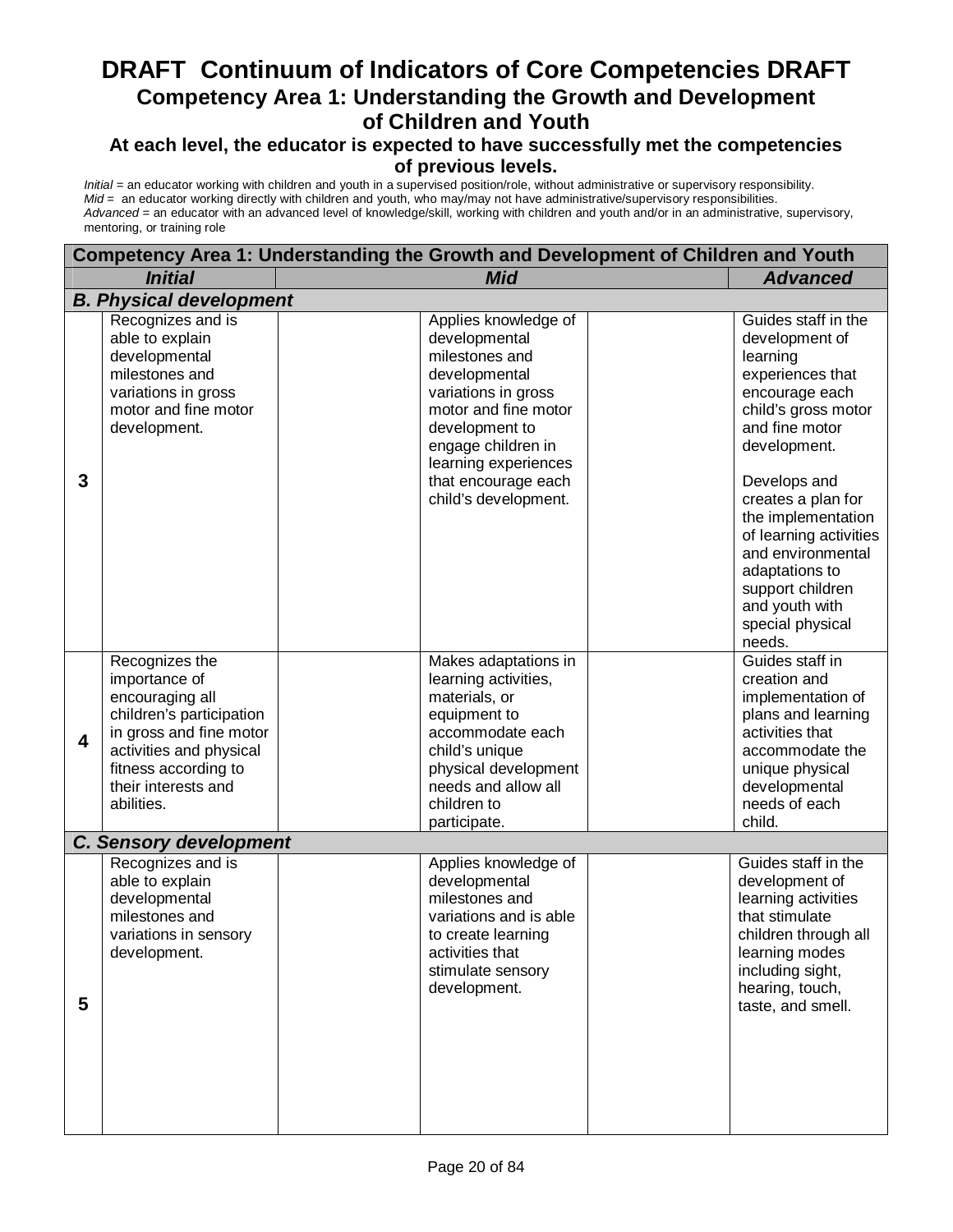#### **At each level, the educator is expected to have successfully met the competencies of previous levels.**

|                | Competency Area 1: Understanding the Growth and Development of Children and Youth                                                                                                                                                       |  |                                                                                                                                                                                                                             |  |                                                                                                                                                                                                                                     |
|----------------|-----------------------------------------------------------------------------------------------------------------------------------------------------------------------------------------------------------------------------------------|--|-----------------------------------------------------------------------------------------------------------------------------------------------------------------------------------------------------------------------------|--|-------------------------------------------------------------------------------------------------------------------------------------------------------------------------------------------------------------------------------------|
|                | <b>Initial</b>                                                                                                                                                                                                                          |  | <b>Mid</b>                                                                                                                                                                                                                  |  | <b>Advanced</b>                                                                                                                                                                                                                     |
| 6              | Recognizes and is<br>able to explain the<br>importance of<br>encouraging all<br>children's and youths'<br>participation in<br>activities that support<br>their sensory<br>development<br>according to their<br>interests and abilities. |  | Makes adaptations in<br>activities, materials,<br>or equipment to<br>accommodate each<br>child's sensory<br>developmental needs<br>and allow all children<br>and youth to<br>participate.                                   |  | Guides staff in the<br>creation and<br>implementation of<br>plans and learning<br>activities that<br>accommodate the<br>interests and<br>abilities of all<br>children and youth<br>including those with<br>special needs.           |
|                | D. Language development                                                                                                                                                                                                                 |  |                                                                                                                                                                                                                             |  |                                                                                                                                                                                                                                     |
| $\overline{7}$ | Recognizes and is<br>able to explain<br>developmental<br>milestones and<br>variations in receptive<br>and expressive<br>language<br>development.                                                                                        |  | Applies<br>understanding of<br>language skills to<br>create learning<br>activities that<br>promote the<br>language<br>development of each<br>child, including those<br>with special needs.                                  |  | Guides staff in the<br>development and<br>implementation of<br>learning experiences<br>that promote the<br>language<br>development of<br>each child.                                                                                |
| 8              | Recognizes and is<br>able to explain<br>importance for all<br>children engaging in<br>satisfying<br>communication with<br>children and adults.                                                                                          |  | Makes adaptations in<br>activities, materials,<br>or equipment to<br>accommodate<br>children's unique<br>language needs and<br>allow all children to<br>engage in satisfying<br>communications with<br>children and adults. |  | Guides staff in the<br>development of and<br>planning for<br>implementation of<br>learning activities<br>and environmental<br>adaptations that<br>enhance satisfying<br>communications<br>with other children,<br>youth and adults. |
| 9              | Identifies children and<br>youth who are second<br>language learners.                                                                                                                                                                   |  | Creates an inclusive<br>learning environment<br>where linguistic and<br>cultural differences<br>are valued and<br>appreciated.                                                                                              |  | Applies knowledge<br>of theories of first<br>and second<br>language acquisition<br>to enhance<br>language acquisition<br>of all children and<br>youth.                                                                              |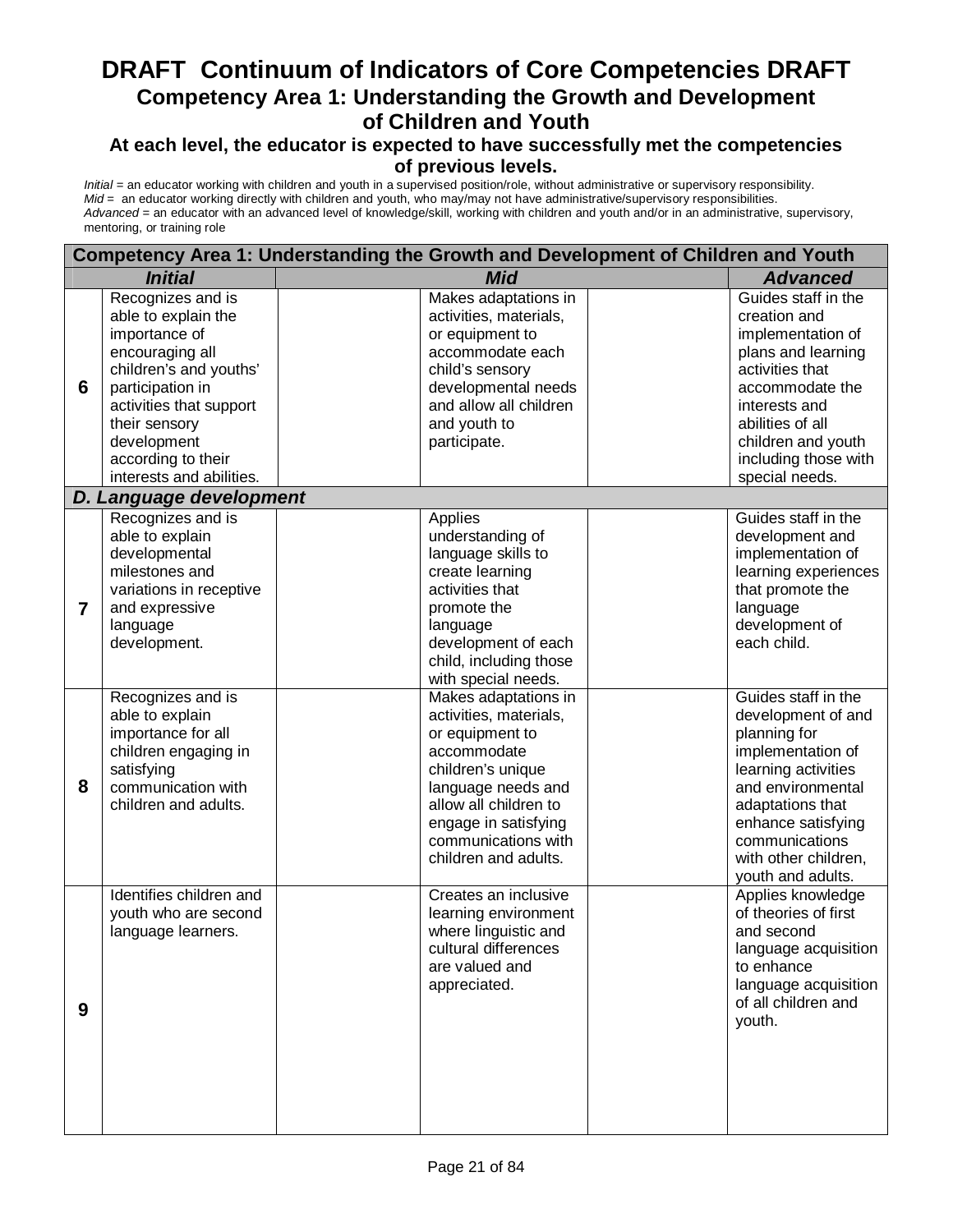#### **At each level, the educator is expected to have successfully met the competencies of previous levels.**

| Competency Area 1: Understanding the Growth and Development of Children and Youth |                                                                                                                                                                                                    |                                                                                                                                                                                                          |                                                                                                                                                              |  |                                                                                                                                                           |  |
|-----------------------------------------------------------------------------------|----------------------------------------------------------------------------------------------------------------------------------------------------------------------------------------------------|----------------------------------------------------------------------------------------------------------------------------------------------------------------------------------------------------------|--------------------------------------------------------------------------------------------------------------------------------------------------------------|--|-----------------------------------------------------------------------------------------------------------------------------------------------------------|--|
|                                                                                   | <b>Initial</b>                                                                                                                                                                                     |                                                                                                                                                                                                          | <b>Mid</b>                                                                                                                                                   |  | <b>Advanced</b>                                                                                                                                           |  |
|                                                                                   | <b>E. Cognitive development</b>                                                                                                                                                                    |                                                                                                                                                                                                          |                                                                                                                                                              |  |                                                                                                                                                           |  |
| 10                                                                                | Discusses and<br>explains how children<br>and youth learn.                                                                                                                                         |                                                                                                                                                                                                          | Develops learning<br>activities based on<br>children's and youths'<br>interests and<br>individual learning<br>styles.                                        |  | Articulates an<br>understanding of the<br>influence of<br>cognitive<br>development on<br>other domains and<br>readiness skills.                           |  |
| 11                                                                                | Recognizes and can<br>explain the value of<br>play and hands-on-<br>learning.                                                                                                                      |                                                                                                                                                                                                          | Acknowledges the<br>value of planning by<br>implementing<br>supportive, hands on,<br>age appropriate<br>experiences that<br>foster cognitive<br>development. |  | Provides guidance<br>to educators about<br>the value of planning<br>and importance of<br>hands on<br>experiences.                                         |  |
|                                                                                   | <b>F. Social-emotional development</b>                                                                                                                                                             |                                                                                                                                                                                                          |                                                                                                                                                              |  |                                                                                                                                                           |  |
| $12 \,$                                                                           | Recognizes and can<br>explain the importance<br>of supporting<br>children's and youth's<br>emotional<br>development including<br>self concept,<br>independence and self<br>help skills.            | Describes the role<br>of the educator in<br>identifying,<br>developing, and<br>dealing with a<br>child's emotions<br>including<br>strategies to<br>encourage<br>independence<br>and self-help<br>skills. | Identifies the<br>educator's role in the<br>promotion and<br>development of<br>positive<br>social/emotional<br>skills.                                       |  | Recognizes and<br>interprets the<br>importance of social<br>emotional<br>development on all<br>other domains.                                             |  |
| 13                                                                                | Identifies realistic<br>expectations for<br>children's and youths'<br>social emotional<br>development and<br>provides opportunities<br>for positive<br>interactions between<br>children and youth. |                                                                                                                                                                                                          | Develops pro-active<br>strategies to promote<br>positive social<br>behavior based on<br>individual as well as<br>group needs<br>throughout the<br>program.   |  | Provides guidance<br>to educators on<br>appropriate<br>expectations as well<br>as on the effect of<br>environments on<br>social-emotional<br>development. |  |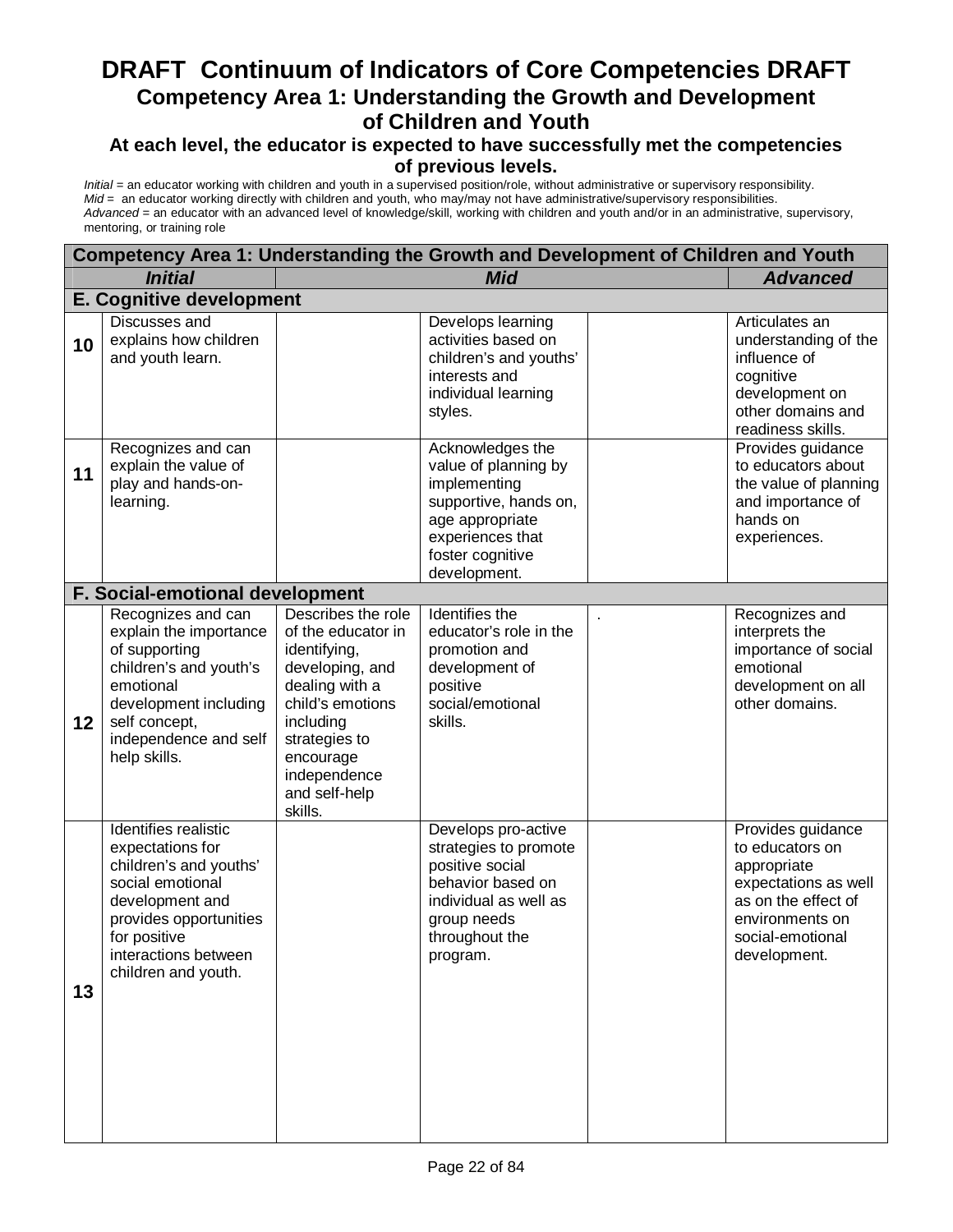#### **At each level, the educator is expected to have successfully met the competencies of previous levels.**

|                 | Competency Area 1: Understanding the Growth and Development of Children and Youth                                                                                                                                           |                                                                                                                                                |                                                                                                                                                                                                                      |  |  |  |
|-----------------|-----------------------------------------------------------------------------------------------------------------------------------------------------------------------------------------------------------------------------|------------------------------------------------------------------------------------------------------------------------------------------------|----------------------------------------------------------------------------------------------------------------------------------------------------------------------------------------------------------------------|--|--|--|
|                 | Initial                                                                                                                                                                                                                     | Mid                                                                                                                                            | <b>Advanced</b>                                                                                                                                                                                                      |  |  |  |
|                 | <b>G. Individual Differences in Development</b>                                                                                                                                                                             |                                                                                                                                                |                                                                                                                                                                                                                      |  |  |  |
| 14              | Recognizes and can<br>explain that each child<br>or youth has unique<br>characteristics and<br>needs based on level<br>of development,<br>temperament, culture<br>linguistic needs,<br>learning style and<br>special needs. | Develops a learning<br>environment that is<br>inclusive and<br>respectful of<br>children's and youths'<br>individual needs.                    | Provides guidance<br>and support to<br>educators in<br>implementing<br>appropriate<br>adaptations to<br>activities, materials<br>or the environment<br>to accommodate<br>children's needs or<br>different abilities. |  |  |  |
| 15 <sub>1</sub> | Identifies typically<br>developing<br>characteristics as well<br>as signs of possible<br>developmental<br>disabilities or special<br>needs in each child.                                                                   | Demonstrates an<br>understanding of<br>common<br>developmental<br>disabilities and their<br>effect on<br>development and<br>plans accordingly. | <b>Employs awareness</b><br>of resources and<br>services in the<br>community to<br>support parents in<br>meeting the<br>individual needs of<br>each child or youth.                                                  |  |  |  |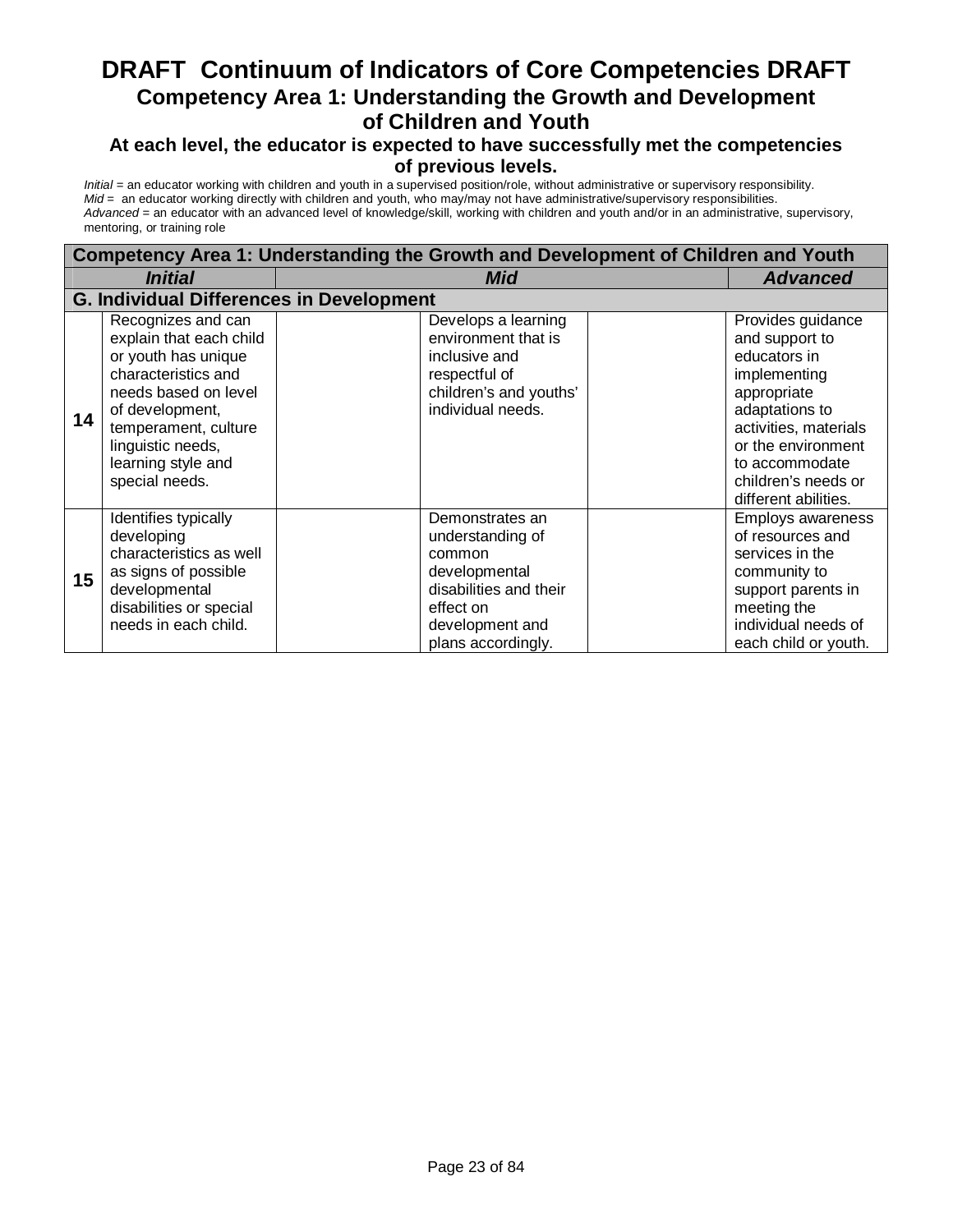#### **DRAFT Continuum of Indicators of Core Competencies DRAFT Competency Area 2: Guiding and Interacting with Children and Youth At each level, the educator is expected to have successfully met the competencies of previous levels.**

*Initial* = an educator working with children in a supervised position/role, without administrative or supervisory responsibility. *Mid* = an educator working directly with children, who may/may not have administrative/supervisory responsibilities. *Advanced* = an educator with an advanced level of knowledge/skill, working with children and/or in an administrative, supervisory, mentoring, or training role

Early education and care and out-of-school-time professionals need to have realistic expectations regarding children's and youths' behavior and understand developmentally appropriate guidance techniques in accordance with children's ages and developmental levels. They investigate factors that may impact children's behavior and seek successful approaches to help them develop self-control, self-esteem, coping, self-comfort skills, and positive interactions with their peers and adults.

| <b>Competency Area 2: Guiding and Interacting with Children and Youth</b> |                                                                                                                     |                                                                                                                                              |                                                                                                                                                                                |                                                                                                                                                                                                                                                                                    |                                                                                                                                                                                             |
|---------------------------------------------------------------------------|---------------------------------------------------------------------------------------------------------------------|----------------------------------------------------------------------------------------------------------------------------------------------|--------------------------------------------------------------------------------------------------------------------------------------------------------------------------------|------------------------------------------------------------------------------------------------------------------------------------------------------------------------------------------------------------------------------------------------------------------------------------|---------------------------------------------------------------------------------------------------------------------------------------------------------------------------------------------|
|                                                                           | <b>Initial</b>                                                                                                      |                                                                                                                                              | <b>Mid</b>                                                                                                                                                                     |                                                                                                                                                                                                                                                                                    | <b>Advanced</b>                                                                                                                                                                             |
|                                                                           | A. Acceptance of all children:                                                                                      |                                                                                                                                              |                                                                                                                                                                                |                                                                                                                                                                                                                                                                                    |                                                                                                                                                                                             |
| 1                                                                         | Supports a positive<br>classroom climate that<br>recognizes and<br>respects the diversity of<br>children and youth. |                                                                                                                                              | Encourages children<br>and youth to develop<br>social relationships<br>across racial.<br>language, ethnic,<br>age, gender, and<br>ability groupings.                           |                                                                                                                                                                                                                                                                                    | Plans for and<br>oversees an inclusive<br>environment that<br>recognizes and<br>respects the diversity<br>of all children and<br>youth.                                                     |
| 2                                                                         | Demonstrates respect<br>and acceptance of<br>every child and youth.                                                 |                                                                                                                                              | Encourages children,<br>youth, and staff to<br>appreciate and<br>accept differentiation<br>in groups.                                                                          |                                                                                                                                                                                                                                                                                    |                                                                                                                                                                                             |
|                                                                           | <b>B. Child guidance:</b>                                                                                           |                                                                                                                                              |                                                                                                                                                                                |                                                                                                                                                                                                                                                                                    |                                                                                                                                                                                             |
| 3                                                                         | Demonstrates ability to<br>carry out clear and<br>consistent rules,<br>routines and limits.                         | Identifies various<br>child guidance<br>strategies and<br>discusses<br>different models<br>of child guidance<br>and classroom<br>management. | Sets realistic<br>expectations for<br>children's behavior<br>and applies<br>appropriate child<br>guidance strategies<br>according to the<br>individual child and<br>situation. | Guides staff in<br>setting clear and<br>consistent rules,<br>routines and<br>limits that take<br>into consideration<br>individual and<br>cultural<br>differences.<br>Guides staff in<br>positive<br>reinforcement<br>and redirection,<br>and in setting<br>consistent<br>routines. | Models child<br>guidance and group<br>management, and<br>examines and applies<br>different techniques<br>to promote positive<br>and supportive<br>relationships with and<br>among children. |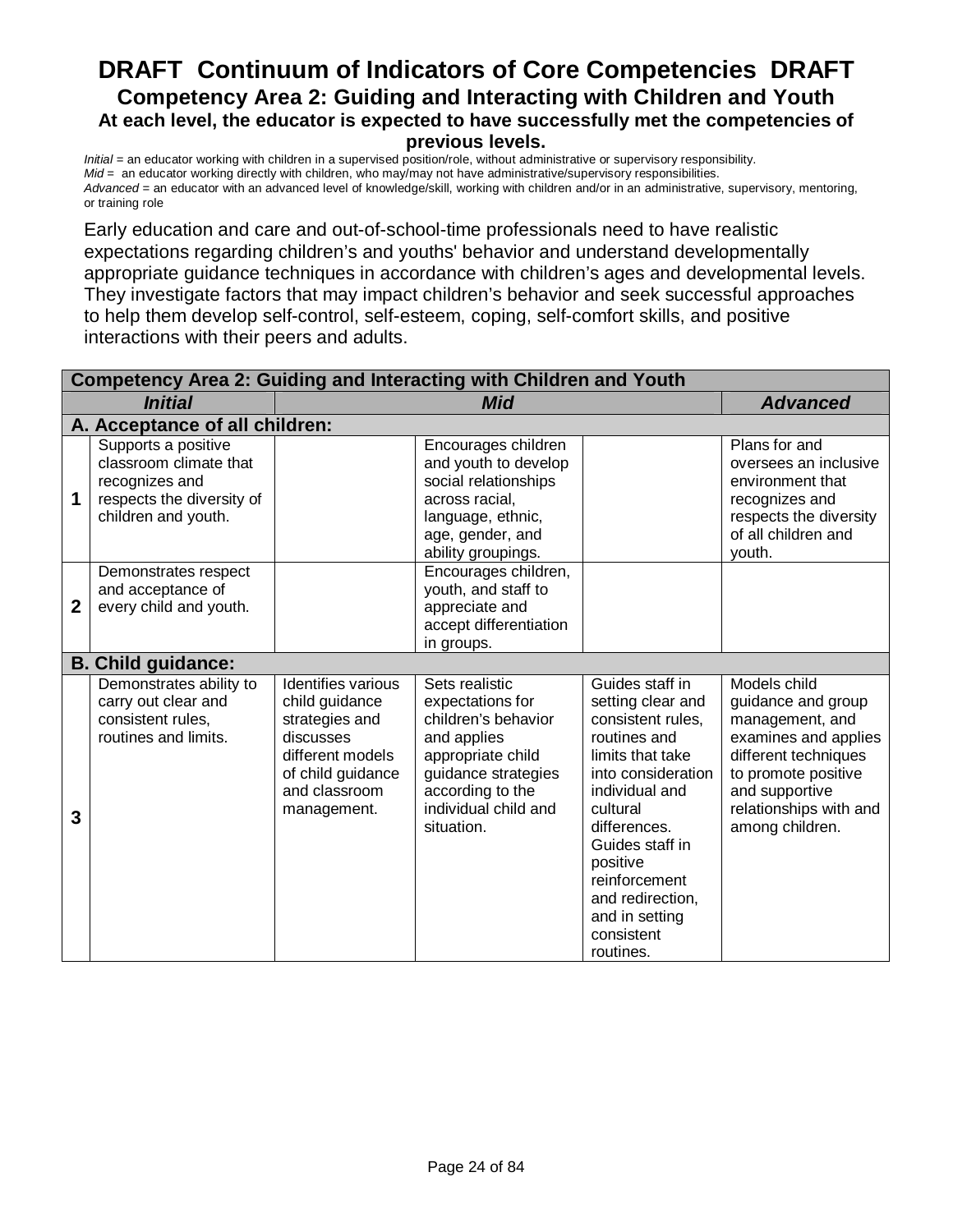#### **DRAFT Continuum of Indicators of Core Competencies DRAFT Competency Area 2: Guiding and Interacting with Children and Youth At each level, the educator is expected to have successfully met the competencies of previous levels.**

| <b>Competency Area 2: Guiding and Interacting with Children and Youth</b> |                                                                                                                                                                                                                  |                                                                                                                                                                                                                 |                                                                                                                                                                                   |                                                                                                                                                            |                                                                                                                                                             |
|---------------------------------------------------------------------------|------------------------------------------------------------------------------------------------------------------------------------------------------------------------------------------------------------------|-----------------------------------------------------------------------------------------------------------------------------------------------------------------------------------------------------------------|-----------------------------------------------------------------------------------------------------------------------------------------------------------------------------------|------------------------------------------------------------------------------------------------------------------------------------------------------------|-------------------------------------------------------------------------------------------------------------------------------------------------------------|
|                                                                           | <b>Initial</b>                                                                                                                                                                                                   |                                                                                                                                                                                                                 | <b>Mid</b>                                                                                                                                                                        |                                                                                                                                                            | <b>Advanced</b>                                                                                                                                             |
| 4                                                                         | Assists children and<br>youth in recognizing,<br>labeling, accepting, and<br>expressing their feelings<br>and needs in<br>appropriate ways.                                                                      | Assists children<br>and youth in<br>listening and<br>responding to<br>others.                                                                                                                                   | Facilitates problem-<br>solving with and<br>among children and<br>youth.                                                                                                          | Reflects on the<br>effectiveness of<br>problem solving<br>and teaching<br>strategies and<br>uses a variety of<br>strategies.                               | <b>Builds relationships</b><br>with children and<br>families that allow for<br>constructive<br>communications<br>regarding guidance<br>and problem solving. |
|                                                                           | C. Relationships/interactions with children:                                                                                                                                                                     |                                                                                                                                                                                                                 |                                                                                                                                                                                   |                                                                                                                                                            |                                                                                                                                                             |
| 5                                                                         | Models positive values,<br>such as genuineness,<br>honesty, helpfulness,<br>respect for differences,<br>working out of conflicts.                                                                                | Recognizes that<br>strong adult-child<br>and adult-youth<br>relationships<br>support optimal<br>growth and<br>development.                                                                                      | Ensures that each<br>child and youth has a<br>positive and<br>supportive<br>relationship with at<br>least one adult in the<br>program who can<br>provide individual<br>attention. | Demonstrates<br>realistic<br>expectations<br>about children's<br>and youths'<br>emotional needs,<br>interests, social<br>abilities, and<br>physical needs. | Guides staff in<br>balancing individual<br>and group needs.                                                                                                 |
| $6\phantom{1}6$                                                           | Interacts appropriately<br>and establishes positive<br>and supportive<br>relationships with<br>children according to<br>the ages of the children<br>in the group (infant,<br>toddler, preschool,<br>school-age). | <b>Actively listens</b><br>and responds to<br>children's needs,<br>ideas, and<br>questions,<br>demonstrating<br>interest and<br>support (e.g.,<br>one-on-one, at<br>children's eye<br>level,<br>conversations). | Interacts effectively<br>with children and<br>youth to extend<br>language and<br>learning, and<br>provides additional<br>support when<br>necessary.                               | Interacts with<br>each child and<br>youth as an<br>individual, and<br>based on their<br>strengths,<br>learning styles,<br>and needs.                       | Provides guidance to<br>staff under the<br>educator's<br>supervision to ensure<br>appropriate<br>interactions with<br>children and youth.                   |
|                                                                           | D. Supporting children's interactions:                                                                                                                                                                           |                                                                                                                                                                                                                 |                                                                                                                                                                                   |                                                                                                                                                            |                                                                                                                                                             |
| $\overline{7}$                                                            | <b>Understands and</b><br>supports play, activities,<br>experiences, and social<br>interactions.                                                                                                                 | Actively supports<br>children's<br>developing self-<br>concept (e.g., by<br>recognizing<br>accomplishments,<br>promoting skill<br>development, and<br>positive<br>relationships).                               | Builds a trusting<br>relationship with<br>children and youth,<br>providing physical<br>and emotional<br>security.                                                                 |                                                                                                                                                            | Ensures that the<br>classroom climate<br>and environment<br>promote positive<br>interactions.                                                               |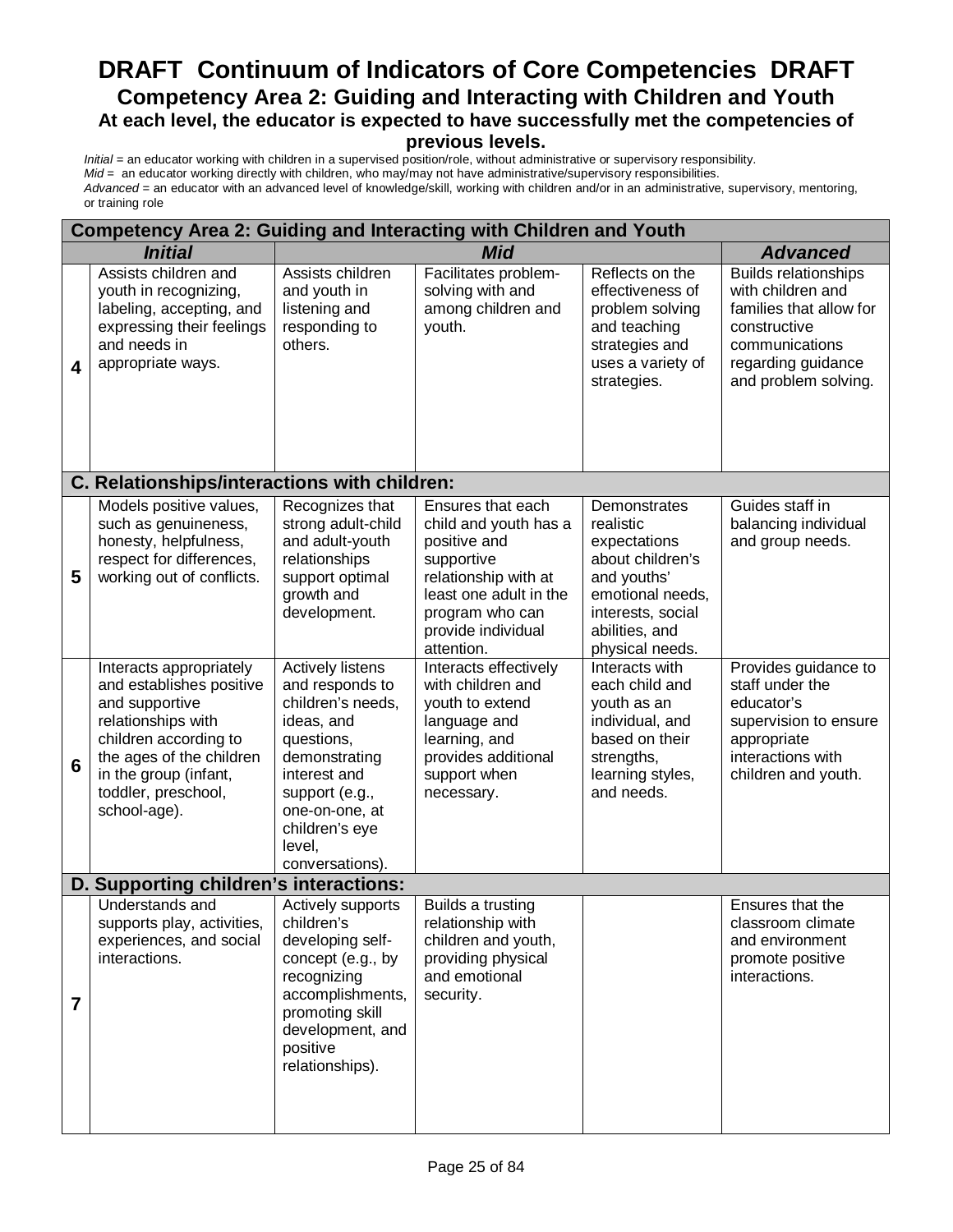#### **DRAFT Continuum of Indicators of Core Competencies DRAFT Competency Area 2: Guiding and Interacting with Children and Youth At each level, the educator is expected to have successfully met the competencies of previous levels.**

|   | <b>Competency Area 2: Guiding and Interacting with Children and Youth</b>                                                                                           |                                                                                                                     |                                                                                                                                            |                                                                                                                                 |                                                                                                                                                                     |  |
|---|---------------------------------------------------------------------------------------------------------------------------------------------------------------------|---------------------------------------------------------------------------------------------------------------------|--------------------------------------------------------------------------------------------------------------------------------------------|---------------------------------------------------------------------------------------------------------------------------------|---------------------------------------------------------------------------------------------------------------------------------------------------------------------|--|
|   | <i><b>Initial</b></i>                                                                                                                                               |                                                                                                                     | Mid                                                                                                                                        |                                                                                                                                 |                                                                                                                                                                     |  |
|   | <b>E. Groups and Environments:</b>                                                                                                                                  |                                                                                                                     |                                                                                                                                            |                                                                                                                                 |                                                                                                                                                                     |  |
| 8 | Engages in interactions<br>that assure that children<br>and youth feel safe and<br>are working to practice<br>rules and develop self-<br>control.                   | Engages in<br>interactions that<br>create a sense of<br>belonging and<br>connection<br>among children<br>and youth. | Establishes a social<br>climate that provides<br>voice and choice,<br>encourages<br>interdependence,<br>cooperation and<br>responsibility. | Provides<br>guidance for<br>interventions that<br>help children and<br>youth practice<br>rules and<br>develop self-<br>control. | Establishes clear<br>policies on social-<br>emotional climate<br>that reflect program<br>and community<br>values.                                                   |  |
| 9 | Applies clear and<br>consistent rules,<br>routines and limits and<br>uses positive<br>reinforcement, logical<br>and graduated<br>consequences to guide<br>behavior. |                                                                                                                     | Applies logical and<br>graduated<br>consequences to<br>guide behavior.                                                                     |                                                                                                                                 | Integrates and<br>provides guidance for<br>social-emotional<br>curriculum that<br>involves children and<br>youth in establishing<br>rules and behavior<br>policies. |  |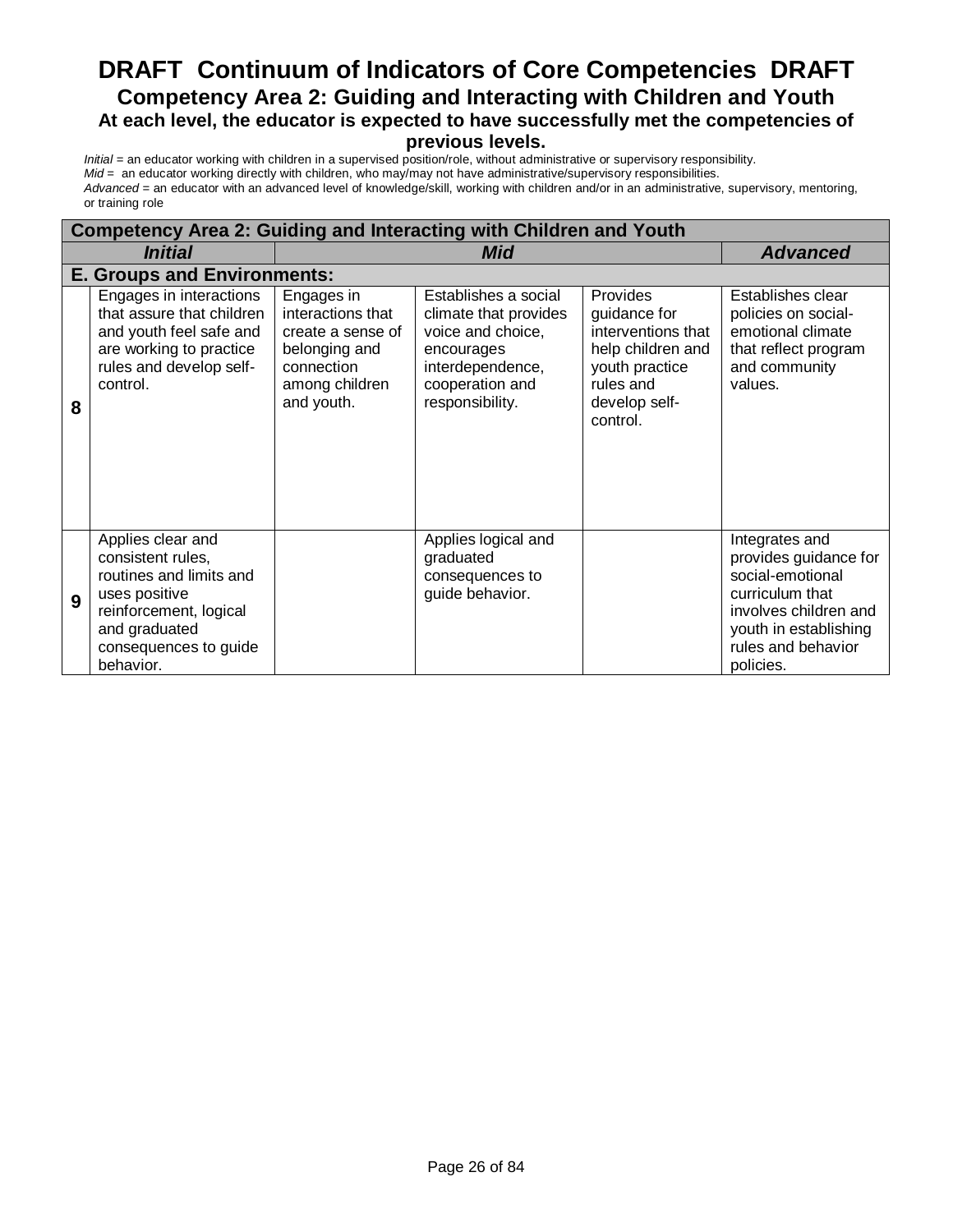#### **DRAFT Continuum of Indicators of Core Competencies DRAFT Competency Area 3: Partnering With Families and Communities At each level, the educator is expected to have successfully met the competencies of previous levels.**

*Initial* = an educator working with children in a supervised position/role, without administrative or supervisory responsibility. *Mid* = an educator working directly with children, who may/may not have administrative/supervisory responsibilities. *Advanced* = an educator with an advanced level of knowledge/skill, working with children and/or in an administrative, supervisory, mentoring, or training role

Knowledge and understanding of diverse family structures and influences enable early education and care and out-of-school time professionals to positively support and communicate with individual children and families. Building respectful, reciprocal relationships through a shared understanding with families and cultivating meaningful family and community involvement is critical. This includes implementing culturally sensitive practices, knowing about and connecting families to community resources, and keeping abreast of opportunities for appropriate, positive collaborations with other family and community services.

| <b>Competency Area 3: Partnering with Families and Communities</b> |                                                                                                                                                                                             |                                                                                      |                                                                          |                                                                                                                                               |
|--------------------------------------------------------------------|---------------------------------------------------------------------------------------------------------------------------------------------------------------------------------------------|--------------------------------------------------------------------------------------|--------------------------------------------------------------------------|-----------------------------------------------------------------------------------------------------------------------------------------------|
| <b>Initial</b>                                                     |                                                                                                                                                                                             |                                                                                      | Mid                                                                      | <b>Advanced</b>                                                                                                                               |
|                                                                    |                                                                                                                                                                                             | A. Respect for diverse cultures and communities:                                     |                                                                          |                                                                                                                                               |
| 1                                                                  | Recognizes the<br>diversity that exists<br>in language,<br>culture,<br>socioeconomic<br>levels, special<br>needs, faith<br>traditions, family<br>structures &<br>individual<br>differences. | that reflects<br>sensitivity and                                                     | Creates a climate<br>respect of diversity.                               | Develops and<br>implements policies<br>and practices that<br>are respectful of all<br>families.                                               |
| $\mathbf{2}$                                                       | Recognizes that<br>there are<br>differences in<br>families' child<br>rearing practices.                                                                                                     | Understands,<br>accepts, and<br>of family values,<br>practices, and<br>expectations. | supports the variety                                                     | Ensures cultural<br>competency of staff<br>by promoting staff<br>growth and<br>development in<br>communicating and<br>relating with families. |
|                                                                    |                                                                                                                                                                                             | <b>B. Communication/relationships with families:</b>                                 |                                                                          |                                                                                                                                               |
| 3                                                                  | Values<br>parents/guardians<br>as the primary<br>teachers of their<br>children.                                                                                                             |                                                                                      | <b>Builds relationships</b><br>with families based<br>on mutual respect. | Establishes policies<br>and procedures that<br>ensure ongoing<br>communication with<br>families.                                              |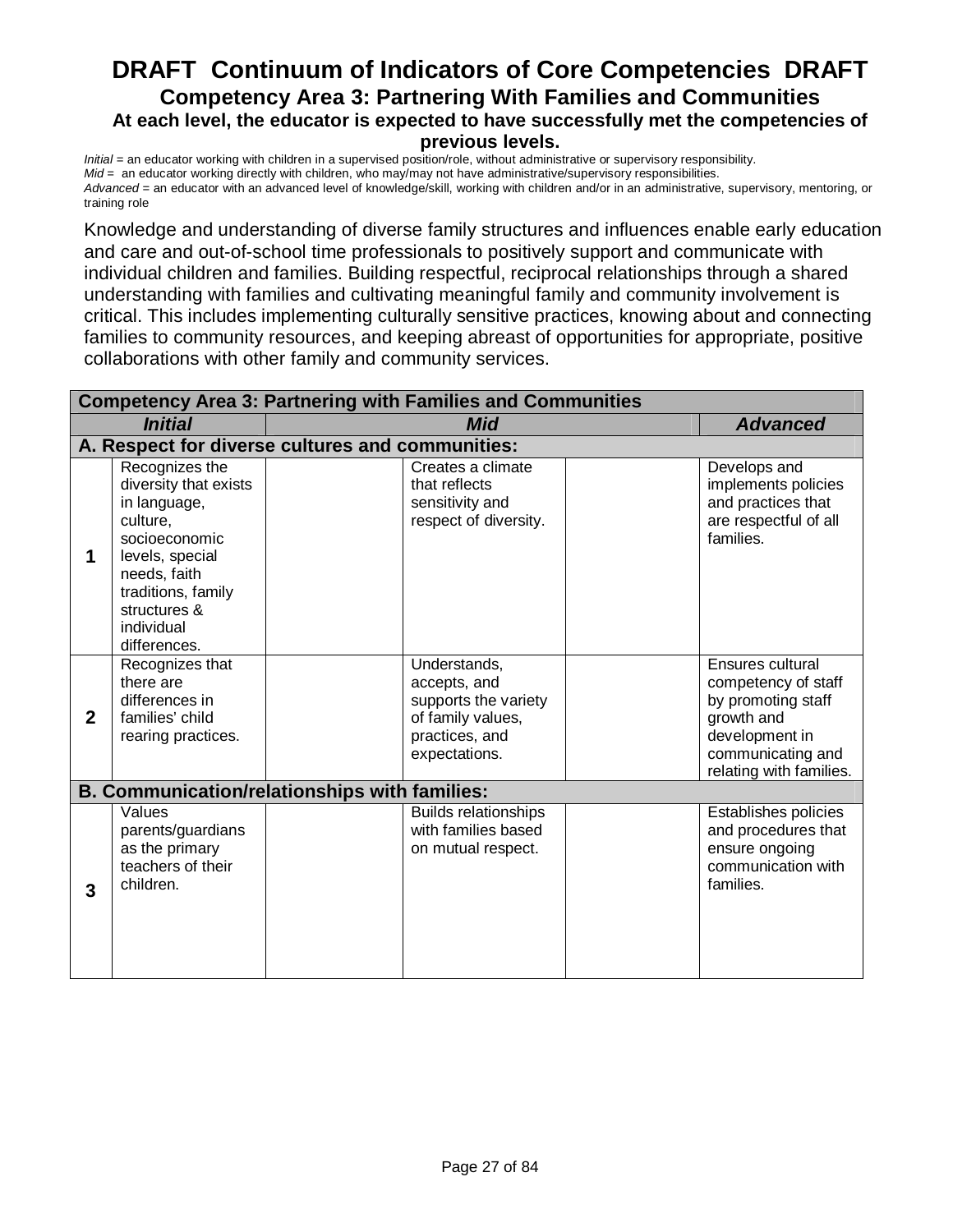# **DRAFT Continuum of Indicators of Core Competencies DRAFT Competency Area 3: Partnering With Families and Communities At each level, the educator is expected to have successfully met the competencies of**

#### **previous levels.**

| <b>Competency Area 3: Partnering with Families and Communities</b> |                                                                                                       |                                                                                                                                                              |                                                                                                                                  |                                                                                                                                                                                 |                                                                                                                                                                                                                              |
|--------------------------------------------------------------------|-------------------------------------------------------------------------------------------------------|--------------------------------------------------------------------------------------------------------------------------------------------------------------|----------------------------------------------------------------------------------------------------------------------------------|---------------------------------------------------------------------------------------------------------------------------------------------------------------------------------|------------------------------------------------------------------------------------------------------------------------------------------------------------------------------------------------------------------------------|
|                                                                    | <b>Initial</b>                                                                                        |                                                                                                                                                              | <b>Mid</b>                                                                                                                       |                                                                                                                                                                                 | <b>Advanced</b>                                                                                                                                                                                                              |
| 4                                                                  | Establishes rapport<br>with families<br>through regular<br>communication.                             |                                                                                                                                                              | Communicates<br>regularly and<br>effectively with<br>families about<br>children's<br>development,<br>progress, and<br>interests. | Develops written<br>communication<br>to keep families<br>informed about<br>program<br>activities,<br>policies and<br>practices on a<br>regular basis<br>(e.g.,<br>newsletters). | Engages families in<br>identifying and<br>working toward a<br>shared vision, goals,<br>and philosophy for<br>the program.                                                                                                    |
| 5                                                                  | Responds<br>appropriately to<br>family questions<br>and/or refers to<br>supervisor.                   | Supports<br>families'<br>expectations and<br>goals for their<br>children.<br>Informs families<br>of concerns<br>surrounding<br>children's<br>development.    | Encourages<br>feedback from<br>parents and<br>incorporates it into<br>practice.                                                  | Promotes<br>policies and<br>practices that<br>reflect a family<br>strengthening<br>philosophy.                                                                                  | Evaluates the<br>program's<br>responsiveness to<br>family and<br>community needs<br>and makes<br>recommendations for<br>changes.                                                                                             |
|                                                                    | <b>C. Family involvement:</b>                                                                         |                                                                                                                                                              |                                                                                                                                  |                                                                                                                                                                                 |                                                                                                                                                                                                                              |
| $6\phantom{1}6$                                                    | Welcomes and<br>includes families in<br>program activities.                                           |                                                                                                                                                              | Plans collaboratively<br>with families for<br>opportunities for<br>family involvement.                                           |                                                                                                                                                                                 | Creates program<br>systems/procedures<br>that assure authentic<br>family involvement<br>and partnerships;<br>and assesses and<br>plans diverse<br>opportunities for<br>family involvement.                                   |
| $\overline{7}$                                                     | Maintains a warm,<br>secure and<br>welcoming<br>environment that<br>encourages family<br>involvement. | Informs families<br>of changes that<br>influence the<br>daily operation of $ $ and between<br>the classroom<br>(e.g., changes in<br>routines/schedul<br>es). | Assists children and<br>families in transitions<br>from home to school<br>settings within and<br>among programs.                 |                                                                                                                                                                                 | Creates and<br>implements<br>programmatic plans,<br>in partnership with<br>families, to support<br>children and families<br>in transition; and<br>elicits feedback from<br>families to improve<br>policies and<br>practices. |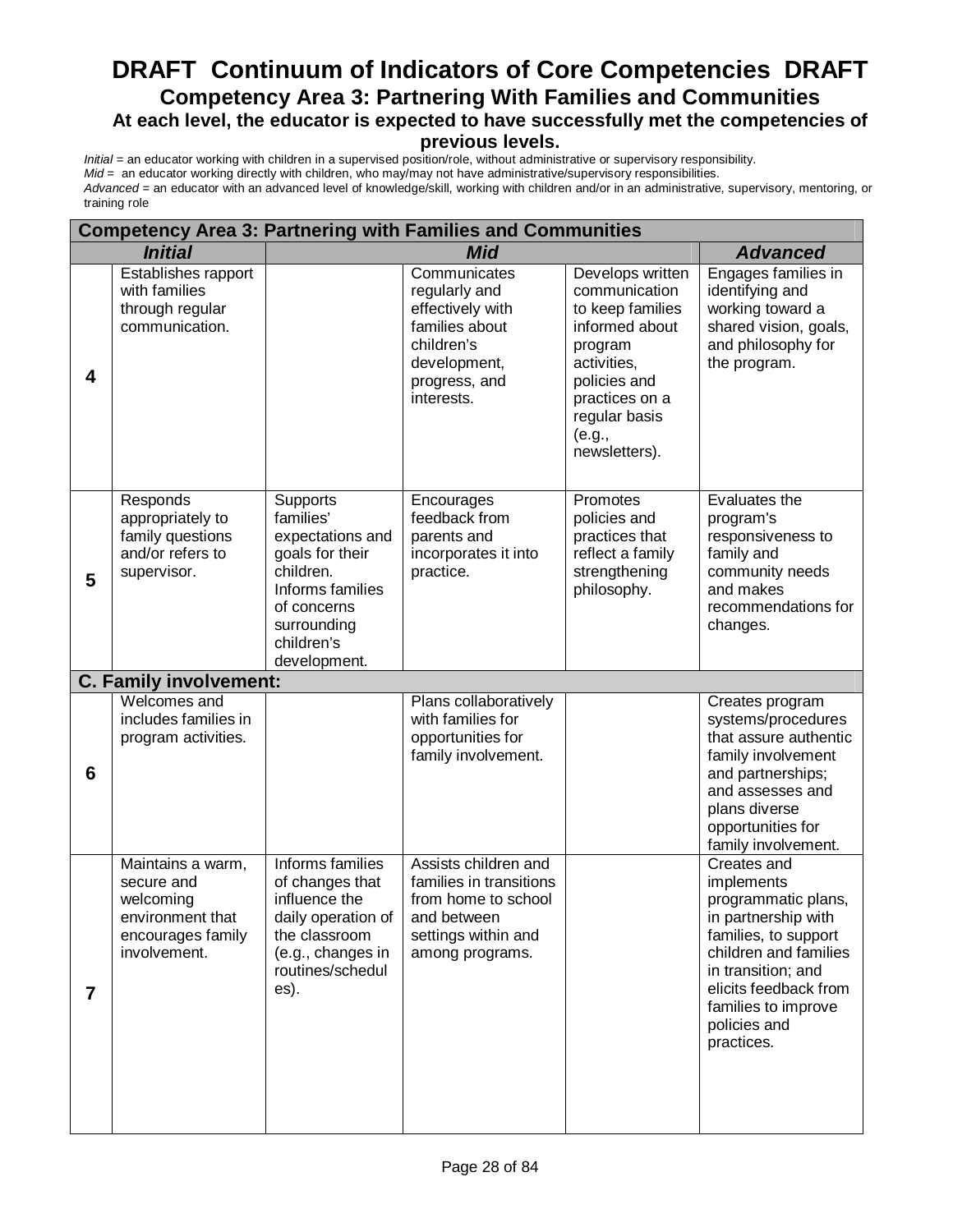### **DRAFT Continuum of Indicators of Core Competencies DRAFT Competency Area 3: Partnering With Families and Communities At each level, the educator is expected to have successfully met the competencies of**

#### **previous levels.**

| <b>Competency Area 3: Partnering with Families and Communities</b> |                                                                                                                   |                                                                 |                                                                                                                                                                         |  |                                                                                                                                            |
|--------------------------------------------------------------------|-------------------------------------------------------------------------------------------------------------------|-----------------------------------------------------------------|-------------------------------------------------------------------------------------------------------------------------------------------------------------------------|--|--------------------------------------------------------------------------------------------------------------------------------------------|
|                                                                    | <i><b>Initial</b></i>                                                                                             |                                                                 | Mid                                                                                                                                                                     |  | <b>Advanced</b>                                                                                                                            |
|                                                                    | D. Resources to support families:                                                                                 |                                                                 |                                                                                                                                                                         |  |                                                                                                                                            |
| 8                                                                  | <b>Maintains</b><br>information on<br>community<br>resources and<br>shares with<br>families.                      | Accesses local<br>resources to<br>supplement the<br>curriculum. | Assesses needs of<br>children and families<br>and links to<br>appropriate referral.                                                                                     |  | Facilitates access to<br>community<br>resources that<br>address the needs of<br>families.                                                  |
| 9                                                                  | Communicates with<br>families on<br>resource options as<br>needs are<br>identified.                               |                                                                 | Develops resource<br>guides - makes<br>appropriate referrals.                                                                                                           |  | Establishes and<br>maintains<br>relationships with<br>schools, agencies,<br>and institutions to<br>assure services are<br>family-centric.  |
| 10                                                                 | Shows sensitivity to<br>children/families<br>experiencing<br>challenges (e.g.,<br>illness, death,<br>separation). |                                                                 | Recognizes and<br>addresses current<br>events and social<br>issues that affect the<br>lives of children and<br>families (e.g., natural<br>disasters, family<br>events). |  | Creates support<br>plans for children<br>and families<br>experiencing<br>challenges (e.g.,<br>homelessness,<br>death of family<br>member). |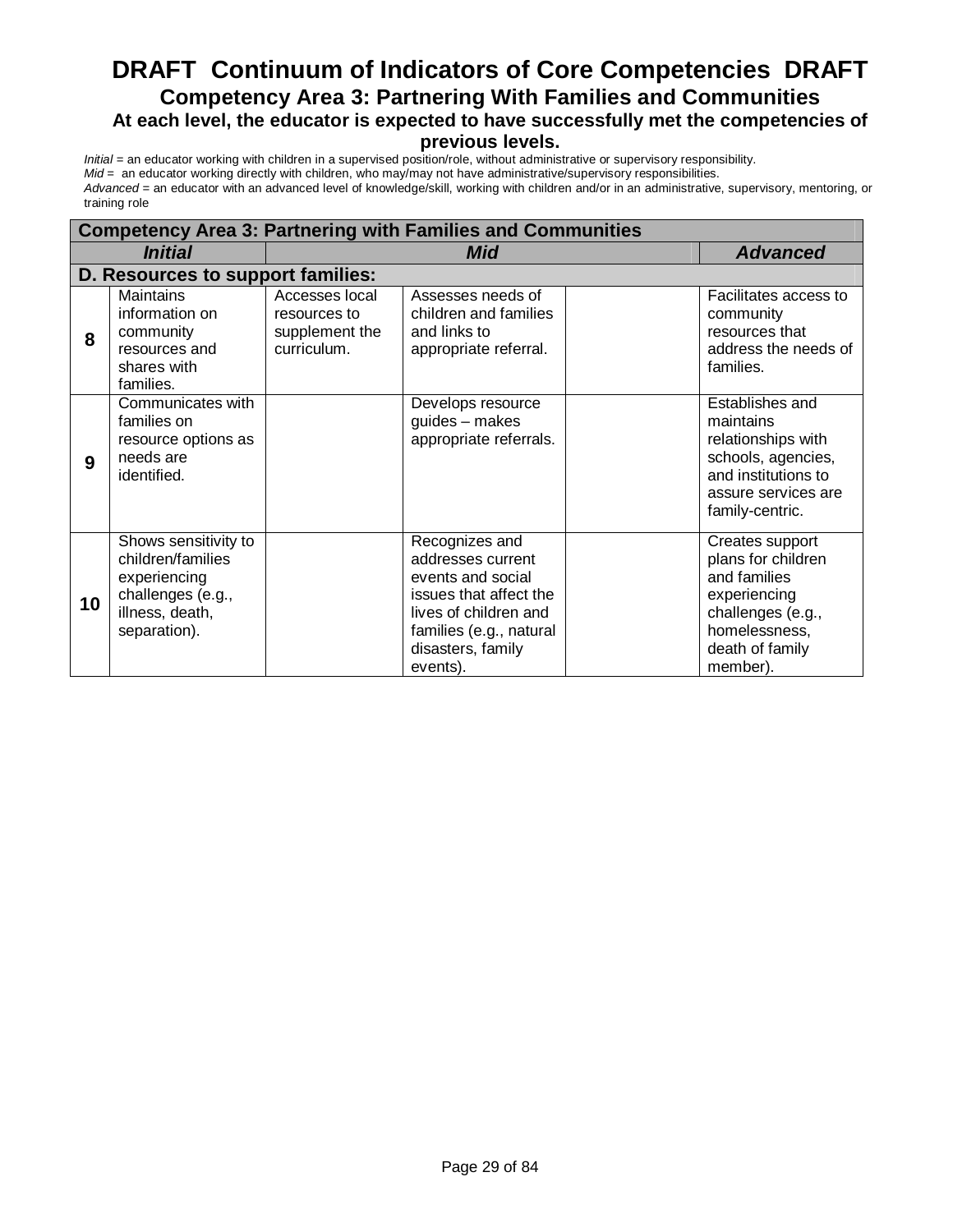# **DRAFT Continuum of Indicators of Core Competencies DRAFT Competency Area 4: Health, Safety, and Nutrition**

#### **At each level, the educator is expected to have successfully met the competencies of previous levels.**

*Initial* = an educator working with children in a supervised position/role, without administrative or supervisory responsibility. *Mid* = an educator working directly with children, who may/may not have administrative/supervisory responsibilities. *Advanced* = an educator with an advanced level of knowledge/skill, working with children and/or in an administrative, supervisory, mentoring, or training role

Physical and emotional health and safety is vital for fostering competence in all developmental areas. Early education and care and out-of-school-time professionals must understand and be able to ensure children's safety, promote sound health practices, recognize and respond to child abuse and neglect, and provide nutritious meals and snacks. This includes knowledge of a broad array of prevention, preparedness, and implementation of health and safety practices.

| <b>Competency Area 4: Health, Safety, and Nutrition</b> |                                                                                                                                                                                                                                                                                                        |  |                                                                                                                                                                                                                                                                                                                                       |  |                                                                                                                                                                                                                                                                                                                        |  |
|---------------------------------------------------------|--------------------------------------------------------------------------------------------------------------------------------------------------------------------------------------------------------------------------------------------------------------------------------------------------------|--|---------------------------------------------------------------------------------------------------------------------------------------------------------------------------------------------------------------------------------------------------------------------------------------------------------------------------------------|--|------------------------------------------------------------------------------------------------------------------------------------------------------------------------------------------------------------------------------------------------------------------------------------------------------------------------|--|
|                                                         | <b>Initial</b>                                                                                                                                                                                                                                                                                         |  | <b>Mid</b>                                                                                                                                                                                                                                                                                                                            |  | <b>Advanced</b>                                                                                                                                                                                                                                                                                                        |  |
|                                                         | A. Health:                                                                                                                                                                                                                                                                                             |  |                                                                                                                                                                                                                                                                                                                                       |  |                                                                                                                                                                                                                                                                                                                        |  |
|                                                         | A. 1. Hygiene and Health Promotion                                                                                                                                                                                                                                                                     |  |                                                                                                                                                                                                                                                                                                                                       |  |                                                                                                                                                                                                                                                                                                                        |  |
| 1                                                       | Practices careful<br>hand washing<br>techniques, safe<br>diapering<br>procedures,<br>and other<br>caregiving<br>procedures in<br>meeting the<br>physical needs of<br>children and youth.<br>Helps children<br>practice appropriate<br>hand washing<br>techniques and<br>other self care<br>activities. |  | Demonstrates and<br>provides instruction<br>for new staff and<br>volunteers on hand<br>washing, diapering,<br>toileting and<br>sanitation practices<br>Develops plan and<br>implements routines<br>and activities to<br>support children<br>developing<br>appropriate hand<br>washing practices<br>and other self care<br>activities. |  | Establishes and<br>monitors training and<br>supervision systems<br>for staff, volunteers,<br>and children on hand<br>washing, diapering,<br>toileting and other<br>sanitation practices.<br>Maintains the supply<br>of materials and<br>equipment necessary<br>to operate the<br>program in a healthy,<br>safe manner. |  |
| $\mathbf{2}$                                            | Recognizes the<br>importance of oral<br>health as<br>comprehensive part<br>of child's overall<br>physical health.                                                                                                                                                                                      |  | Demonstrates an<br>ability to integrate<br>oral health into<br>program/curriculum.                                                                                                                                                                                                                                                    |  | Supports integration<br>of oral health into<br>program/curriculum.<br>Establishes linkages<br>with community<br>based oral health<br>resources to promote<br>oral health screening<br>of all children in care.                                                                                                         |  |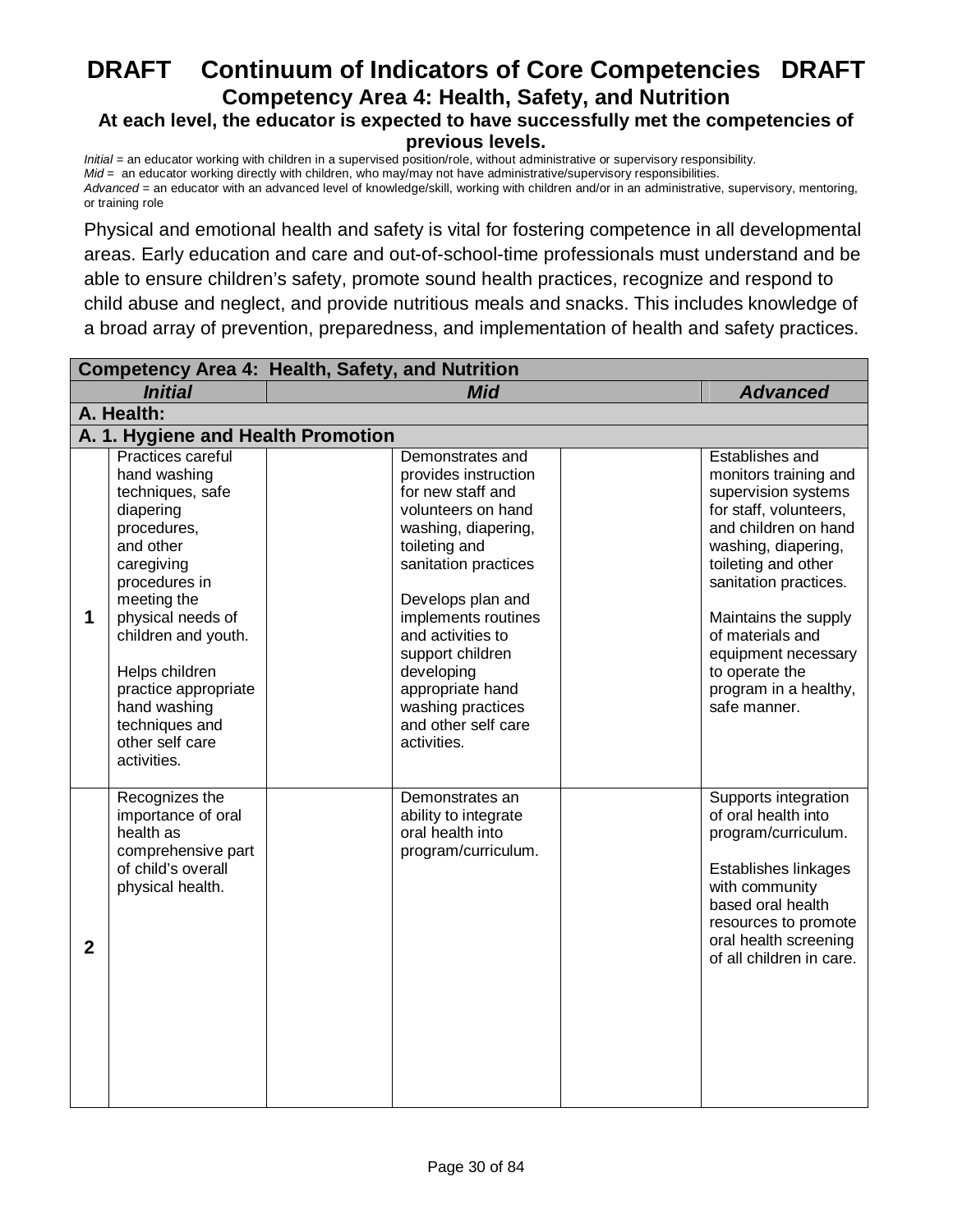### **DRAFT Continuum of Indicators of Core Competencies DRAFT Competency Area 4: Health, Safety, and Nutrition At each level, the educator is expected to have successfully met the competencies of**

# **previous levels.**

|   | <b>Competency Area 4: Health, Safety, and Nutrition</b>                            |                                                                                                                                                 |                                                                                                                                                               |                                                                                                                                                       |                                                                                                                                                                                                                                                                                                                                                                                                                                                                         |
|---|------------------------------------------------------------------------------------|-------------------------------------------------------------------------------------------------------------------------------------------------|---------------------------------------------------------------------------------------------------------------------------------------------------------------|-------------------------------------------------------------------------------------------------------------------------------------------------------|-------------------------------------------------------------------------------------------------------------------------------------------------------------------------------------------------------------------------------------------------------------------------------------------------------------------------------------------------------------------------------------------------------------------------------------------------------------------------|
|   | <b>Initial</b>                                                                     |                                                                                                                                                 | <b>Mid</b>                                                                                                                                                    |                                                                                                                                                       | <b>Advanced</b>                                                                                                                                                                                                                                                                                                                                                                                                                                                         |
| 3 | Recognizes that<br>young children and<br>youth have<br>individual health<br>needs. |                                                                                                                                                 | Responds to the<br>individual health<br>needs of children and<br>youth and continues<br>to work with the<br>program to ensure<br>that their needs are<br>met. |                                                                                                                                                       | Seeks information<br>regarding new health<br>concerns in the<br>community (e.g. lead<br>levels, water<br>fluoridation, etc.).<br>Works with health<br>care professional(s)<br>associated with the<br>program to ensure<br>that the needs of<br>infants, young<br>children, and youth<br>are met.                                                                                                                                                                        |
| 4 | Discusses overall<br>health and well-<br>being of children<br>with families.       | Encourages<br>families to talk<br>with regular<br>health provider<br>about children's<br>health and well-<br>being, including<br>immunizations. | Works with families to<br>ensure that children<br>have up to date<br>physical and<br>immunization<br>records.                                                 | Supports families<br>in ensuring that<br>children have<br>access to health<br>insurance and a<br>regular source of<br>medical care<br>(medical home). | Ensures staff<br>awareness and ability<br>to communicate with<br>parents regarding the<br>health and well-being<br>of their children.<br>Establishes linkages<br>with health providers<br>and state health<br>insurance subsidies<br>to support access of<br>children and families<br>to health insurance<br>and medical home.<br><b>Establishes and</b><br>monitors system for<br>documenting<br>immunization<br>records.* (note: this<br>might be level 1 for<br>FCC) |
|   |                                                                                    |                                                                                                                                                 | A. 2. Preventing and Responding to Infectious Disease and                                                                                                     |                                                                                                                                                       | <b>Managing Chronic Illness</b>                                                                                                                                                                                                                                                                                                                                                                                                                                         |
| 5 | Follows specified<br>universal precaution<br>procedures.                           |                                                                                                                                                 | Practices universal<br>precautions and<br>supervises other staff<br>in practice of<br>universal<br>precautions.                                               |                                                                                                                                                       | Establishes and<br>monitors training and<br>supervisory system to<br>ensure universal<br>precautions are<br>followed.                                                                                                                                                                                                                                                                                                                                                   |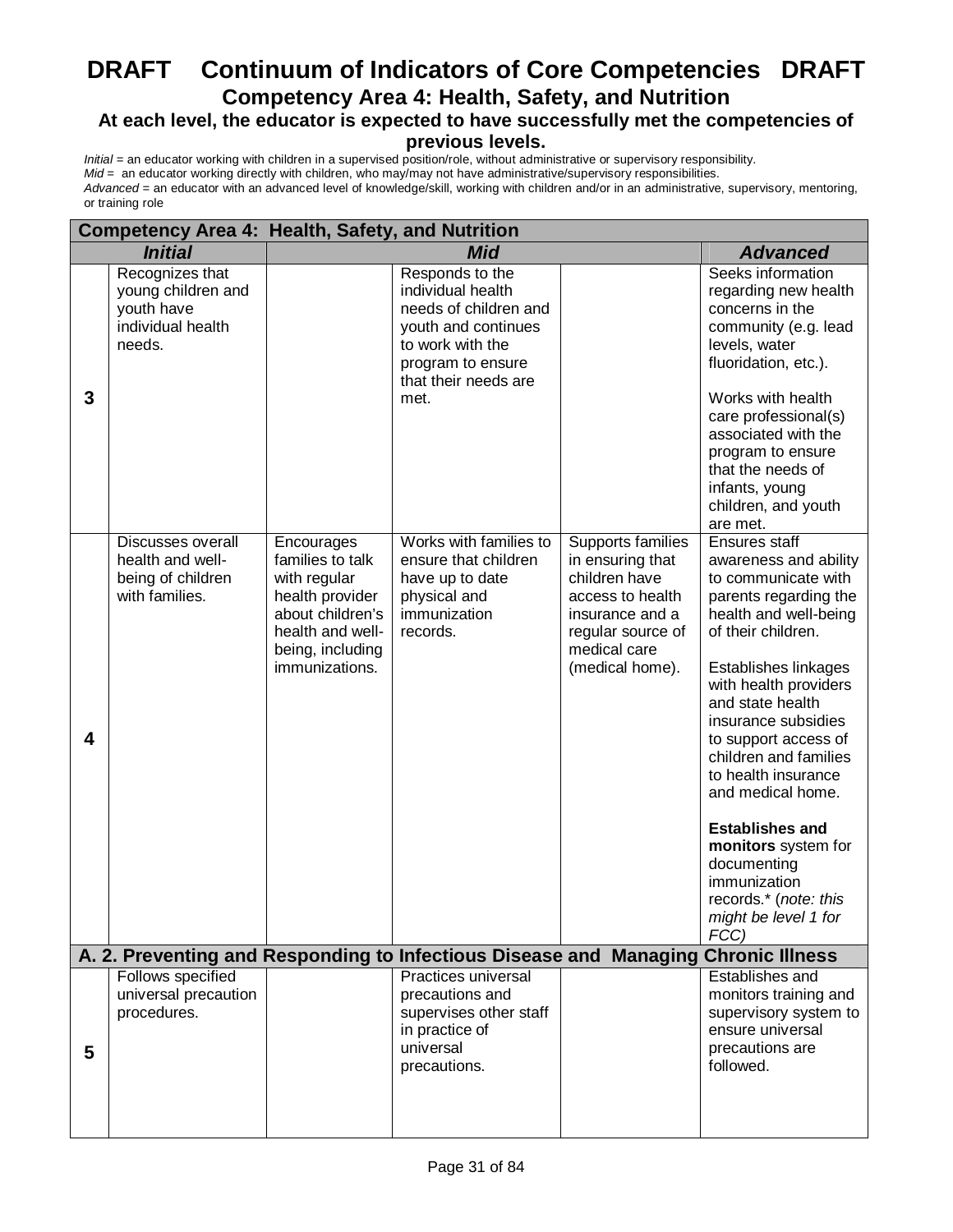### **DRAFT Continuum of Indicators of Core Competencies DRAFT Competency Area 4: Health, Safety, and Nutrition At each level, the educator is expected to have successfully met the competencies of**

#### **previous levels.**

|                | <b>Competency Area 4: Health, Safety, and Nutrition</b>                                                                              |            |                                                                                                                                                                                                                                                                                                                             |                                                                                                                                                                                                                          |                                                                                                                                                                                                                      |
|----------------|--------------------------------------------------------------------------------------------------------------------------------------|------------|-----------------------------------------------------------------------------------------------------------------------------------------------------------------------------------------------------------------------------------------------------------------------------------------------------------------------------|--------------------------------------------------------------------------------------------------------------------------------------------------------------------------------------------------------------------------|----------------------------------------------------------------------------------------------------------------------------------------------------------------------------------------------------------------------|
|                | <b>Initial</b>                                                                                                                       | <b>Mid</b> |                                                                                                                                                                                                                                                                                                                             |                                                                                                                                                                                                                          | <b>Advanced</b>                                                                                                                                                                                                      |
| 6              | Recognizes<br>symptoms of<br>common diseases<br>and reports<br>symptoms of illness<br>to appropriate<br>persons.                     |            | Recognizes signs of<br>infectious disease<br>outbreak and<br>responds to<br>reports/concerns by<br>addressing<br>symptoms<br>appropriately.                                                                                                                                                                                 | Works with<br>administrators<br>and health<br>consultant to<br>develop and<br>implement a plan<br>to communicate<br>with families and<br>take other<br>preventative<br>measures.                                         | Develops and<br>implements policies<br>regarding exclusion<br>and readmission of<br>sick children.<br>Establishes and<br>monitors systems for<br>preventing and<br>responding to<br>infectious disease<br>outbreaks. |
| $\overline{7}$ | Follows specified<br>guidelines in<br>administering<br>medications.                                                                  |            | Implements and<br>ensures appropriate<br>documentation of<br>administration of<br>medication;<br>demonstrates<br>knowledge of<br>possible allergies or<br>complications with<br>medications<br>and appropriately<br>intervenes in case of<br>emergency. in case<br>of emergency.<br>(note:*FCC need to<br>provide training) |                                                                                                                                                                                                                          | Establishes and<br>monitors systems<br>related to the<br>administration of<br>medication and<br>ensures that staff<br>receive training and<br>support.                                                               |
| 8              | Is aware of chronic<br>conditions in<br>individual children<br>and appropriately<br>manages<br>environment for<br>possible triggers. |            | <b>Implements</b><br>Individualized Health<br>Care Plans for<br>children with chronic<br>illness.                                                                                                                                                                                                                           | Develops<br>Individualized<br><b>Health Care</b><br>Plans for children<br>with chronic<br>illness with<br>parent, child's<br>primary care<br>provider and/or<br>health consultant.<br>(*FCC need to<br>provide training) | Establishes and<br>monitors systems<br>and resources for the<br>development and<br>implementation of<br>Individualized Health<br>Care Plan for each<br>child with a chronic<br>illness.                              |
| 9              | Keeps environment<br>free of health<br>hazards, including<br>allergy and asthma<br>inducing<br>substances.                           |            | Implements plans for<br>maintaining healthy<br>environments.                                                                                                                                                                                                                                                                |                                                                                                                                                                                                                          | Establishes and<br>monitors systems<br>and resources for<br>maintaining healthy<br>and safe<br>environments.                                                                                                         |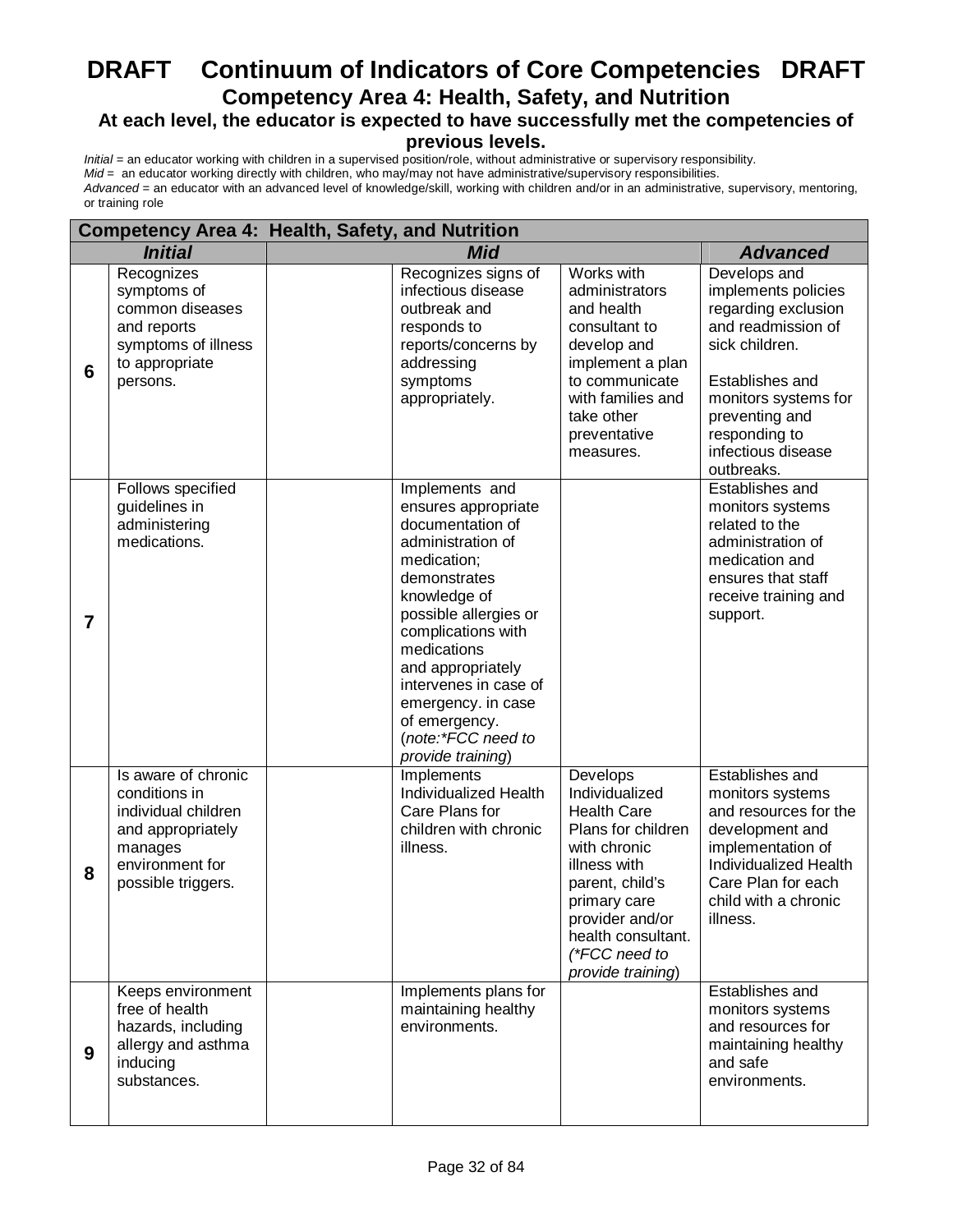# **DRAFT Continuum of Indicators of Core Competencies DRAFT Competency Area 4: Health, Safety, and Nutrition**

# **At each level, the educator is expected to have successfully met the competencies of**

#### **previous levels.**

| <b>Competency Area 4: Health, Safety, and Nutrition</b> |                                                                                                                                                                 |                                                                                                                                                                                                                                                                           |                                                                                                                                                                                                                                                                            |
|---------------------------------------------------------|-----------------------------------------------------------------------------------------------------------------------------------------------------------------|---------------------------------------------------------------------------------------------------------------------------------------------------------------------------------------------------------------------------------------------------------------------------|----------------------------------------------------------------------------------------------------------------------------------------------------------------------------------------------------------------------------------------------------------------------------|
|                                                         | <b>Initial</b>                                                                                                                                                  | <b>Mid</b>                                                                                                                                                                                                                                                                | <b>Advanced</b>                                                                                                                                                                                                                                                            |
|                                                         | A.3. Mental Health                                                                                                                                              |                                                                                                                                                                                                                                                                           |                                                                                                                                                                                                                                                                            |
| 10                                                      | Recognizes<br>behavioral<br>symptoms of stress<br>in young children<br>and youth.<br>Understands that<br>stress and trauma<br>have an impact on<br>development. | Demonstrates an<br>ability to see that the<br>overall well-being of<br>children and youth<br>includes<br>social/emotional<br>health.<br>Identifies supports for<br>child, family and staff<br>for addressing<br>concerns about<br>children's social-<br>emotional health. | Integrates a mental<br>health promotion<br>approach into all<br>aspects of program<br>design.<br>Establishes a system<br>for accessing mental<br>health consultation to<br>address concerns at<br>the child and program<br>level and appropriate<br>referral for children. |
|                                                         | <b>B.</b> Safety:                                                                                                                                               |                                                                                                                                                                                                                                                                           |                                                                                                                                                                                                                                                                            |
|                                                         |                                                                                                                                                                 | <b>B.1. Basic safety and emergency preparedness</b>                                                                                                                                                                                                                       |                                                                                                                                                                                                                                                                            |
| 11                                                      | Is aware of<br>environment and<br>the potential for<br>hazards, corrects<br>those that are<br>correctable, and<br>alerts supervisor to<br>any others.           | <b>Maintains and</b><br>assesses safe<br>environments inside<br>and outside.<br>Anticipates potential<br>safety hazards and<br>acts to prevent them.                                                                                                                      | Evaluates the<br>appropriateness of all<br>environments and<br>activities, as well as<br>the potential hazards<br>and risks, and<br>assures that actions<br>are taken to ensure<br>children's safety.                                                                      |
| 12                                                      | Actively supervises<br>and interacts with<br>children and youth<br>to ensure safety<br>both indoors and<br>outdoors.                                            | Plans and<br>implements<br>classroom strategies<br>that respond to the<br>safety needs of<br>individual children<br>and groups of<br>children and youth.                                                                                                                  | Maintains appropriate<br>levels and standards<br>for state and federal<br>regulations.<br>Develops and<br>documents<br>contingency plans to<br>meet ratio<br>requirements in all<br>situations.                                                                            |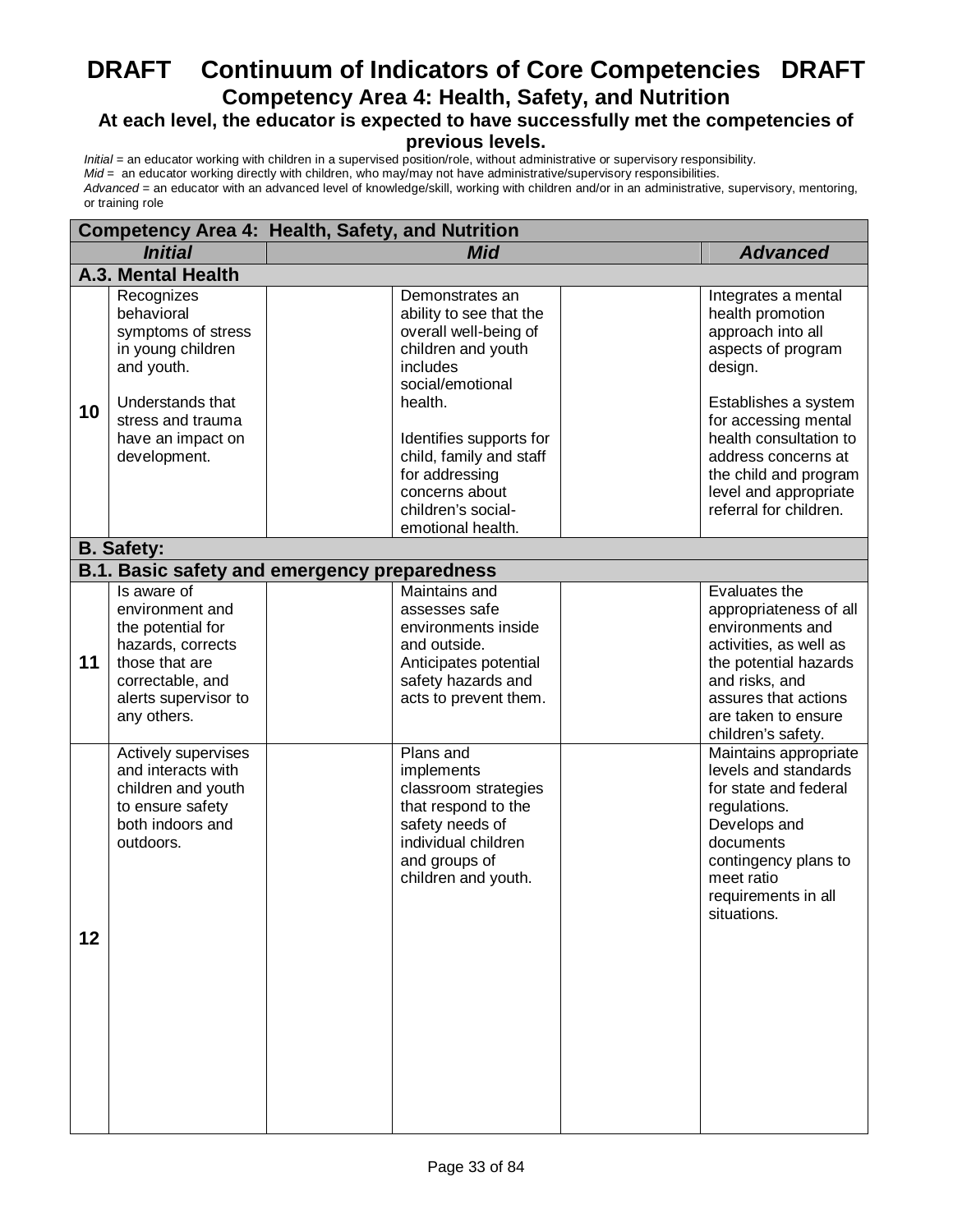### **DRAFT Continuum of Indicators of Core Competencies DRAFT Competency Area 4: Health, Safety, and Nutrition At each level, the educator is expected to have successfully met the competencies of**

### **previous levels.**

| <b>Competency Area 4: Health, Safety, and Nutrition</b> |                                                                                                                                                                                 |                                                                                                                                                                                                           |                                                                                                                                                                                                                                                                                                             |
|---------------------------------------------------------|---------------------------------------------------------------------------------------------------------------------------------------------------------------------------------|-----------------------------------------------------------------------------------------------------------------------------------------------------------------------------------------------------------|-------------------------------------------------------------------------------------------------------------------------------------------------------------------------------------------------------------------------------------------------------------------------------------------------------------|
|                                                         | <b>Initial</b>                                                                                                                                                                  | <b>Mid</b>                                                                                                                                                                                                | <b>Advanced</b>                                                                                                                                                                                                                                                                                             |
| 13                                                      | Follows safety<br>regulations and<br>participates in<br>emergency and<br>disaster drills.                                                                                       | Plans and<br>implements<br>emergency and<br>disaster drills in<br>conjunction with<br>administrators.<br>Maintains system to<br>ensure presence of<br>attendance list and<br>other emergency<br>supplies. | Develops and<br>documents<br>contingency plans for<br>emergency<br>situations.<br>Develops plans for<br>emergency and<br>disaster drills.<br>Establishes linkages<br>to community<br>emergency services<br>providers and<br>ensures that all<br>program emergency<br>materials/resources<br>are up to date. |
|                                                         | <b>B.3. Safeguarding Children</b>                                                                                                                                               |                                                                                                                                                                                                           |                                                                                                                                                                                                                                                                                                             |
| 14                                                      | Releases children<br>only to authorized<br>persons.                                                                                                                             | Implements plans for<br>assuring children are<br>only released to<br>authorized persons.                                                                                                                  | Establishes and<br>monitors systems for<br>ensuring children are<br>only released to<br>authorized persons,<br>including issues such<br>as additional<br>precautions around<br>restraining orders.                                                                                                          |
| 15                                                      | Recognizes<br>possible signs of<br>child abuse or<br>neglect and<br>understands role as<br>a Mandated<br>Reporter of child<br>abuse and neglect<br>and procedures to<br>follow. | Identifies,<br>documents, and<br>reports suspected<br>emotional distress,<br>abuse, and neglect of<br>children and youth in<br>an immediate and<br>appropriate way.                                       | Develops policies<br>and protocols for<br>reporting child abuse<br>and neglect, including<br>supporting staff and<br>communicating with<br>families. Works with<br>community agencies<br>and professionals to<br>protect children.                                                                          |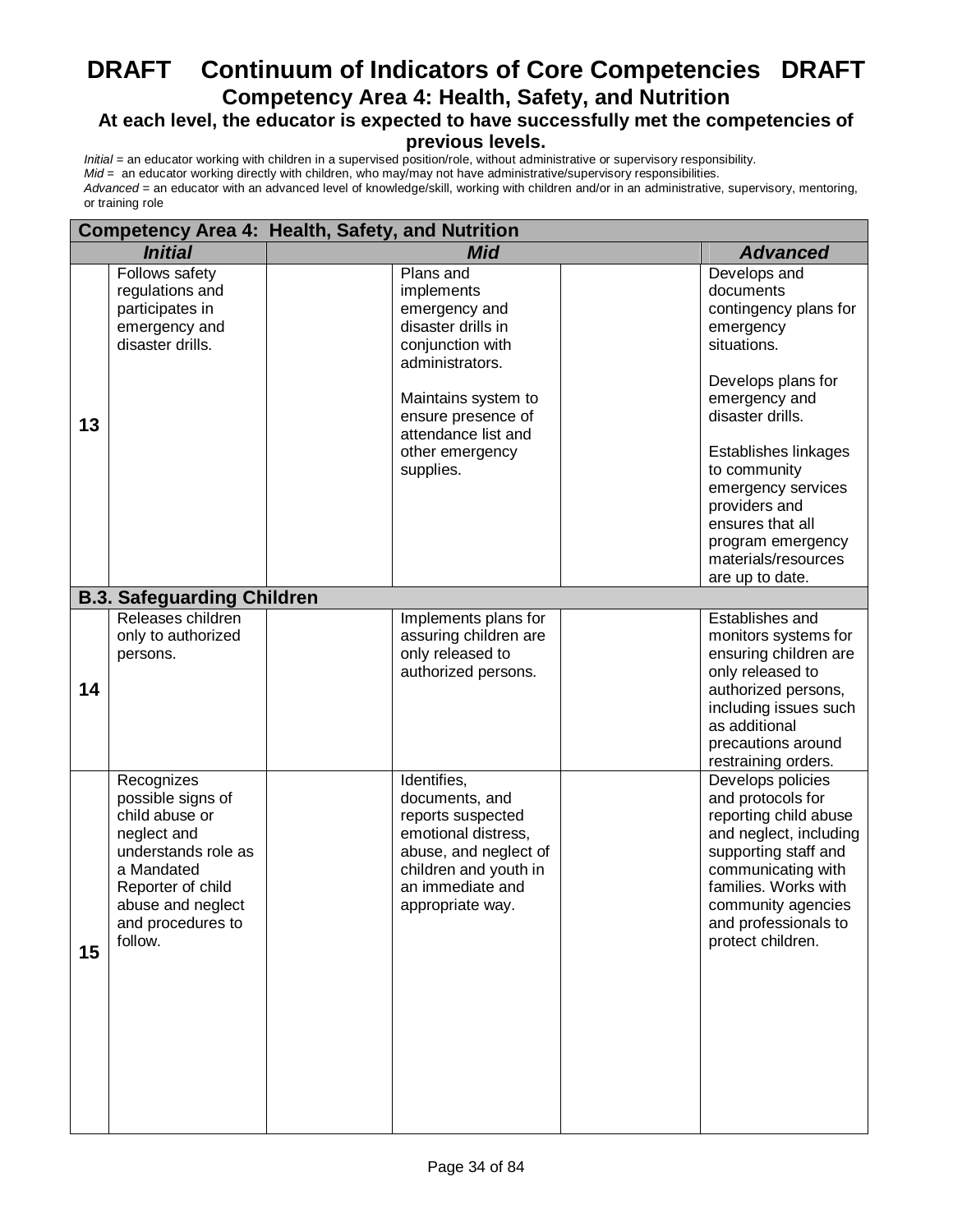# **DRAFT Continuum of Indicators of Core Competencies DRAFT Competency Area 4: Health, Safety, and Nutrition**

# **At each level, the educator is expected to have successfully met the competencies of**

#### **previous levels.**

| <b>Competency Area 4: Health, Safety, and Nutrition</b> |                                                                                                                                                                                                       |                                                                                                                                                                                                                                                                                                                                       |                                                                                                                                                    |  |
|---------------------------------------------------------|-------------------------------------------------------------------------------------------------------------------------------------------------------------------------------------------------------|---------------------------------------------------------------------------------------------------------------------------------------------------------------------------------------------------------------------------------------------------------------------------------------------------------------------------------------|----------------------------------------------------------------------------------------------------------------------------------------------------|--|
|                                                         | <b>Initial</b>                                                                                                                                                                                        | <b>Mid</b><br><b>Advanced</b>                                                                                                                                                                                                                                                                                                         |                                                                                                                                                    |  |
|                                                         | C. Nutrition and physical activity:                                                                                                                                                                   |                                                                                                                                                                                                                                                                                                                                       |                                                                                                                                                    |  |
|                                                         | <b>C.1. Nutrition</b>                                                                                                                                                                                 |                                                                                                                                                                                                                                                                                                                                       |                                                                                                                                                    |  |
| 16                                                      | Recognizes that the<br>nutritional needs of<br>young children and<br>youth change as<br>they grow and<br>develop.<br>Prepares meals that<br>are developmentally<br>appropriate.                       | Explains to parents<br>and other caregivers<br>the importance of<br>good nutrition in<br>optimizing healthy<br>development.                                                                                                                                                                                                           | Designs programs<br>and ensures<br>resources to respond<br>to young children's<br>and youths'<br>nutritional needs and<br>food safety issues.      |  |
| 17                                                      | Prepares meals and<br>snacks that reflect a<br>nutritionally<br>balanced diet.<br><b>Follows instructions</b><br>for providing<br>appropriate meals<br>for children with<br>special dietary<br>needs. | Plans and prepares<br>meals and snacks<br>that reflect a<br>nutritionally balanced<br>diet based on the<br>USDA guidelines,<br>including meeting the<br>special dietary needs<br>of individual children<br>and youth.<br>Discusses individual<br>children's food<br>preferences with<br>parents and<br>accommodates when<br>possible. | Evaluates individual<br>program to determine<br>how well the<br>nutritional or special<br>dietary needs of<br>children and youth<br>are being met. |  |
| 18                                                      | Teaches children<br>and youth about<br>nutrition and healthy<br>food choices.                                                                                                                         | <b>Bases educational</b><br>activities on<br>nutritional information<br>and ensures that<br>activities are<br>responsive to multiple<br>cultures.                                                                                                                                                                                     | Coordinates food<br>activities with cultural<br>calendar and relevant<br>community events.                                                         |  |
|                                                         | <b>C.2. Food handling/environment</b>                                                                                                                                                                 |                                                                                                                                                                                                                                                                                                                                       |                                                                                                                                                    |  |
| 19                                                      | Practices safe food<br>handling and<br>observes general<br>sanitation practices.<br>Identifies spoiled<br>and contaminated<br>foods.                                                                  | Describes the<br>relationship between<br>food handling<br>practices and<br>prevention of food<br>borne illness and<br>food spoilage.                                                                                                                                                                                                  | Ensures availability of<br>training and<br>resources for staff to<br>promote safe food<br>handling.                                                |  |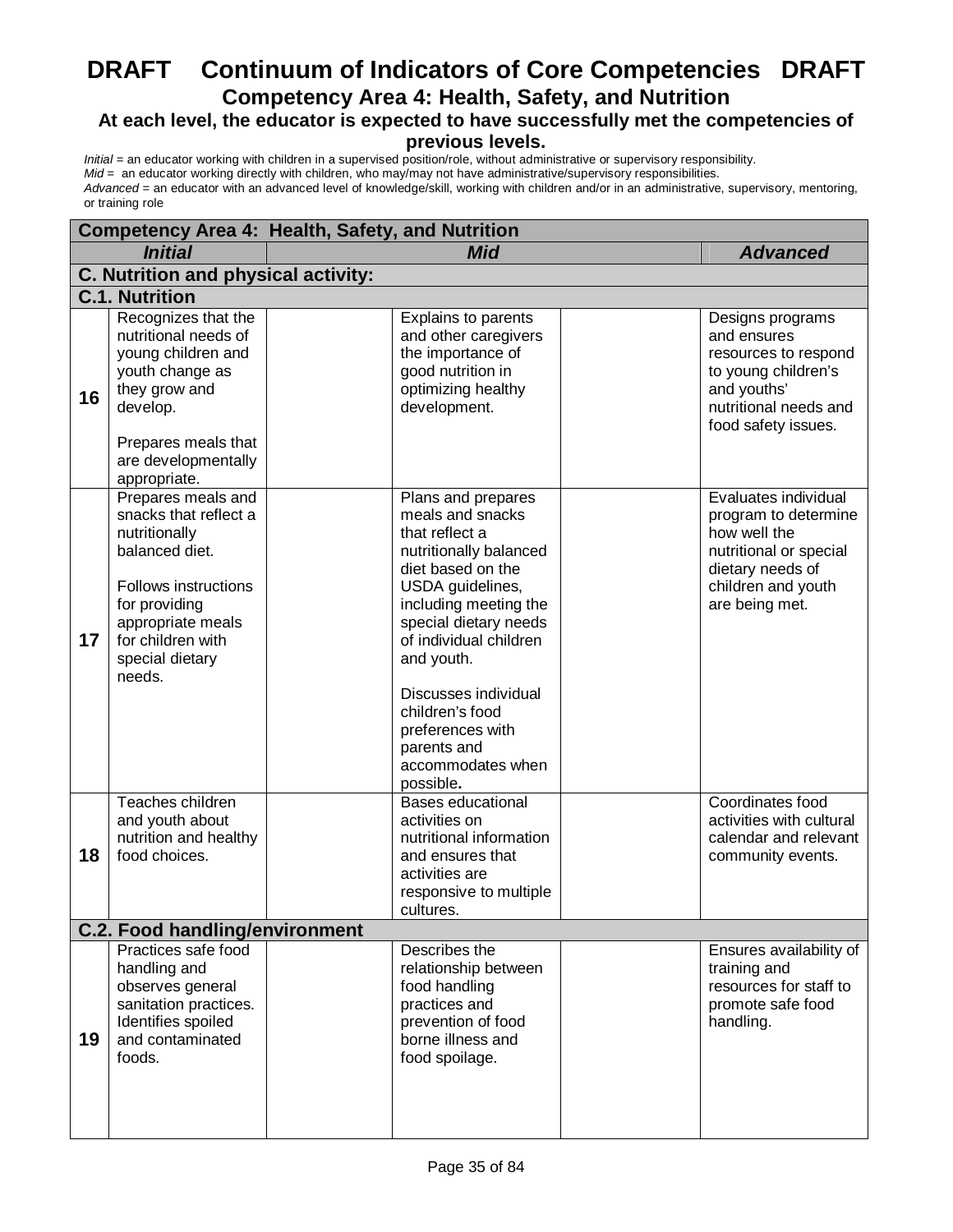# **DRAFT Continuum of Indicators of Core Competencies DRAFT Competency Area 4: Health, Safety, and Nutrition**

# **At each level, the educator is expected to have successfully met the competencies of**

#### **previous levels.**

|                                           |                                                                                                                                                           |                                                                                               | <b>Competency Area 4: Health, Safety, and Nutrition</b>                                                                                                                                                                                                                                                            |                 |                                                                                                                                                                                                                                                                                                                                          |
|-------------------------------------------|-----------------------------------------------------------------------------------------------------------------------------------------------------------|-----------------------------------------------------------------------------------------------|--------------------------------------------------------------------------------------------------------------------------------------------------------------------------------------------------------------------------------------------------------------------------------------------------------------------|-----------------|------------------------------------------------------------------------------------------------------------------------------------------------------------------------------------------------------------------------------------------------------------------------------------------------------------------------------------------|
| <i><b>Initial</b></i>                     |                                                                                                                                                           | Mid                                                                                           |                                                                                                                                                                                                                                                                                                                    | <b>Advanced</b> |                                                                                                                                                                                                                                                                                                                                          |
| 20                                        | Recognizes the<br>need to serve food<br>in a positive,<br>relaxed and social<br>atmosphere.                                                               |                                                                                               | Plans and<br>implements meals in<br>such a way that<br>supports a positive,<br>relaxed and social<br>atmosphere.                                                                                                                                                                                                   |                 | Designs program and<br>strategies to support<br>providers in serving<br>food in a positive,<br>relaxed, social<br>atmosphere.                                                                                                                                                                                                            |
| <b>C.3. Physical fitness and activity</b> |                                                                                                                                                           |                                                                                               |                                                                                                                                                                                                                                                                                                                    |                 |                                                                                                                                                                                                                                                                                                                                          |
| 21                                        | Recognizes the<br>importance of and<br>provides time and<br>space for active<br>play and<br>appropriate periods<br>of rest for all<br>children and youth. | Provides<br>information for<br>families about<br>children's need<br>for physical<br>activity. | Plans age<br>appropriate<br>opportunities for<br>children to be active<br>and have adequate<br>rest, including<br>adapting active play<br>activities based on<br>the needs of<br>individual children<br>and youth, including<br>those with special<br>developmental and<br>learning abilities and<br>disabilities. |                 | Designs program and<br>ensures resources to<br>provide age<br>appropriate<br>opportunities for all<br>children and youth to<br>be active and have<br>adequate rest,<br>including inclusion of<br>individual children,<br>such as those with<br>special<br>developmental and<br>learning disabilities,<br>into active play<br>activities. |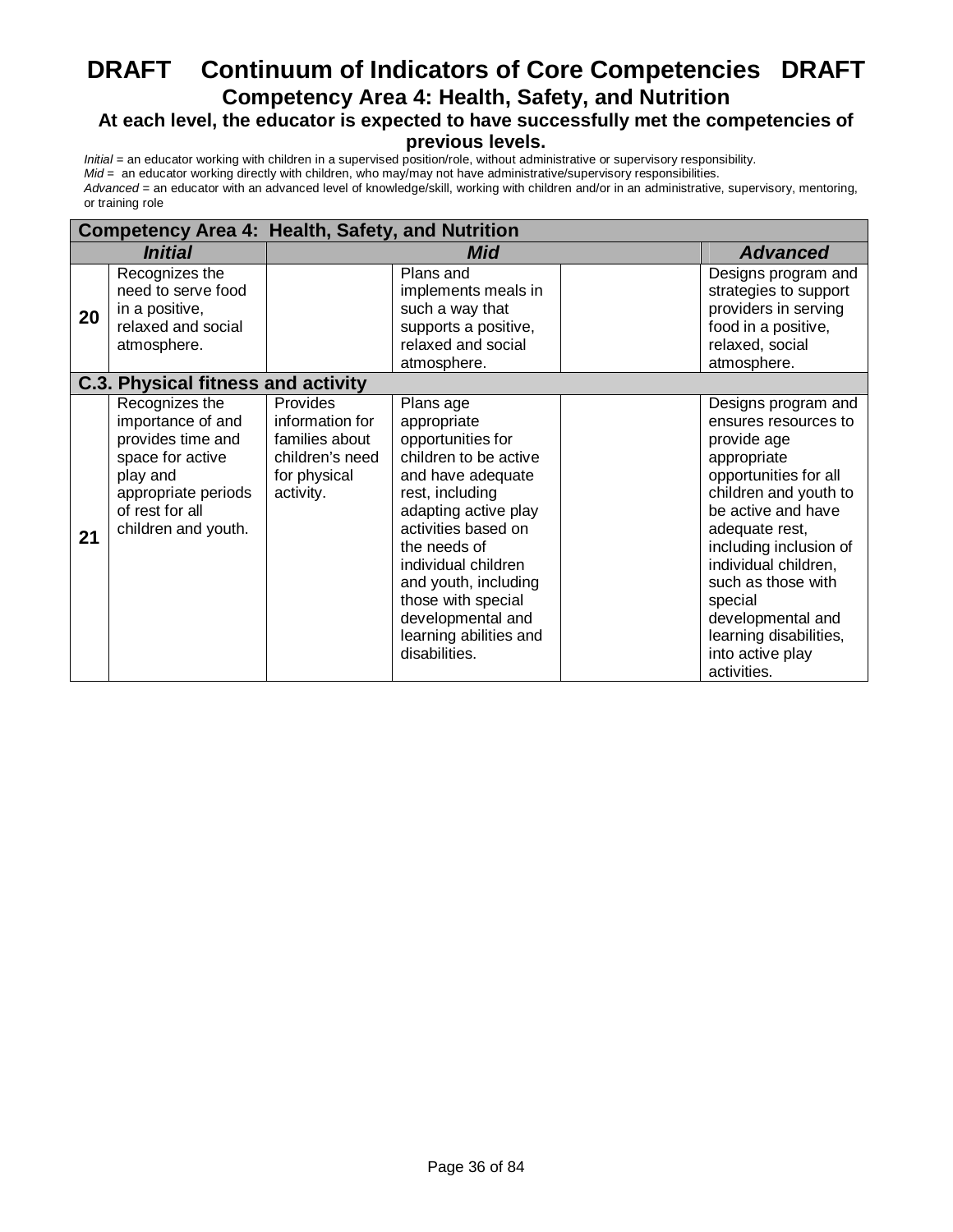# **DRAFT Continuum of Indicators of Core Competencies DRAFT Competency Area 5: Learning Environments and Curriculum At each level, the educator is expected to have successfully met the competencies of previous levels.**

*Initial* = an educator working with children in a supervised position/role, without administrative or supervisory responsibility. *Mid* = an educator working directly with children, who may/may not have administrative/supervisory responsibilities. *Advanced* = an educator with an advanced level of knowledge/skill, working with children and/or in an administrative, supervisory, mentoring, or training role

Early education and care and out-of-school-time professionals need to understand and utilize strategies that are characteristic of high quality environments such as: consistent schedules and routines, transition activities for moving from one activity or place to another, interesting materials and activities appropriate by age group, and how to arrange space to enhance children's learning. They must know, understand, and be familiar with a variety of developmentally appropriate curriculum models, as well as state expectations.

|                | <b>Competency Area 5: Learning Environments and Curriculum</b>                                                                                                                                                                                                                   |  |                                                                                                                                                                                      |  |                                                                                                                                                                                                                         |
|----------------|----------------------------------------------------------------------------------------------------------------------------------------------------------------------------------------------------------------------------------------------------------------------------------|--|--------------------------------------------------------------------------------------------------------------------------------------------------------------------------------------|--|-------------------------------------------------------------------------------------------------------------------------------------------------------------------------------------------------------------------------|
|                | <b>Initial</b>                                                                                                                                                                                                                                                                   |  | <b>Mid</b>                                                                                                                                                                           |  | <b>Advanced</b>                                                                                                                                                                                                         |
|                | A. Creating the Learning Environment                                                                                                                                                                                                                                             |  |                                                                                                                                                                                      |  |                                                                                                                                                                                                                         |
| $\mathbf 1$    | Understands the<br>importance of and is<br>able to set up a<br>learning<br>environment that<br>meets the needs of<br>the wide range of<br>abilities and<br>interests of<br>individual<br>participants in a way<br>that increases their<br>self esteem and<br>respect for others. |  | Recognizes design<br>and adapts an overall<br>learning environment<br>that is inclusive of<br>individual needs and<br>differences.                                                   |  | Guides others to ensure<br>the creation,<br>implementation, and<br>evaluation of an<br>inclusive learning<br>environment.                                                                                               |
| $\overline{2}$ | Provides<br>opportunities that<br>support children's<br>and youths' needs<br>for individual<br>exploration,<br>discovery,<br>challenges, and<br>stimulation.                                                                                                                     |  | Designs and<br>implements an<br>overall learning<br>environment that<br>supports children's<br>needs for individual<br>exploration,<br>discovery,<br>challenges, and<br>stimulation. |  | Guides others to ensure<br>the creation,<br>implementation, and<br>evaluation of learning<br>that supports children's<br>and youths' needs for<br>individual exploration,<br>discovery, challenges,<br>and stimulation. |
| 3              | Understands that<br>schedules, indoor<br>and outdoor<br>activities, routines<br>and transitions need<br>to be appropriate for<br>children's and<br>youths' ages,<br>individual needs,<br>and abilities.                                                                          |  | Develops,<br>implements, and<br>evaluates curriculum<br>and instruction<br>appropriate for the<br>age and<br>developmental level<br>of the children and<br>youth in the group.       |  | Guides staff in providing<br>curriculum and<br>instruction that address<br>developmental domains<br>across all content areas.                                                                                           |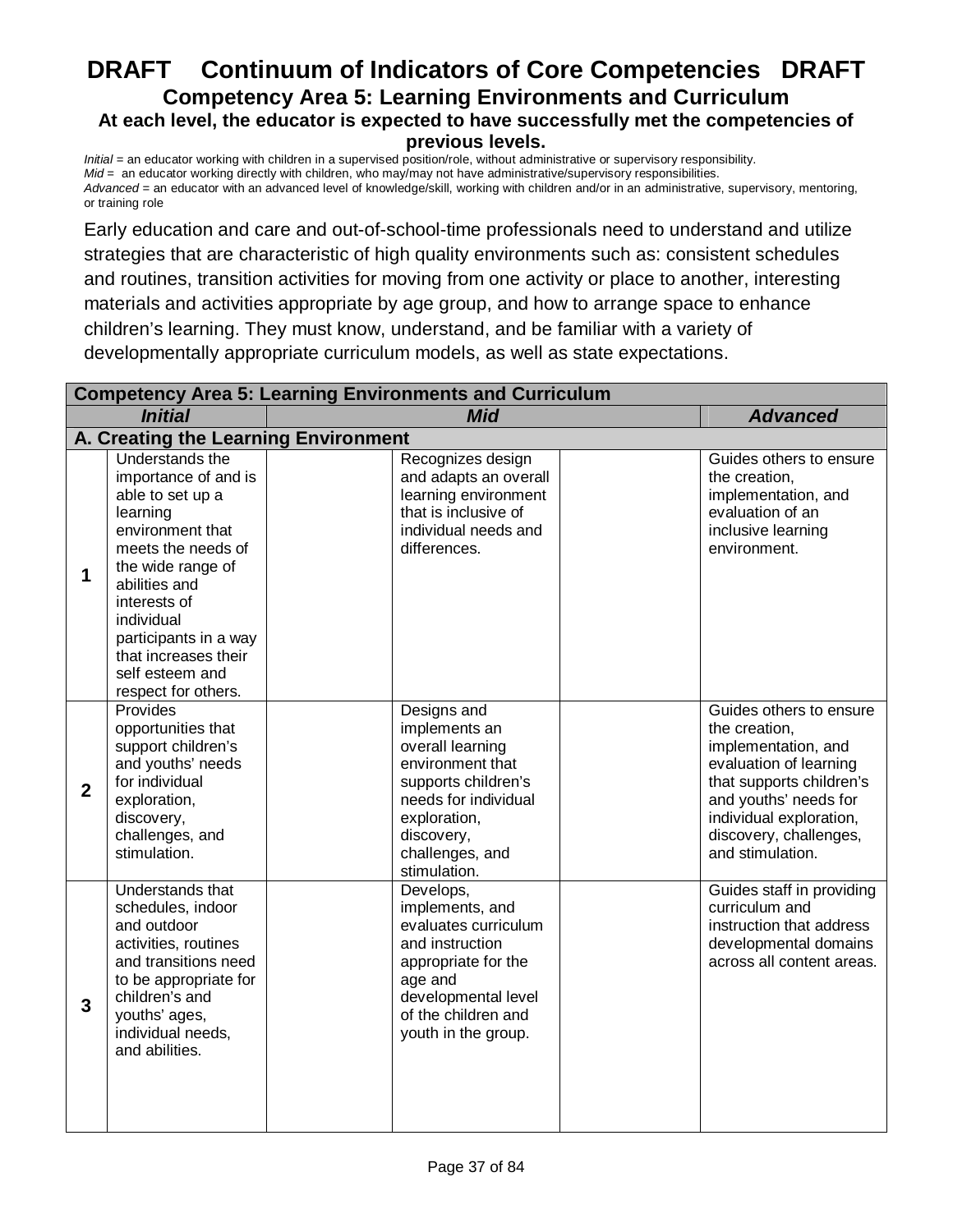# **DRAFT Continuum of Indicators of Core Competencies DRAFT Competency Area 5: Learning Environments and Curriculum At each level, the educator is expected to have successfully met the competencies of**

**previous levels.**

|                | <b>Competency Area 5: Learning Environments and Curriculum</b>                                                                                                                                                                                     |                                                                                                                                                                                                                         |                                                                                                                                                                                                                              |  |                                                                                                                                                                                                                                              |  |  |
|----------------|----------------------------------------------------------------------------------------------------------------------------------------------------------------------------------------------------------------------------------------------------|-------------------------------------------------------------------------------------------------------------------------------------------------------------------------------------------------------------------------|------------------------------------------------------------------------------------------------------------------------------------------------------------------------------------------------------------------------------|--|----------------------------------------------------------------------------------------------------------------------------------------------------------------------------------------------------------------------------------------------|--|--|
|                | <b>Initial</b>                                                                                                                                                                                                                                     |                                                                                                                                                                                                                         | <b>Mid</b>                                                                                                                                                                                                                   |  | <b>Advanced</b>                                                                                                                                                                                                                              |  |  |
|                | <b>B. Curriculum</b>                                                                                                                                                                                                                               |                                                                                                                                                                                                                         |                                                                                                                                                                                                                              |  |                                                                                                                                                                                                                                              |  |  |
| 4              | Carries out planned<br>curriculum<br>experiences in an<br>individualized and<br>developmentally<br>appropriate way for<br>all children and<br>youth, including<br>indoor activities,<br>outdoor activities<br>and transitions.                     |                                                                                                                                                                                                                         | <b>Differentiates</b><br>instruction to address<br>learning styles and<br>needs of each child<br>and youth across all<br>developmental<br>domains.                                                                           |  | Guides educators in<br>providing curriculum and<br>instruction that address<br>outcomes in each<br>developmental domain<br>across all content areas.                                                                                         |  |  |
| 5              |                                                                                                                                                                                                                                                    | Understands<br>how<br>Individualized<br>Educational<br>Programs<br>(IEPs) and<br>Individualized<br><b>Family Service</b><br>Plans (IFSPs)<br>are developed<br>and is willing to<br>implement<br>them as<br>appropriate. | Identifies and<br>addresses needs of<br>children with<br>disabilities including<br>implementation of<br>IEP's and IFSP's as<br>well as promotes<br>inclusion of all<br>children and youth<br>with special learning<br>needs. |  | Guides staff, using<br>research based<br>knowledge to<br>differentiate instruction<br>to address and<br>accommodate individual<br>children's strengths and<br>challenges.                                                                    |  |  |
| 6              | Promotes children's<br>and youths' literacy<br>development by<br>reading, listening to,<br>and discussing<br>many kinds of<br>culturally<br>responsible and<br>developmentally<br>appropriate books<br>with individuals and<br>groups of children. |                                                                                                                                                                                                                         | Uses knowledge of<br>children's literature to<br>develop learning<br>activities and<br>curriculum that are<br>developmentally<br>appropriate for the<br>ages of the children<br>served.                                      |  | Assures that the<br>program immerses<br>children and youth in a<br>print rich learning<br>environment.                                                                                                                                       |  |  |
| $\overline{7}$ | Implements<br>developmentally<br>appropriate,<br>engaging, hands-on<br>math, science and<br>social studies<br>curriculum.                                                                                                                          |                                                                                                                                                                                                                         | Applies knowledge to<br>plan activities that are<br>developmentally<br>appropriate,<br>engaging, and hands<br>on for the ages of<br>children and youth, in<br>all areas of math,<br>science and social<br>studies.           |  | Guides staff on how to<br>design and implement<br>developmentally<br>appropriate, engaging,<br>and hands on activities<br>for the ages of children<br>and youth served in all<br>areas of math, science<br>and social studies<br>curriculum. |  |  |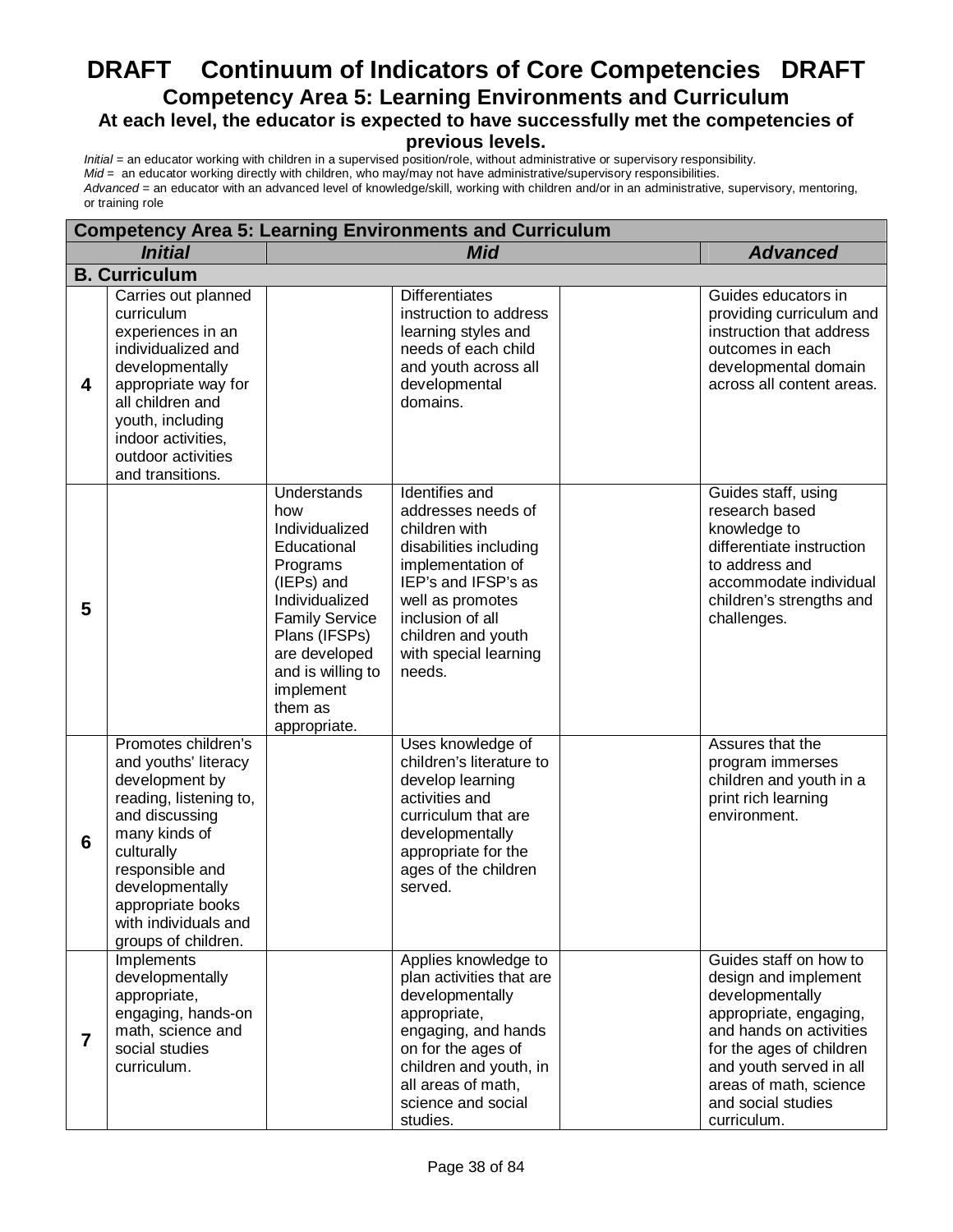# **DRAFT Continuum of Indicators of Core Competencies DRAFT Competency Area 5: Learning Environments and Curriculum At each level, the educator is expected to have successfully met the competencies of**

#### **previous levels.**

|    | <b>Competency Area 5: Learning Environments and Curriculum</b>                                                                                                                       |                                                                                                                                                                                                         |                                                                                                                                                                                                                                                 |  |  |  |  |
|----|--------------------------------------------------------------------------------------------------------------------------------------------------------------------------------------|---------------------------------------------------------------------------------------------------------------------------------------------------------------------------------------------------------|-------------------------------------------------------------------------------------------------------------------------------------------------------------------------------------------------------------------------------------------------|--|--|--|--|
|    | <i><b>Initial</b></i>                                                                                                                                                                | Mid                                                                                                                                                                                                     | <b>Advanced</b>                                                                                                                                                                                                                                 |  |  |  |  |
| 8  | Implements<br>program practices<br>that promote good<br>physical, mental,<br>nutritional, and oral<br>health for children<br>and youth with all<br>needs and abilities.              | Plans and<br>implements learning<br>activities and<br>curricula that promote<br>good physical,<br>mental, nutritional,<br>and oral health.                                                              | Guides staff in creating<br>learning activities and<br>curricula which promote<br>good physical, mental,<br>nutritional, and oral<br>health.                                                                                                    |  |  |  |  |
| 9  | Uses a variety of<br>culturally diverse,<br>artistic modalities<br>and learning<br>materials to enrich<br>children's learning.                                                       | Identifies and makes<br>available a range of<br>learning materials to<br>enrich children's<br>learning.                                                                                                 | Assures that the<br>program immerses<br>children in a rich<br>learning environment.                                                                                                                                                             |  |  |  |  |
| 10 | Implements<br>curriculum that<br>addresses the social<br>and emotional<br>needs of children<br>and youth and<br>understands how<br>they impact their<br>behavior and<br>development. | Identifies the social<br>and emotional needs<br>of each individual and<br>family in the program<br>and provides<br>necessary support or<br>referrals to meet the<br>needs of all children<br>and youth. | Understands the<br>complexities of today's<br>families and develops a<br>variety of partnerships<br>with social service and<br>support agencies in<br>order to best meet the<br>needs of the children,<br>youth and families in the<br>program. |  |  |  |  |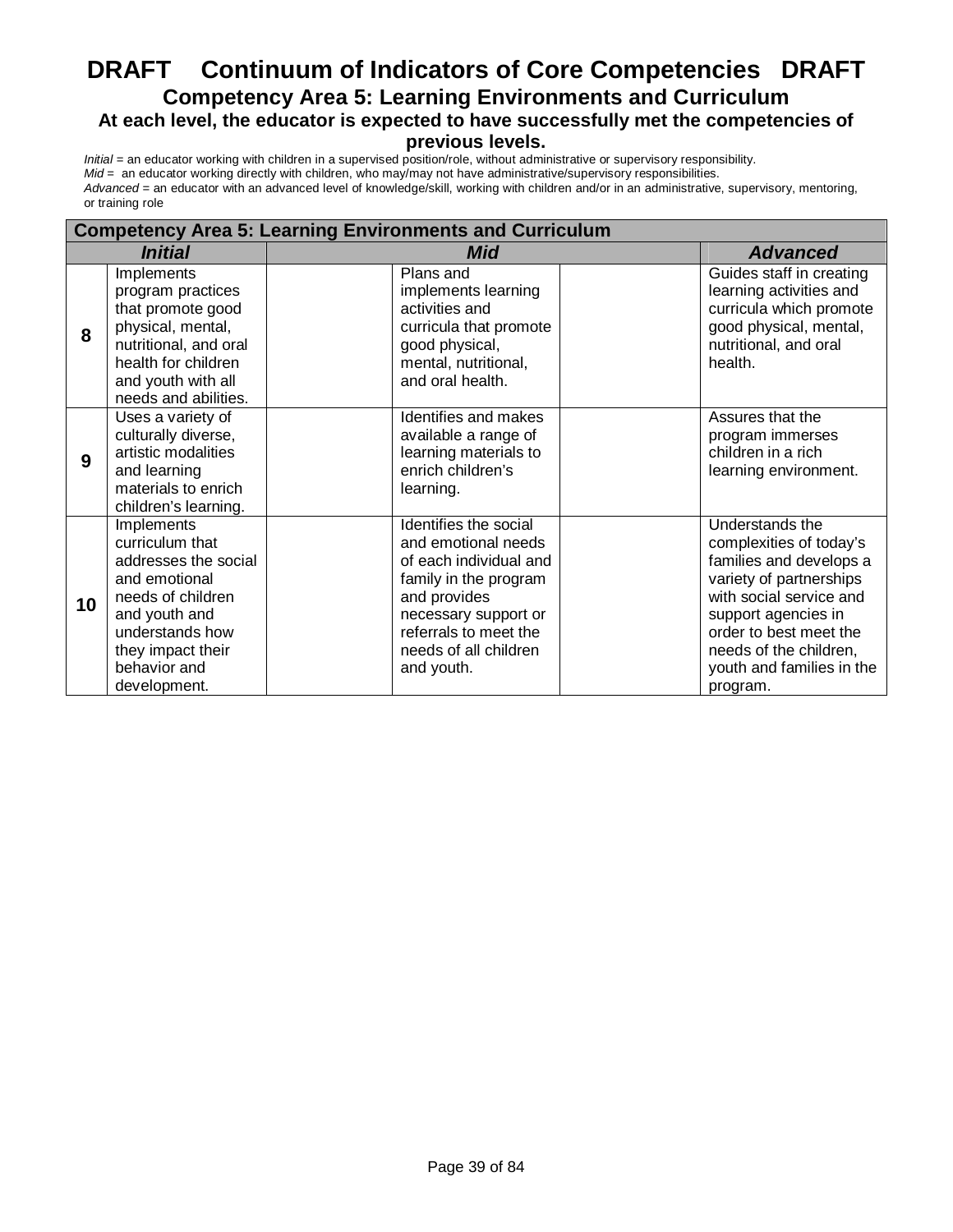# **DRAFT Continuum of Indicators of Core Competencies DRAFT Competency Area 6: Observation, Assessment, and Documentation At each level, the educator is expected to have successfully met the competencies of previous levels.**

*Initial* = an educator working with children in a supervised position/role, without administrative or supervisory responsibility. *Mid* = an educator working directly with children, who may/may not have administrative/supervisory responsibilities. *Advanced* = an educator with an advanced level of knowledge/skill, working with children and/or in an administrative, supervisory, mentoring, or training role

Well prepared early education and care and out-of-school-time professionals understand the goals, benefits and uses of assessment in learning environments. Systematic observations, documentation, and other effective and appropriate assessment strategies in partnership with families and other professionals serving the same children positively impact their development and learning. Program improvements can be planned for and implemented by using environment and program administration scales.

|                | <b>Competency Area 6: Observation, Assessment, and Documentation</b> |                                                                                                                                                                     |                                                                                                                                                                                                             |                                                                                                                                                                                                              |                                                                                                                                                                                                                                                  |  |  |
|----------------|----------------------------------------------------------------------|---------------------------------------------------------------------------------------------------------------------------------------------------------------------|-------------------------------------------------------------------------------------------------------------------------------------------------------------------------------------------------------------|--------------------------------------------------------------------------------------------------------------------------------------------------------------------------------------------------------------|--------------------------------------------------------------------------------------------------------------------------------------------------------------------------------------------------------------------------------------------------|--|--|
|                | <b>Initial</b><br><b>Mid</b><br><b>Advanced</b>                      |                                                                                                                                                                     |                                                                                                                                                                                                             |                                                                                                                                                                                                              |                                                                                                                                                                                                                                                  |  |  |
|                | A. Observing and recording                                           |                                                                                                                                                                     |                                                                                                                                                                                                             |                                                                                                                                                                                                              |                                                                                                                                                                                                                                                  |  |  |
| 1              | Is aware of how to<br>observe children and<br>youth.                 | Is aware of<br>information that<br>comes from<br>observation<br>and of its<br>importance for<br>daily practice.                                                     | Observes and<br>documents children's<br>skills, abilities,<br>strengths, needs,<br>interests, learning<br>styles, participation in<br>the program, and<br>progress without<br>personal bias or<br>judgment. | Distinguishes the<br>characteristics<br>and appropriate<br>uses of various<br>formal and<br>informal<br>observation and<br>assessment tools<br>(e.g., anecdotal<br>records,<br>developmental<br>checklists). | Utilizes the<br>knowledge to<br>ensure that all<br>documentation is<br>appropriate,<br>objective, used<br>properly, and<br>individualized to<br>meet the unique<br>needs of all<br>children and youth.                                           |  |  |
|                | <b>B. Planning</b>                                                   |                                                                                                                                                                     |                                                                                                                                                                                                             |                                                                                                                                                                                                              |                                                                                                                                                                                                                                                  |  |  |
| $\overline{2}$ |                                                                      | Is aware of how<br>observation<br>results are<br>used to modify<br>environments<br>and curriculum<br>to meet each<br>child's and<br>youth's<br>individual<br>needs. | Knowledgeably uses<br>observation results to<br>modify the<br>environment or plan<br>curriculum to meet a<br>child's and youth's<br>individual needs.                                                       |                                                                                                                                                                                                              | Develops,<br>implements, and<br>evaluates<br>environment and<br>curriculum based<br>on the sum of<br>observation and<br>assessment<br>results to reflect<br>the developmental<br>needs, interests<br>and diversity of the<br>children and youth. |  |  |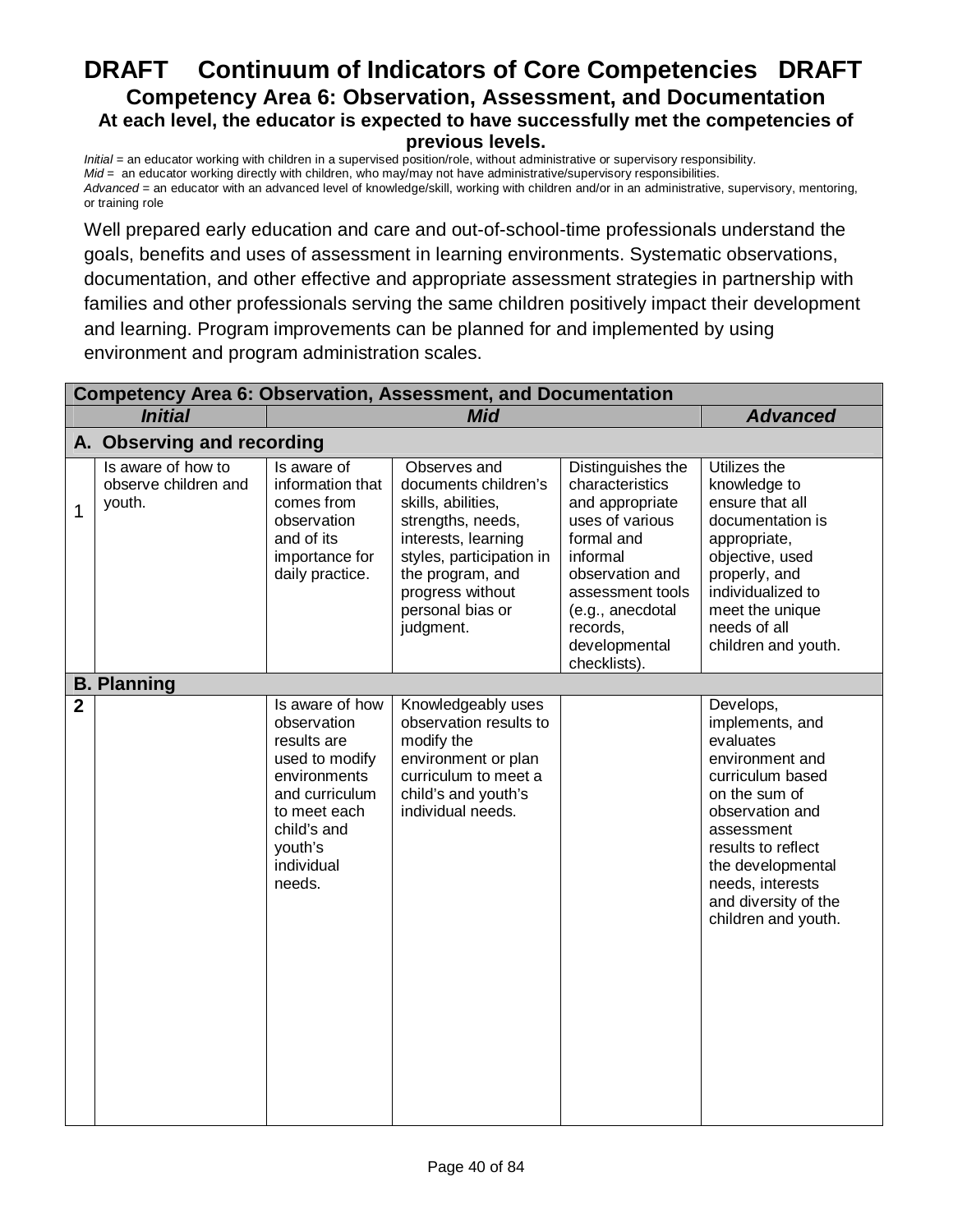# **DRAFT Continuum of Indicators of Core Competencies DRAFT Competency Area 6: Observation, Assessment, and Documentation At each level, the educator is expected to have successfully met the competencies of previous levels.**

|   | <b>Competency Area 6: Observation, Assessment, and Documentation</b>                                                                |                                                                                                                                                                                                       |                                                                                                                                                                                                                                                                 |                                                                                                                                                                                                                                                  |                                                                                                                                                                                                                                                                                      |
|---|-------------------------------------------------------------------------------------------------------------------------------------|-------------------------------------------------------------------------------------------------------------------------------------------------------------------------------------------------------|-----------------------------------------------------------------------------------------------------------------------------------------------------------------------------------------------------------------------------------------------------------------|--------------------------------------------------------------------------------------------------------------------------------------------------------------------------------------------------------------------------------------------------|--------------------------------------------------------------------------------------------------------------------------------------------------------------------------------------------------------------------------------------------------------------------------------------|
|   | <b>Initial</b>                                                                                                                      |                                                                                                                                                                                                       | <b>Mid</b>                                                                                                                                                                                                                                                      |                                                                                                                                                                                                                                                  | <b>Advanced</b>                                                                                                                                                                                                                                                                      |
|   | C. Using appropriate assessment methods                                                                                             |                                                                                                                                                                                                       |                                                                                                                                                                                                                                                                 |                                                                                                                                                                                                                                                  |                                                                                                                                                                                                                                                                                      |
| 3 | Is aware of the use of<br>running notes for<br>collecting<br>observations.                                                          | Identifies<br>various<br>techniques for<br>gathering<br>information on<br>children's<br>progress (e.g.,<br>developmental<br>checklist,<br>anecdotal<br>records,<br>samples of<br>children's<br>work). | Effectively uses<br>assessment tools and<br>applies what was<br>learned to adapt<br>environment and<br>curriculum to reflect<br>children's and youths'<br>individual needs.                                                                                     |                                                                                                                                                                                                                                                  | Selects valid, reliable<br>and appropriate tools<br>and guides and trains<br>staff in using<br>assessment results to<br>modify environment,<br>curriculum and to<br>improve child<br>outcomes.                                                                                       |
|   | D. Communicating with and involving families in the observation and assessment                                                      |                                                                                                                                                                                                       |                                                                                                                                                                                                                                                                 |                                                                                                                                                                                                                                                  |                                                                                                                                                                                                                                                                                      |
|   | process                                                                                                                             |                                                                                                                                                                                                       |                                                                                                                                                                                                                                                                 |                                                                                                                                                                                                                                                  |                                                                                                                                                                                                                                                                                      |
| 4 |                                                                                                                                     | <b>Shares</b><br>information<br>from child<br>observation<br>with parents<br>and staff.                                                                                                               | Communicate<br>effectively and<br>positively with staff<br>and families both<br>verbally and in writing<br>about child<br>observation and<br>assessment<br>information (e.g.,<br>screening results,<br>progress reports,<br>conferences,<br>planning meetings). |                                                                                                                                                                                                                                                  | Provides guidance and<br>support to staff on<br>effective and culturally<br>responsive<br>communication with<br>and on involvement of<br>families in the<br>observation and<br>assessment process.                                                                                   |
|   | E. Facilitating referrals based on observation and assessment                                                                       |                                                                                                                                                                                                       |                                                                                                                                                                                                                                                                 |                                                                                                                                                                                                                                                  |                                                                                                                                                                                                                                                                                      |
| 5 | Recognizes and lists<br>procedures and<br>resources for making<br>referrals for potential<br>issues that arise from<br>observation. | Identifies and<br>recognizes the<br>need to refer<br>children for<br>screening or<br>assessment to<br>identify<br>potential<br>developmental<br>delays or<br>disabilities.                            | Performs<br>developmental<br>screening and/or<br>adapts screening and<br>assessment<br>procedures to meet<br>the individual needs<br>children and youth,<br>the culture of their<br>families, and the<br>setting.                                               | Involves the<br>family in making<br>effective referrals<br>for screening<br>and/or<br>assessment and<br>assists staff and<br>families in<br>accessing<br>diagnostic<br>assessments,<br>extra services,<br>and/or other<br>supports as<br>needed. | Develops ongoing<br>relationships with<br>agencies providing<br>community resources<br>and information and<br>ensures that<br>appropriate staff are<br>informed of the results<br>of diagnostic<br>assessments, and that<br>they work to ensure<br>that children's needs<br>are met. |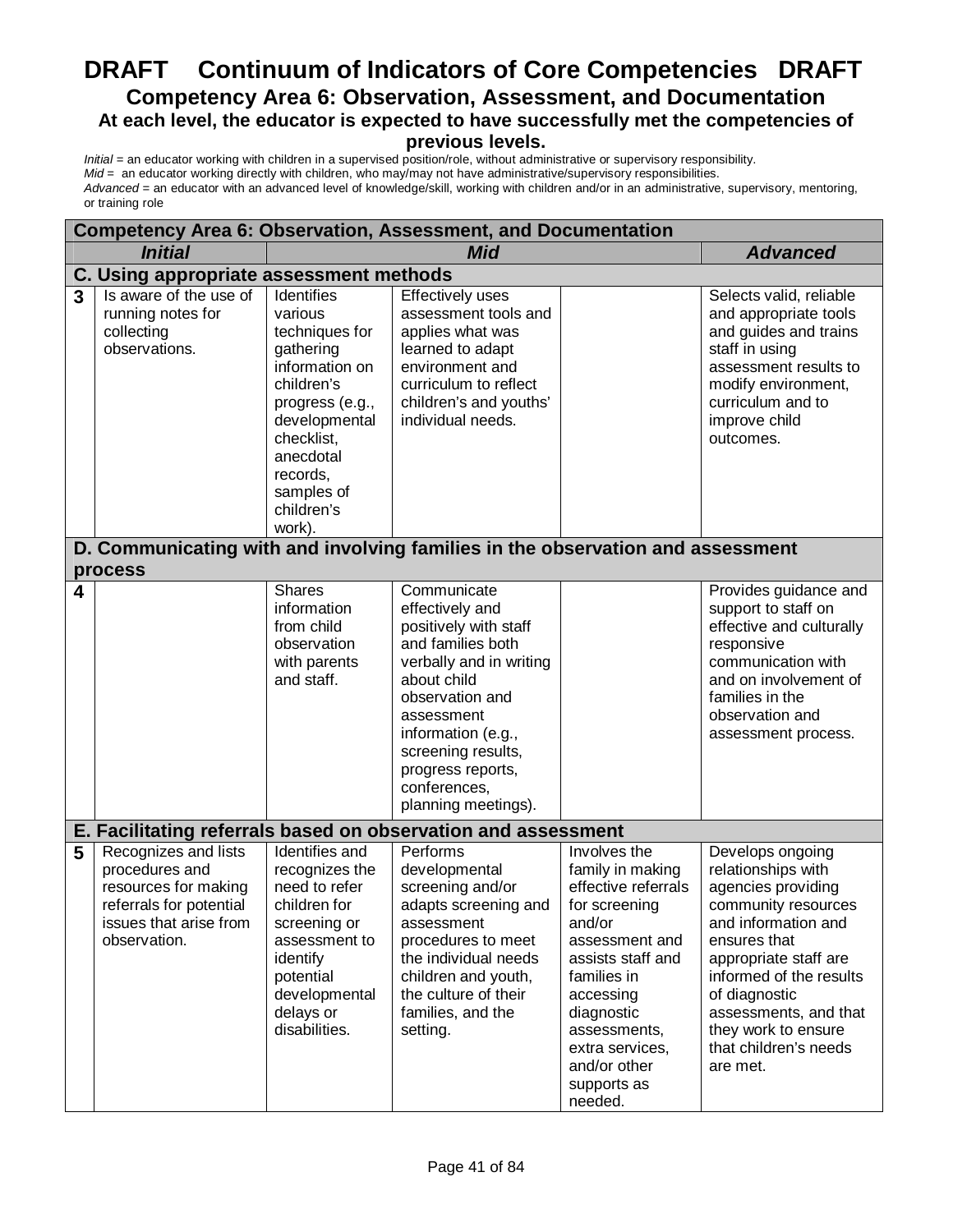# **DRAFT Continuum of Indicators of Core Competencies DRAFT Competency Area 7: Program Planning and Development At each level, the educator is expected to have successfully met the competencies of previous levels.**

*Initial* = an educator working with children in a supervised position/role, without administrative or supervisory responsibility. *Mid* = an educator working directly with children, who may/may not have administrative/supervisory responsibilities. *Advanced* = an educator with an advanced level of knowledge/skill, working with children and/or in an administrative, supervisory, mentoring, or training role

Professionals need to understand the importance of relationships and positive communication between colleagues, especially those working together to create a nurturing learning environment for children and youth. Additionally, program managers must understand planning, organizing, and implementing best business practices. Developing a shared understanding with staff and families of regulations, applicable laws, policies, staff supervision and quality standards applicable to programs and how to meet regulations and standards is essential to quality environments. Management should also model for and support staff with regard to professional development plans, building healthy relationships with colleagues and families, providing developmentally appropriate practices, and connecting with and utilizing resources.

|              | <b>Competency Area 7: Program Planning and Development</b>                                                                                                                |                                                                                                      |                                                                                                                                                                        |  |                                                                                                                                                                                                                                    |  |  |
|--------------|---------------------------------------------------------------------------------------------------------------------------------------------------------------------------|------------------------------------------------------------------------------------------------------|------------------------------------------------------------------------------------------------------------------------------------------------------------------------|--|------------------------------------------------------------------------------------------------------------------------------------------------------------------------------------------------------------------------------------|--|--|
|              | <i><b>Initial</b></i>                                                                                                                                                     |                                                                                                      | Mid                                                                                                                                                                    |  | <b>Advanced</b>                                                                                                                                                                                                                    |  |  |
|              | 1. Regulations, standards, and policies                                                                                                                                   |                                                                                                      |                                                                                                                                                                        |  |                                                                                                                                                                                                                                    |  |  |
|              | Recognizes need<br>for compliance with<br>applicable laws and<br>regulations and the<br>need for program<br>policies and<br>procedures.                                   | <b>Explains</b><br>standards and<br>the role of<br>standards in<br>promoting<br>quality<br>programs. | Supports others in<br>identifying and<br>rectifying areas of<br>non-compliance.<br>Identifies practices<br>needing to be<br>implemented in order<br>to meet standards. |  | Oversees and supports<br>staff in maintaining<br>compliance with all<br>applicable laws,<br>regulations, and program<br>policies and procedures.<br>Oversees and supports<br>continuous program<br>quality improvement<br>efforts. |  |  |
| $\mathbf{2}$ | Understands the<br>importance of<br>maintaining<br>accurate and up-to-<br>date documentation<br>and record keeping<br>(e.g., incident<br>reports, attendance<br>records). |                                                                                                      | Maintains and<br>reviews child/youth<br>records and ensures<br>that critical<br>information is shared<br>with appropriate<br>program staff.                            |  | Identifies program<br>records to be<br>maintained. Reviews<br>and oversees staff,<br>child/youth, and program<br>records to ensure that<br>they are up to date and<br>accurate. Adapts forms<br>to meet program needs.             |  |  |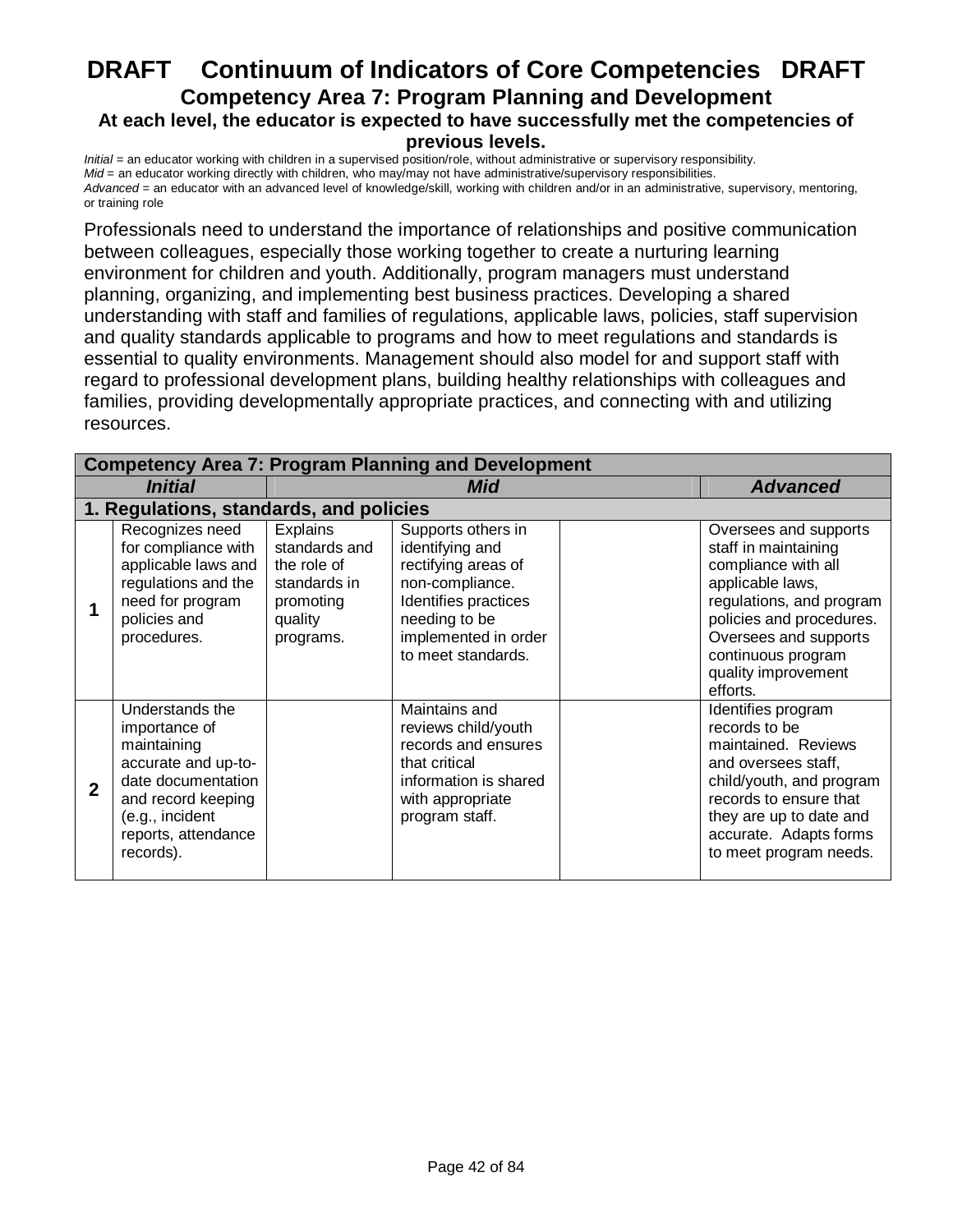# **DRAFT Continuum of Indicators of Core Competencies DRAFT Competency Area 7: Program Planning and Development At each level, the educator is expected to have successfully met the competencies of**

# **previous levels.**

|                              | <b>Competency Area 7: Program Planning and Development</b>                                                                                                                                                                                                              |  |                                                                                                                                                                                          |  |                                                                                                                                                                                                                                                                                                |  |
|------------------------------|-------------------------------------------------------------------------------------------------------------------------------------------------------------------------------------------------------------------------------------------------------------------------|--|------------------------------------------------------------------------------------------------------------------------------------------------------------------------------------------|--|------------------------------------------------------------------------------------------------------------------------------------------------------------------------------------------------------------------------------------------------------------------------------------------------|--|
| <b>Initial</b><br><b>Mid</b> |                                                                                                                                                                                                                                                                         |  | <b>Advanced</b>                                                                                                                                                                          |  |                                                                                                                                                                                                                                                                                                |  |
| 3                            | Recognizes cultural<br>differences and<br>communities<br>represented in the<br>children, youth and<br>families in the<br>program and the<br>need to be<br>responsive to those<br>cultural differences.                                                                  |  | Understands cultural<br>differences within the<br>community being<br>served and plans<br>adaptations of<br>program and<br>curriculum to be<br>culturally inclusive.                      |  | Assesses family and<br>community needs and<br>uses results effectively to<br>plan and manage<br>programs to meet<br>identified needs.                                                                                                                                                          |  |
| 4                            | Understands that<br>staff roles,<br>responsibilities and<br>program functions<br>are organized to<br>meet specific<br>standards, goals,<br>and the mission of<br>the program.<br>Follows established<br>lines of<br>communication and<br>written personnel<br>policies. |  | Assists other staff in<br>understanding roles,<br>responsibilities and<br>program procedures.                                                                                            |  | Develops and<br>communicates a sound<br>program mission,<br>philosophy, policies, and<br>procedures according to<br>national standards and<br>current research on best<br>practices. Solicits input<br>from staff, families,<br>and/or Board members<br>in policy development<br>and revision. |  |
|                              |                                                                                                                                                                                                                                                                         |  | B. Program planning, evaluation, and continuous improvement                                                                                                                              |  |                                                                                                                                                                                                                                                                                                |  |
| 5                            | Recognizes the<br>need for planning<br>and evaluating the<br>program and<br>actively participates<br>in ongoing<br>evaluation of the<br>classroom and /or<br>the program.                                                                                               |  | Articulates processes<br>and uses the results<br>of ongoing evaluation<br>to inform<br>program/classroom<br>development (e.g.,<br>curriculum, parent<br>involvement, staff<br>training). |  | Oversees<br>comprehensive program<br>evaluation and uses<br>results to promote<br>continuous program<br>improvement including<br>ability to develop an<br>action plan to address<br>program needs and<br>compliance issues.<br>Reflects on practice and<br>continually self-<br>assesses.      |  |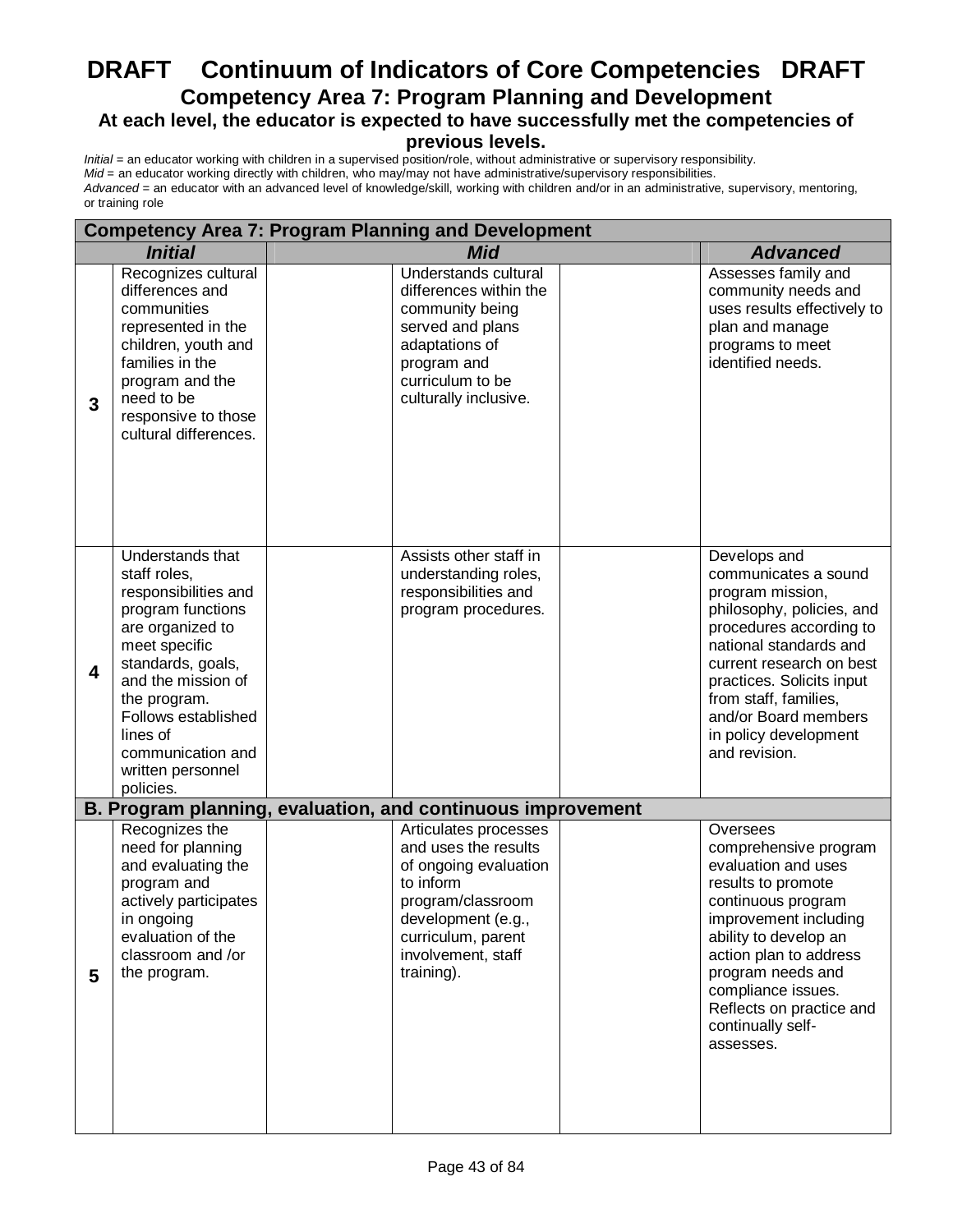# **DRAFT Continuum of Indicators of Core Competencies DRAFT Competency Area 7: Program Planning and Development At each level, the educator is expected to have successfully met the competencies of**

# **previous levels.**

|                | <b>Competency Area 7: Program Planning and Development</b>                                                                                    |                                                                                                                                                                                                                |                                                                                                                                                            |  |                                                                                                                                                                                                                                                                                                                                                                                                 |  |  |
|----------------|-----------------------------------------------------------------------------------------------------------------------------------------------|----------------------------------------------------------------------------------------------------------------------------------------------------------------------------------------------------------------|------------------------------------------------------------------------------------------------------------------------------------------------------------|--|-------------------------------------------------------------------------------------------------------------------------------------------------------------------------------------------------------------------------------------------------------------------------------------------------------------------------------------------------------------------------------------------------|--|--|
|                | <b>Initial</b>                                                                                                                                |                                                                                                                                                                                                                | <b>Mid</b>                                                                                                                                                 |  | <b>Advanced</b>                                                                                                                                                                                                                                                                                                                                                                                 |  |  |
| 6              | Describes role in<br>planning the use of<br>the physical facility<br>and how to report<br>concerns or issues.                                 |                                                                                                                                                                                                                | Participates in daily<br>management of the<br>physical facility and<br>identifies needs for<br>improvement.                                                |  | Assesses and manages<br>physical facility needs to<br>assure a safe,<br>accessible, and user-<br>friendly environment for<br>children and families.                                                                                                                                                                                                                                             |  |  |
|                | <b>C. Personnel Issues</b>                                                                                                                    |                                                                                                                                                                                                                |                                                                                                                                                            |  |                                                                                                                                                                                                                                                                                                                                                                                                 |  |  |
| $\overline{7}$ | Understands how<br>to support<br>substitute teachers<br>and other new staff<br>in carrying out roles<br>and responsibilities.                 |                                                                                                                                                                                                                | Provides guidance to<br>staff under direct<br>supervision to assess<br>performance,<br>improve practice and<br>promote individual<br>growth.               |  | Orients and supports<br>staff on best practices.<br>Acts as an interface<br>between staff and family<br>and assures that<br>supervision, evaluation,<br>and feedback are<br>objective, constructive,<br>and free of prejudice.                                                                                                                                                                  |  |  |
| 8              | Communicates with<br>supervisor<br>regarding potential<br>changes in<br>personal schedule<br>and any need for<br>additional planning<br>time. |                                                                                                                                                                                                                | Informs staff and<br>anticipates changes<br>that influence the<br>daily operation of the<br>program/classroom<br>(e.g., changes in<br>routines/schedules). |  | Prepares, monitors, and<br>adjusts staffing<br>schedules (e.g., based<br>on children's attendance<br>patterns or to<br>accommodate staff<br>planning time).<br>Develops, analyzes, and<br>revises organizational<br>structure, job<br>descriptions, personnel<br>policies, job descriptions,<br>and hiring practices.                                                                           |  |  |
|                | <b>D. Managing Resources</b>                                                                                                                  |                                                                                                                                                                                                                |                                                                                                                                                            |  |                                                                                                                                                                                                                                                                                                                                                                                                 |  |  |
| 9              | Recognizes that<br>each educator's<br>role contributes to<br>a portion of the<br>program's budget.                                            | Uses a basic<br>record keeping<br>system to track<br>income and<br>expenses.<br>Identifies and<br>discusses<br>various<br>resources<br>and/or<br>fundraising<br>strategies that<br>can enhance<br>the program. | Reconciles income<br>and expenses<br>monthly and analyzes<br>cash flow to maintain<br>operation.                                                           |  | Applies skills such as<br>budgeting, cash flow,<br>grant writing, and<br>fundraising. Develops,<br>implements and<br>evaluates policies<br>related to financial<br>matters (e.g., late<br>payment fees, etc.).<br>Analyzes and selects<br>resources for employee<br>benefits to improve<br>recruitment and retention<br>(e.g., health insurance,<br>disability insurance,<br>retirement plans). |  |  |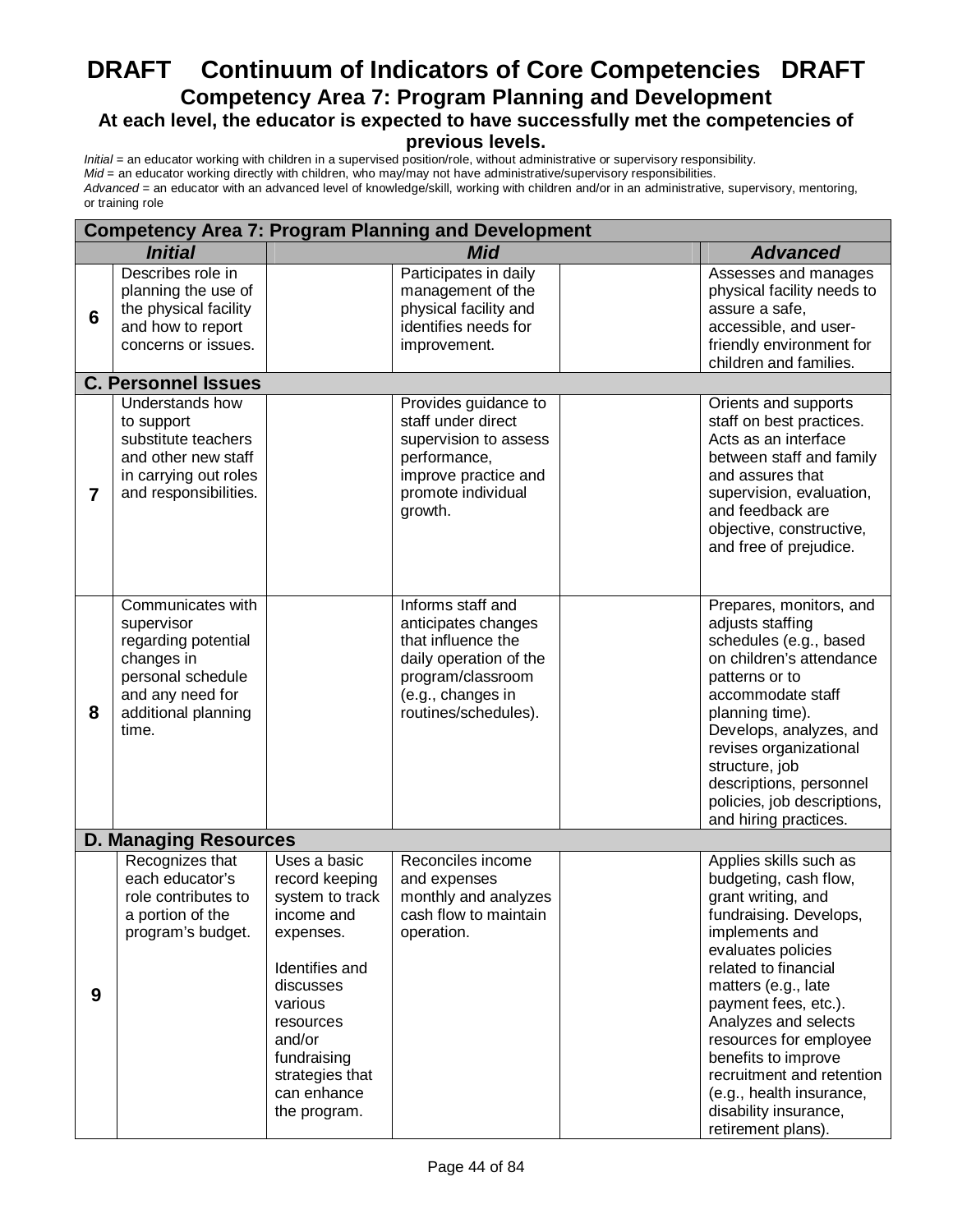# **DRAFT Continuum of Indicators of Core Competencies DRAFT Competency Area 7: Program Planning and Development At each level, the educator is expected to have successfully met the competencies of**

# **previous levels.**

|                       | <b>Competency Area 7: Program Planning and Development</b>         |                                                                                                                    |                                                                    |  |  |  |  |
|-----------------------|--------------------------------------------------------------------|--------------------------------------------------------------------------------------------------------------------|--------------------------------------------------------------------|--|--|--|--|
| <i><b>Initial</b></i> |                                                                    | <b>Mid</b>                                                                                                         | <b>Advanced</b>                                                    |  |  |  |  |
| 10                    | Promotes the<br>program's public<br>image through own<br>behavior. | Implements<br>marketing and<br>promotional<br>strategies that<br>enhance community<br>awareness of the<br>program. | Develops and evaluates<br>marketing and<br>promotional strategies. |  |  |  |  |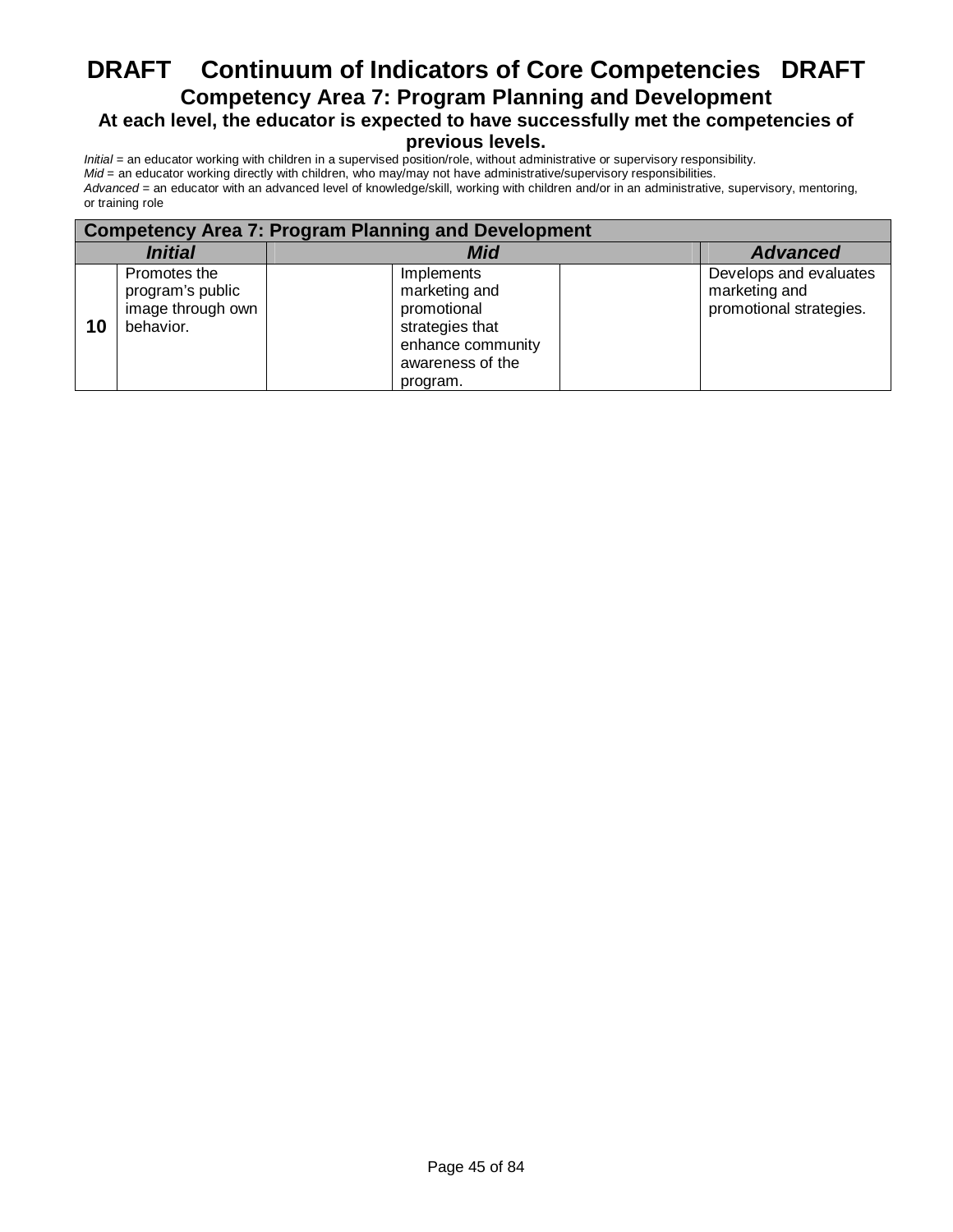# **DRAFT Continuum of Indicators of Core Competencies DRAFT Competency Area 8: Professionalism and Leadership At each level, the educator is expected to have successfully met the competencies of previous levels.**

*Initial* = an educator working with children in a supervised position/role, without administrative or supervisory responsibility. *Mid* = an educator working directly with children, who may/may not have administrative/supervisory responsibilities. *Advanced* = an educator with an advanced level of knowledge/skill, working with children and/or in an administrative, supervisory, mentoring, or training role

Early education and care and out-of-school-time professionals know and use ethical guidelines and other professional standards related to their practice. They are continuous, collaborative learners who demonstrate and share knowledge, who reflect on and have a critical perspective of their work, make informed decisions, and integrate knowledge from a variety of sources. They are role models and advocates for best educational practices and policies.

|                | <b>Competency Area 8: Professionalism and Leadership</b>                                                                                                                        |  |                                                                                                                                                               |                                                                                                                  |                                                                                                                                                                                                                                                                              |
|----------------|---------------------------------------------------------------------------------------------------------------------------------------------------------------------------------|--|---------------------------------------------------------------------------------------------------------------------------------------------------------------|------------------------------------------------------------------------------------------------------------------|------------------------------------------------------------------------------------------------------------------------------------------------------------------------------------------------------------------------------------------------------------------------------|
|                | <b>Initial</b>                                                                                                                                                                  |  | <b>Mid</b>                                                                                                                                                    |                                                                                                                  | <b>Advanced</b>                                                                                                                                                                                                                                                              |
|                |                                                                                                                                                                                 |  | A. Professional attitudes, behaviors, and ethical standards/professional guidelines                                                                           |                                                                                                                  |                                                                                                                                                                                                                                                                              |
| 1              | Employs<br>professional work<br>habits such as<br>dependability, time<br>management, good<br>hygiene,<br>appropriate attire,<br>and follows<br>directions.                      |  | Knows and maintains<br>professional behavior<br>and attitudes.                                                                                                |                                                                                                                  | Promotes a professional<br>working environment<br>that supports those<br>working with children,<br>youth and families.                                                                                                                                                       |
| $\overline{2}$ | Recognizes<br>symptoms of work<br>related stress and<br>seeks assistance<br>when appropriate.                                                                                   |  | Applies strategies to<br>prevent work related<br>stress.                                                                                                      |                                                                                                                  | Assesses the<br>effectiveness of stress<br>prevention and<br>intervention strategies<br>and makes changes as<br>needed.                                                                                                                                                      |
| 3              | Knows and abides<br>by professional<br>Code of Ethics<br>related to the<br>practice.                                                                                            |  | <b>Practices</b> and<br>promotes the ethical<br>responsibilities in the<br>applicable code of<br>ethical conduct.                                             | <b>Teaches</b><br>professionals<br>how to use the<br>Code of Conduct<br>to articulate<br>professional<br>values. | Advocates for the ethical<br>treatment of children,<br>their families and early<br>education and care and<br>OST professionals; and<br>for the use of the Code<br>of Ethics; and models<br>and integrates the<br>ethical code into<br>practice, policies and<br>instruction. |
| 4              | <b>Identifies</b><br>resources such as<br>professional<br>organizations and<br>current research to<br>enhance<br>professional<br>growth and<br>improve skills and<br>practices. |  | Utilizes resources<br>such as professional<br>organizations and<br>current research to<br>enhance professional<br>growth and improve<br>skills and practices. |                                                                                                                  | Applies advanced<br>knowledge and skill in<br>effective, sound<br>research methodology to<br>develop and conduct<br>studies of the profession<br>and engage<br>collaboratively with<br>others in the field.                                                                  |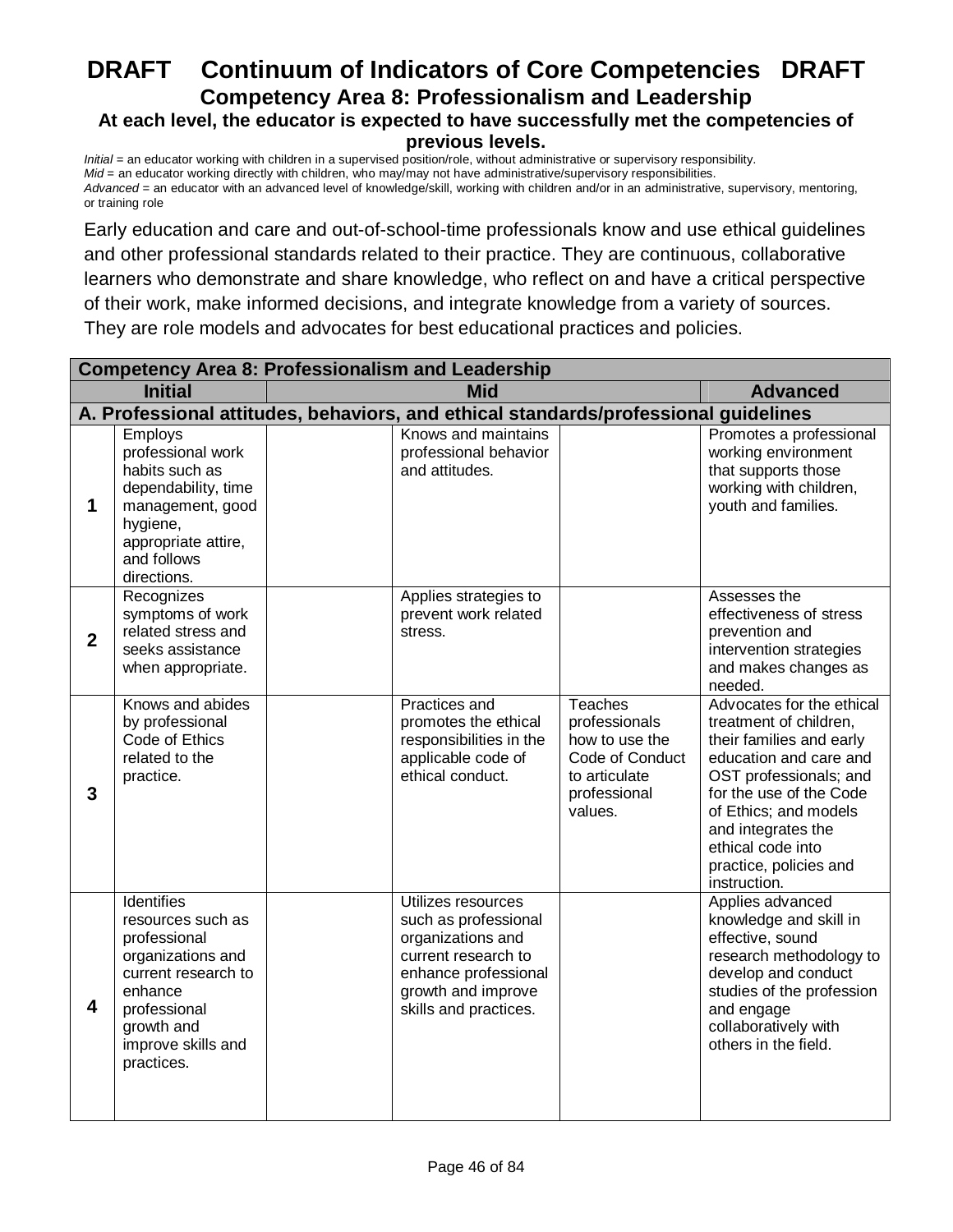# **DRAFT Continuum of Indicators of Core Competencies DRAFT Competency Area 8: Professionalism and Leadership**

# **At each level, the educator is expected to have successfully met the competencies of**

# **previous levels.**

|    | <b>Competency Area 8: Professionalism and Leadership</b>                                                                             |  |                                                                                                                                                                              |  |                                                                                                                               |  |
|----|--------------------------------------------------------------------------------------------------------------------------------------|--|------------------------------------------------------------------------------------------------------------------------------------------------------------------------------|--|-------------------------------------------------------------------------------------------------------------------------------|--|
|    | <b>Initial</b>                                                                                                                       |  | <b>Mid</b>                                                                                                                                                                   |  | <b>Advanced</b>                                                                                                               |  |
| 5  | Respects children,<br>youth, families, and<br>colleagues of<br>diverse<br>backgrounds and<br>abilities.                              |  | Demonstrates<br>competence in<br>understanding and<br>responding to<br>diversity of culture,<br>language, and<br>ethnicity.                                                  |  | Establishes and<br>promotes non-<br>discriminatory practices.                                                                 |  |
| 6  | Understands the<br>importance of<br>respect for the<br>privacy and<br>confidentiality of<br>child, youth, and<br>family information. |  | Models respect for<br>the privacy and<br>confidentiality of<br>child, youth and<br>family information.                                                                       |  | Ensures that staff<br>maintain confidentiality<br>of information about<br>children, youth, families,<br>and other staff.      |  |
|    | <b>B. Communication skills</b>                                                                                                       |  |                                                                                                                                                                              |  |                                                                                                                               |  |
| 7  | Uses basic skills in<br>oral and written<br>communication, and<br>non-verbal and<br>listening skills.                                |  | Communicates<br>effectively in a way<br>that is responsive to<br>the needs of children,<br>youth and families in<br>multiple formats:<br>electronic, written,<br>and verbal. |  | Practices effective<br>communication with<br>colleagues and other<br>professionals.                                           |  |
| 8  | Recognizes conflict<br>(e.g., between<br>children, youth,<br>families, staff, or<br>program policies).                               |  | Negotiates and<br>resolves conflicts and<br>addresses concerns<br>through appropriate<br>conflict resolution<br>strategies.                                                  |  | Establishes policies for<br>resolving conflicts and<br>promoting positive group<br>interactions.                              |  |
|    | <b>C. Relationships and team building</b>                                                                                            |  |                                                                                                                                                                              |  |                                                                                                                               |  |
| 9  | Works<br>collaboratively as<br>part of a team.                                                                                       |  | Facilitates a<br>cooperative work<br>environment by<br>promoting positive<br>communication and<br>facilitating<br>relationships among<br>team members.                       |  | Develops and<br>implements policies<br>designed to facilitate<br>collaborative<br>relationships and<br>positive environments. |  |
| 10 | Takes responsibility<br>and works<br>independently.                                                                                  |  | Consistently performs<br>job duties and<br>responsibilities in a<br>professional manner.                                                                                     |  | Guides others in<br>professional<br>performance of<br>responsibilities as a<br>mentor and resource.                           |  |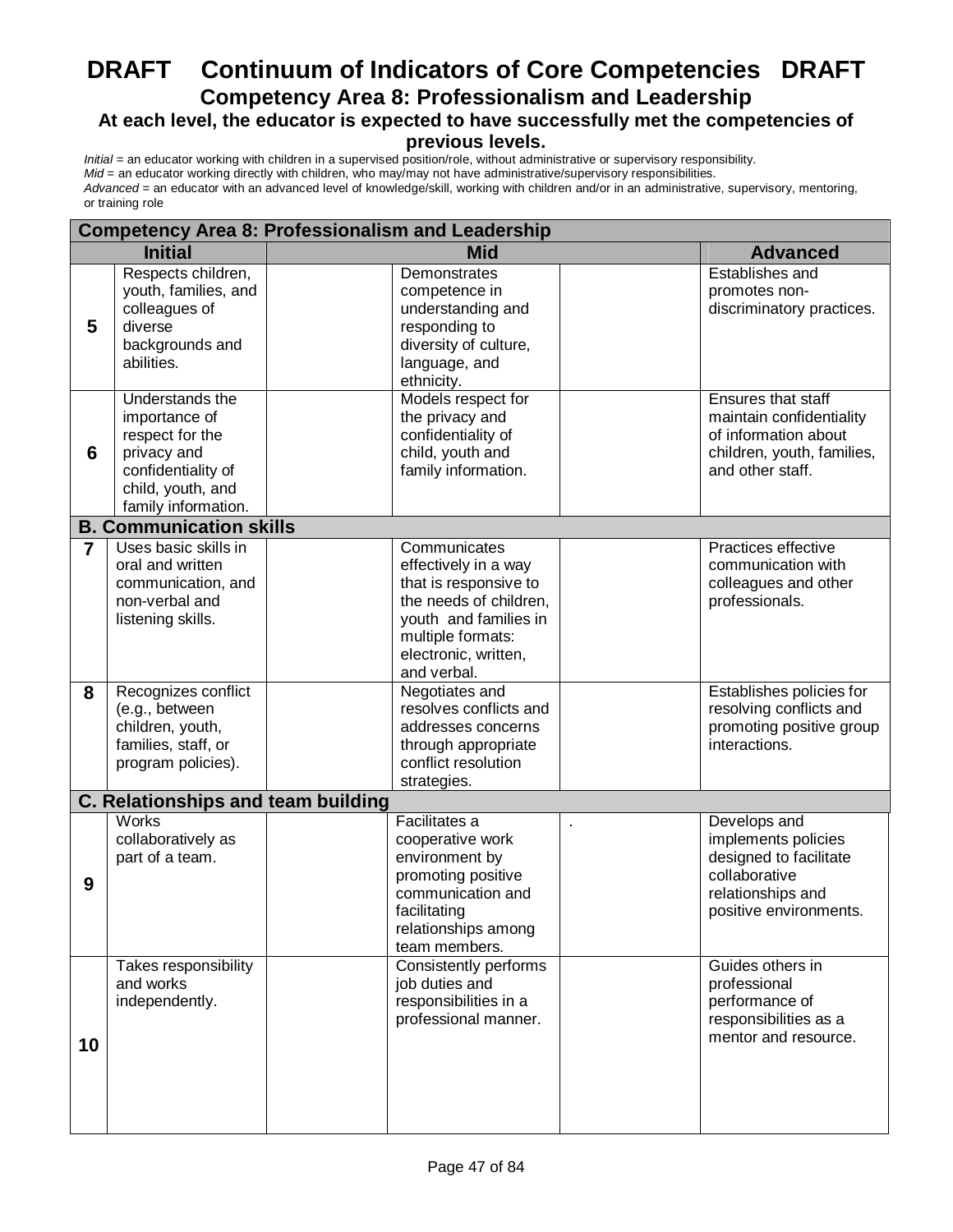# **DRAFT Continuum of Indicators of Core Competencies DRAFT Competency Area 8: Professionalism and Leadership**

# **At each level, the educator is expected to have successfully met the competencies of**

# **previous levels.**

|    | <b>Competency Area 8: Professionalism and Leadership</b>                                                |  |                                                                                                                                                                                                                                                                                                                                                                                   |                                                                                                                                                                                       |                                                                                                                                                                                |  |  |
|----|---------------------------------------------------------------------------------------------------------|--|-----------------------------------------------------------------------------------------------------------------------------------------------------------------------------------------------------------------------------------------------------------------------------------------------------------------------------------------------------------------------------------|---------------------------------------------------------------------------------------------------------------------------------------------------------------------------------------|--------------------------------------------------------------------------------------------------------------------------------------------------------------------------------|--|--|
|    | <b>Initial</b>                                                                                          |  | <b>Mid</b>                                                                                                                                                                                                                                                                                                                                                                        |                                                                                                                                                                                       | <b>Advanced</b>                                                                                                                                                                |  |  |
| 11 | Recognizes the role<br>of teamwork in<br>effective staff<br>relationships.                              |  | Contributes as a<br>responsible team<br>member.                                                                                                                                                                                                                                                                                                                                   | Facilitates team<br>building through<br>participatory<br>leadership<br>techniques.                                                                                                    | Articulates and applies<br>principles of group<br>dynamics and positive<br>communication<br>supports.                                                                          |  |  |
|    | D. Professional development                                                                             |  |                                                                                                                                                                                                                                                                                                                                                                                   |                                                                                                                                                                                       |                                                                                                                                                                                |  |  |
| 12 | Meets minimum<br>regulatory<br>requirements for<br>ongoing training and<br>professional<br>development. |  | Creates, maintains,<br>and implements an<br>individual professional<br>development plan to<br>work towards ongoing<br>professional<br>development, in-<br>service training,<br>credential, degrees<br>and/or program<br>accreditation, and<br>seeks out and utilizes<br>supports (both<br>monetary and<br>professional) to allow<br>progress to improved<br>practice to continue. |                                                                                                                                                                                       | Promotes professional<br>development plans for<br>self and staff that<br>support program<br>requirements for<br>accreditation,<br>credentialing standards,<br>and regulations. |  |  |
| 13 | Engages and values<br>supportive working<br>relationships that<br>include mentoring<br>opportunities.   |  | Provides guidance to<br>staff under immediate<br>supervision to assess<br>performance, improve<br>practice and promote<br>individual growth.                                                                                                                                                                                                                                      | Serves as a<br>mentor and<br>resource for<br>others in the field,<br>including guiding<br>educators in<br>identifying<br>individual needs<br>and plans for<br>professional<br>growth. | Serves as a mentor to<br>others in the field by<br>providing guidance,<br>resources, support and<br>encouragement of<br>continued professional<br>education as<br>appropriate. |  |  |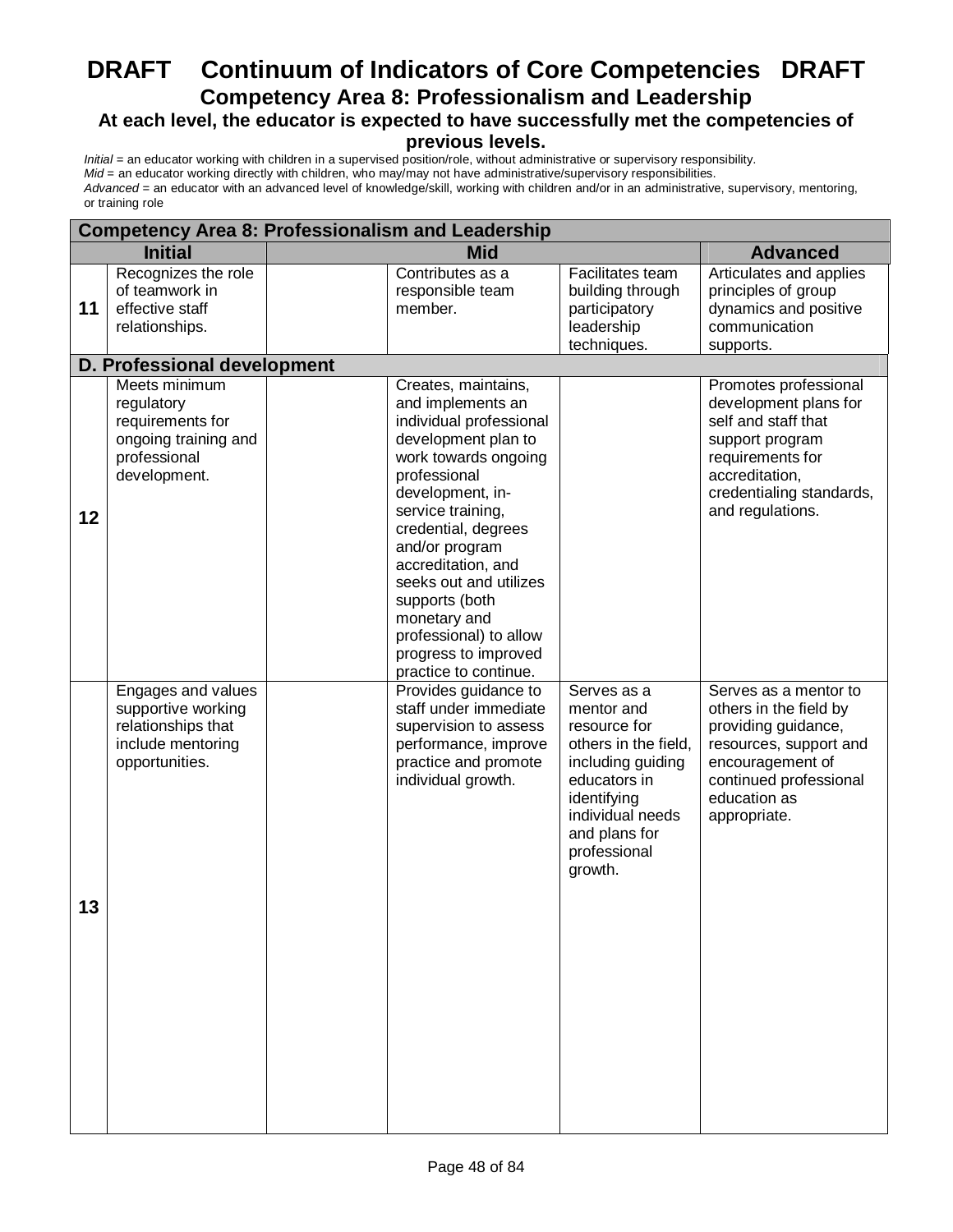# **DRAFT Continuum of Indicators of Core Competencies DRAFT Competency Area 8: Professionalism and Leadership At each level, the educator is expected to have successfully met the competencies of**

# **previous levels.**

| <b>Competency Area 8: Professionalism and Leadership</b> |                                                                                                                                           |                                                                                                                                                                                                                      |                                                                                                                                                                    |                                                                                                                                                                                                                      |                                                                                                                                                                              |  |  |  |
|----------------------------------------------------------|-------------------------------------------------------------------------------------------------------------------------------------------|----------------------------------------------------------------------------------------------------------------------------------------------------------------------------------------------------------------------|--------------------------------------------------------------------------------------------------------------------------------------------------------------------|----------------------------------------------------------------------------------------------------------------------------------------------------------------------------------------------------------------------|------------------------------------------------------------------------------------------------------------------------------------------------------------------------------|--|--|--|
|                                                          | <b>Initial</b>                                                                                                                            |                                                                                                                                                                                                                      | <b>Mid</b>                                                                                                                                                         |                                                                                                                                                                                                                      |                                                                                                                                                                              |  |  |  |
| 14                                                       | Uses information<br>from supervision<br>and self-reflection<br>as a learning tool to<br>grow, enhance<br>skills, and improve<br>practice. | Questions own<br>practices,<br>seeks<br>feedback from<br>supervisors<br>and<br>colleagues<br>and reflects on<br>own<br>performance<br>to develop a<br>plan for<br>professional<br>growth and<br>improve<br>practice. |                                                                                                                                                                    | Evaluates current<br>trends in early<br>education and<br>care, OST, and<br>youth<br>development and<br>revises practices<br>as appropriate.                                                                          | Demonstrates reflection<br>on own supervisory<br>skills, and professional<br>and educational<br>practices from<br>community, state,<br>national, and global<br>perspectives. |  |  |  |
| 15                                                       |                                                                                                                                           | <b>Discusses</b><br>one's own<br>personal,<br>social, and<br>cultural<br>contexts, and<br>reflects on<br>how these<br>contexts affect<br>teaching<br>practice.                                                       | Demonstrates<br>understanding of<br>one's own personal,<br>social, and cultural<br>contexts, and reflects<br>on how these contexts<br>affect teaching<br>practice. | Reflects on<br>practice and<br>regularly<br>analyzes,<br>evaluates, and<br>synthesizes<br>his/her teaching<br>practice to make<br>appropriate<br>changes that<br>more fully serve<br>infants, children<br>and youth. | Reflects on own practice<br>and continually<br>evaluates staff<br>performance as a basis<br>for program planning,<br>modification, and<br>professional<br>development.       |  |  |  |
| E. Leadership                                            |                                                                                                                                           |                                                                                                                                                                                                                      |                                                                                                                                                                    |                                                                                                                                                                                                                      |                                                                                                                                                                              |  |  |  |
| 16                                                       | Identifies early<br>education and care<br>and OST as a<br>profession.                                                                     |                                                                                                                                                                                                                      | Takes a leadership<br>role in the program<br>and/or early education<br>and care or OST<br>community.                                                               |                                                                                                                                                                                                                      |                                                                                                                                                                              |  |  |  |
| 17                                                       | Recognizes the<br>family's right to<br>make decisions<br>about their child<br>care and education.                                         |                                                                                                                                                                                                                      | Creates and develops<br>relationships with the<br>family to ensure the<br>family's ability to make<br>decisions about their<br>child's care and<br>education.      | <b>Exhibits</b><br>knowledge of<br>child/youth and<br>family advocacy<br>issues.                                                                                                                                     | Educates parents on<br>advocacy measures that<br>are in the best interest<br>of the child, family and<br>community and provides<br>support and additional<br>as needed.      |  |  |  |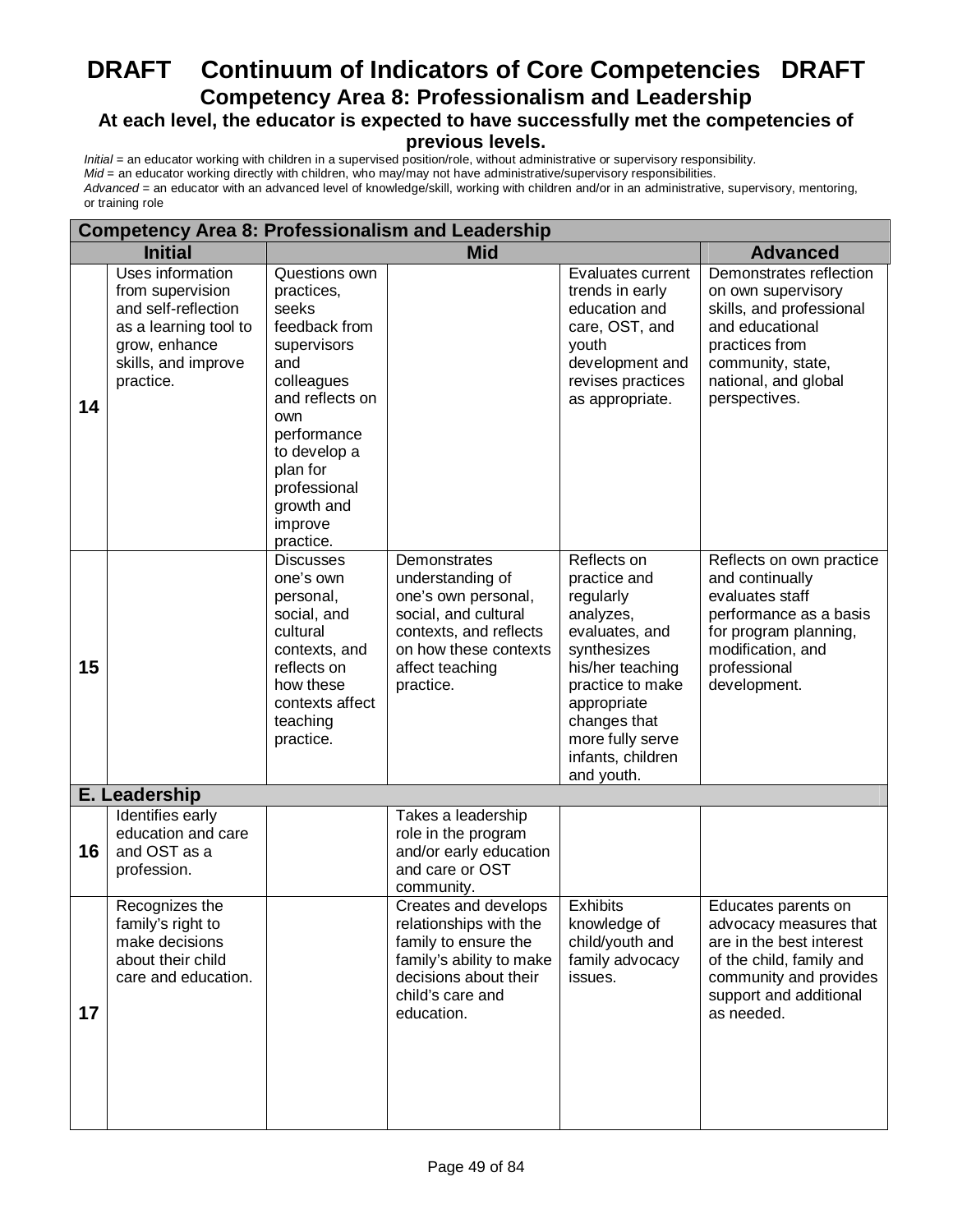# **DRAFT Continuum of Indicators of Core Competencies DRAFT Competency Area 8: Professionalism and Leadership At each level, the educator is expected to have successfully met the competencies of**

#### **previous levels.**

| <b>Competency Area 8: Professionalism and Leadership</b> |                                                                   |                                                                            |                                                                                                                                                                                                         |                                                                                                                                                                                                                                                                                                   |  |  |  |  |
|----------------------------------------------------------|-------------------------------------------------------------------|----------------------------------------------------------------------------|---------------------------------------------------------------------------------------------------------------------------------------------------------------------------------------------------------|---------------------------------------------------------------------------------------------------------------------------------------------------------------------------------------------------------------------------------------------------------------------------------------------------|--|--|--|--|
| <b>Initial</b>                                           |                                                                   | <b>Mid</b>                                                                 | <b>Advanced</b>                                                                                                                                                                                         |                                                                                                                                                                                                                                                                                                   |  |  |  |  |
| 18                                                       | Recognizes own<br>ability to advocate<br>for self and<br>program. | Advocates on behalf<br>of self, children, youth,<br>families, and program. | Understands that<br>national, state,<br>and local<br>legislation and<br>public policy<br>affect children,<br>youth, families,<br>programs and the<br>early education<br>and care and<br>OST profession. | Educates staff of<br>advocacy opportunities<br>and encourages staff to<br>advocate for self,<br>children, youth, families,<br>and the program.<br>Serves in a leadership<br>capacity in professional<br>organizations through<br>direct service.<br>membership, advocacy<br>and other activities. |  |  |  |  |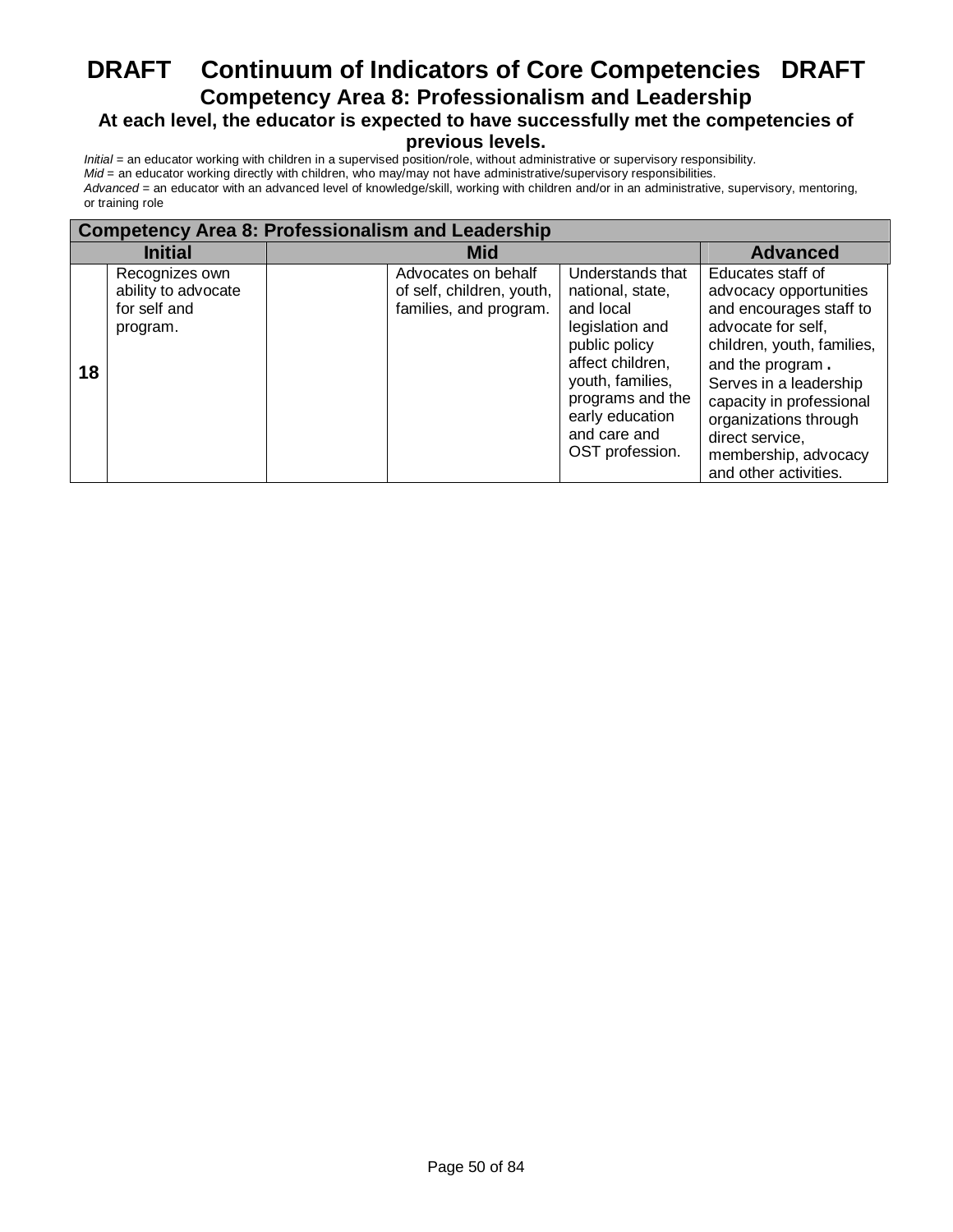# **Next Steps: Recommendations for preparing the core competencies document for release:**

- Align wording and style throughout document (referring to Bloom's Taxonomy for guidance);
- Develop descriptor statements defining each competency area and subcategory;
- Review to ensure that the document encompasses all types of care and age groups from birth through school age;
- Review to ensure that the document includes children and youth whose primary language is not English, cultural diversity, and children and youth with special needs;
- Review progression/sequence of terminology from initial to advanced levels of competency;
- Align the definitions of each level (initial, mid, and advanced) with work of the other Task Force Committees (include all types of care and compare with PA Model for Family Child Care perspective);
- Clearly describe appropriate uses for this initial draft, including its relationship to the proposed EEC regulations;
- Crosswalk the final draft with the proposed EEC regulations, NAEYC, MSAC, ACHIEVE competencies, Minnesota and California reports, etc.; and
- Link the document to the overall workforce development effort and system in Massachusetts and with related initiatives at EEC such as QRIS.

# **Recommendations for review, revision, and piloting of Massachusetts Core Competencies:**

- Present the recommendations to the Professional Development Subcommittee of the EEC Advisory Team;
- Conduct a transition meeting between Workforce Task Force Core Competencies Committee members and Professional Development Subcommittee of the EEC Advisory Team;
- A specific plan is needed to: Disseminate draft core competencies document to constituents; Collect public input through focus groups and other means; Review feedback; and Respond to the field;
- There should be a "pilot phase" to test the competencies, see how they work, get feedback from the field, further develop, revise the competencies, etc;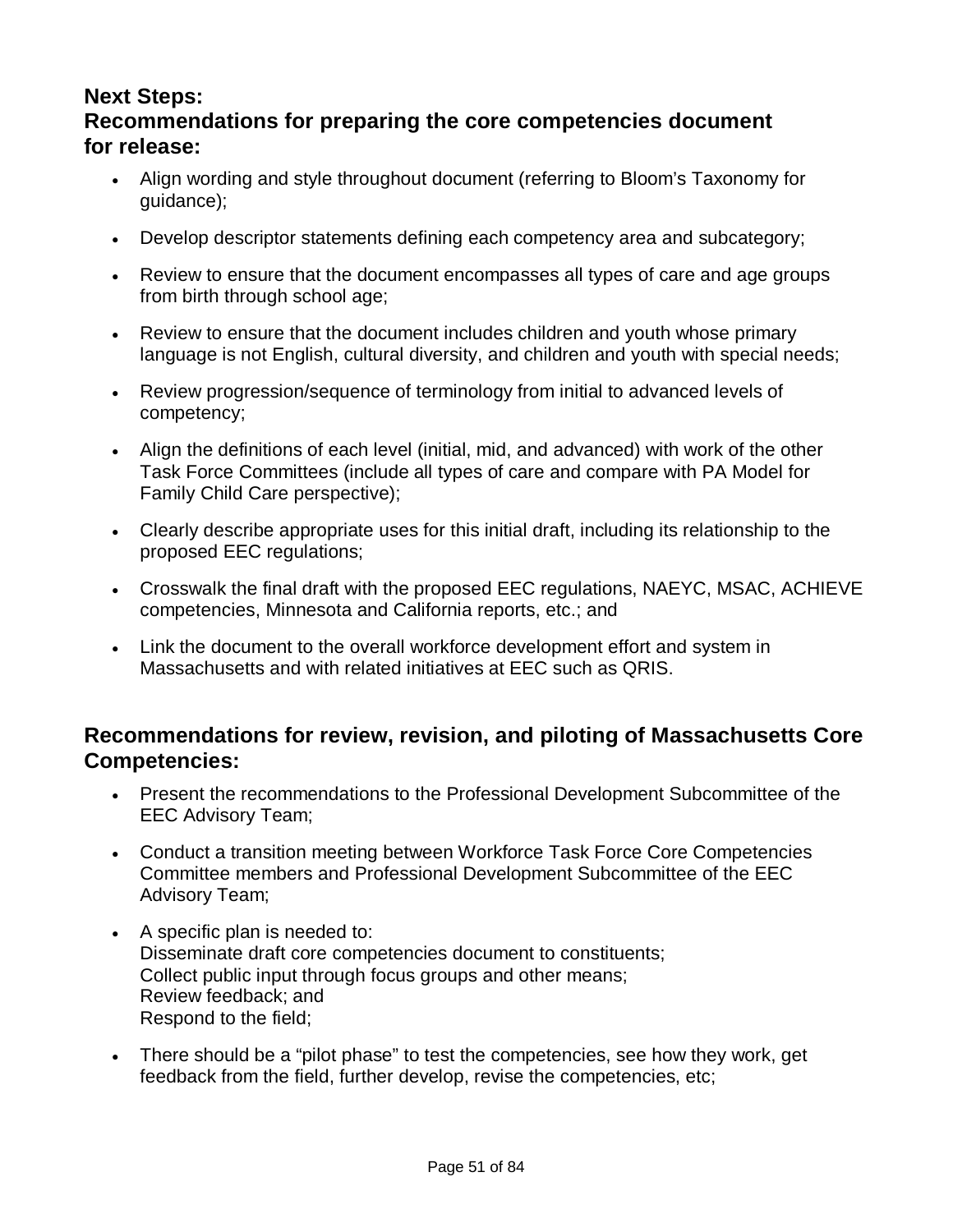- Resources for implementation and staff training as well as compensation for staff that recognizes their achievements must be addressed as part of workforce system plan; and
- Advocate for coordination across state agencies and additional resources to implement next steps and build infrastructure support.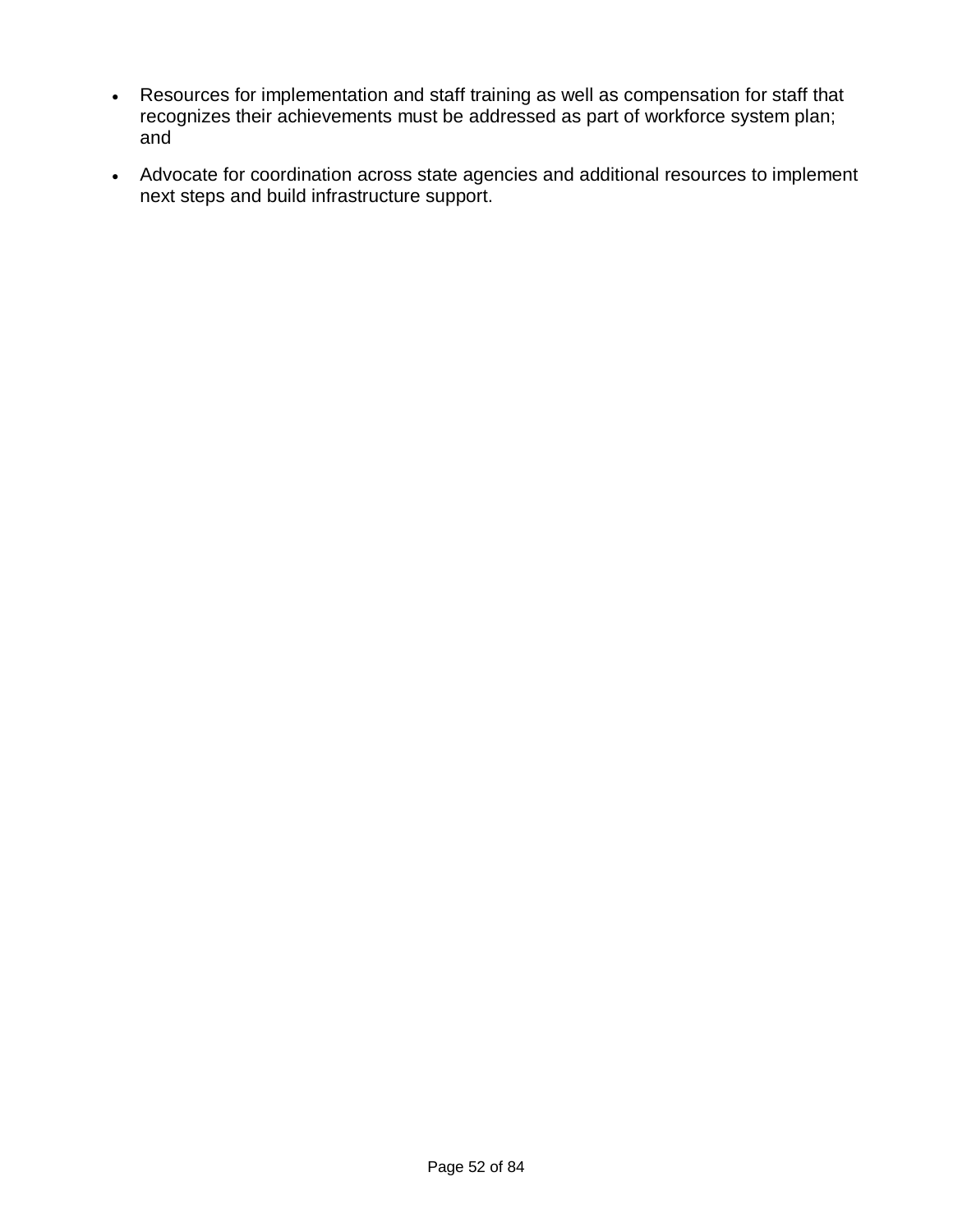# **Orientation Committee**

# **Members**

- Paula Bowie (Schott Fellow)\*
- Tania Buck-Ruffen
- Kitt Cox (Schott Fellow)\*
- Jody Figuerido
- Susan Leger Ferraro
- Mishy Lesser
- Maureen McDonald
- Gwen Morgan
- Holly Newman, co-chair
- Amy O'Leary, co-chair
- Maureen Pasek
- Pam Roux (EEC)\*
- Meghan McGinley Crowe (Little Sprouts resource)\*
- \* Participated as a member of the subcommittee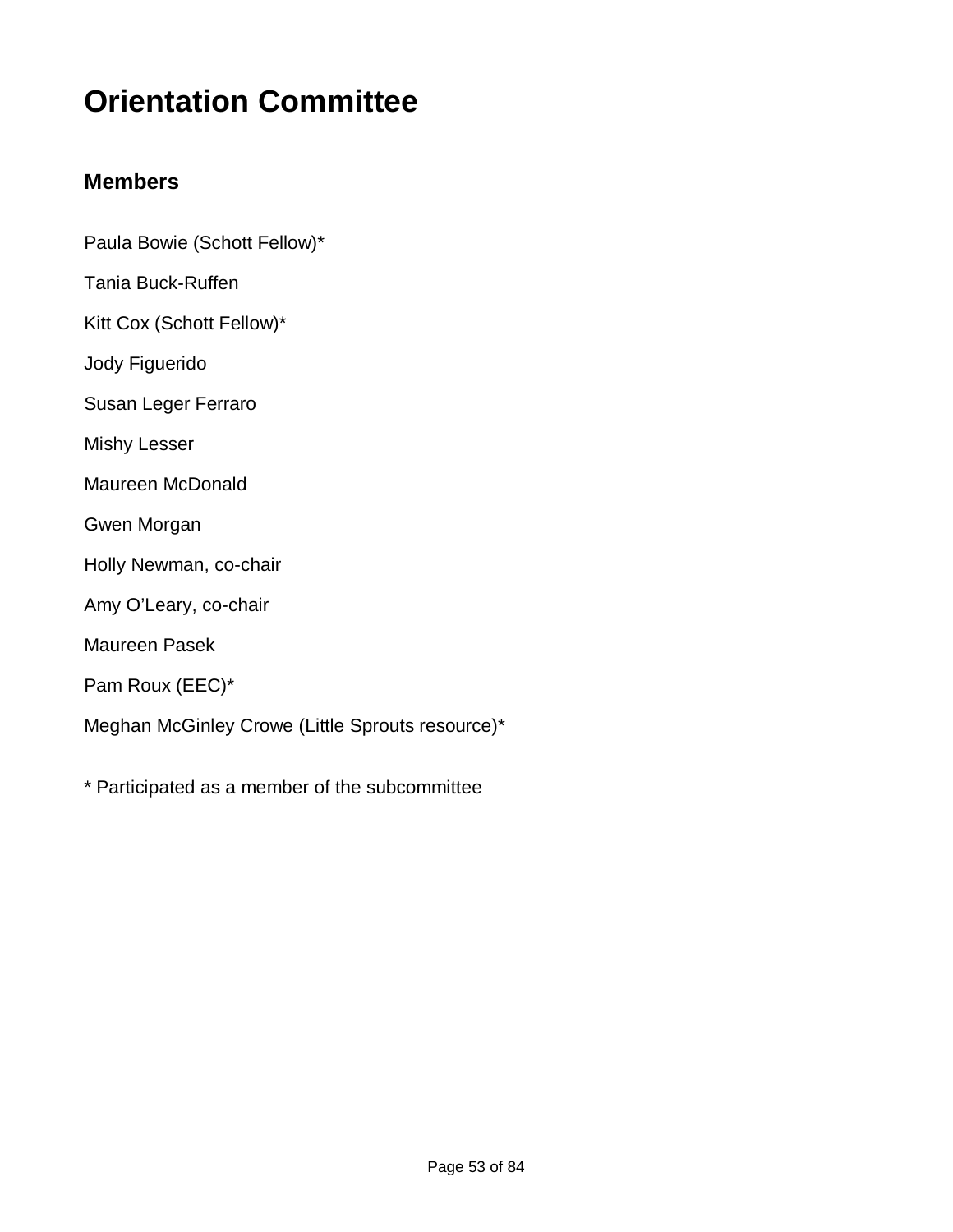# **Committee Charge**

Purpose:

- Review EEC's initial ideas.
- Identify content for "core" orientation.
- Identify content specific to setting and population served.
- Identify method and means of delivering orientation.
- Identify resources needed for implementation.

## Outcomes:

- Recommended syllabus for enhanced orientation for all staff entering the workforce.
- Achievable implementation plan.
- Identify resources needed to support initial recommendations.

# **Steps Toward Charge**

- Recommendations including 40 hours of orientation (over 2 years).
- A blueprint for syllabus development based on core competency areas.
- Trainer qualifications and piloting in a diverse system.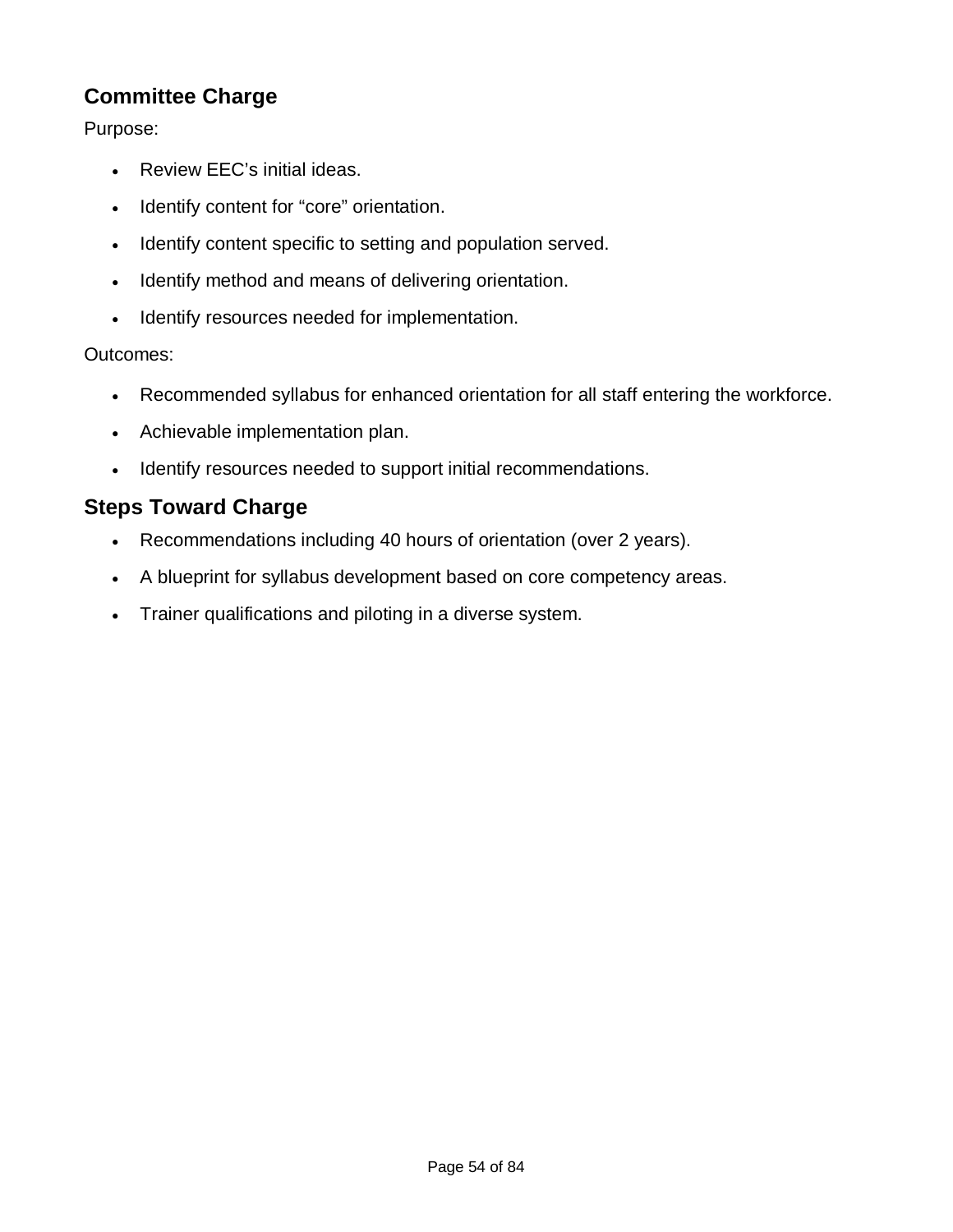# **Recommendations**

#### **Recommendation #1: Time Requirements for Orientation**

#### **Required orientation will include**:

**Within first 120 days of entering the MA early education and care workforce:** complete ten hours of basic core field orientation which will provide an overview of the eight Massachusetts Core Competency areas. The first ten hours of orientation will focus on Core Competency Areas 1,2,4,5, and 7. Completion of ten hours makes the applicant eligible for 1 (one) CEU.

**By end of first year of employment:** complete ten additional hours obtained via stateapproved modules connected to Core Competency areas 2, 3,5,6,7 and 8.

Completion of ten hours makes the applicant eligible for 1 (one) CEU.

**By end of second year of employment**: complete an additional 20 hours of professional development obtained via state-approved modules connected to Core Competency areas 2,3,5, 6, 7 and 8. (These 20 hours of training will be segmented to address age-specific, setting-specific and role-specific categories of providers.)

Completion of twenty hours makes the applicant eligible for 2 (two) CEUs.

**Required basic core orientation will be offered as face-to-face training, in a combination of didactic and activity-based training, respectful of adult learning styles, and showing an awareness of the range of preparation on the part of the learners.**

## **Recommendation #2: Time Requirements for** *Basic Core* **Orientation by Role and Setting**

- The 10-hour basic EEC field orientation (see Recommendation #1) must be completed in the first 120 days of employment by all entrants in direct service and supervision of direct service, in family child care, center-based and out of school time programs.\* This requirement must be integrated into all job descriptions;
- Regular volunteers in all settings must participate in the state-approved pre-service training appropriate to their setting.

\* Family child care providers must participate in an additional five-hour state-approved preservice family child care educator orientation **before working directly with children.**

**Required basic core orientation will be offered as face-to-face training, in a combination of didactic and activity-based training, respectful of adult learning styles, and showing an awareness of the range of preparation on the part of the learners.**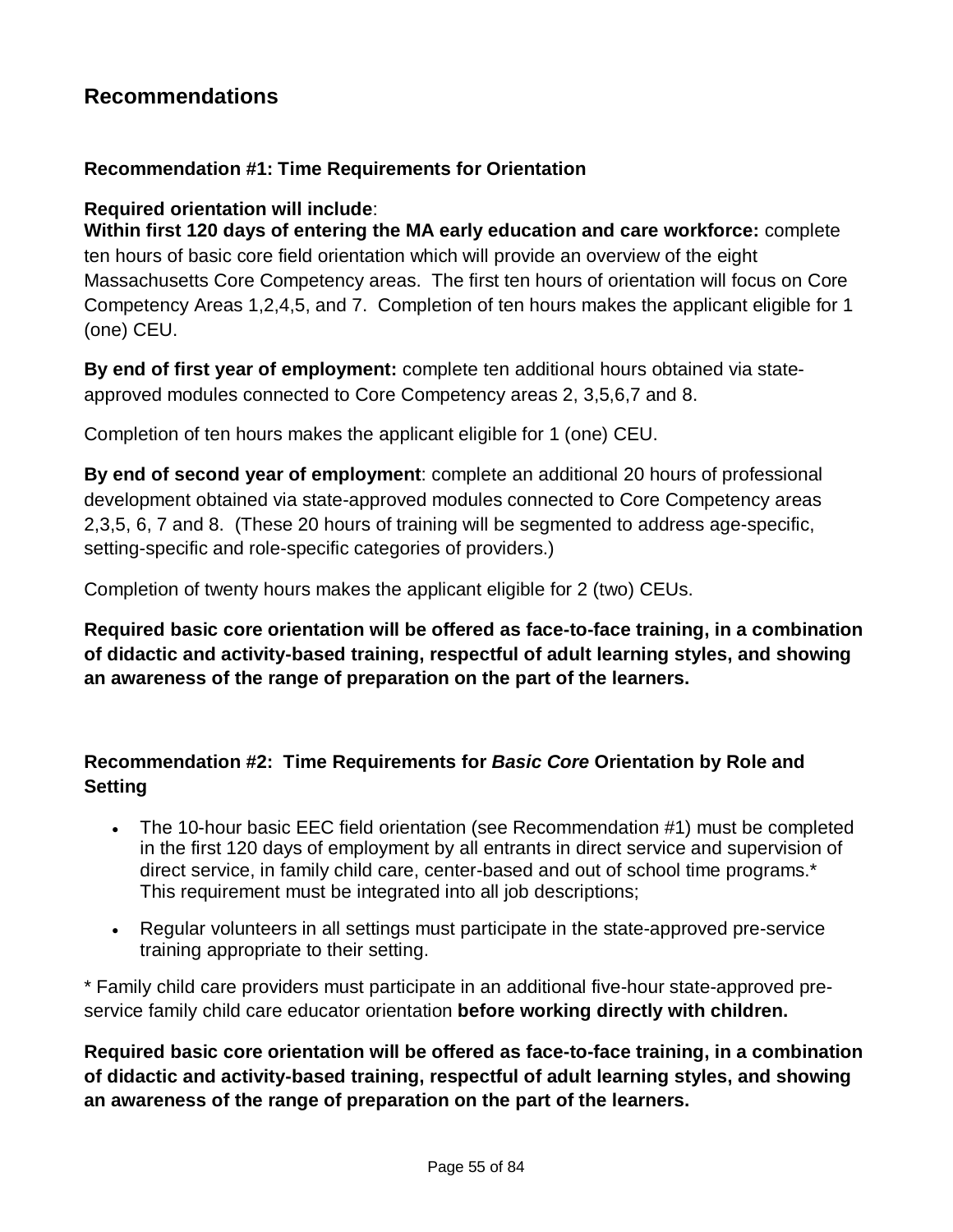# **Recommendation #3: Overall Recommendation for Content of Orientation Over the First Two Years of Employment Linked to Core Competencies**

Basic core field orientation is an introduction to the fields of Early Education and Care and Outof-School Time. The Orientation Committee recommendation is based on Massachusetts Core Competencies, which reflect the core body of knowledge and observable skills and attitudes that educators working with young children need to facilitate child learning and development.

Each core competency is included in the training at a level appropriate to the time and content. The outcomes for each training topic have been split into three categories based on Bloom's Taxonomy of Educational Objectives:

**Knowledge**: Recall data or information.

**Comprehension**: Understand the meaning, translation, interpolation, and interpretation of instructions and problems. State a problem in one's own words.

**Application**: Use a concept in a new situation or unprompted use of an abstraction. Applies what was learned in the classroom/program into novel situations in the work place. $11 12$ 

We recommend this taxonomy to include activities that represent **experiential** learning in each module.

# **Content for Comp Area #1: Understanding the Growth and Development of Children and Youth**

At the conclusion of the Field Orientation which includes training on Core Competency Area #1: *Understanding the growth and development of children and youth*, participants should be able to:

## **Knowledge**

i

• Identify the general principles of child development, including factors that contribute to at-risk status

<sup>&</sup>lt;sup>11</sup> Bloom B. S. (1956). Taxonomy of Educational Objectives, Handbook I: The Cognitive Domain. New York: David McKay Co Inc.

<sup>&</sup>lt;sup>12</sup> Verbs used found in Bloom's Taxonomy Verbs: Retrieved February 29, 2008, from: http://www.teachnology.com/worksheets/time\_savers/bloom/ and Bloom's Taxonomy Verbs: Retrieved February 29, 2008 from: http://www.teachervision.fen.com/teaching-methods/curriculum-planning/2172.html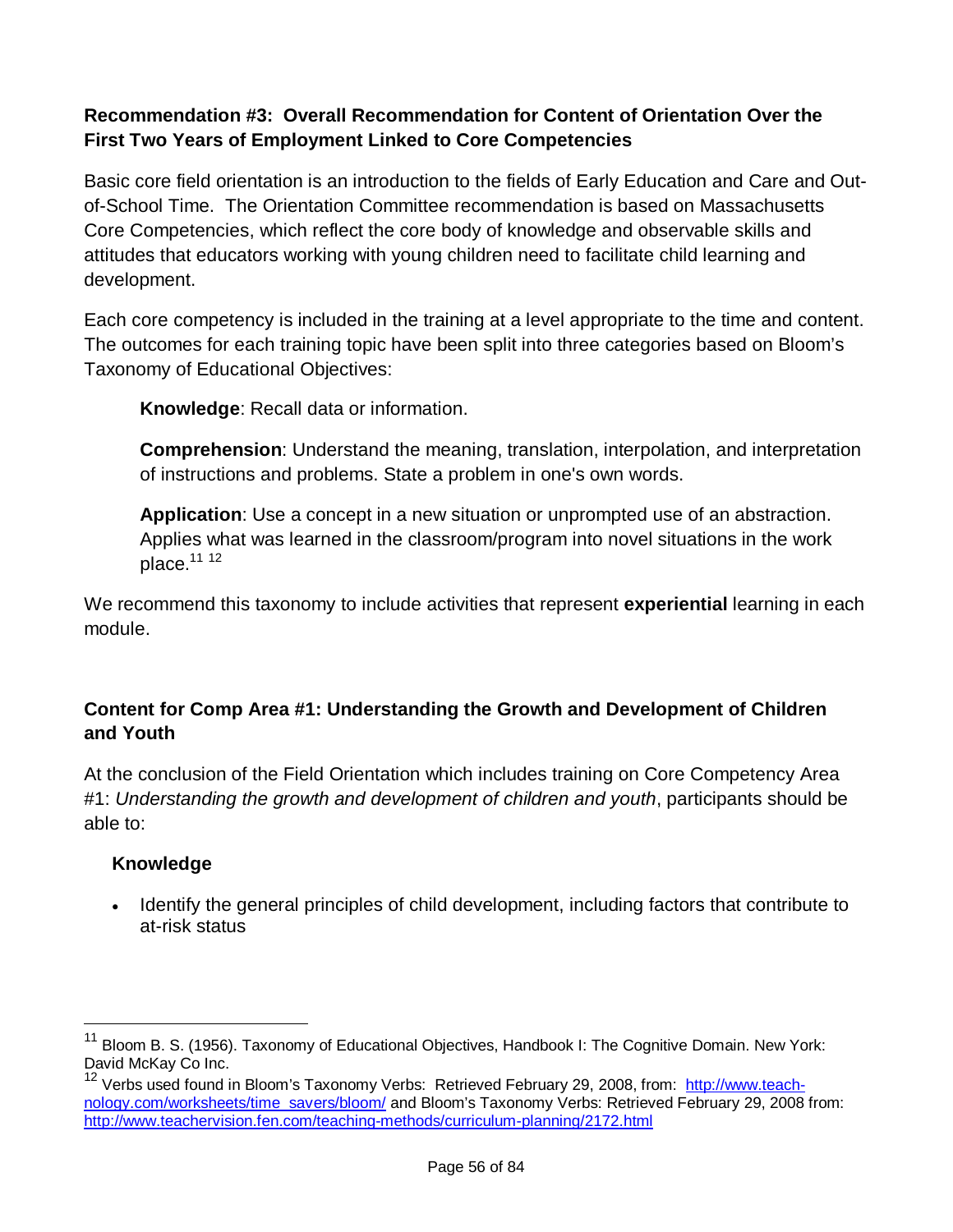- Name and describe the developmental domains including: physical development, sensory development, language development, cognitive development and socialemotional development
- Describe responses to individual differences in development including: individual rates of development, the impact of temperament, culture, linguistic and special needs on the developmental process
- Identify exposure to traumatizing experiences

## **Content for Comp Area #2: Guiding and Interacting with Children and Youth**

At the conclusion of the Field Orientation which includes training on Core Competency Area #2: *Guiding and interacting with children and youth*, participants should be able to:

#### **Knowledge**

Identify conditions under which children thrive, and risk factors for failure

#### **Comprehension**

- Describe key elements that support a child's social and emotional skills
- Demonstrate how children learn to respond, interact, and communicate appropriately through positive interactions with peers and adults
- Role-play positive child guidance techniques which will build child's confidence, curiosity, intentionality, self-control, cooperativeness, and communication
- Report positive strategies to appropriately address the emotional and behavioral needs of children at all ages and developmental levels

#### **Content for Comp Area #3: Partnering with Families and Communities**

At the conclusion of the Field Orientation, which includes training on Core Competency Area #3: *Partnering with families and communities*, participants should be able to:

#### **Knowledge**

Identify agencies and organizations that serve the needs of children and families

#### **Comprehension**

- Demonstrate how individual staff and programs can engage in a process of collaborative partnership with families
- Summarize strategies to engage families in their children's learning, and for active participation in program activities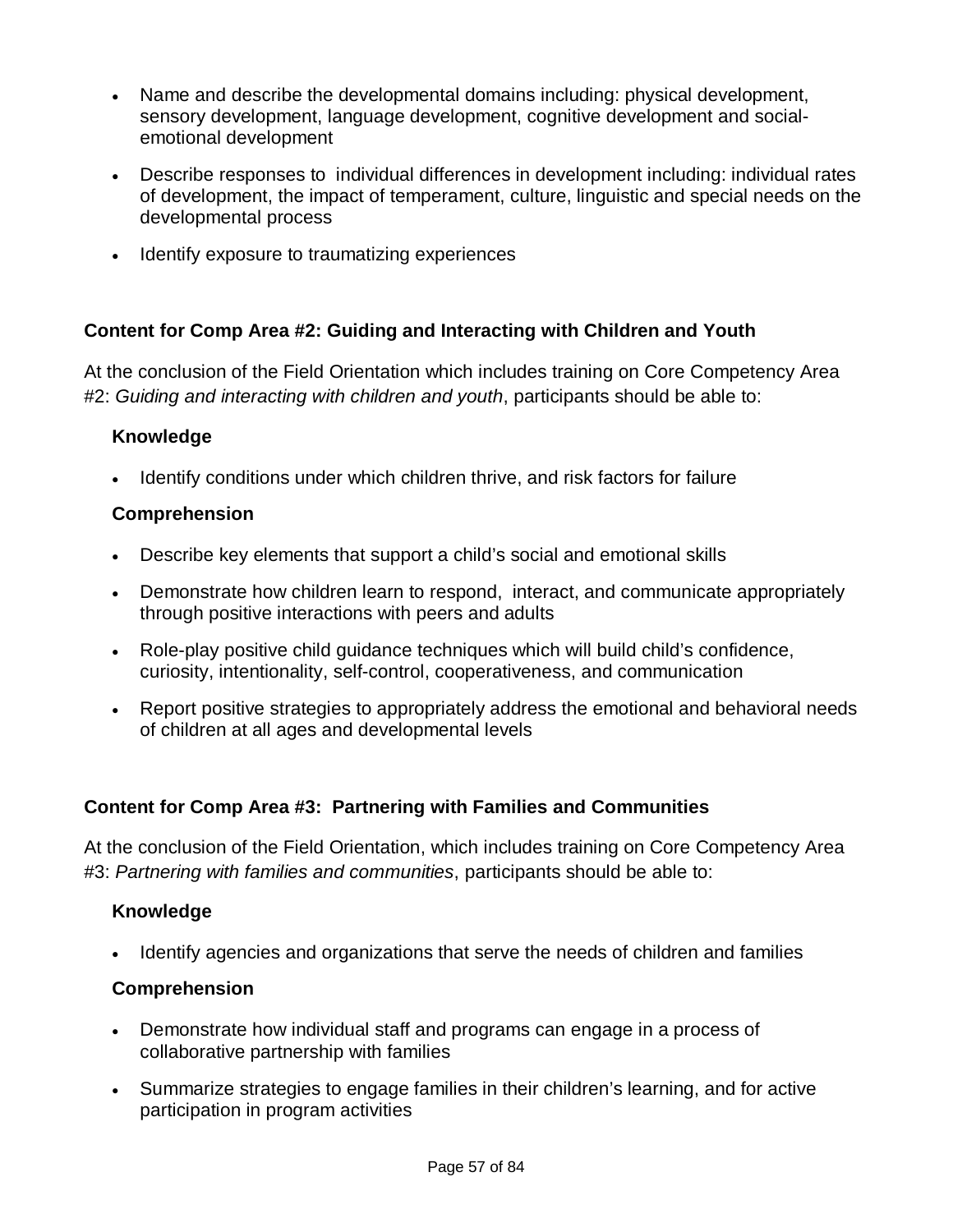Discuss the diversity of family characteristics and development

# **Application**

Select tools that support and evaluate family involvement in daily programmatic practice

# **Content for Comp Area #4: Health, Safety, and Nutrition**

At the conclusion of the Field Orientation, which includes training on Core Competency Area #4: *Health, Safety, and Nutrition*, participants should be able to:

## **Knowledge**

- Identify and apply principles of standard precautions
- Review regulations and resources for appropriate medical, dental, and mental health care of young children

#### **Comprehension**

- Identify signs of child abuse and neglect, and symptoms of trauma as exhibited by children
- Review emergency evacuation regulations

### **Application**

- Identify, administer, and apply protocols for appropriate hygiene practices such as: precautions for preventing illness, managing infectious disease, identifying signs of trauma, and promoting appropriate health practices.
- List EEC regulations for physical activity and nutrition practices in the program

## **Topics covered in separate program-based orientation:**

- Child abuse and neglect
- Emergency evacuation
- Physical fitness and activity (curriculum and policies)
- Nutrition

## **Content for Comp Area #5: Learning Environments and Implementing Curriculum**

At the conclusion of the Field Orientation which includes training on Core Competency Area #5: *Learning environments and implementing curriculum*, participants should be able to: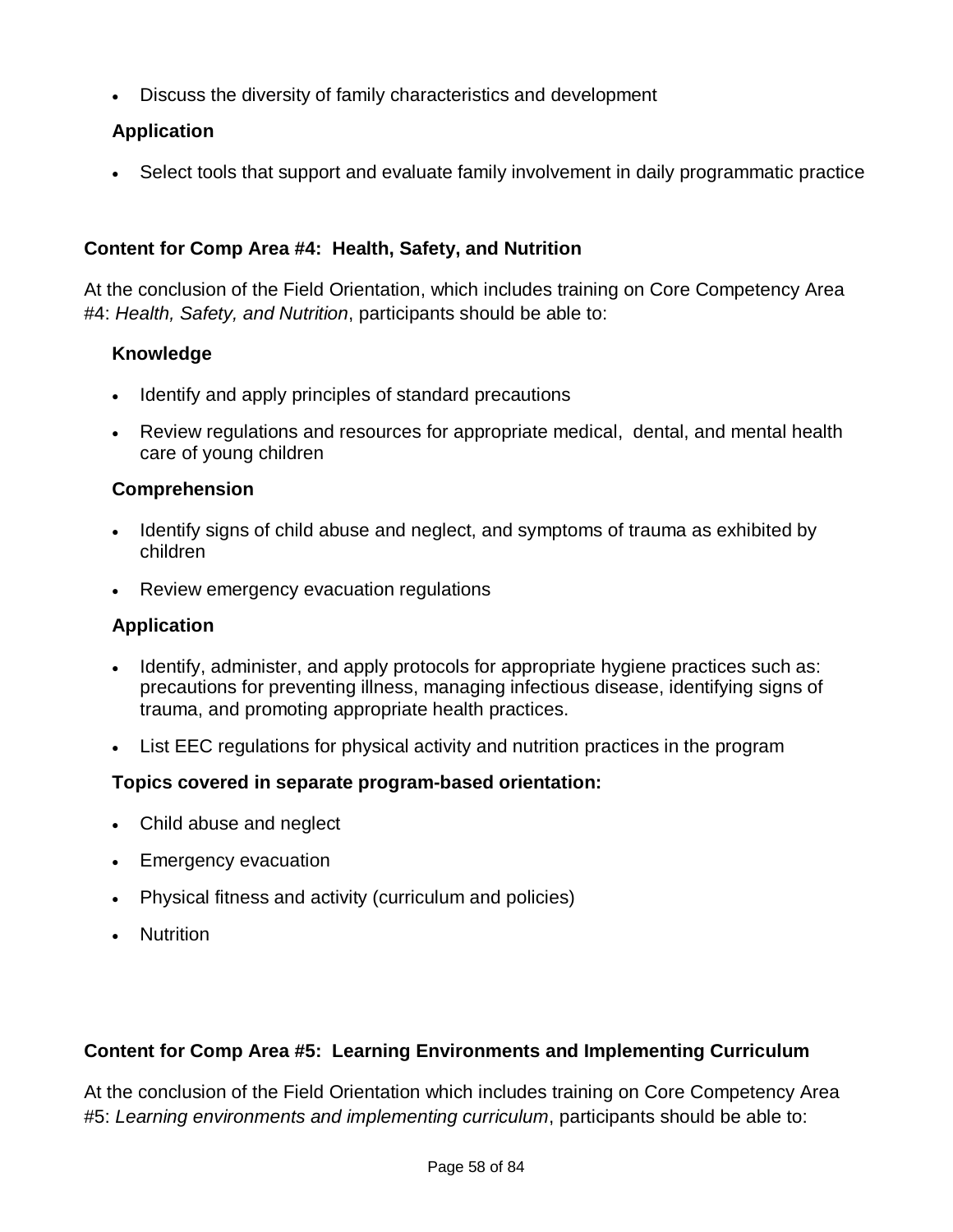## **Knowledge**

- Introduce theories of child development and learning
- Define processes for curriculum development
- Identify Commonwealth of Massachusetts resources for curriculum development
- Identify that curriculum includes planning for language and literacy, mathematics, science and technology/ engineering, history and social sciences, comprehensive health, the arts, and outdoor play experiences
- Establish the importance of best practices in both content and delivery of curriculum

#### **Comprehension**

- Discuss theories for learning
- Illustrate that curriculum is critically important to child outcomes
- Identify that curriculum development is developed based on observation, documentation and assessment to meet the individual needs of each child
- Illustrate the critical role of Developmentally Appropriate Practice (DAP) curriculum in achievement of child outcomes, including connection to school readiness and school success

# **Content for Comp Area #6: Observation, Assessment, and Planning for Individual Needs**

At the conclusion of the Field Orientation which includes training on Core Competency Area #6: *Observation, assessment, and planning for individual needs*, participants should be able to:

## **Knowledge**

- Identify that assessment helps educators identify potential developmental delays
- Communicate with families regarding resource options as needs are identified

#### **Comprehension**

- Illustrate how educators continually observe, document, and assess children's development and learning
- Understand how learning experiences can meet the individual needs of children and identify emerging concerns
- Understand that assessment is the basis for the progressive development of best practices
- Articulate the difference between observation, program monitoring, and evaluation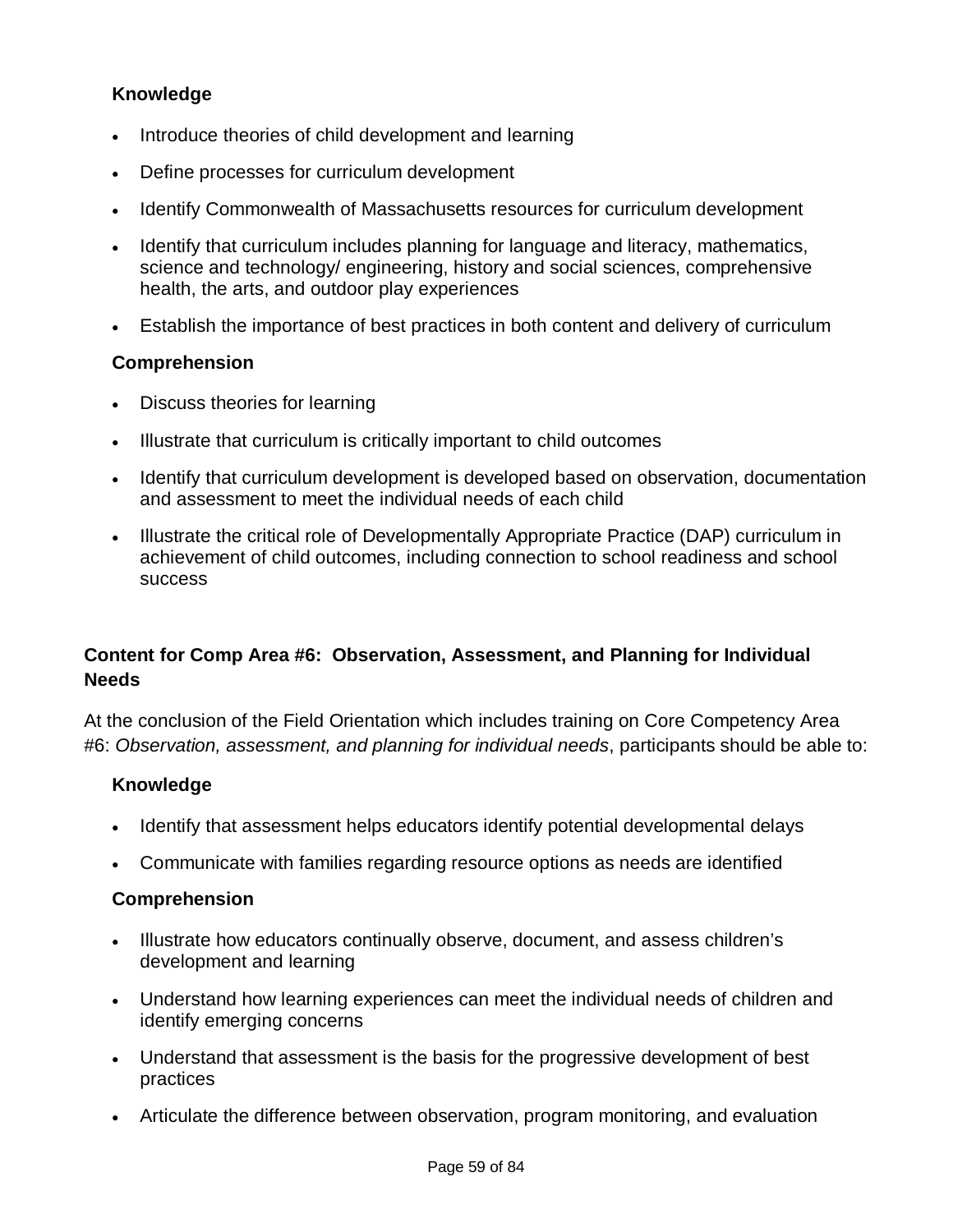Illustrate how assessment informs curriculum planning for individual needs of children and youth

### **Content for Comp Area #7: Program Planning and Development**

At the conclusion of the Field Orientation, which includes training on Core Competency Area #7: *Program Planning and Development*, participants should be able to:

#### **Knowledge**

- Identify levels of standards and specific practices that promote and support a quality program
- Describe staff selection and supervision as related to EEC regulations

#### **Comprehension**

- Discuss and access EEC regulations, standards and policies related to program planning and development
- Discuss the purpose and use of program evaluation
- Summarize the elements for continuous program quality improvement
- Describe and access EEC core competency areas
- Describe EEC Quality Rating Improvement System (QRIS)

#### **Topics covered in separate program-based orientation:**

- Regulations and program practices and policies related to these regulations
- Program Quality practices and goals
- Staff selection and supervision practices
- Systems procedures
- Resources, planning, and marketing practices

#### **Content for Comp Area #8: Professionalism and Leadership**

At the conclusion of the Field Orientation, which includes training on Core Competency Area #8: *Professionalism and leadership*, participants should be able to:

#### **Knowledge**

 Describe professional attitudes*,* characteristics, and relationships that support success as an early childhood professional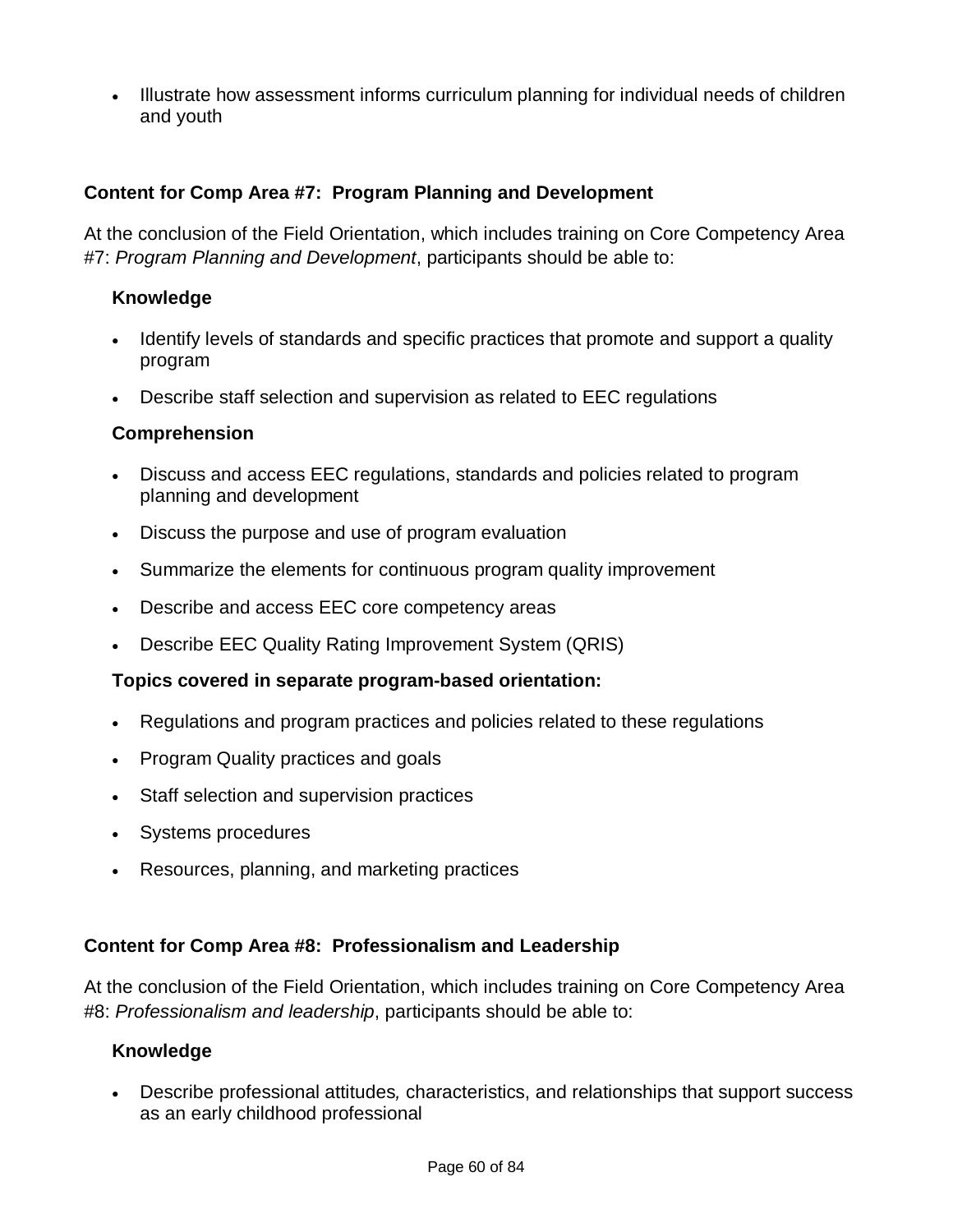- Identify professional development pathways
- Identify needs in using technology in the classroom/program and for educator's own professional development use
- Identify professional organizations

### **Comprehension**

- Discuss leadership and advocacy for the field
- Establish the foundation that growth begins in mutually beneficial relationships through effective communication

#### **Application**

- Utilize supportive and effective communication skills
- Apply team and relationship building practices
- Establish applicable tools to foster effective communication

#### **Topics covered in separate program-based orientation:**

- Regulations and program practices and policies related to these regulations
- Program policies regarding communication, team building and professional development
- Use of technology in the program

#### **Sequencing of presentation of competency-based content during orientation**

The Massachusetts Core Competencies cover indicators of increasing levels of knowledge, understanding and application in the eight areas core competency for adults working in various roles with children and youth or supervising staff who work with children and youth. The Orientation Committee recommends that after various stages of orientation (first ten hours, second ten hours, in the fist year, and the twenty hours in the second year) the new entrant to the field should demonstrate specific knowledge, understanding, and or application.

The Committee recommends this as a blueprint for developing content for 40 hours of competency-based orientation. We recommend also that, during the development process, Year II content be further focused by age of child and setting.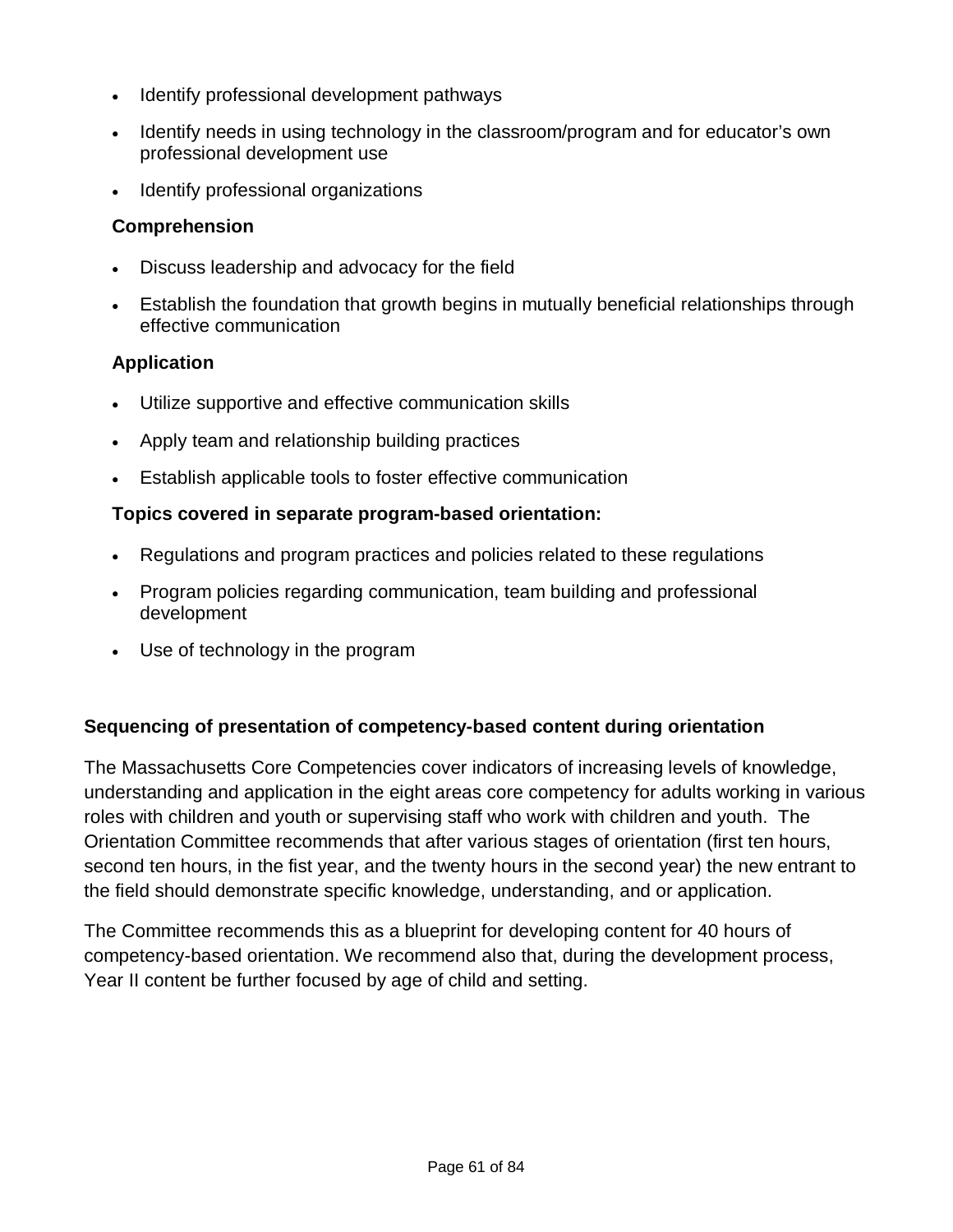#### *Year 1 – 1st 10 hours*

#### *Introduce the concept of best practices in early education and care and OST.*

#### Competency Area 1: Growth and Development

- (knowledge) Identify the general principles of child development, including factors that contribute to at-risk status
- (knowledge) Name and describe the developmental domains including: physical development, sensory development, language development, cognitive development and social-emotional development

#### Competency Area 2: Guiding and interacting with children and youth

(knowledge) Identify conditions under which children thrive, and risk factors for failure

#### Competency Area 4: Health, Safety, and Nutrition

- (knowledge) Identify and apply principles of standard precautions
- (application) Identify, administer, and apply protocols for appropriate hygiene practices such as: precautions for preventing illness, managing infectious disease, identifying signs of trauma, and promoting appropriate health practices.
- (application) List EEC regulations for physical activity and nutrition practices in the program

#### Competency Area 5: Learning Environments and Implementing Curriculum

- (knowledge) Define processes for curriculum development
- (knowledge) Identify that curriculum is developed based on observation, documentation, and assessment to meet individual needs of each child
- (knowledge) Identify Commonwealth of Massachusetts resources for curriculum development

#### Competency Area 7: Program Planning and Development

(comprehension) Describe and access EEC core competency areas

#### *Specific to program:*

#### Competency Area 7: Program Planning and Development

- (knowledge) Describe staff selection and supervision as related to EEC regulations
- (knowledge) Discuss and access EEC regulations, standards and policies related to program planning and development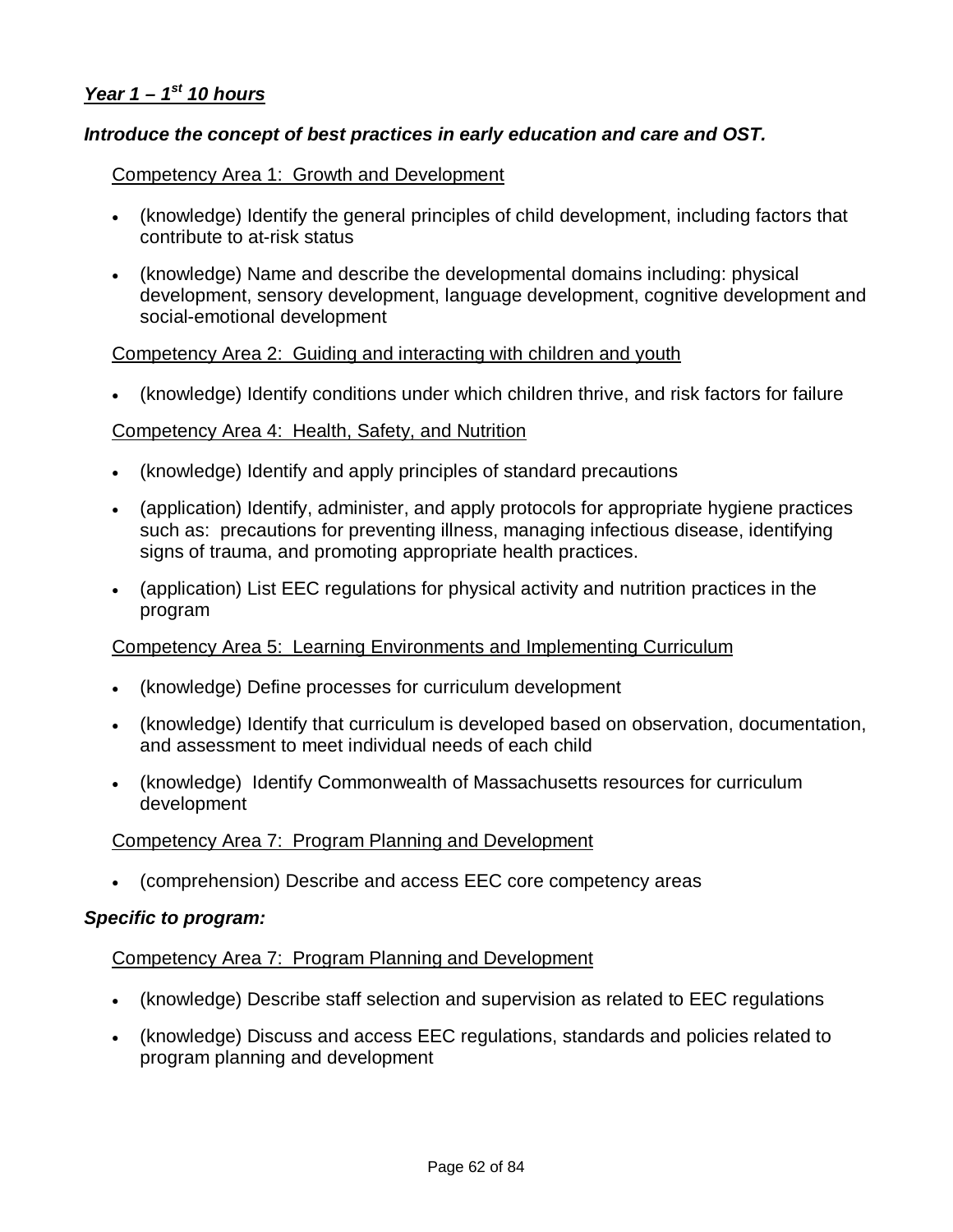## *Year 1 – 2nd 10 hours*

#### Competency Area 1: Growth and Development

 (knowledge) Describe responses to individual differences in development including: individual rates of development, the impact of temperament, culture, linguistic and special needs on the developmental process

#### Competency Area 3: Partnering with Families and Communities

 (knowledge) Identify agencies and organizations that serve the needs of children and families

#### Competency Area 4: Health, Safety, and Nutrition

- (knowledge) Review regulations and resources for appropriate medical, dental, and mental health care of children
- (knowledge) Identify signs of child abuse and neglect, and symptoms of trauma as exhibited by children

#### Competency Area 5: Learning Environments and Implementing Curriculum

 (knowledge) Identify that curriculum includes planning for language and literacy, mathematics, science and technology/ engineering, history and social sciences, comprehensive health, the arts and outdoor play experiences

#### Competency Area 6: Observation, Assessment, and Planning for Individual Needs

 (knowledge) Communicate with families regarding resource options as needs are identified

#### Competency Area 8: Professionalism and Leadership

- (knowledge) Describe professional attitudes, characteristics, and relationships that support success as a professional
- (knowledge) Identify needs in using technology in the classroom/program and for their own professional development use

#### *Year 2 – 20 hours*

#### Competency Area 2: Guiding and Interacting with Children and Youth

- (comprehension) Describe key elements that support a child's social and emotional skills
- (comprehension) Demonstrate how children learn to respond, interact and communicate appropriately through positive interactions with peers and adults
- (comprehension) Role-play positive child guidance techniques which will build child's confidence, curiosity, intentionality, self-control, cooperativeness, and communication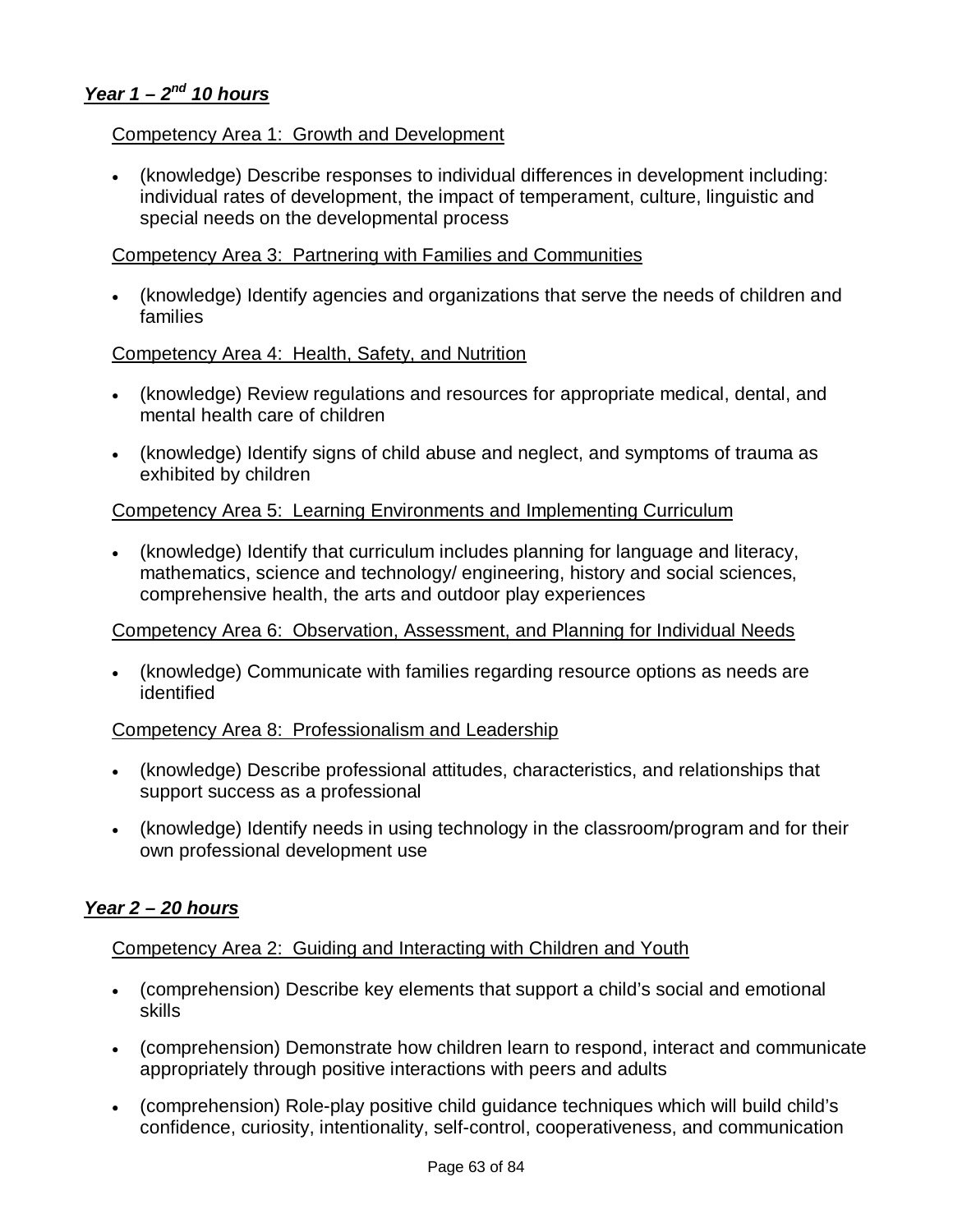(comprehension) Report positive strategies to appropriately address the emotional and behavioral needs of children at all ages and developmental levels

### Competency Area 3: Partnering with Families and Communities

- (comprehension) Demonstrate how individual staff and programs can engage in a process of collaborative partnership with families
- (comprehension) Summarize strategies to engage families in their children's learning, and for active participation in program activities
- (comprehension) Discuss the diversity of family characteristics and development
- (application) Select tools that support and evaluate family involvement in daily programmatic practice

#### Competency Area 5: Learning Environments and Implementing Curriculum

- (knowledge) Introduce theories of child development and learning
- (comprehension) Illustrate the critical role of DAP curriculum in achievement of child outcomes, including connection to school readiness and school success

#### Competency Area 6: Observation, Assessment, and Planning for Individual Needs

- (comprehension) Articulate the difference between observation, progress monitoring, assessment and evaluation
- (comprehension) Illustrate how educators continually observe, document, and assess children's development and learning
- (comprehension) Illustrate how assessment informs curriculum planning for individual needs of children and youth

#### Competency Area 7: Program Planning and Development

- (knowledge) Identify levels of standards and specific practices that promote and support a quality program
- (comprehension) Describe the purpose and use of program evaluation
- (comprehension) Summarize the elements for continuous program quality improvement
- (comprehension) Describe EEC Quality Rating Improvement System (QRIS)

## Competency Area 8: Professionalism and Leadership

- (knowledge) Identify professional development pathways
- (knowledge) Identify professional organizations
- (comprehension) Illustrate how effective communication is built through systems and tools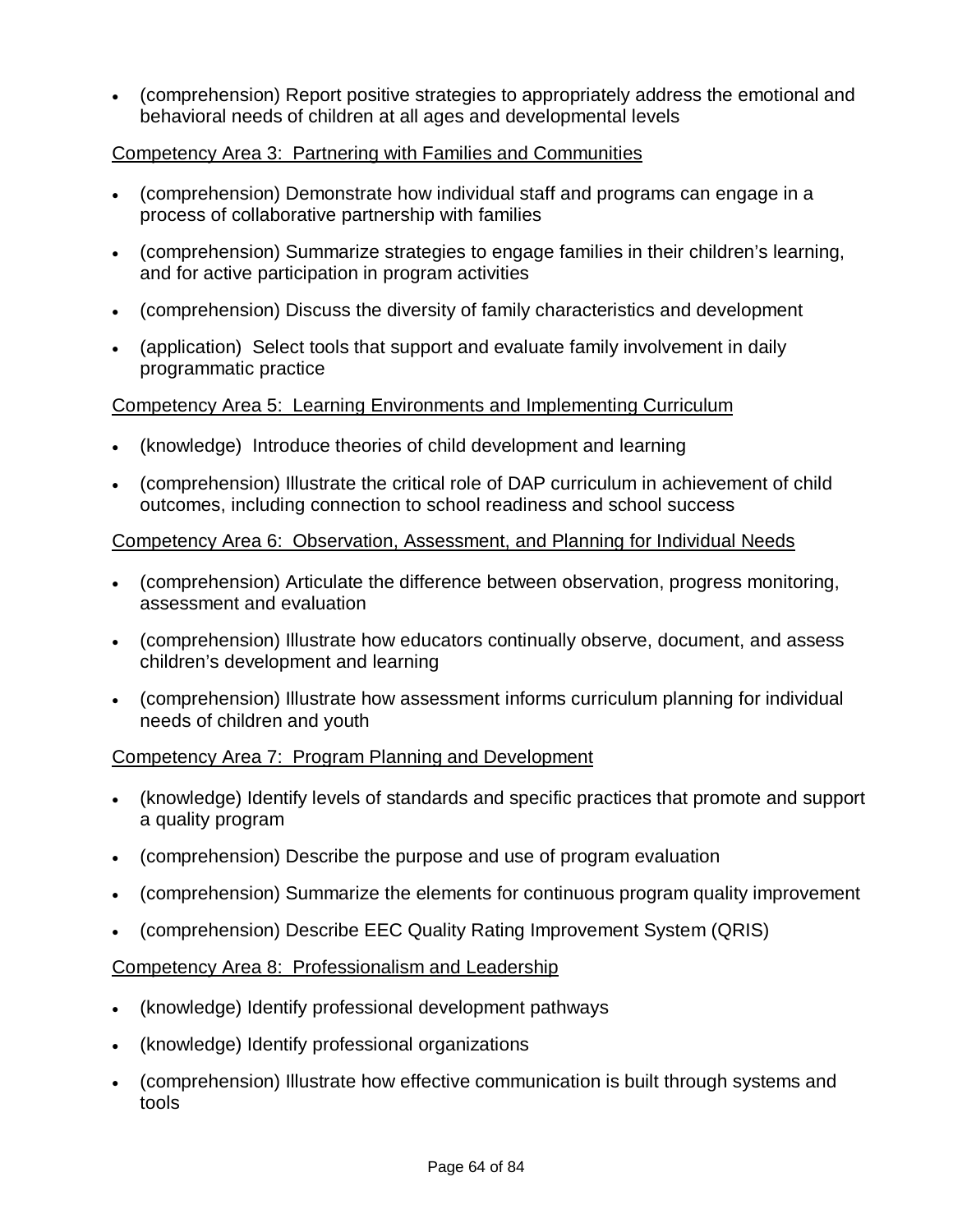- (application) Utilize supportive and effective communication skills
- (application) Apply team and relationship building practices

## **Recommendation #4: Phases of Introduction of EEC Orientation**

The Committee recommends the following phases to introduce EEC Orientation:

- 1. Develop training content, using Orientation Committee Recommendation #3 as the blueprint for content. Content should include curriculum, trainer scripts, pre- and posttesting, and bibliographies.
- 2. Further develop qualifications for trainers.
- 3. Offer a one-year implementation and evaluation pilot in one or more regions, during which the 20-hour, first year orientation (for staff working with children of all ages) by qualified vendors as determined by EEC.
- 4. Develop an assessment/evaluation process documenting effectiveness of trainers and improved outcomes for participants.

## **Recommendation #5: EEC Orientation and the Professional Development Registry**

When implementing the EEC Orientation, develop a tracking/ monitoring system through the Professional Development Registry so that EEC and educators can track completion of:

- 40 hours orientation for all staff entering the field:
	- 10 hours of core basic orientation completed within the first 120 days of entering the workforce;
	- 10 more hours by the end of the first year;
	- 20 hours by the end of the second year.

The 40 hours (total) of orientation completed in the first two years of service should "count" toward the professional development hours required by the Commonwealth.

As EEC develops the IT systems needed to track and monitor information and data for educators, it is important to include the ability to track orientation completion.

Orientation should be connected with and included in a state-wide training calendar developed by EEC.

As part of the overall trainer registry, a registry of qualified trainers should be developed and implemented by EEC to track and monitor trainers available to provide orientation.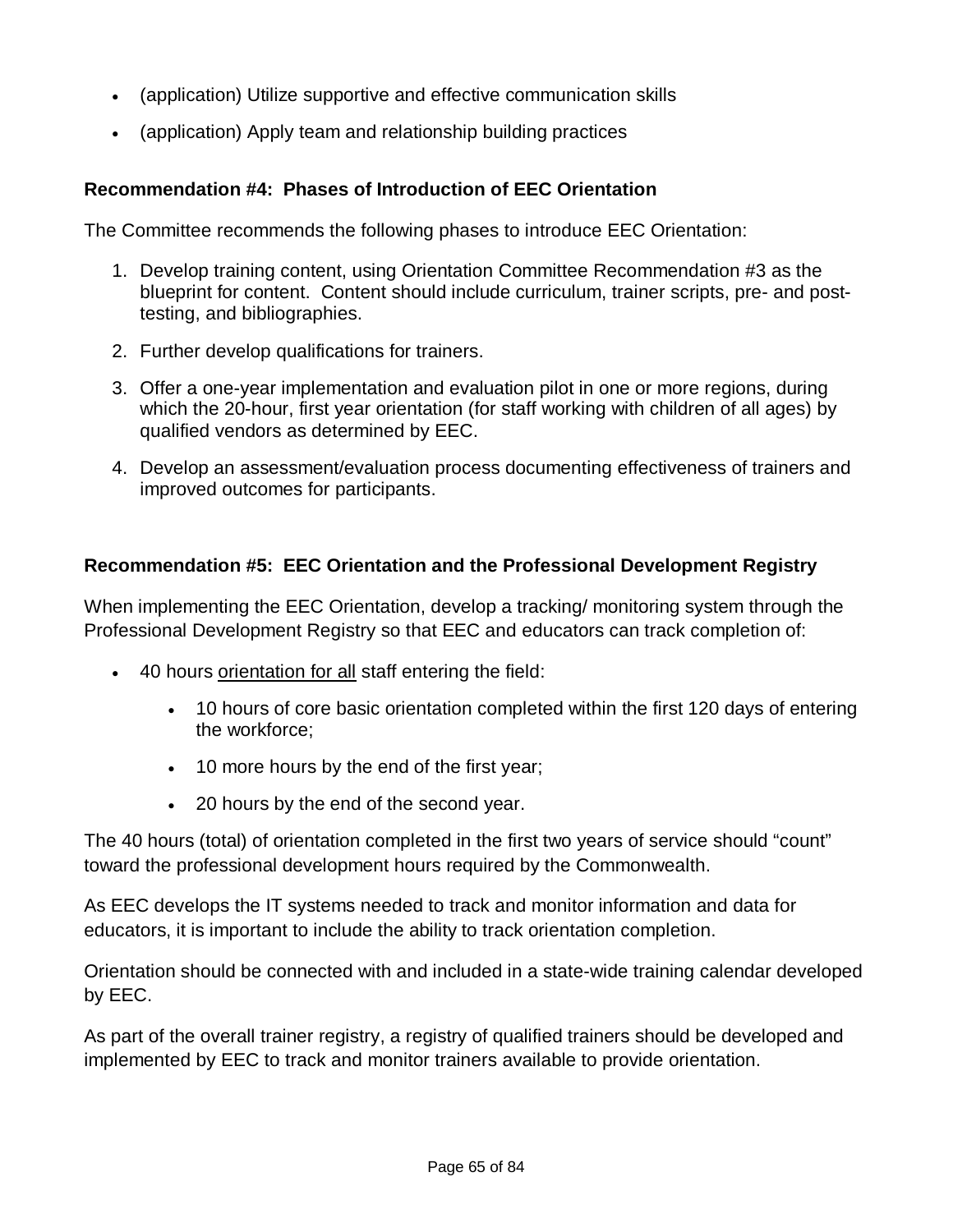# **Recommendation #6: Trainer Qualifications<sup>13</sup>**

Each trainer must complete an application with written recommendations, documenting the following:

Educational Background: Minimum of a Bachelors Degree in Early Childhood Education, Youth Development, or a field related to the training topic

Experience as a Trainer: Minimum of one year of documented experience teaching or training adults (college courses, workshops, presentations at conferences, trainings, mentoring etc.) Within that year, trainer should have provided a minimum of fifteen hours of training

Experience in the Field: Demonstrated experience in relevant core competencies as reflected on resume or supporting documentation

Professional Activities: Membership in a minimum of one professional organization and attendance at one professional activity per year

#### Understanding of Adult Learning Principles

Awareness of Cultural Competency in the fields of Early Education and Care and Out-of-School Time

## **Recommendation #7: Credit Options for Orientation**

The Orientation committee proposes that completion of the 40 hours of content required during the first two years of employment in MA early education and care and out of school time counts for credit options such as:

- Credit toward EEC-required professional development hours through EEC-approved vendors
- CEUs

i

Eligibility for transcripted credit at community colleges

## **Recommendation #8: Measurement of Retained Knowledge**

All early childhood and out-of-school-time professionals participating in Orientation will be required to demonstrate relevant competency after each content unit.

<sup>&</sup>lt;sup>13</sup> Based on a review of Professional Development Systems and Trainer Credential Requirements from Maine, New Hampshire, Vermont, Connecticut, Rhode Island and MassAEYC information.

Data Sources: Maine Roads to Quality, Vermont Northern Lights, New Hampshire Early Childhood Professional Development System, Connecticut Charts- A- Course, CHILDSPAN and MassAEYC.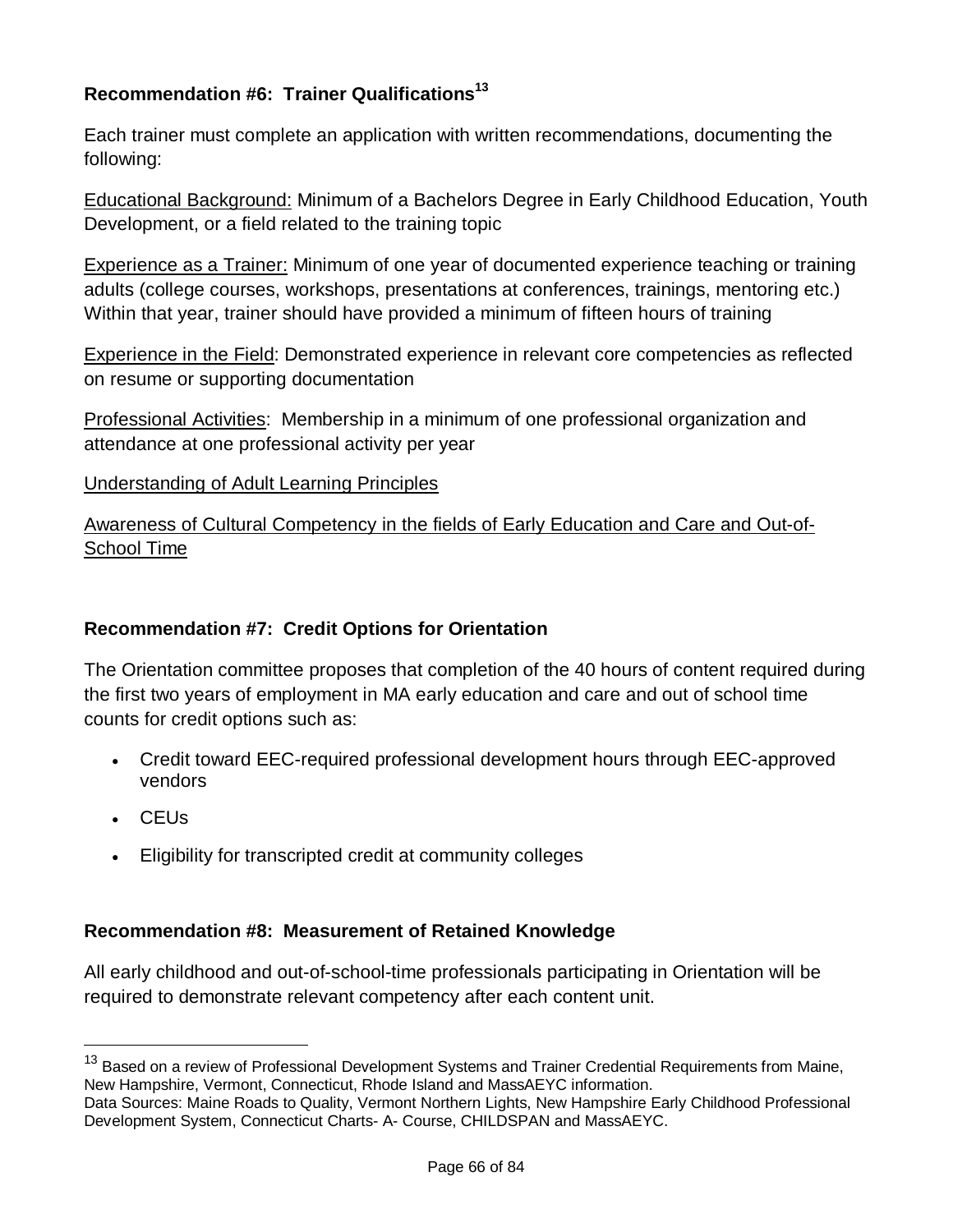Developers of Orientation content should include outcome-based assessment at the conclusion of each unit.

In deciding upon the form and delivery of this assessment, EEC should plan for appropriate accommodations for individuals who qualify under the Americans with Disabilities Act (ADA) as well as for speakers of languages other than English.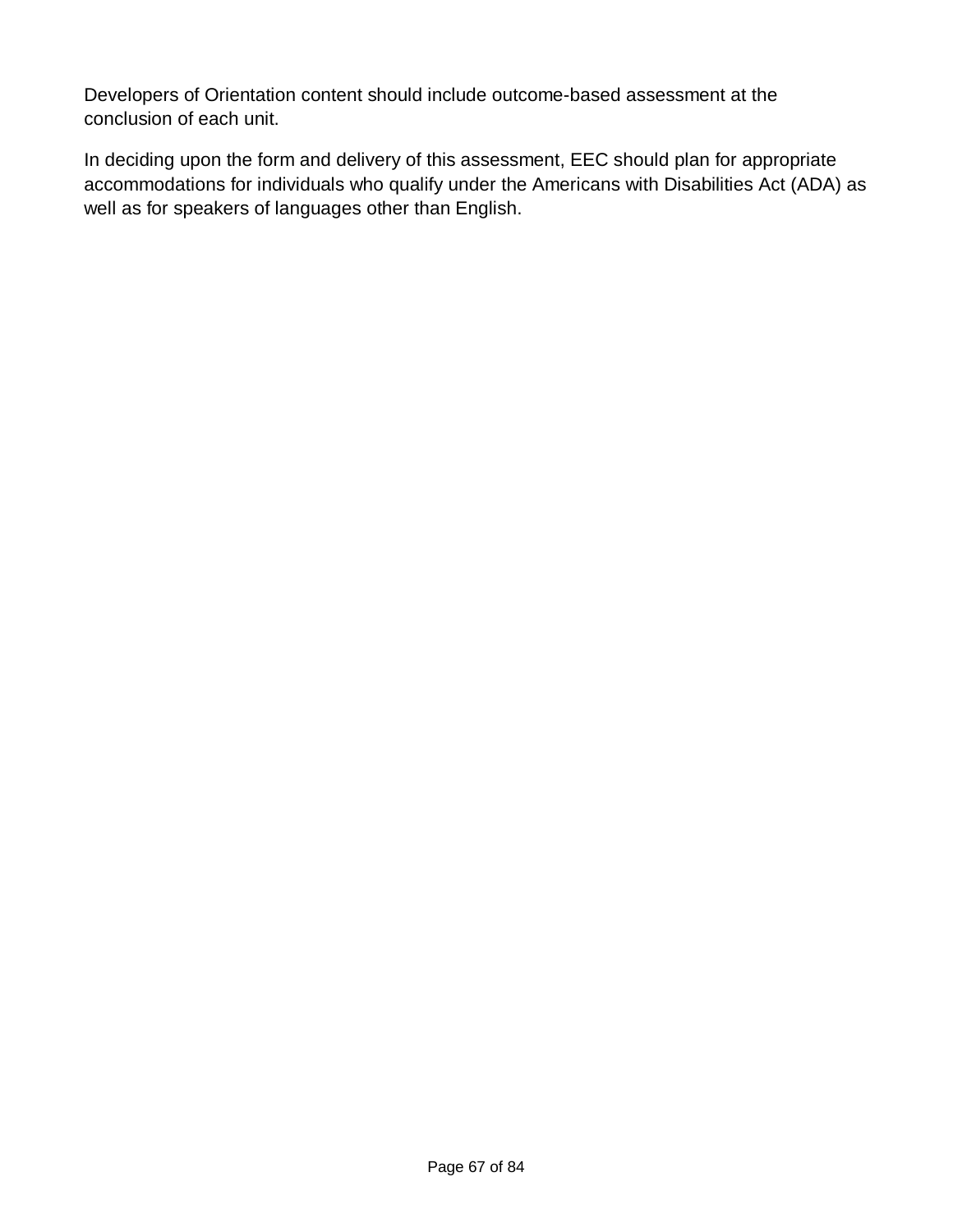# **Credentialing and Career Lattice Committee**

# **Membership**

- Bob Bickerton Mario Borunda, Co-Chair
- Marcia Farris
- David Fernie
- Mei-Hua Fu (Schott Fellow)\*
- Sally Fuller
- Kathy Gallo
- Rachel Green
- Kathleen Hart (EEC)\*
- Joan Kagan, Co-Chair
- Elizabeth Losee
- Alina Lopez (EEC)\*
- Gil Noam, Co-Chair
- Beverly Prifti
- Sharon Scott Chandler
- Lisa Van Thiel
- Adrienne Welch (Schott Fellow)\*
- Pat Xavier
- Corey Zimmerman (EEC)\*
- \* Participated as a member of the subcommittee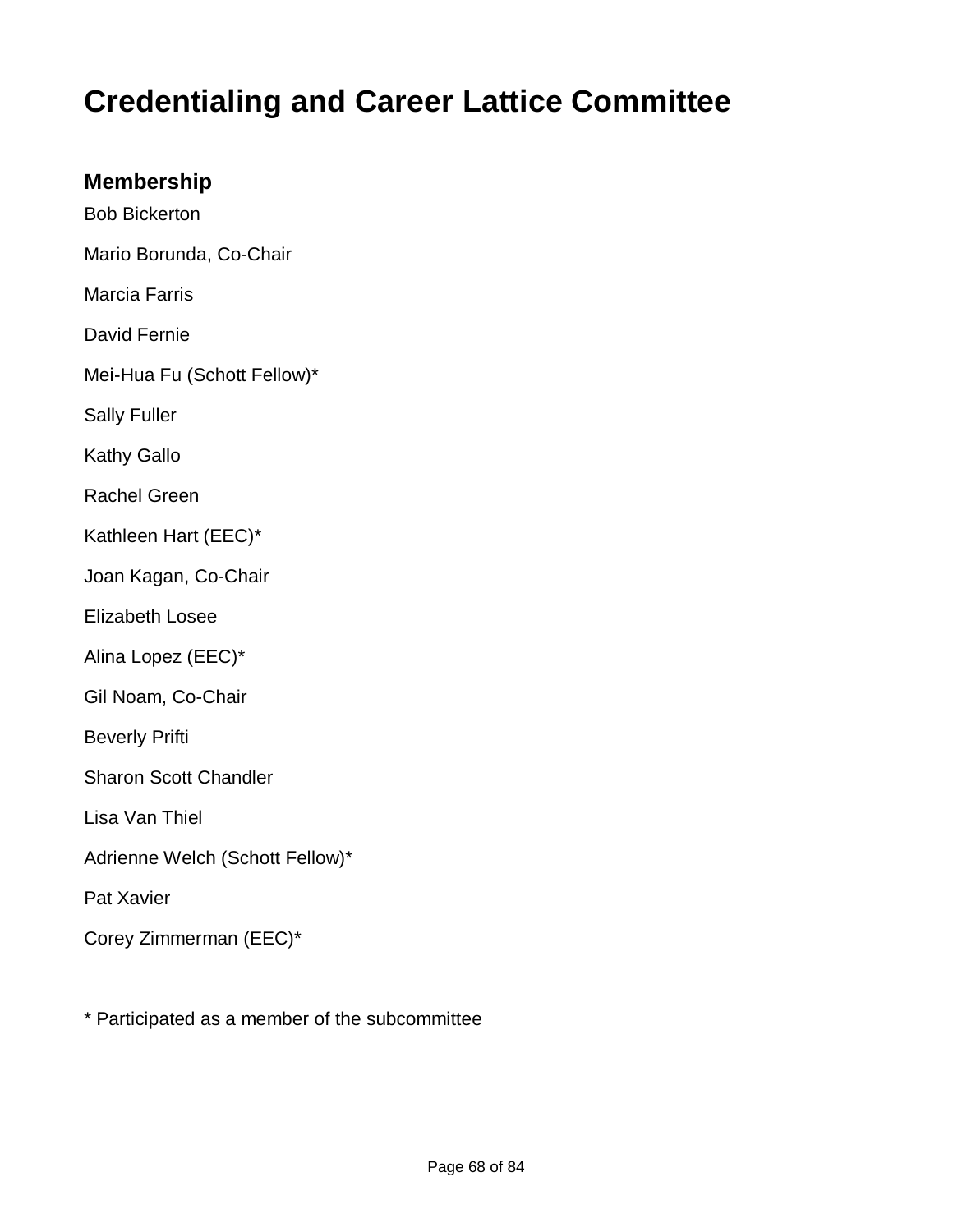# **Committee Charge**

Purpose:

- Question assumptions about the lattice approach.
- Research similar initiatives in other states and other professions for strengths and weaknesses.
- Consider design approaches for a professional system that would have the greatest impact on outcomes for children.
- Focus on necessary requirements for new staff entering the field as well as critical supports for effective leadership and professional growth and development.
- Identify a variety of pathways that support efforts by the existing workforce to attain new credentials.

#### Outcomes:

- Recommend a model that clearly illustrates career options.
- A recommended set of credentials based on the core competencies.
- A recommended crosswalk of existing position titles and proposed credentials.
- Recommended career pathways for the existing workforce to achieve those credentials.
- Recommend implementation strategies that retain and advance the current workforce.
- Recommendations specific to the needs of entry level staff and leaders in the field.
- Identify resources needed to support initial recommendations.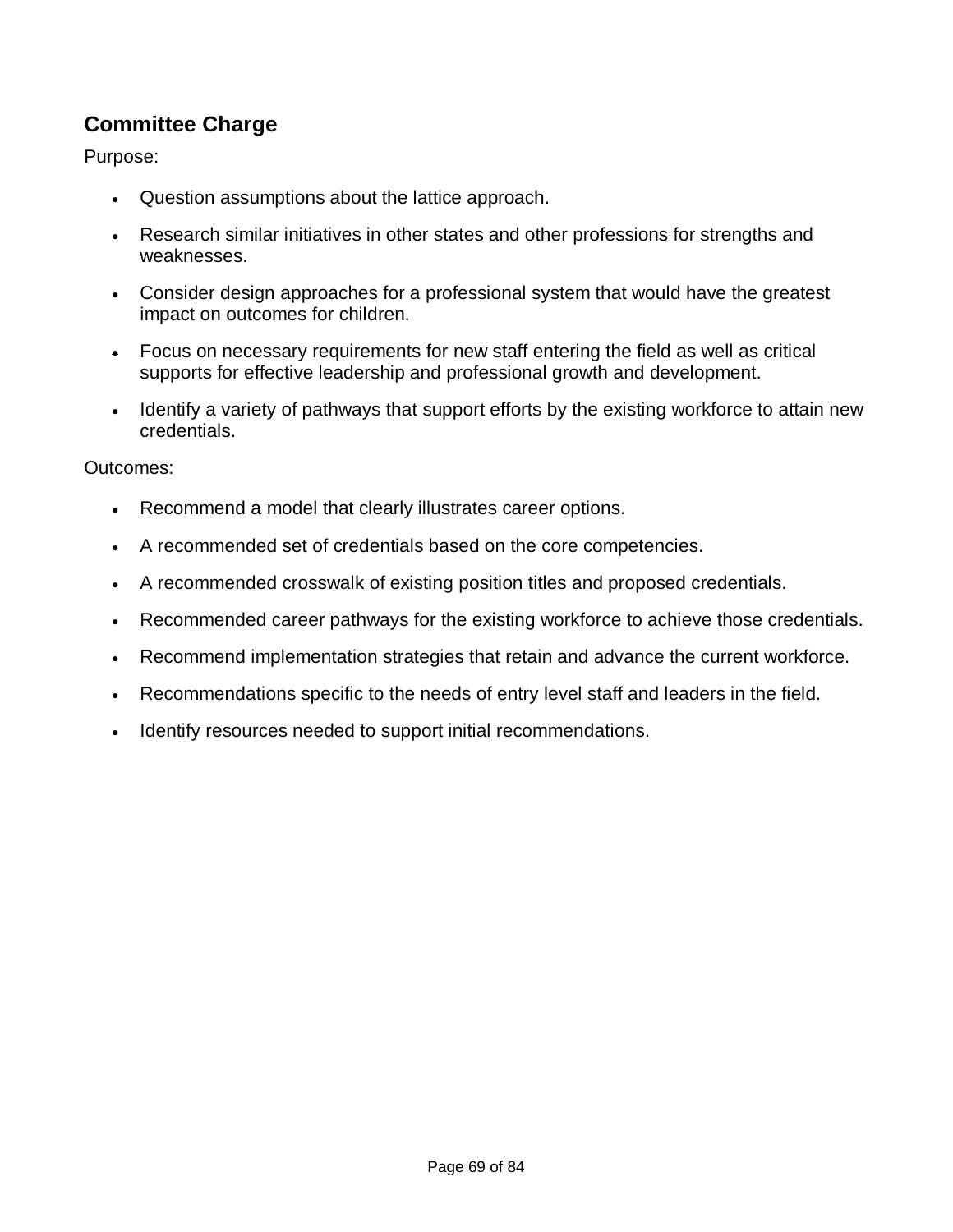# **Proposed Credentialing and Career Lattice Frame \***

"The two E's" are education and experience, and they form the basis for most credentialing and career ladders now (with public K-12, higher ed. and healthcare being the primary models people look to). Our vision is to add the third "E"- evaluation. In doing that, we would recognize it as the "x factor" that moves us away from the "get more, move up the ladder" thinking that's the basis of the "two E" approach.

In the short term, the third "E" could be the development of individual user-friendly feedback loops that help providers and employers give their staff feedback and guidance to round out their education and experience and ensure their effectiveness. This could be tools, TA, training, etc., on how to hire, incentivize, provide meaningful time for reflection and feedback, etc. Recommendations might include how to reflect this in professional development, management training, maybe even our regulations regarding administration.

In the long term, we would want to explore how/when/if evaluation could be connected to credentialing.

In the above frame, the long term vision for a credential is:

*Education + Experience + Evaluation = Competency, reflected in a Credential.*

Our current short term reality is:

*Education + Experience = Credential, which doesn't necessarily address Competency.*

Continuing to use education and experience as the sole proxies for competency limits our ability to recognize that people from a variety of backgrounds and experiences can be competent early education and care and OST professionals. Adding objective evaluation to the equation expands the number of pathways to a credential and helps create a lattice from the ladder that currently exists.

Our challenge is to create actionable recommendations in the context of the existing system of Education + Experience that are also compatible with this long term vision and that include practical placeholders for the third E, evaluation.

Toward that end, we could use the long term vision as a lens to view the work of other states, similar issues in other professions, and the Committee's charge.

\*Clarification given to the Committee by EEC 1/14/08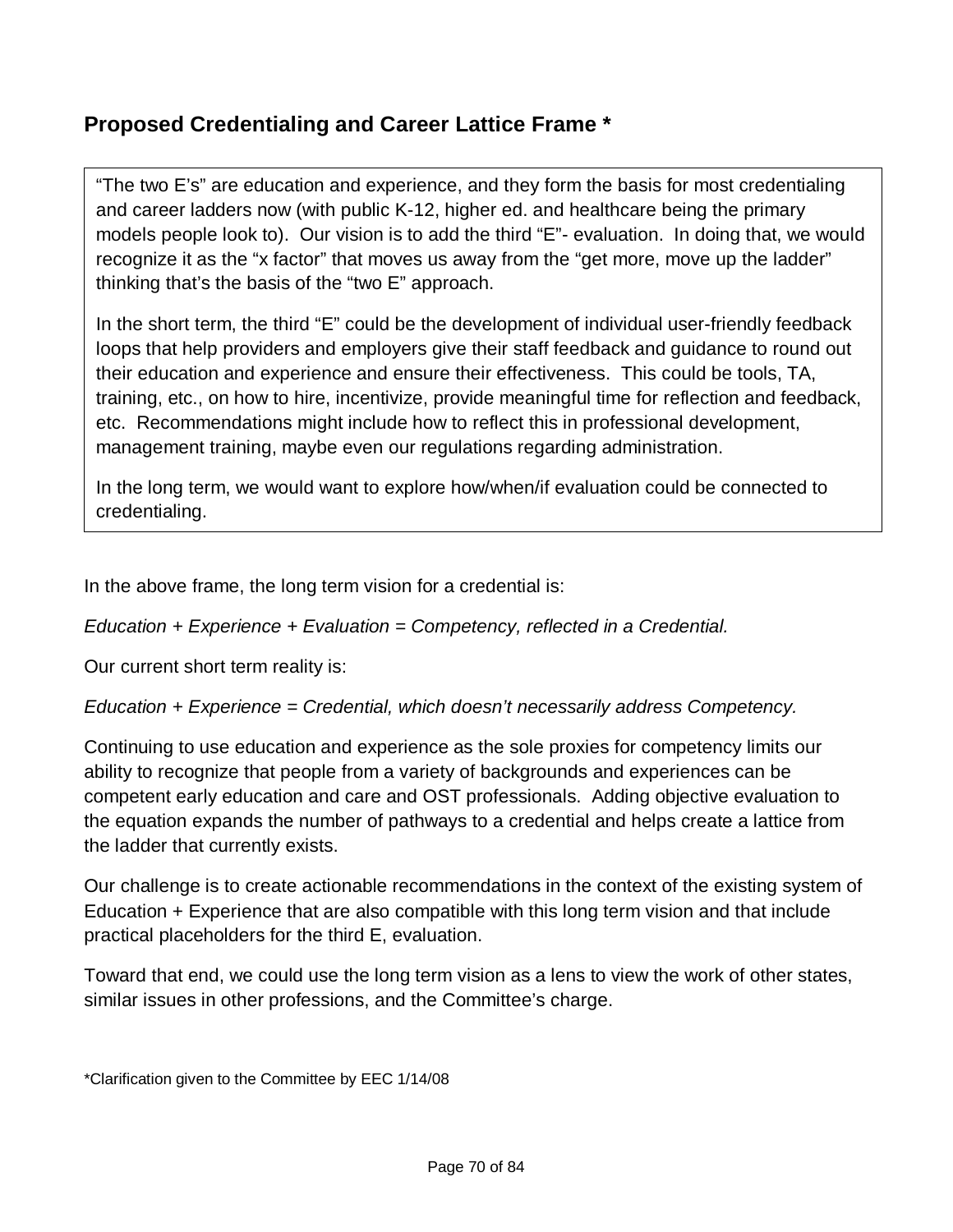# **Steps toward charge:**

- Introduction to career lattice
- Guiding principles and goals of a Massachusetts lattice system
- Draft lattice
- Recommendations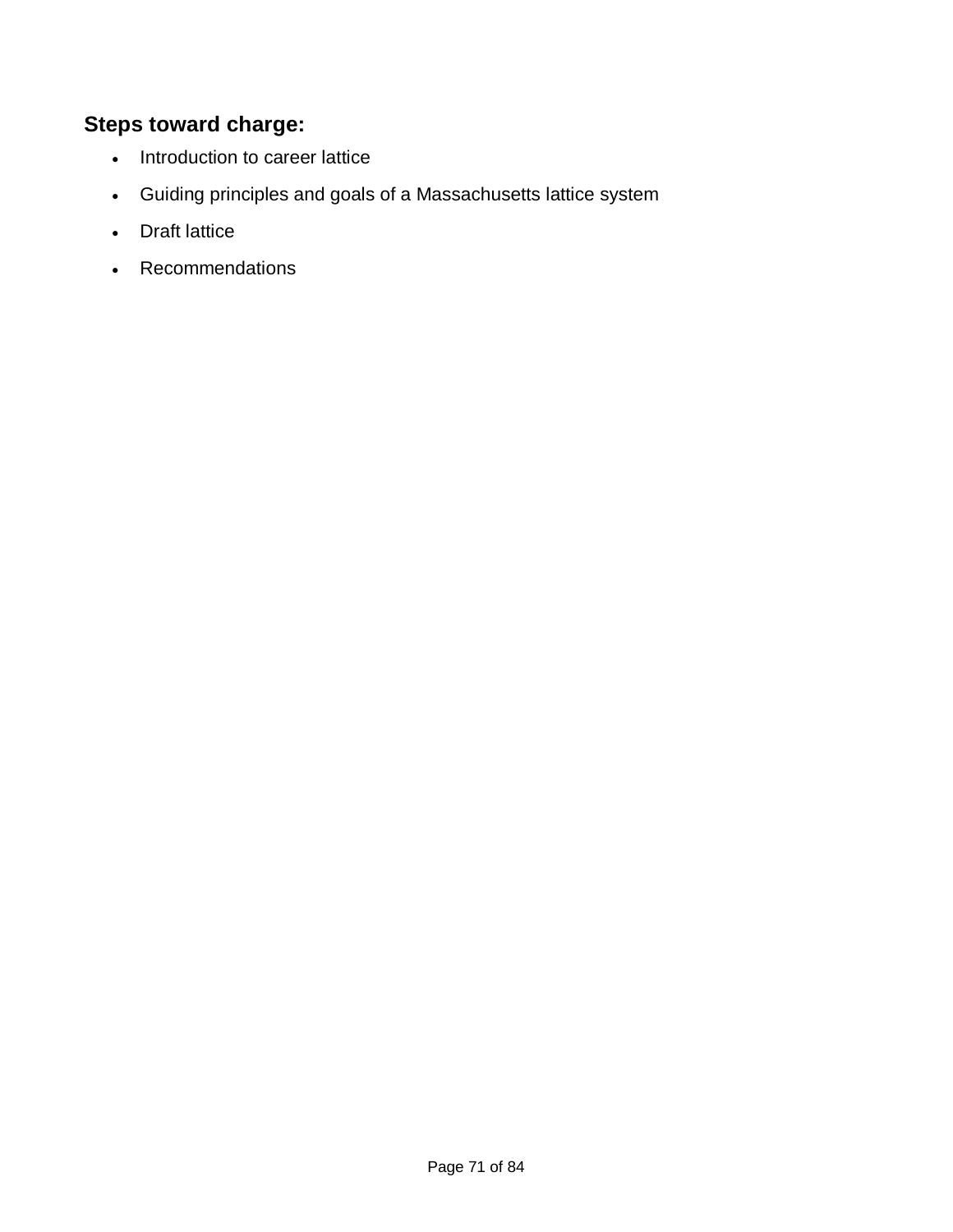# **Introduction to the Career Lattice**

The creation of a career lattice for Massachusetts was a year long process of an expert group working as a committee of the Early Education and Care Workforce Development Task Force. The group focused primarily on group child care and to complete the lattice, more input is needed from out-of-school-time and family child care experts.

We created a lattice by:

- Acknowledging and learning from prior work in our state
- Reviewing career pathways, lattices, degrees, and licenses in many states throughout the U.S.
- Developing a list of principles that guided our work
- Framing a draft lattice

Our goals included:

- Creating correspondence across three sectors: Group child care, family child care and school-age programs
- Making the system flexible and assuring a possibility for advancement
- Differentiating between present reality, a transitional period and a long-term plan
- Balancing the need to help professionalize the fields of childcare and school-age programming and the need to attract and retain a workforce that is reflective of the communities that are being served
- Tying professional advancement to a rational and understandable system of education, experience, evaluation ("The 3 E's")

The Lattice as presented here is an ideal, long-term description of levels of practice:

- As described in the principles, the lattice will need to correspond to compensation levels and core competencies, but in the present form it is tied to education, experience, and administration
- The lattice is a mixture of what exists now and where the system should evolve
- Two year and four year college degrees are required of higher levels of the lattice and are supported by decisions of relevant national organizations

How the lattice is divided up:

 The group child care lattice is divided into 9 levels, assistant teacher, associate teacher, teacher, management, trainer and faculty levels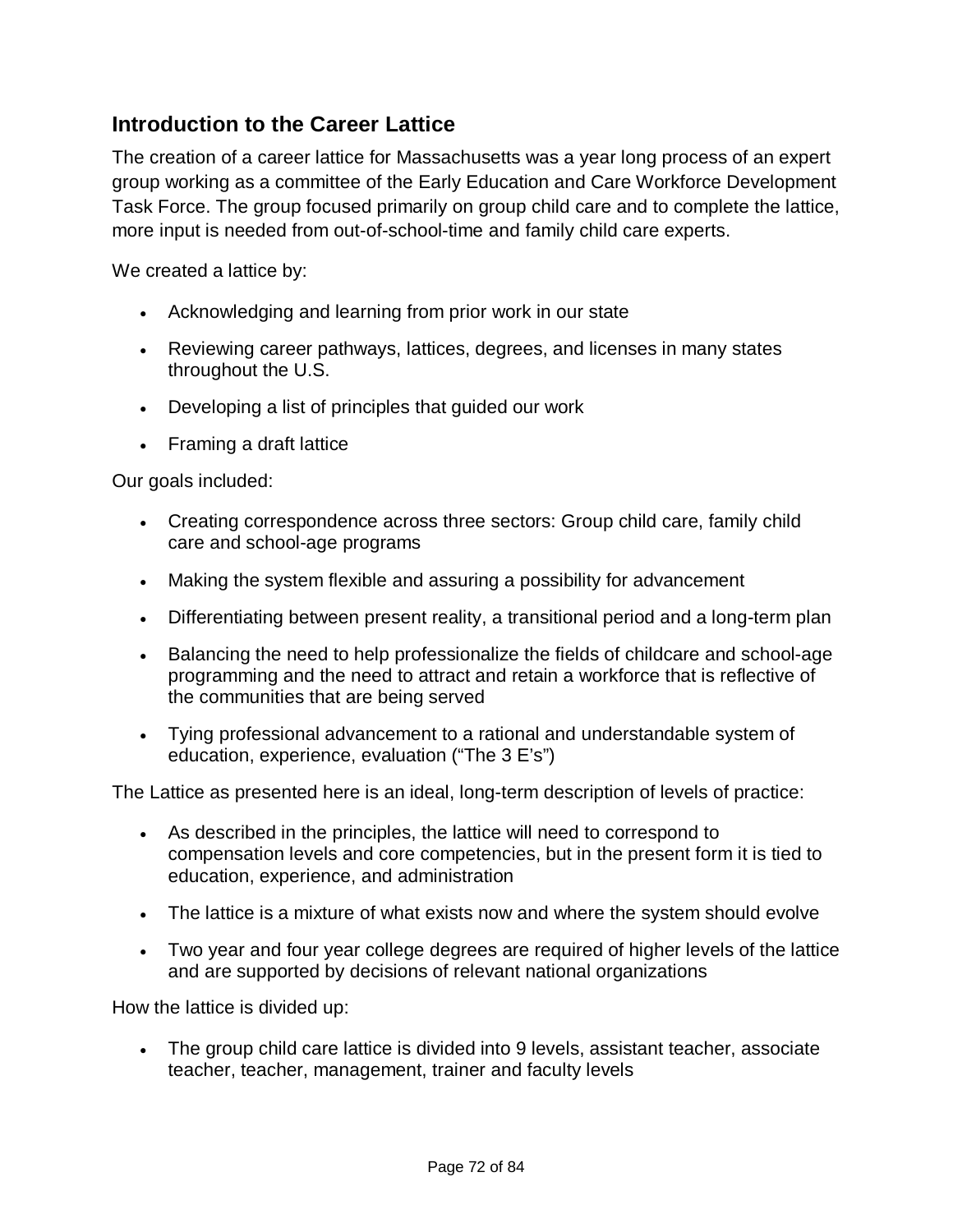- Each level is defined by role, education, experience, supervision and independence of practice
- The levels are close enough so that progress through the system is possible and specialized endorsements (i.e. certificates for special expertise such as director, school-age, infant toddler) will need to be integrated into the lattice
- The levels are far enough apart so that the different levels and the progress through them are meaningful and provide incentives for professional movement

#### Sectors:

- The lattice consists of parallel tracks for the three sectors: center-based and family childcare, as well as school-age programming.
- This parallelism is posing difficulties as some programs are very small and one person can function on multiple levels of the lattice
- Nonetheless, the benefits of a system that does not create different incentives, career recognitions and pay scales outweighed the benefit of a separated threetier system

An evolving system:

- The lattice is introduced as a work in progress. As it gets applied, modifications will be necessary. The field's response and the experiences in practice will shape the broad and bold lattice that the committee is putting forward.
- Completion of the career lattice is needed, especially as it relates to family child care and out of school time qualifications and should include continuity and broader representation from both groups.
- The career lattices created by this committee need to be aligned with other sectors of the field such as Early Intervention and Prek-2nd grade licensure.
- Most importantly, it is the committee's view that this system will only be successful if it is tied to significant educational and work-place support for growth and advancement and to compensation that will attract and retain a diverse, caring and knowledgeable workforce.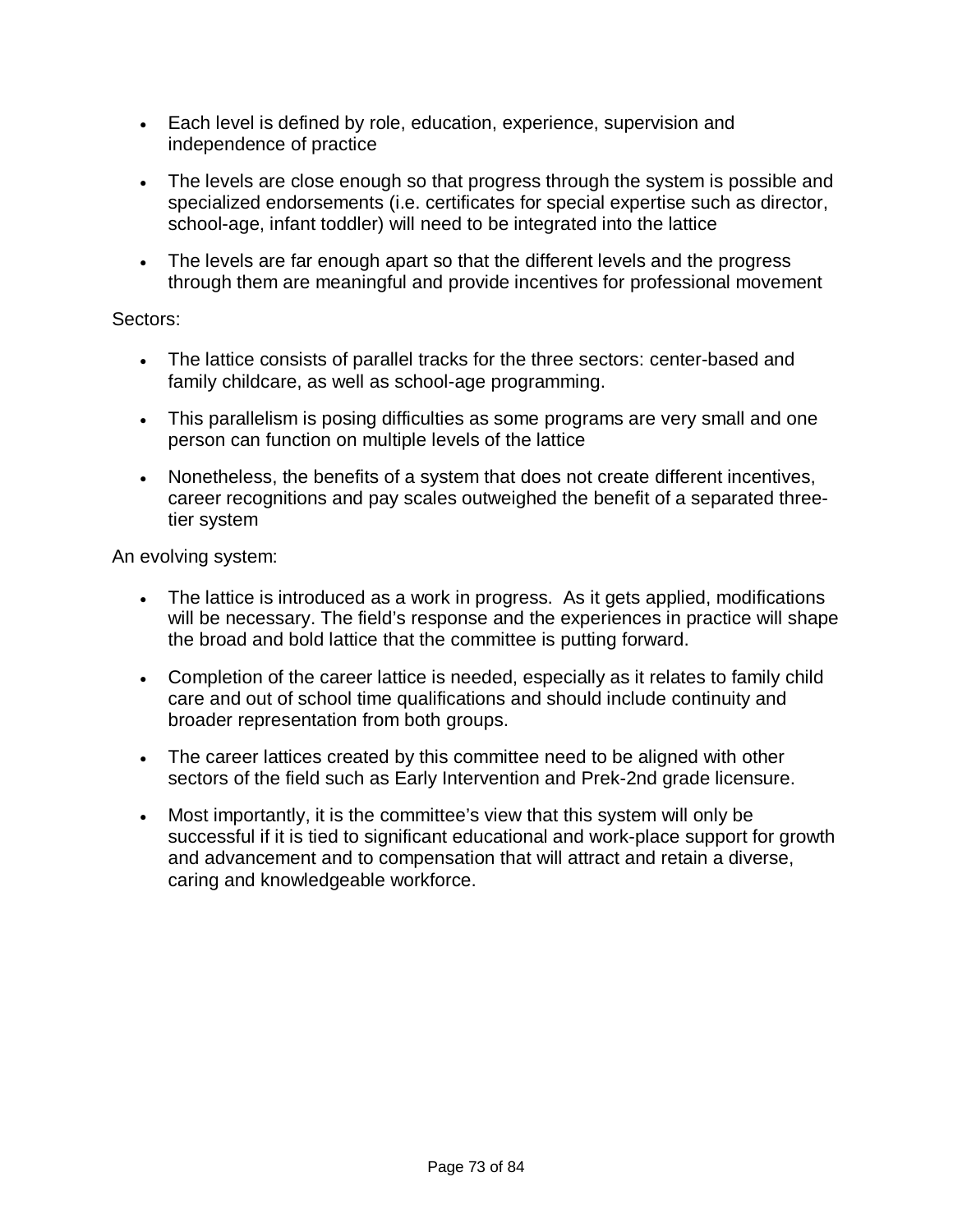# **The Guiding Principles and Goals of a Massachusetts Early Education and Out-of School Time Career Lattice System**

# **May 2008**

# **Goals**

- Recruit and retain an excited, motivated, diverse and caring workforce
- Provide a clear path for recognition and success that meets the needs of all educators
- Enhance public recognition of early education and care and out of school time practitioners as professionals
- Results in an incentive-based compensation system

# **Guiding Principles**

- The system ties certificate and degree acquisition to ongoing professional development.
- The system values/validates experience and prior learning.
- The system facilitates collaboration between institutions of higher education (i.e. articulation agreements, non-traditional methods of education/training, non-English language courses leading to degrees).
- The system includes a career mentoring/counseling component.
- The system is flexible and offers multiple points of entry and advancement.
- The system is based on core competencies and linked to explicit standards.
- The system values other bodies of knowledge and provides for reciprocity of training across other systems that are for children.
- The system is evidence-based and is continually evaluated for effectiveness.
- The system addresses the needs of non-traditional learners and linguistically diverse populations.
- The system is culturally sensitive and race-neutral.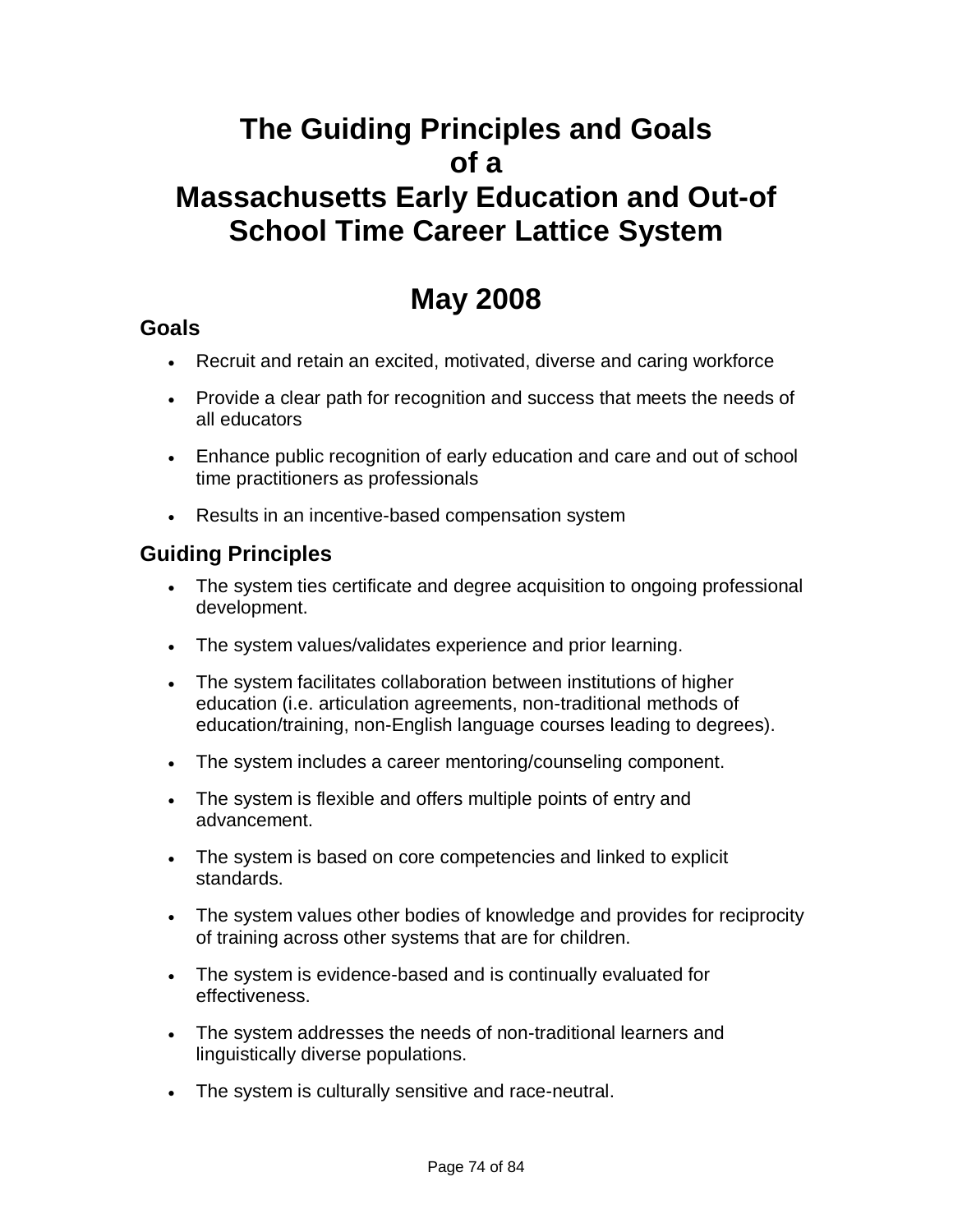| <b>School-Age Child Care</b>                                                  | <b>Education</b><br><b>Experience</b>                                             |                            | <b>Functions</b>                                                                                                                                                          | Age                                                                    |  |  |
|-------------------------------------------------------------------------------|-----------------------------------------------------------------------------------|----------------------------|---------------------------------------------------------------------------------------------------------------------------------------------------------------------------|------------------------------------------------------------------------|--|--|
| Entry-Level                                                                   | No minimum<br>Orientation                                                         | To Be<br><b>Determined</b> | Help in a child care or youth<br>program (under supervision)                                                                                                              | Age 16 for mentors or<br>counselors in training,<br>all other roles 18 |  |  |
| Level 2 - Direct Service                                                      | Diploma to BA<br>At least 12 months Lead groups<br>Orientation<br>Some fieldwork? |                            | Plan activities for 5-18 yo<br>Community outreach<br>Child care referrals<br>Assist with developing and<br>presenting workshop materials                                  | Age 18                                                                 |  |  |
| Level 3 - Supervision of<br>Direct Service                                    | Certificate to BA<br>Orientation                                                  | 1-2 years                  | Daily program oversight<br>Supervise/train/mentor staff<br>School/Community relations<br>Family communication<br>Program planning & budget<br>Implement quality standards | Age 20                                                                 |  |  |
| Level 4 - Administrator                                                       | BA to BA with<br>management training<br>Orientation                               | 1-2 years                  | Organizational development<br>support for administration.<br>Grant writing                                                                                                | Age 21                                                                 |  |  |
| Level 5 -<br>Administration/Advocacy/<br>Academic and other<br>Advanced Level | BA/BS to advanced<br>degree<br>Orientation                                        | 5-7 years                  | Leader at the local/regional/<br>national level<br>(public/pvt/nonprofit)<br>Apply advanced knowledge of<br>quality youth services<br>Public Policy/Advocacy              | Age 21                                                                 |  |  |

| <b>Family Child Care</b> | <b>Education</b>                                                                                                               | <b>Experience</b>                                                                                             | <b>Functions</b>           | Age |
|--------------------------|--------------------------------------------------------------------------------------------------------------------------------|---------------------------------------------------------------------------------------------------------------|----------------------------|-----|
| Provisional              | No minimum<br>Orientation                                                                                                      | 40 hrs apprenticeship in Level 3 home                                                                         | To Be<br><b>Determined</b> | 18  |
| $FCC - 1$                | <b>HS Diploma or GED</b><br>Orientation                                                                                        | 40 hrs apprenticeship in Level 3 home                                                                         | To Be<br><b>Determined</b> | 18  |
| $FCC - 2$                | CDA<br><b>OR</b><br>NAFCC accreditation<br>OR.<br>24 credits towards a degree,<br>12 of which have to be in ECE<br>Orientation | 2 years as licensed provider<br>OR.<br>2 years experience in child care field and 40<br>hours observation     | To Be<br><b>Determined</b> | 21  |
| Level 3                  | AA in ECE or related field<br>with 18 credits in ECE<br>Orientation                                                            | 1 year as licensed provider<br><b>OR</b><br>1 year experience in child care field and 40<br>hours observation | To Be<br><b>Determined</b> | 21  |
| Level 4                  | BA in ECE or related field,<br>with 24 credits in ECE<br>Orientation                                                           | 1 year as licensed provider<br><b>OR</b><br>1 year experience in child care field and 40<br>hours observation | To Be<br><b>Determined</b> |     |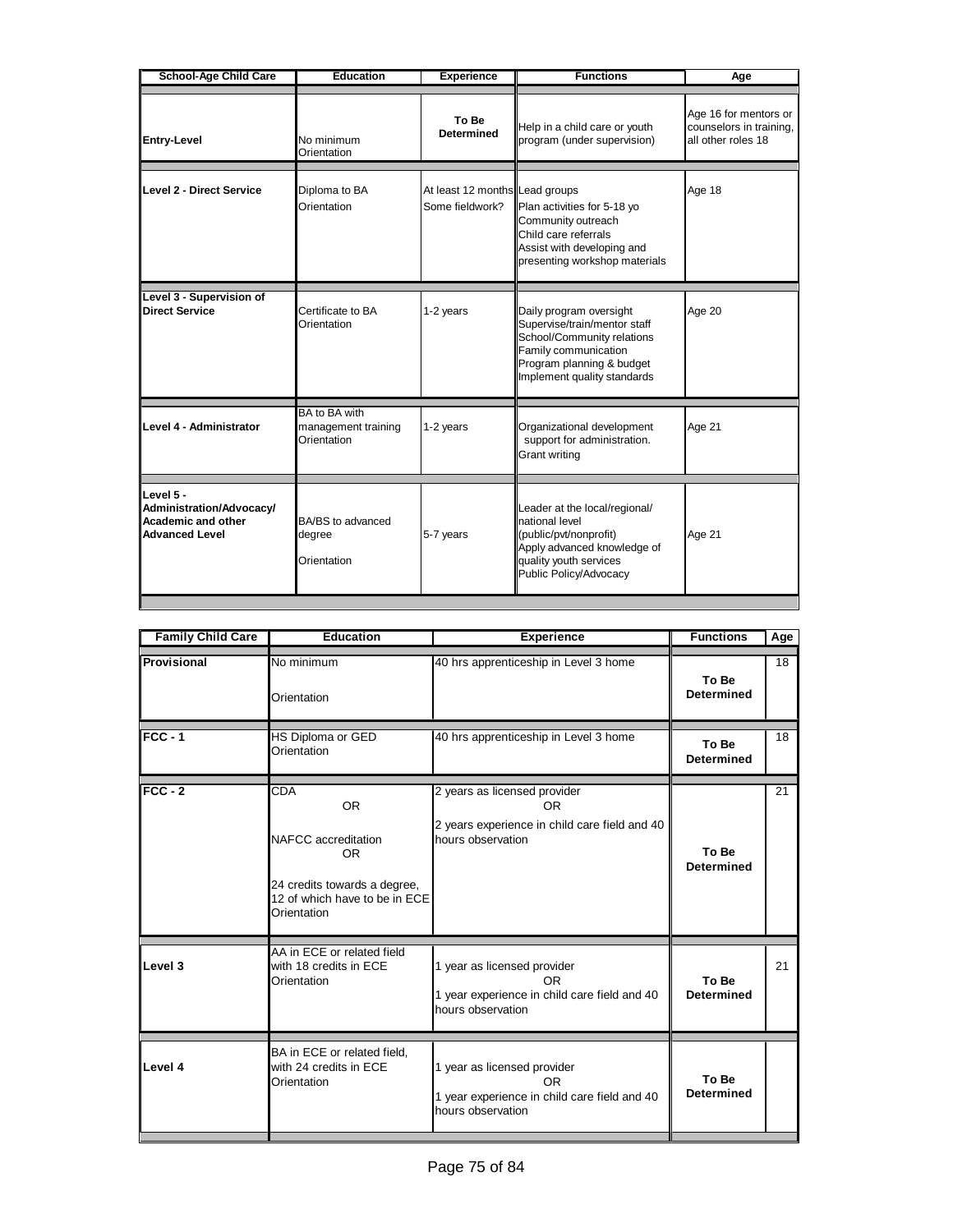| <b>Group Child</b><br>Care            | <b>Education</b>                                                                                                                  | <b>Experience</b>                                                                    | <b>Functions</b>                                                                                                                                                                                                   | Age                                | <b>EEC Regs</b> | Education                                                                                                                              | Experience                                                                                                                                                                                                                                |              | Age      |
|---------------------------------------|-----------------------------------------------------------------------------------------------------------------------------------|--------------------------------------------------------------------------------------|--------------------------------------------------------------------------------------------------------------------------------------------------------------------------------------------------------------------|------------------------------------|-----------------|----------------------------------------------------------------------------------------------------------------------------------------|-------------------------------------------------------------------------------------------------------------------------------------------------------------------------------------------------------------------------------------------|--------------|----------|
| Aide                                  | No minimum<br>Orientation                                                                                                         | <b>To Be Determined</b>                                                              | Mandated reporter<br>Curriculum<br>implementation                                                                                                                                                                  | Working age                        | Asst<br>Teacher | HS diploma or<br>equivalent                                                                                                            | None                                                                                                                                                                                                                                      |              | 16       |
| <b>Assistant</b><br>Teacher           | Graduates of Voc.<br>Tech programs<br><b>OR</b><br>HS Diploma/GED<br>and<br>Working towards<br><b>CDA</b><br>Orientation          | <b>To Be Determined</b>                                                              | Same as Aide, and<br>Group size (?)                                                                                                                                                                                | 16                                 | Teacher         | CDA<br><b>OR</b><br>Grad 2yr Voc Tech<br>HS in ECE<br>OR<br>ECE prog apprv by<br>EEC and instr rec<br>OR BA in ECE or<br>related field | 9 mo if HS or<br>equivalent (if HS and 3<br>credits and CGD)<br>6 mo if BA unrelated<br>field<br>3 mo if BA or AA in<br><b>ECE</b> or related field<br>No exp necessary if<br>Voc. Ed. Cert<br>One practicum may<br>sub for 9 mo work exp | of age<br>OR | 21 years |
| <b>Associate</b><br>Teacher I         | <b>CDA</b><br><b>OR</b><br>4 college courses in<br>ECE or equivalent<br>(see NAEYC)<br>Orientation                                | 150 hours supervised<br>practicum<br><b>OR</b><br>9 months experience                | Same as Assistant<br>eacher, and<br>Child assessment?<br>Staff supervision and<br>evaluation                                                                                                                       | Age 21 (or HS<br>grad or HS equiv) | Lead<br>Teacher | Teacher<br>qualifications<br><b>AND</b><br>9 credits in Early<br>Childhood<br>Education (ECE)<br>OR                                    | 36 months if HS or<br>equivalent<br>27 months if 2 yr Voc<br>Ed or CDA                                                                                                                                                                    |              | 21       |
| Associate<br><b>Teacher II</b>        | AA<br><b>OR</b><br>Equivalent<br>coursework (per<br>NAEYC - 60 college<br>credits with 30 in<br>ECE related field)<br>Orientation | 300 hours supervised<br>practicum<br>OR.<br>18 months experience                     | Same as Associate<br>Feacher I, and<br>Child Assessment<br>Curriculum design                                                                                                                                       | Age 21 (or HS<br>grad or HS equiv) |                 | DOE Pre-K to<br>Grade 2 Certificate<br><b>OR</b><br><b>DPH EI Specialist</b><br>Certificate                                            | related, or BA in<br>unrelated field<br>9 months if Bachelor<br>in EC or Advanced<br>degree in EC or<br>unrelated field<br>No experience<br>necessary with DOE or<br>DPH EI certificate<br>One practicum may<br>sub for 9 mo work exp     |              |          |
| Teacher I                             | BA<br>Orientation                                                                                                                 | <b>To Be Determined</b>                                                              | Same as Associate<br>Feacher II, and<br>Training<br>Policy and Procedure<br><b>Development</b><br>Mentoring (?)<br>Program evaluation (?)<br>Fiscal management (?)<br>Development of policies<br>and procedures(?) | To Be<br><b>Determined</b>         |                 |                                                                                                                                        |                                                                                                                                                                                                                                           |              |          |
| <b>Teacher II</b>                     | BA<br>Orientation                                                                                                                 | <b>To Be Determined</b>                                                              | Same as Teacher I.<br>and…<br>Mentoring                                                                                                                                                                            | To Be<br><b>Determined</b>         |                 |                                                                                                                                        |                                                                                                                                                                                                                                           |              |          |
| Director/<br>Program<br>Administrator | BA with 9<br>specialized courses<br>in management                                                                                 | 2 years experience<br>administrative or teaching Same as Lead Teacher,<br>experience | and                                                                                                                                                                                                                | Age 21 (or HS<br>grad or HS equiv) | Director I      | Must meet Lead<br>Teacher<br>qualifications plus                                                                                       | 6 mo as Lead Teacher                                                                                                                                                                                                                      |              |          |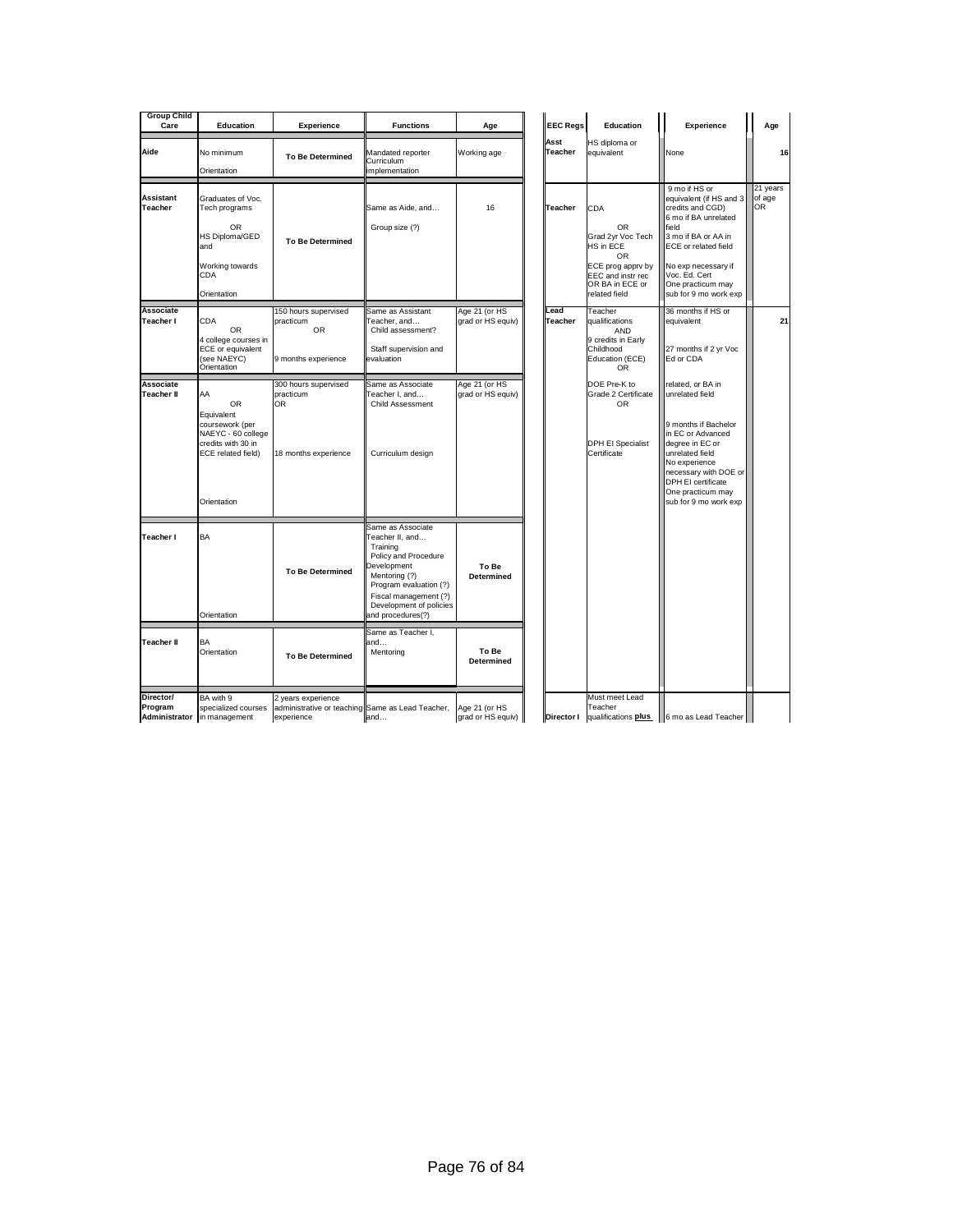# **Recommendations for Further Development of the Lattice**

- 1. Complete the attached draft lattice with additional input from experts in the out of school time and family child care sectors.
- 2. Incorporate orientation and the eight core competencies into the levels of the career lattice.
- 3. Include endorsements (i.e. licenses, certificates for special expertise) which are a viable vehicle for achieving expertise, professional growth and recognition, such as an infant/toddler endorsement, in the career lattice.
- 4. Align the lattice with other related sectors such as Early Intervention and ESE Pre-K to Grade 2 certification.
- 5. Ensure that the career lattice leads people toward college degrees.
- 6. Provide individuals with a pathway for recognition of professional competence through education, experience and evaluation using the lattice.
- 7. Add compensation into the lattice.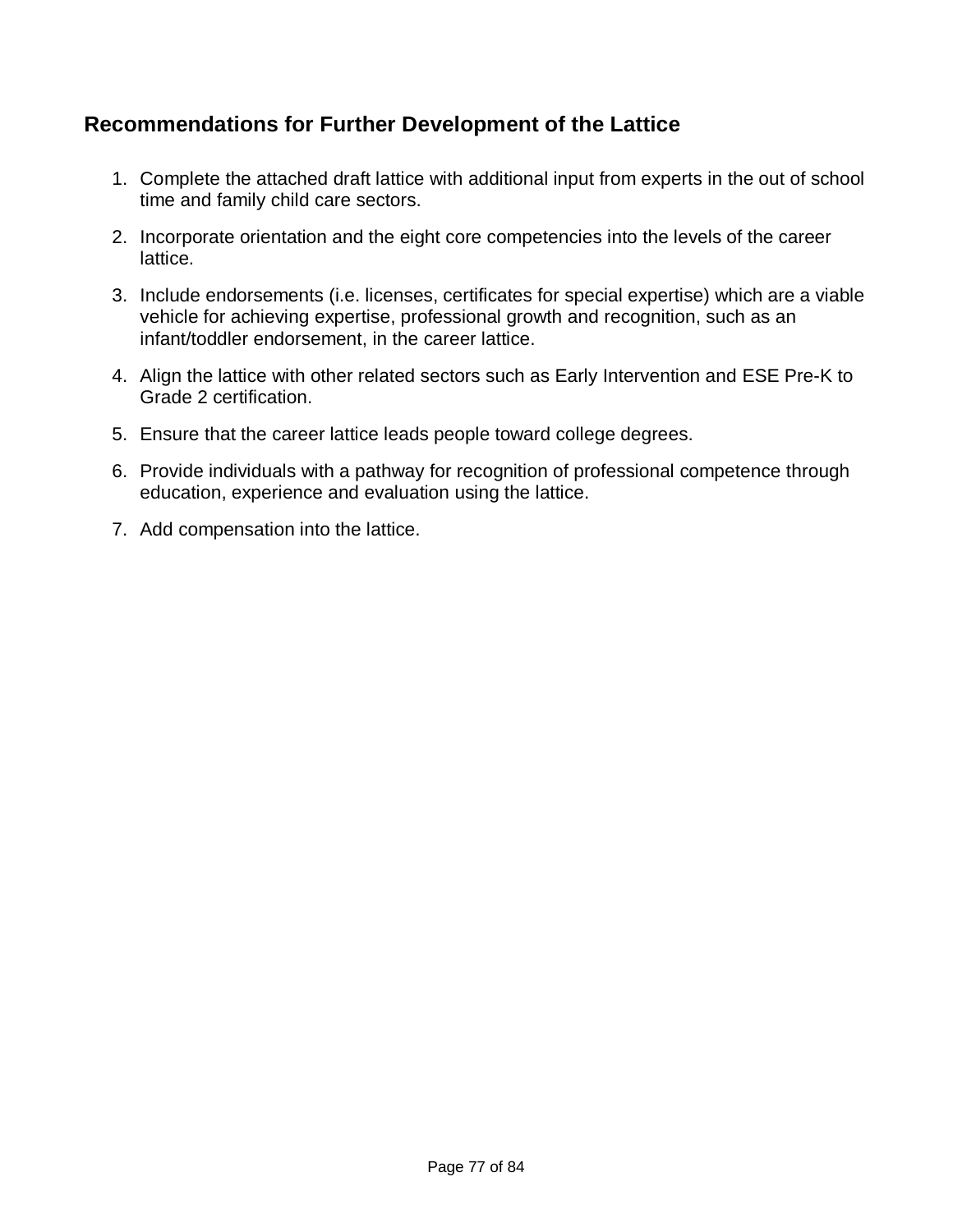# **Transfer/Articulation and Credit for Prior Learning Committee**

### **Members**

Mary Lou Breitborde

Candy Center

Corinne Corso (Schott Fellow)\*

Arlene Damon

Melissa de Sousa

Nancy Doyle (EEC)\*

Kate Finnegan, co-chair

Jennifer James

Berna Mann

Joel Nitzberg

Francesca Purcell, co-chair

Julie Salois, co-chair

Joanne Szamreta (Schott Fellow)\*

Vicki Van Zee

Phyllis Wolf

\* Participated as a member of the subcommittee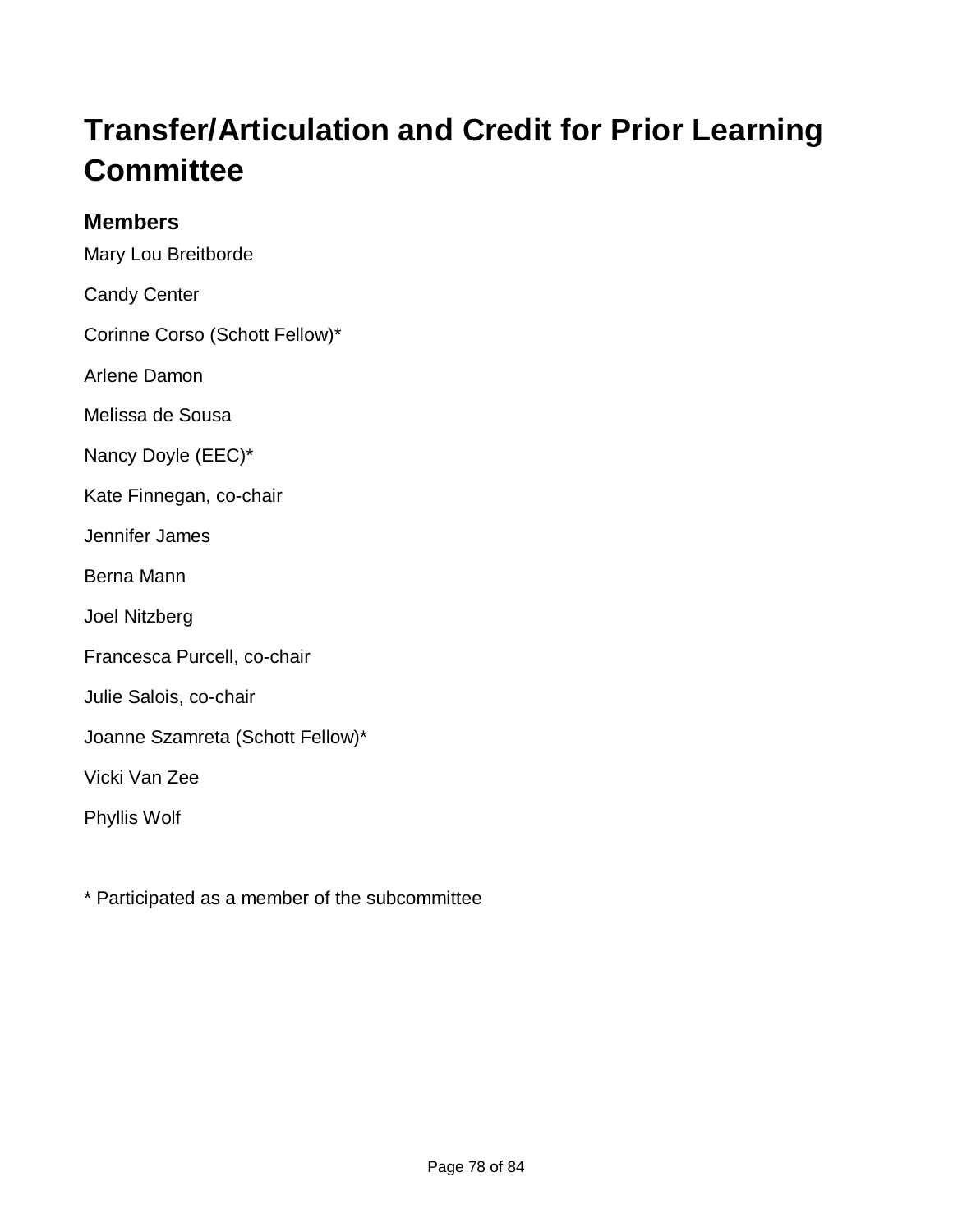# **Committee Charge**

Purpose:

- Study articulation and transfer systems in other states. How they reached agreement and how they address prior learning.
- Identify the basic frame for the acceptance of a limited number of courses across institutions of higher education.
- Research how MA institutions treat prior learning.
- Research ways in which higher education can better meet the needs of the workforce.

Outcomes:

- Recommend list of courses that could be initially accepted across institutions as a standard curriculum.
- Recommendations to make higher education more accessible to the workforce.
- Close coordination with the BHE Transfer Advisory.
- Identify resources needed to support initial recommendations.

# **Steps Toward Charge**

- Introduction
- Guiding Principles
- Recommendations on transfer policies and credit for prior learning
- Action items and timeline for recommendations
- Funding needed to implement recommendations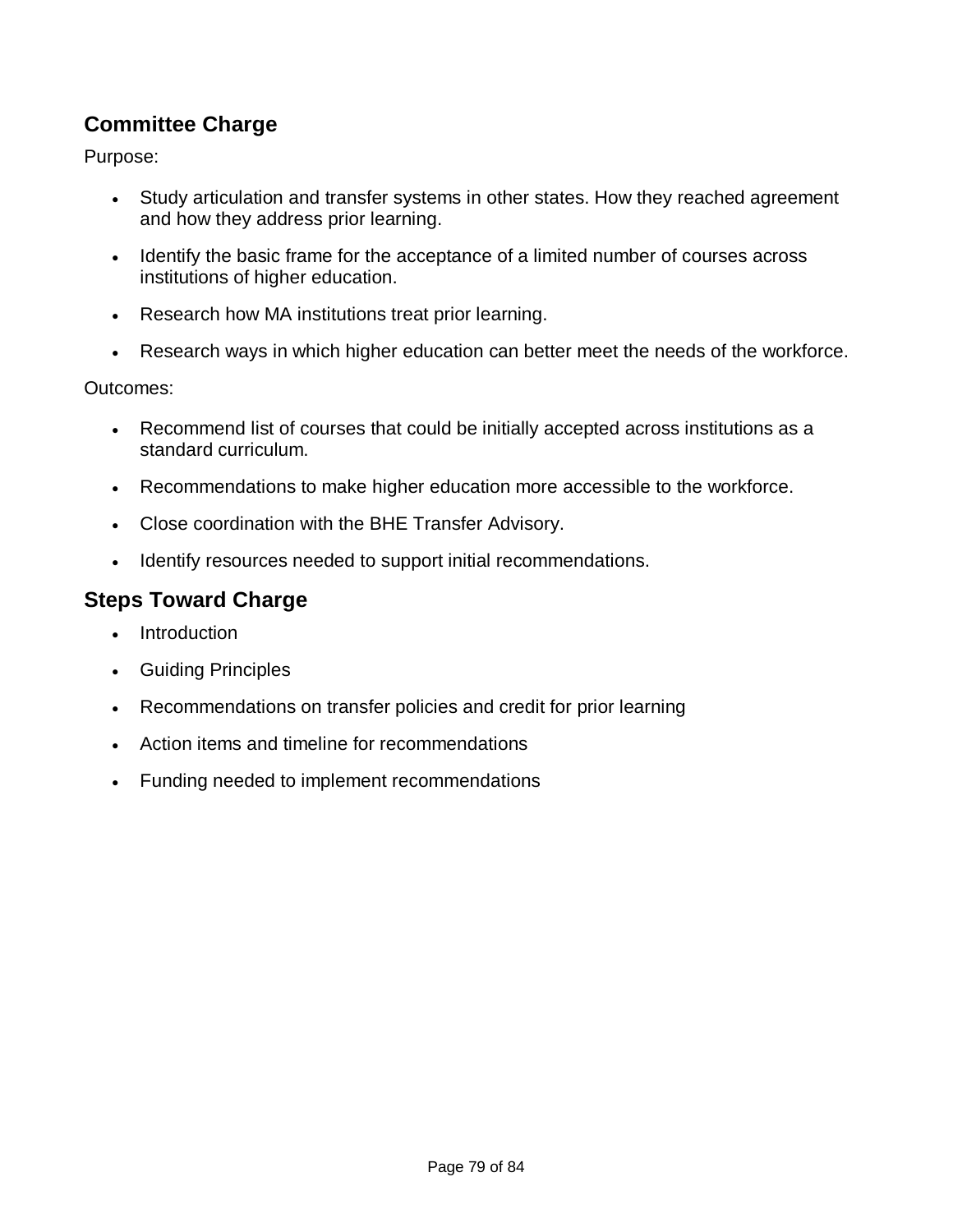# **Introduction**

In both early education and care, and out-of-school-time programming, there is a need in Massachusetts to raise the number of providers who enter into higher education and subsequently earn associate and baccalaureate degrees. Transfer—the process whereby a student transfers earned credit from one higher education institution to another—is a critical pathway toward degree attainment. Increasing the number of transfer students who earn bachelor's degrees with a minimum loss of credit will have a positive impact on the cultural and linguistic diversity of the early education and care and OST workforce. Prior learning assessment—the evaluation of the knowledge and competencies acquired through nontraditional schooling, employment, volunteer, and other learning experiences for college credit—represents another pathway to increase in the number and percentage of people in the early education and care and OST workforce with a postsecondary degree. The following list of guiding principles frames the subsequent recommendations which focus on smoothing the transitions from community based training to the associate degree to the baccalaureate degree, in other words, on increasing student access and success.

# **Guiding Principles**

- The primary goal of removing obstacles and creating coherent transfer and prior learning assessment processes is to *help students succeed* in meeting their educational goals.
- Higher education institution leaders, faculty, and administrators; state agencies and legislators, and students all have a *shared responsibility* around transfer and prior learning.
- Statewide transfer agreements and prior learning assessment practices compatible with *academic quality and institutional integrity* can be instrumental in improving student success.
- The development and evaluation of statewide prior learning assessment practices and program-to-program and course-to-course transfer are best accomplished by regular and sustainable *faculty collaboration* focused on the establishment of common student learning outcomes.
- *Evaluation of prior learning* of working adults for college credit at higher education institutions is a valid and effective method recognizing alternative routes to learning.
- *Independent institutions should be welcomed* to participate voluntarily in statewide transfer and credit for prior learning policies and agreements.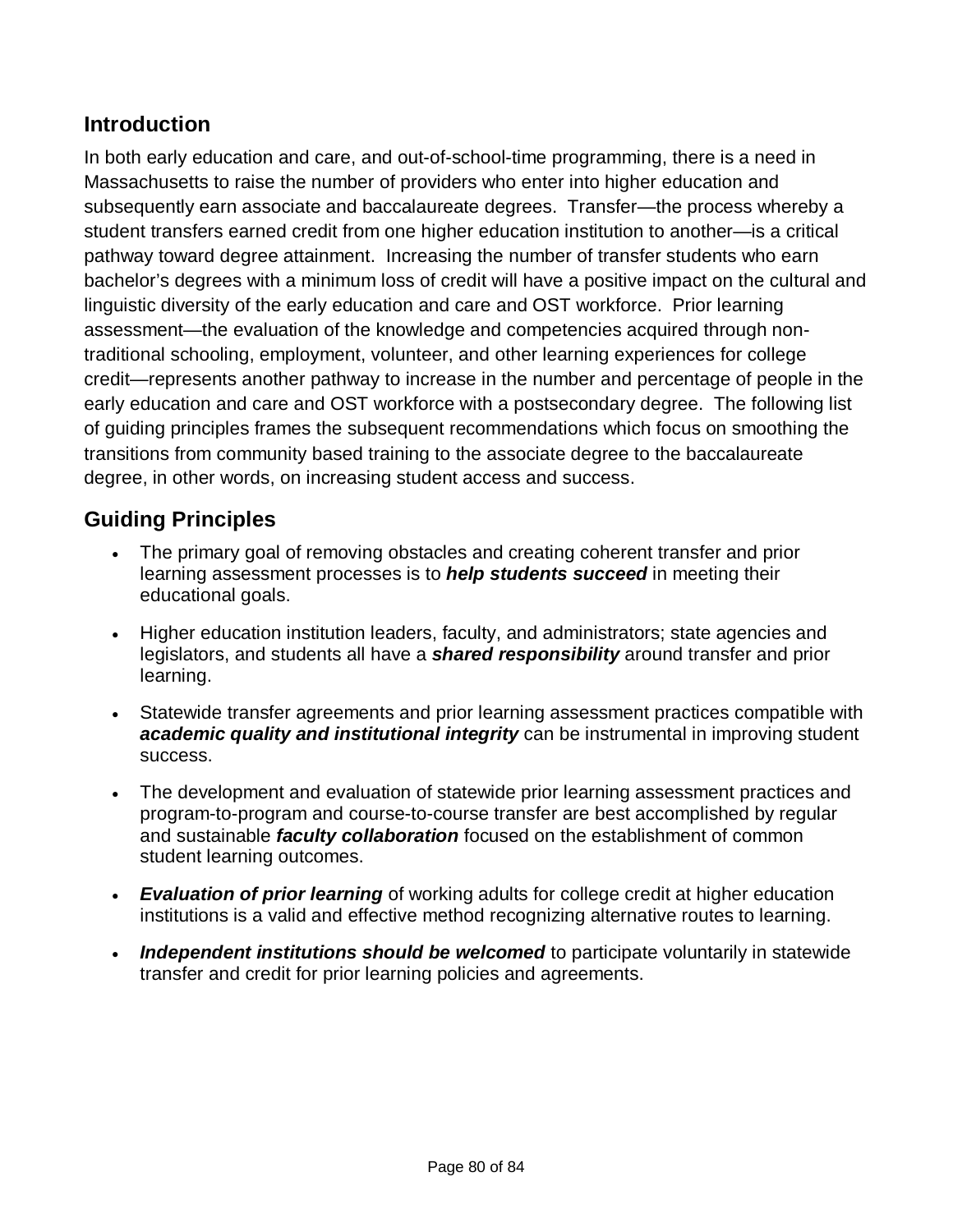#### **Recommendations**

#### **Goal 1: Strengthen Current Statewide Transfer Policies and Practices**

- Revise and enforce the current statewide Early Childhood Education Transfer Compact (the Compact) such that all community college students who complete the requirements are guaranteed that all credits will be accepted and applied to the baccalaureate degree.
- Encourage all community colleges with early childhood programs to participate in the Compact.
- Encourage community college students enrolled in the Compact to take the Communication and Literacy Skills Test (CLST) of the Massachusetts Test for Educator Licensure (MTEL) after completing two college level English composition courses.
- When a receiving baccalaureate college utilizes a four-credit course system, transfer students with an earned associate degree should be required to take no more than onehalf of the required credits for a baccalaureate degree.

#### **Goal 2: Develop New Statewide Transfer and Credit for Prior Learning Policies and Practices**

#### **Transfer**

- Expand the statewide Compact model (which guarantees admission and full transfer and applicability of credit to the baccalaureate degree) to include non-licensure early education and care and out-of-school-time programs.
- Build a directory of statewide early education and care and out-of-school time course-tocourse equivalencies in recognition that a significant number of community college students transfer prior to completing an associate degree.
- Work toward common course names and numbers for lower-level early childhood education courses.
- Adopt a statewide electronic transcript delivery system with the eventual addition of online degree audits.
- Create a statewide transfer website geared to various audiences including students, parents, faculty/academic advisors, and transfer coordinators, and guidance counselors including:
	- Updated list of Early Childhood Education Transfer Compact programs
	- Updated list of related early education and care and out-of-school time transfer programs
	- A directory of course-to-course equivalencies
	- Advice that students should always check admission requirements at institutions
	- Explanation of factors that might delay graduation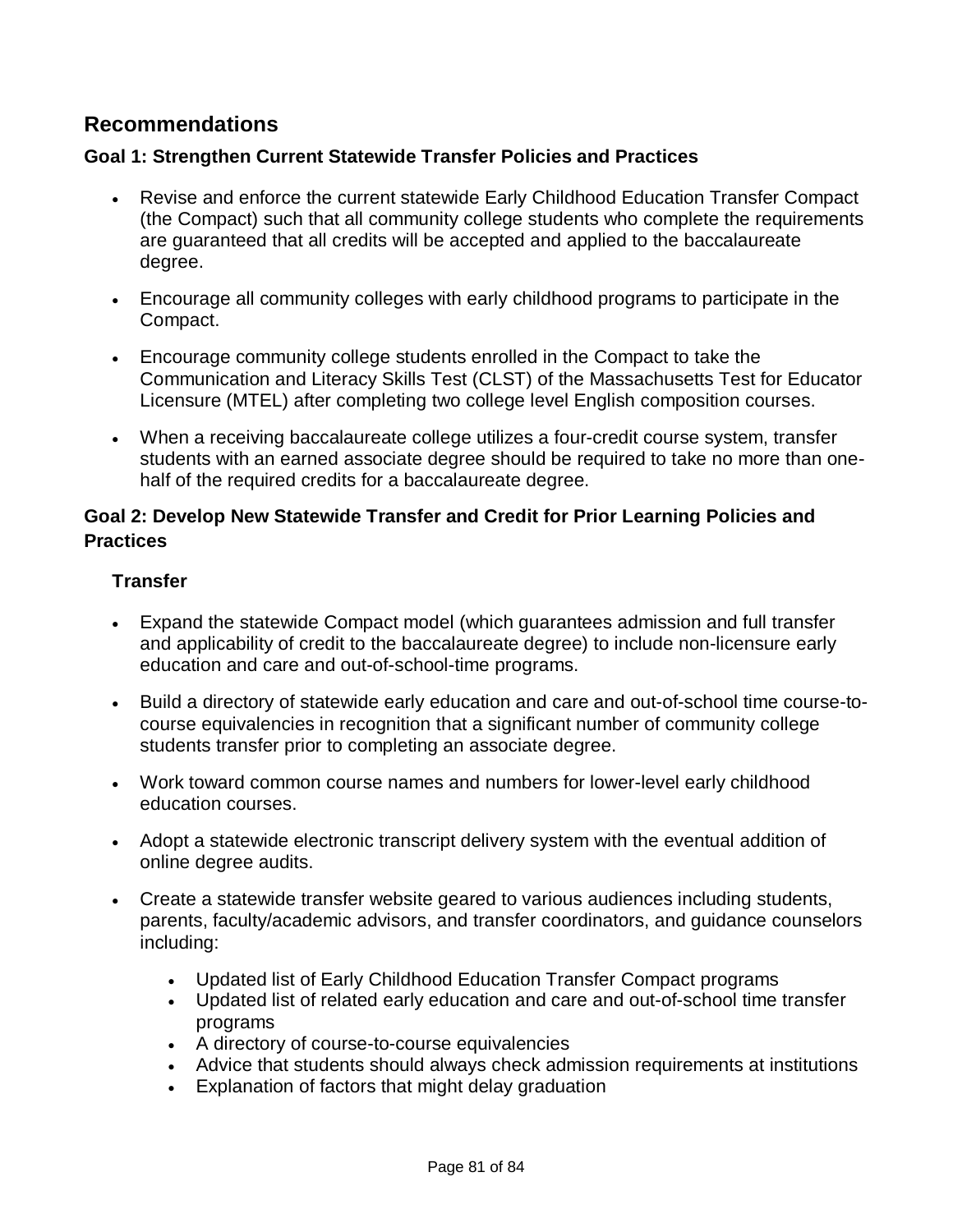- Explanation of the different types of transfer courses (general education, major, free elective)
- Online contact information for each institution and program
- Online links to application forms electronically sent to institutions
- Calendar of statewide or regional transfer events
- What's New section to support current information
- Profiles of successful transfer students representing a variety of pathways
- Definition of terms page
- Question and Answer page
- A "Help" icon
- Links to the Department of Early Education and Care and to the Department of Elementary and Secondary Education
- Links to career/workforce development
- An easy-to-find link to the student appeals process

#### **Credit for Prior Learning**

- Create a statewide, standardized credit for prior learning policy in Massachusetts based on the Council for Adult and Experiential Learning standards and national best practices.
- Require that Child Development Associate (CDA) Credentials be accepted for at least six college-level credits at any Massachusetts higher education institution.
- Develop a statewide policy allowing high school graduates who have taken college level courses to earn credit or scholarships.
- Provide a communications skills course for the linguistically diverse early education and care and OST workforce.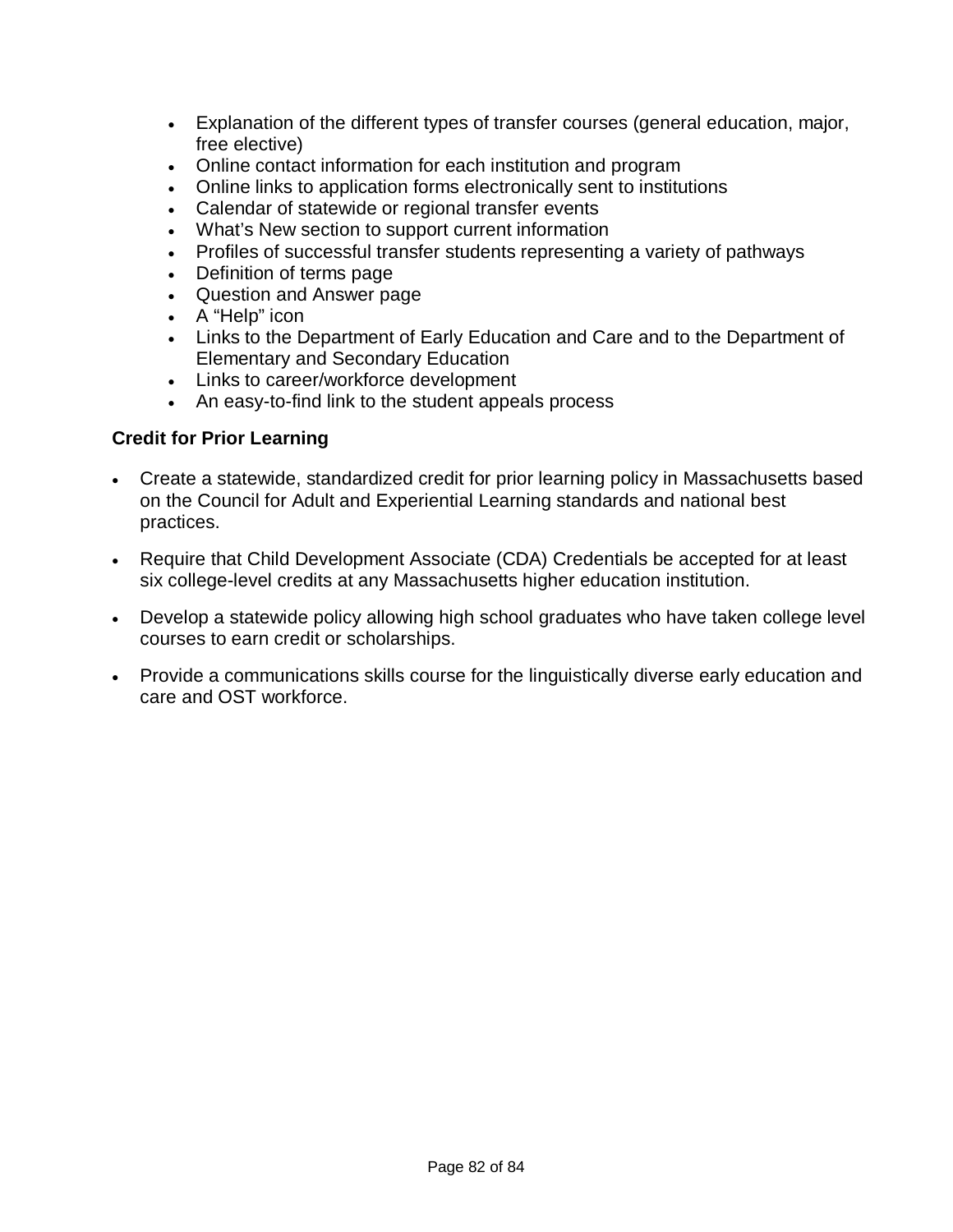# **Action Items and Timeline for Recommendations**

# **(e.g. Implementation and Oversight)**

Legislation should be passed to ensure the recommendations outlined in this report are implemented and monitored with the inclusion of the appropriate stakeholders.

#### **Transfer**

- A statewide oversight group—including chief academic officers, deans, and department chairs, among others—should be established to evaluate and monitor transfer on a regular basis. Timeline – fall 2008
- The statewide oversight group should submit an annual report to the Joint Committee on Higher Education addressing transfer rates across institutions; retention and graduation rates of transfer students; and the academic performance of transfer students. Timeline – fall 2009
- The Department of Higher Education should encourage enforcement of the Early Childhood Education Transfer Compact by convening the Transfer Compact Coordinating Committee. Timeline – fall 2008
- Create a full time position for the coordination and alignment of curriculum and programs in the early education and care and out-of-school-time fields. Timeline – fall 2008
- The Department of Higher Education should convene statewide meetings for early education and care and out-of-school-time faculty to develop statewide major guides and course-to-course equivalencies. Regional and discipline-specific breakout groups should also collaborate on opportunities, trends, and grants. Timeline – fall 2008
- Each Massachusetts public higher education institution should regularly review problem areas associated with the transfer process. Timeline – beginning fall 2008
- Acknowledge and recognize baccalaureate colleges when the associate degree is accepted in its entirety including publicity, honorary work on statewide committees, and letters of commendation for personnel files from state agency leaders. Timeline – spring 2009

#### **Credit for Prior Learning**

 Establish a task force with the appropriate stakeholders to review credit for prior learning and recommend a policy for Massachusetts. Timeline – spring 2009